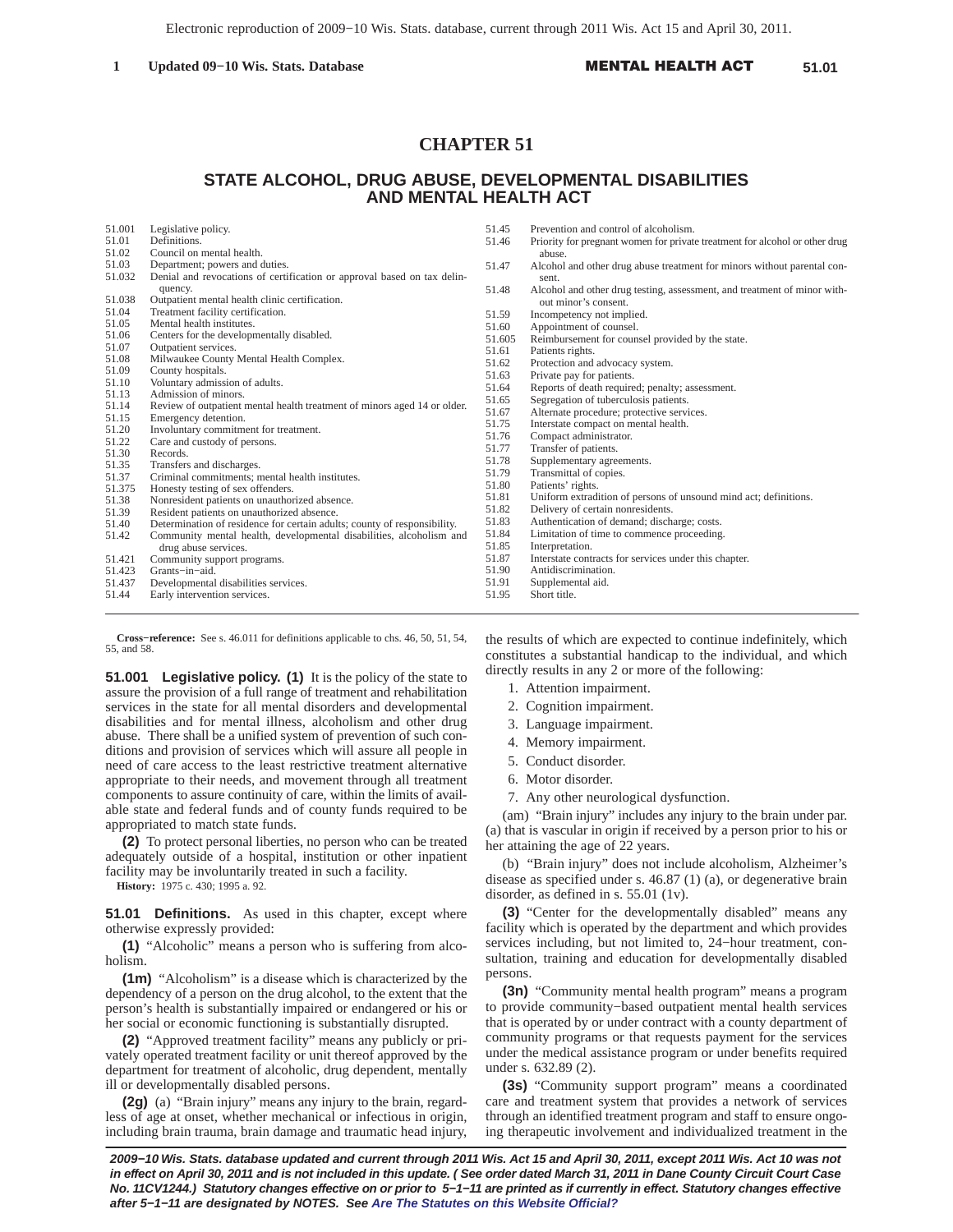# 51.01 **MENTAL HEALTH A**

## **Updated 09−10 Wis. Stats. Database 2**

community for individuals with serious and persistent mental illness.

**(4)** "Conditional transfer" means a transfer of a patient or resident to a less restrictive environment for treatment which is made subject to conditions imposed for the benefit of the patient or resident.

**(4g)** "County of residence" means the county that is determined under s. 51.40 to be the county of residence.

**(4r)** "Degenerative brain disorder" means the loss or dysfunction of brain cells to the extent that the individual is substantially impaired in his or her ability to provide adequately for his or her own care or custody or to manage adequately his or her property or financial affairs.

**(5)** (a) "Developmental disability" means a disability attributable to brain injury, cerebral palsy, epilepsy, autism, Prader− Willi syndrome, mental retardation, or another neurological condition closely related to mental retardation or requiring treatment similar to that required for individuals with mental retardation, which has continued or can be expected to continue indefinitely and constitutes a substantial handicap to the afflicted individual. "Developmental disability" does not include dementia that is primarily caused by degenerative brain disorder.

(b) "Developmental disability", for purposes of involuntary commitment, does not include cerebral palsy or epilepsy.

**(6)** "Director" means the person in charge of a state treatment facility, state or local treatment center, or approved private facility.

**(7)** "Discharge" of a patient who is under involuntary commitment orders means a termination of custody and treatment obligations of the patient to the authority to which the patient was committed by court action. The "discharge" of a patient who is voluntarily admitted to a treatment program or facility means a termination of treatment obligations between the patient and the treatment program or facility.

**(8)** "Drug dependent" means a person who uses one or more drugs to the extent that the person's health is substantially impaired or his or her social or economic functioning is substantially disrupted.

**(9)** "Hospital" has the meaning given under s. 50.33.

**(10)** "Inpatient facility" means a public or private hospital or unit of a hospital which has as its primary purpose the diagnosis, treatment and rehabilitation of mental illness, developmental disability, alcoholism or drug abuse and which provides 24−hour care.

**(10m)** "Juvenile correctional facility" has the meaning given in s. 938.02 (10p).

**(11)** "Law enforcement officer" means any person who by virtue of the person's office or public employment is vested by law with the duty to maintain public order or to make arrests for crimes while acting within the scope of the person's authority.

**(11m)** "Licensed mental health professional" has the meaning given in s. 632.89 (1) (dm).

**(12)** "Mental health institute" means any institution operated by the department for specialized psychiatric services, research, education, and which is responsible for consultation with community programs for education and quality of care.

**(13)** (a) "Mental illness" means mental disease to such extent that a person so afflicted requires care and treatment for his or her own welfare, or the welfare of others, or of the community.

(b) "Mental illness", for purposes of involuntary commitment, means a substantial disorder of thought, mood, perception, orientation, or memory which grossly impairs judgment, behavior, capacity to recognize reality, or ability to meet the ordinary demands of life, but does not include alcoholism.

**(14)** "Residence" has the meaning given under s. 49.001 (6). **(14k)** "Secured residential care center for children and youth" has the meaning given in s. 938.02 (15g).

**(14t)** "Serious and persistent mental illness" means a mental illness that is severe in degree and persistent in duration, that causes a substantially diminished level of functioning in the primary aspects of daily living and an inability to cope with the ordinary demands of life, that may lead to an inability to maintain stable adjustment and independent functioning without long− term treatment and support, and that may be of lifelong duration. "Serious and persistent mental illness" includes schizophrenia as well as a wide spectrum of psychotic and other severely disabling psychiatric diagnostic categories, but does not include degenerative brain disorder or a primary diagnosis of a developmental disability or of alcohol or drug dependence.

**(15)** "State treatment facility" means any of the institutions operated by the department for the purpose of providing diagnosis, care or treatment for mental or emotional disturbance, developmental disability, alcoholism or drug dependency and includes but is not limited to mental health institutes.

**(16)** "Transfer" means the movement of a patient or resident between approved treatment facilities or to or from an approved treatment facility and the community.

**(17)** "Treatment" means those psychological, educational, social, chemical, medical or somatic techniques designed to bring about rehabilitation of a mentally ill, alcoholic, drug dependent or developmentally disabled person.

**(18)** "Treatment director" means the person who has primary responsibility for the treatment provided by a treatment facility. The term includes the medical director of a facility.

**(19)** "Treatment facility" means any publicly or privately operated facility or unit thereof providing treatment of alcoholic, drug dependent, mentally ill or developmentally disabled persons, including but not limited to inpatient and outpatient treatment programs, community support programs and rehabilitation programs.

**History:** 1975 c. 430 ss. 11, 81; 1977 c. 26; 1977 c. 203 s. 106; 1977 c. 428; 1981 c. 79 s. 17; 1983 a. 189 s. 329 (19); 1983 a. 441; 1985 a. 29 s. 3202 (23); 1985 a. 265, 307; 1993 a. 445; 1995 a. 27; 1997 a. 47; 1999 a. 9; 2005 a. 264, 344, 387, 388; 2007 a. 45; 2009 a. 28.

**Cross−reference:** See s. 46.011 for definitions applicable to chs. 46, 48, 50, 51, 54, 55 and 58.

"Treatment" does not include habilitation. In Matter of Athans, 107 Wis. 2d 331, 320 N.W.2d 30 (Ct. App. 1982).

## **51.02 Council on mental health. (1)** The council on mental health shall have the following duties:

(a) Advise the department, the legislature and the governor on the use of state and federal resources and on the provision and administration of programs for persons who are mentally ill or who have other mental health problems, for groups who are not adequately served by the mental health system, for the prevention of mental health problems and for other mental health related purposes.

(b) Provide recommendations to the department on the expenditure of federal funds received under the community mental health block grant under 42 USC 300x to 300x−9 and participate in the development of and monitor and evaluate the implementation of, the community mental health block grant plan.

(c) Review all departmental plans for services affecting persons with mental illness and monitor the implementation of the plans.

(d) Serve as an advocate for persons with mental illness.

(f) Consult with the department in the development of a model community mental health plan under s. 51.42 (7) (a) 9., and review and advise the department on community mental health plans submitted by counties under s. 51.42 (3) (ar) 5.

(g) Promote the development and administration of a delivery system for community mental health services that is sensitive to the needs of consumers of the services.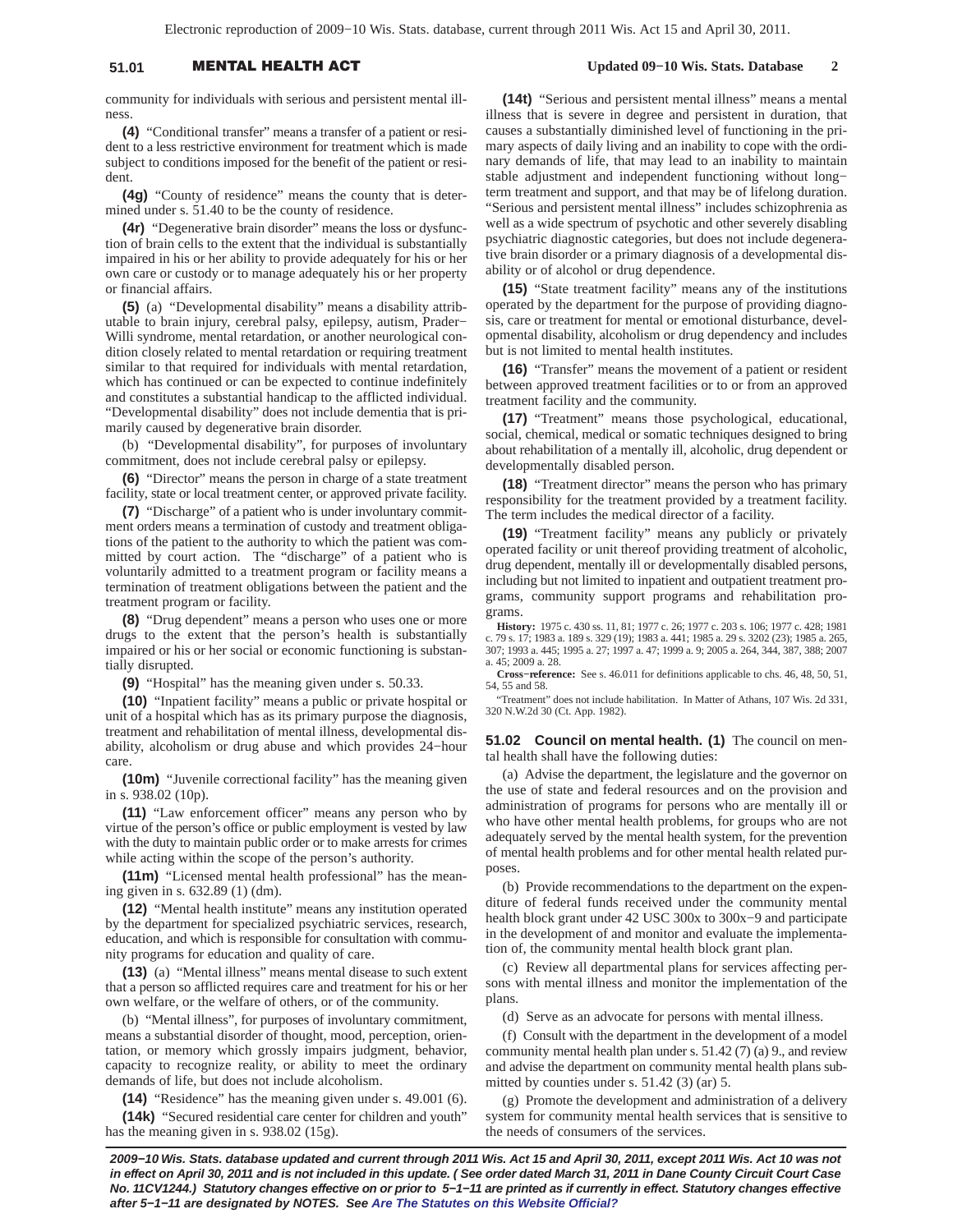## **3 Updated 09−10 Wis. Stats. Database** -

#### L HEALTH A **51.032**

(h) Review and comment on the human services and community programs board member training curriculum developed by the department under s. 51.42 (7) (a) 3m.

**(2)** The secretary shall submit all departmental plans affecting persons with mental illness to the council for its review. The council shall provide its recommendations to the secretary within such time as the secretary may require.

**History:** 1983 a. 439; 1987 a. 186; 1993 a. 445; 1995 a. 27; 2001 a. 16.

## **51.03 Department; powers and duties. (1g)** In this section:

(a) "Early intervention" means action to hinder or alter a person's mental disorder or abuse of alcohol or other drugs in order to reduce the duration of early symptoms or to reduce the duration or severity of mental illness or alcohol or other drug abuse that may result.

(b) "Individualized service planning" means a process under which a person with mental illness or who abuses alcohol or other drugs and, if a child, his or her family, receives information, education and skills to enable the person to participate mutually and creatively with his or her mental health or alcohol or other drug abuse service provider in identifying his or her personal goals and developing his or her assessment, crisis protocol, treatment and treatment plan. "Individualized service planning" is tailored to the person and is based on his or her strengths, abilities and needs.

(c) "Prevention" means action to reduce the instance, delay the onset or lessen the severity of mental disorder, before the disorders may progress to mental illness, by reducing risk factors for, enhancing protections against and promptly treating early warning signs of mental disorder.

(d) "Recovery" means the process of a person's growth and improvement, despite a history of mental illness or alcohol or other drug abuse, in attitudes, feelings, values, goals, skills and behavior and is measured by a decrease in dysfunctional symptoms and an increase in maintaining the person's highest level of health, wellness, stability, self−determination and self− sufficiency.

(e) "Stigma" means disqualification from social acceptance, derogation, marginalization and ostracism encountered by persons with mental illness or persons who abuse alcohol or other drugs as the result of societal negative attitudes, feelings, perceptions, representations and acts of discrimination.

**(1r)** The department through its authorized agents may visit or investigate any treatment facility to which persons are admitted or committed under this chapter.

**(2)** No later than 14 days after the date of a death reported under s. 51.64 (2) (a), the department shall investigate the death.

**(3)** (a) Beginning on September 1, 1996, the department shall collect and analyze information in this state on each of the following:

1. The number of commitments initiated under s. 51.15 or 51.20 (1).

2. The number of commitments ordered under s. 51.20 (13).

3. The number of, cost of and paying sources for days of inpatient mental health treatment that result from the commitments initiated under subd. 1. or ordered under subd. 2.

5. The number of persons who are receiving care and treatment under community support programs voluntarily or under commitments ordered under s. 51.20 (13).

6. The number of individuals authorized to consent to involuntary administration of psychotropic medication under s. 55.14 (8) or for whom guardians were appointed under s. 880.33 (4m), 2003 stats.

(b) By April 1, 1997, and annually by that date for 3 years thereafter, the department shall submit a report to the legislature under s. 13.172 (2) on the information collected under par. (a).

**(4)** Within the limits of available state and federal funds, the department may do all of the following:

(a) Promote the creation of coalitions among the state, counties, providers of mental health and alcohol and other drug abuse services, consumers of the services and their families and advocates for persons with mental illness and for alcoholic and drug dependent persons to develop, coordinate and provide a full range of resources to advance prevention; early intervention; treatment; recovery; safe and affordable housing; opportunities for education, employment and recreation; family and peer support; self− help; and the safety and well−being of communities.

(b) In cooperation with counties, providers of mental health and alcohol and other drug abuse services, consumers of the services, interested community members and advocates for persons with mental illness and for alcoholic and drug dependent persons, develop and implement a comprehensive strategy to reduce stigma of and discrimination against persons with mental illness, alcoholics and drug dependent persons.

(c) Develop and implement a comprehensive strategy to involve counties, providers of mental health and alcohol and other drug abuse services, consumers of the services and their families, interested community members and advocates for persons with mental illness and for alcoholic and drug dependent persons as equal participants in service system planning and delivery.

(d) Promote responsible stewardship of human and fiscal resources in the provision of mental health and alcohol and other drug abuse services.

(e) Develop and implement methods to identify and measure outcomes for consumers of mental health and alcohol and other drug abuse services.

(f) Promote access to appropriate mental health and alcohol and other drug abuse services regardless of a person's geographic location, age, degree of mental illness, alcoholism or drug dependency or availability of personal financial resources.

(g) Promote consumer decision making to enable persons with mental illness and alcohol or drug dependency to be more self− sufficient.

(h) Promote use by providers of mental health and alcohol and other drug abuse services of individualized service planning, under which the providers develop written individualized service plans that promote treatment and recovery, together with service consumers, families of service consumers who are children and advocates chosen by consumers.

**(5)** The department shall ensure that providers of mental health and alcohol and other drug abuse services who use individualized service plans, as specified in sub. (4) (h), do all of the following in using a plan:

(a) Establish meaningful and measurable goals for the consumer.

(b) Base the plan on a comprehensive assessment of the consumer's strengths, abilities, needs and preferences.

(c) Keep the plan current.

(d) Modify the plan as necessary.

**(6)** The department shall issue a request for proposals to provide pharmacy management services for all state treatment facilities.

**History:** 1975 c. 430; 1989 a. 336; 1995 a. 292; 1999 a. 9; 2005 a. 264, 387; 2007 a. 20, 45.

**51.032 Denial and revocations of certification or approval based on tax delinquency. (1)** Except as provided in sub. (1m), the department shall require each applicant to provide the department with his or her social security number, if the applicant is an individual, or the applicant's federal employer identification number, if the applicant is not an individual, as a condition of issuing any of the following:

(a) A certification issued under s. 51.038.

(b) A certification issued under s. 51.04.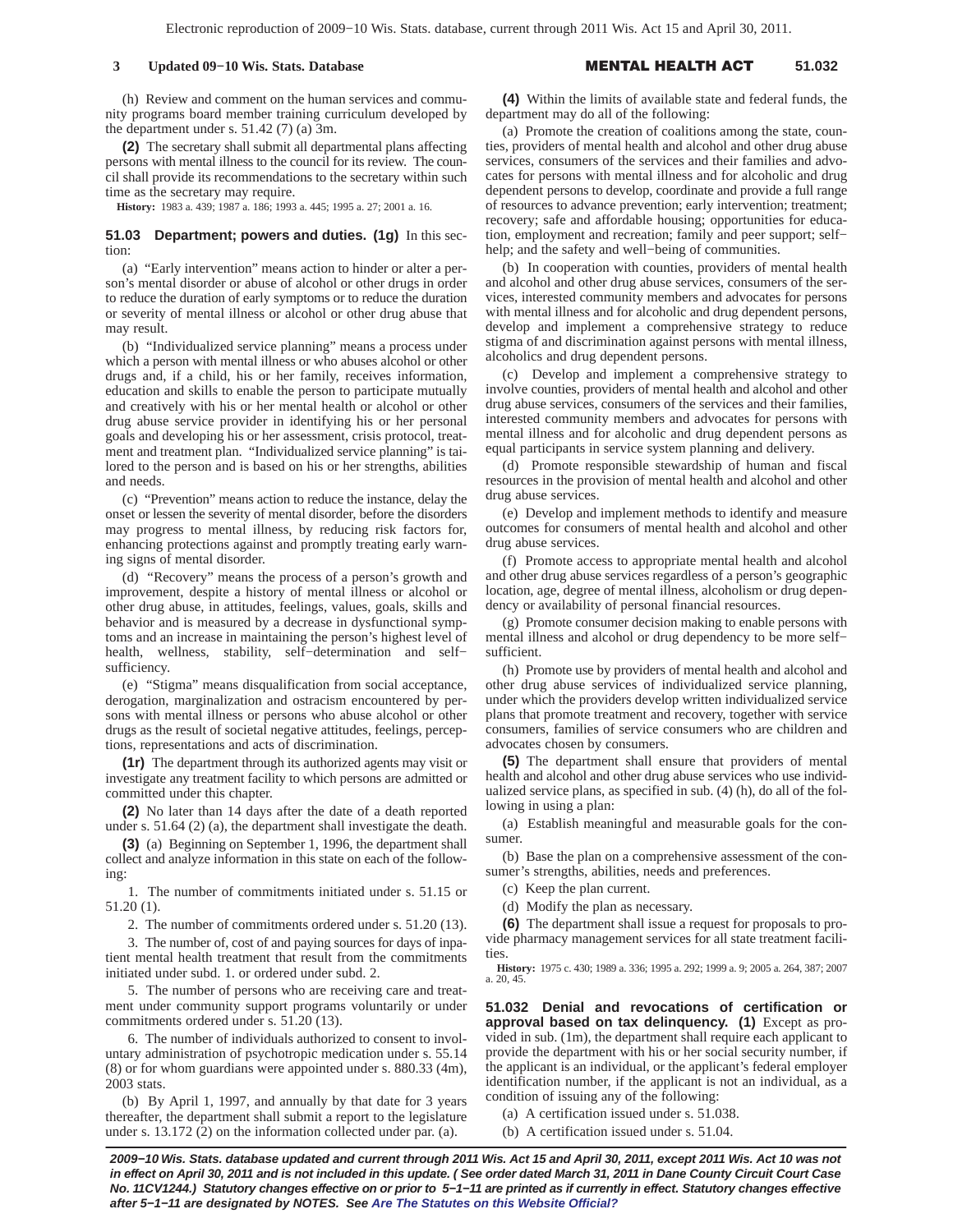# 51.032 **MENTAL HEALTH A**

 **Updated 09−10 Wis. Stats. Database 4**

(c) A certification issued under rules required under s. 51.42 (7) (b) 11.

(d) A certification issued under rules required under s. 51.421 (3) (a).

(e) An approval issued under s. 51.45 (8).

**(1m)** If an individual who applies for a certification or approval under sub. (1) does not have a social security number, the individual, as a condition of obtaining the certification or approval, shall submit a statement made or subscribed under oath or affirmation to the department that the applicant does not have a social security number. The form of the statement shall be prescribed by the department of children and families. A certification or approval issued in reliance upon a false statement submitted under this subsection is invalid.

**(2)** The department may not disclose any information received under sub. (1) to any person except to the department of revenue for the sole purpose of requesting certifications under s. 73.0301.

**(3)** Except as provided in sub. (1m), the department shall deny an application for the issuance of a certification or approval specified in sub. (1) if the applicant does not provide the information specified in sub. (1).

**(4)** The department shall deny an application for the issuance of a certification or approval specified in sub. (1) or shall revoke a certification or approval specified in sub. (1) if the department of revenue certifies under s. 73.0301 that the applicant for or holder of a certification or approval is liable for delinquent taxes.

**(5)** An action taken under sub. (3) or (4) is subject to review only as provided under s.  $73.0301$  (2) (b) and (5).

**History:** 1997 a. 237; 1999 a. 9; 2007 a. 20.

**51.038 Outpatient mental health clinic certification.** Except as provided in s. 51.032, if a facility that provides mental health services on an outpatient basis holds current accreditation from the council on accreditation of services for families and children, the department may accept evidence of this accreditation as equivalent to the standards established by the department, for the purpose of certifying the facility for the receipt of funds for services provided as a benefit to a medical assistance recipient under s. 49.46 (2) (b) 6. f. or 49.471 (11) (k), a community aids funding recipient under s. 51.423 (2) or as mandated coverage under s. 632.89.

**History:** 1987 a. 27; 1997 a. 237; 2007 a. 20.

**51.04 Treatment facility certification.** Except as provided in s. 51.032, any treatment facility may apply to the department for certification of the facility for the receipt of funds for services provided as a benefit to a medical assistance recipient under s. 49.46  $(2)$  (b) 6. f. or 49.471  $(11)$  (k) or to a community aids funding recipient under s. 51.423 (2) or provided as mandated coverage under s. 632.89. The department shall annually charge a fee for each certification.

**History:** 1975 c. 224; Stats. 1975 s. 51.44; 1975 c. 430 s. 53m; Stats. 1975 s. 51.04; 1983 a. 27; 1985 a. 29, 176; 1995 a. 27; 1997 a. 237; 2007 a. 20.

**Cross−reference:** See also ch. DHS 35, Wis. adm. code.

**51.05 Mental health institutes. (1)** DESIGNATION. The mental health institute located at Mendota is known as the "Mendota Mental Health Institute" and the mental health institute located at Winnebago is known as the "Winnebago Mental Health Institute". Goodland Hall West, a facility located at Mendota Mental Health Institute, is designated as the "Maximum Security Facility at Mendota Mental Health Institute". The department shall divide the state by counties into 2 districts, and may change the boundaries of these districts, arranging them with reference to the number of patients residing in them at a given time, the capacity of the institutes and the convenience of access to them.

**(2)** ADMISSIONS AUTHORIZED BY COUNTIES. The department may not accept for admission to a mental health institute any resident person, except in an emergency, unless the county department under s. 51.42 in the county where the person has residence authorizes the care under s. 51.42 (3) (as). Patients who are committed to the department under s. 975.01, 1977 stats., or s. 975.02, 1977 stats., or s. 971.14, 971.17, 975.06, or 980.06, admitted by the department under s. 975.17, 1977 stats., or are transferred from a juvenile correctional facility or a secured residential care center for children and youth to a state treatment facility under s. 51.35 (3) or from a jail or prison to a state treatment facility under s. 51.37 (5) are not subject to this section.

**(3)** ADMISSIONS AUTHORIZED BY DEPARTMENT. Any person who is without a county responsible for his or her care and any person entering this state through the compact established under s. 51.75 may be accepted by the department and temporarily admitted to an institute. Such person shall be transferred to the county department under s. 51.42 for the community where the best interests of the person can best be served, as soon as practicable.

**(4)** TRANSFERS AND DISCHARGES. The transfer or discharge of any person who is placed in a mental health institute shall be made subject to s. 51.35.

**(5)** SCHOOL ACTIVITIES. If an individual over the age of 2 and under the age of 22 and eligible for special education and related services under subch. V of ch. 115 is committed, admitted or transferred to or is a resident of the Mendota Mental Health Institute or Winnebago Mental Health Institute, the individual shall attend a school program operated by the applicable mental health institute or a school outside the applicable mental health institute which is approved by the department of public instruction. A school program operated by the Mendota Mental Health Institute or Winnebago Mental Health Institute shall be under the supervision of the department of public instruction and shall meet standards prescribed by that agency.

**(6)** HEARING−IMPAIRED INDIVIDUALS. The department shall provide mental health services appropriate for hearing−impaired individuals who are residents of or are committed, admitted or transferred to a mental health institute.

**History:** 1975 c. 430; 1977 c. 428; 1979 c. 117; 1983 a. 293; 1985 a. 29 s. 3200 (56); 1985 a. 176; 1987 a. 27; 1989 a. 31, 359; 1991 a. 315; 1993 a. 437 ss. 103 and 266; 1993 a. 479; 1995 a. 27 ss. 9126 (19), 9145 (1); 1995 a. 77, 216; 1997 a. 27, 164; 1999 a. 9, 83; 2005 a. 25, 344, 387; 2007 a. 97.

**51.06 Centers for the developmentally disabled. (1)** PURPOSE. The purpose of the northern center for developmentally disabled, central center for developmentally disabled and southern center for developmentally disabled is to provide services needed by developmentally disabled citizens of this state that are otherwise unavailable to them, and to return those persons to the community when their needs can be met at the local level.

**(1m)** SERVICES. Services to be provided by the department at centers for the developmentally disabled shall include:

(a) Education within the requirements of sub. (2), training, habilitative and rehabilitative services to those persons placed in its custody.

(b) Development−evaluation services to citizens through county departments under ss. 51.42 and 51.437.

(c) Assistance to such community boards in meeting the needs of developmentally disabled citizens.

(d) Services for individuals with developmental disability who are also diagnosed as mentally ill or who exhibit extremely aggressive and challenging behaviors.

**(1r)** ALTERNATIVE SERVICES. (a) In addition to services provided under sub. (1m), the department may, when the department determines that community services need to be supplemented, authorize a center for the developmentally disabled to offer short− term residential services, dental and mental health services, therapy services, psychiatric and psychological services, general medical services, pharmacy services, and orthotics.

(b) Services under this subsection may be provided only under contract between the department and a county department under s. 46.215, 46.22, 46.23, 51.42, or 51.437, a school district, or another public or private entity within the state to persons referred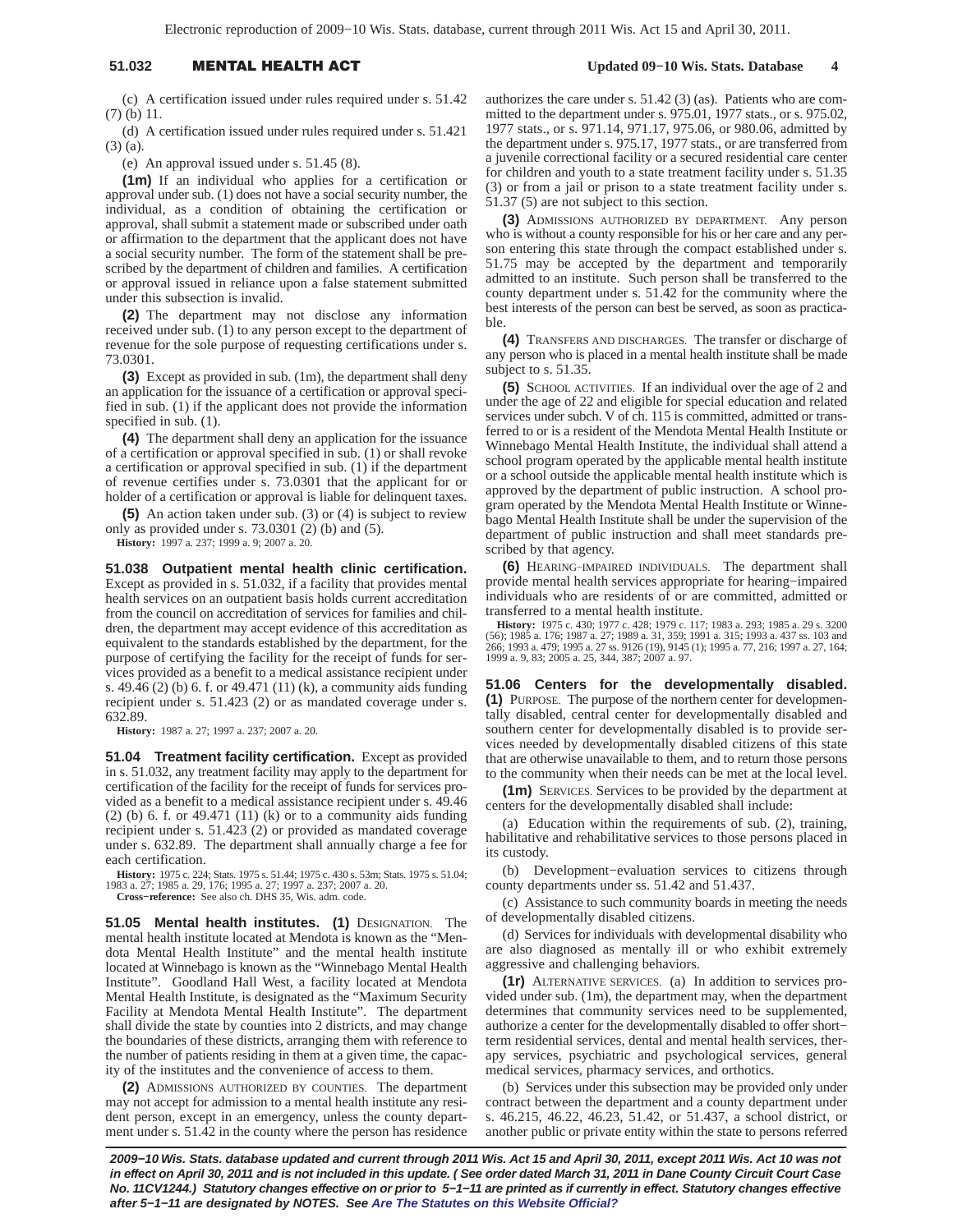## **5 Updated 09−10 Wis. Stats. Database** -

#### L HEALTH A **51.06**

from those entities, at the discretion of the department. The department shall charge the referring entity all costs associated with providing the services. Unless a referral is made, the department may not offer services under this subsection to the person who is to receive the services or to his or her family. The department may not impose a charge for services under this subsection upon the person receiving the services or upon his or her family. Any revenues received under this subsection shall be credited to the appropriation account under s.  $20.435(2)(g)$ .

(c) 1. Services under this subsection are governed by subchapter XVI of ch. 48 and ss. 50.03, 50.032, 50.033, 50.034 (1) to (3), 50.035, 50.04, 50.09, 51.04, 51.42 (7) (b), and 51.61, for the application of which the services shall be considered to be provided by a private entity, by rules promulgated under those statutes, and by the terms of the contract between the department, except that, in the event of a conflict between the contractual terms and the statutes or rules, the services shall comply with the contractual, statutory, or rules provision that is most protective of the service recipient's health, safety, welfare, or rights.

2. Sections 46.03 (18), 46.10, 51.15 (2), 51.20 (13) (c) 1., and 51.42 (3) (as) and zoning or other ordinances or regulations of the county, city, town, or village in which the services are provided or the facility is located do not apply to the services under this subsection.

3. The department may not be required, by court order or otherwise, to offer services under this subsection.

(d) A residential facility operated by a center for the developmentally disabled that is authorized by the department under this subsection may not be considered to be a hospital, as defined in s. 50.33 (2), an inpatient facility, a state treatment facility, or a treatment facility.

**(2)** SCHOOL ACTIVITIES. If an individual over the age of 2 years and under the age of 22 years and eligible for special education and related services under subch. V of ch. 115 is admitted to, is placed in or is a resident of a center, the individual shall attend a school program operated by the center or a school outside the center which is approved by the department of public instruction. A school program operated by the center shall be under the supervision of the department of public instruction and shall meet standards prescribed by that agency.

**(3)** ADMISSION. (a) Subject to par. (b), individuals under the age of 22 years shall be placed only at the central center for the developmentally disabled unless the department authorizes the placement of the individual at the northern or southern center for the developmentally disabled.

(b) An individual may be placed at or transferred to a center for the developmentally disabled for services under sub. (1m) (d) only after all of the following conditions are met:

1. The department determines that a licensed bed and other necessary resources are available to provide services to the individual.

2. The department and the county of residence of the individual agree on a maximum discharge date for the individual.

**(4)** TRANSFER OR DISCHARGE. The transfer or discharge of any person who is placed in a center for the developmentally disabled shall be made subject to s. 51.35.

**(5)** SURCHARGE FOR EXTENDED INTENSIVE TREATMENT. The department may impose on a county a progressive surcharge for services under sub. (1m) (d) that an individual receives after the maximum discharge date for the individual that was agreed upon under sub. (3) (b) 2. The surcharge is 10% of the amount paid for the individual's services under s. 49.45 during any part of the first 6−month period following the maximum discharge date, and increases by 10% of the amount paid for the individual's services under s. 49.45 during any part of each 6−month period thereafter. Any revenues received under this subsection shall be credited to the appropriation account under s. 20.435 (2) (gL).

**(6)** SALE OF ASSETS OR REAL PROPERTY AT NORTHERN CENTER FOR THE DEVELOPMENTALLY DISABLED. The department may

maintain the Northern Center for the Developmentally Disabled for the purpose specified in sub. (1), but may sell assets or real property of the Northern Center for the Developmentally Disabled. If there is any outstanding public debt used to finance the acquisition, construction, or improvement of any property that is sold under this subsection, the department shall deposit a sufficient amount of the net proceeds from the sale of the property in the bond security and redemption fund under s. 18.09 to repay the principal and pay the interest on the debt, and any premium due upon refunding any of the debt. If the property was purchased with federal financial assistance, the department shall pay to the federal government any of the net proceeds required by federal law. If there is no such debt outstanding and there are no moneys payable to the federal government, or if the net proceeds exceed the amount required to be deposited or paid under this subsection, the department shall credit the net proceeds or remaining net proceeds to the appropriation account under s. 20.435 (2) (gk).

**(8)** RELOCATIONS; REPORT. (a) In this subsection:

1. "Intermediate care facility for persons with mental retardation" has the meaning given for "intermediate care facility for the mentally retarded" under 42 USC 1396d (d).

2. "Medical Assistance" has the meaning given in s. 49.43 (8).

3. "Nursing home" has the meaning given in s. 50.01 (3).

(b) Annually by October 1, the department shall submit to the joint committee on finance and to the appropriate standing committees of the legislature under s. 13.172 (3) a report that includes information collected from the previous fiscal year on the relocation or diversion of individuals who are Medical Assistance eligibles or recipients from nursing homes, intermediate care facilities for persons with mental retardation, and centers for the developmentally disabled. The report shall include all of the following information:

1. The impact of the relocations and diversions on the health and safety of the individuals relocated or diverted.

2. The extent of involvement of guardians or family members of the individuals in efforts to relocate or divert the individuals.

3. The nature and duration of relocations or diversions that specifies the locations of relocated or diverted individuals every year after home or community placement occurs, so as to keep track of the individuals on an ongoing basis.

4. An accounting of the costs and savings under the Medical Assistance program of relocations and diversions and the resulting reduction in capacity for services of nursing homes, intermediate care facilities for persons with mental retardation, and centers for the developmentally disabled. The accounting shall include the per individual savings as well as the collective savings of relocations and diversions.

5. The costs under the Medical Assistance program of administration, housing, and other services, including nursing, personal care, and physical therapy services, that are associated with the relocations and diversions.

6. The extent of Medical Assistance provided to relocated or diverted individuals that is in addition to Medical Assistance provided to the individuals under s. 46.27 (11), 46.275, 46.277, or 46.278, as a family care benefit under ss. 46.2805 to 46.2895, or under any other home−based or community−based program for which the department has received a waiver under 42 USC 2396n (c) [42 USC 1396n (c)].

### **NOTE: The correct cross−reference is shown in brackets. Corrective legislation is pending.**

7. Staff turnover rates for nursing homes, intermediate care facilities for persons with mental retardation, and centers for the developmentally disabled in communities in which an individual relocated or diverted from a nursing home, intermediate care facility for persons with mental retardation, or center for the developmentally disabled currently resides.

**(10)** RELOCATIONS FROM SOUTHERN CENTER. (a) The department shall create a form on which a resident of the southern center for the developmentally disabled, or the resident's guardian, may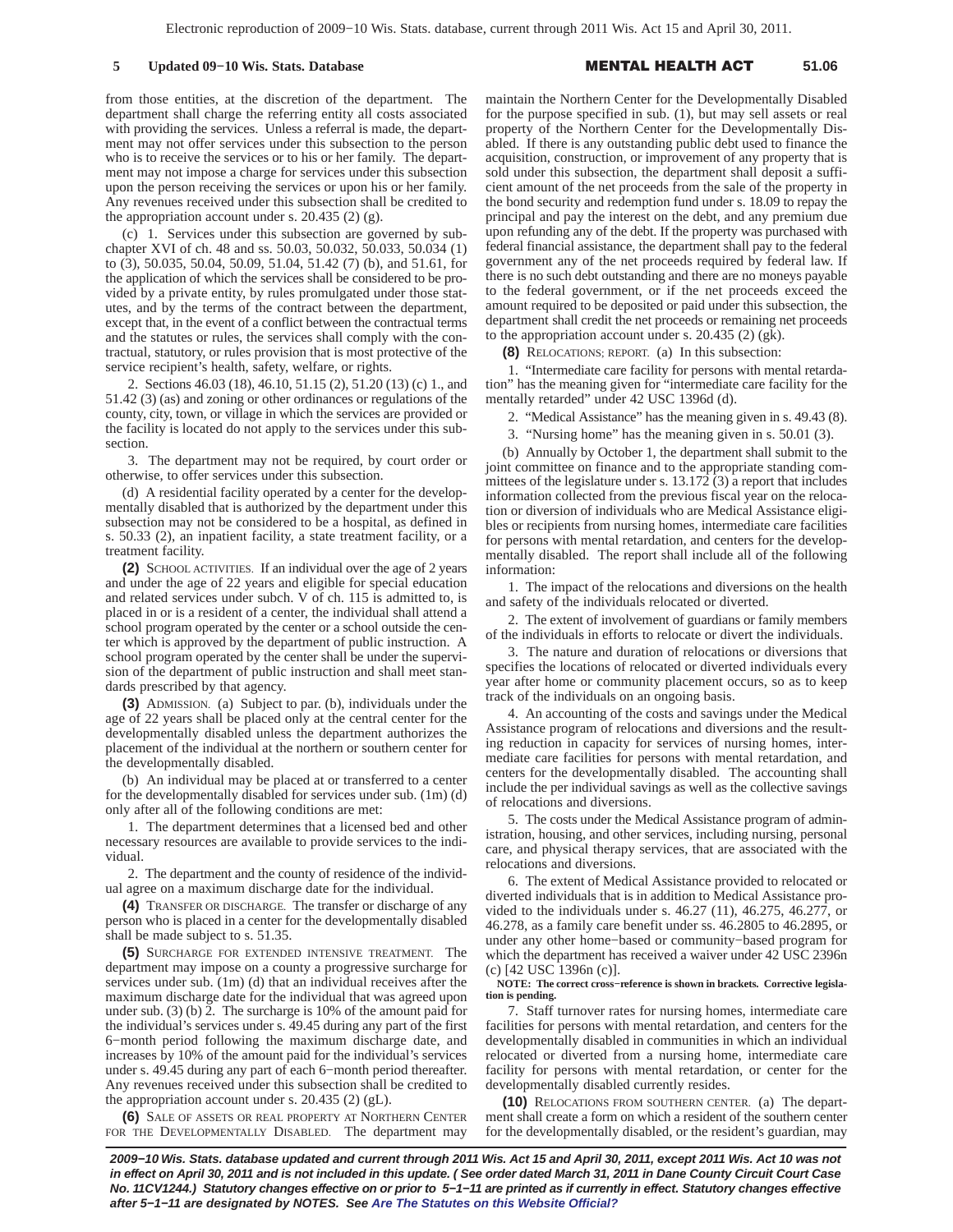# 51.06 **MENTAL HEALTH A**

 **Updated 09−10 Wis. Stats. Database 6**

indicate a preference for where the resident would like to live. The department shall make the form available to all residents of the southern center for the developmentally disabled and to their guardians. The department shall maintain the completed form with the resident's treatment records.

(b) The department shall ensure that, if a resident is to be relocated from the southern center for the developmentally disabled, members of the center staff who provide direct care for the resident are consulted in developing a residential placement plan for the resident.

(c) If a resident of the southern center for the developmentally disabled is relocated from the center after July 1, 2009, the department shall provide the resident's guardian or, if the resident is a minor and does not have a guardian, the resident's parent information regarding the process for appealing the decision to relocate the resident and the process for filing a grievance regarding the decision.

**History:** 1975 c. 430; 1981 c. 20; 1985 a. 29 ss. 1061 to 1064, 3200 (56); 1985 a. 176; 1991 a. 39; 1993 a. 16; 1995 a. 27 s. 9145 (1); 1997 a. 27, 164; 1999 a. 9; 2001 a. 16; 2003 a. 33; 2005 a. 386; 2007 a. 153; 2009 a. 28.

**51.07 Outpatient services. (1)** The department may establish a system of outpatient clinic services in any institution operated by the department.

**(2)** It is the purpose of this section to:

(a) Provide outpatient diagnostic and treatment services for patients and their families.

(b) Offer precommitment and preadmission evaluations and studies.

**(3)** The department may provide outpatient services only to patients contracted for with county departments under ss. 51.42 and 51.437 in accordance with s. 46.03 (18), except for those patients whom the department finds to be nonresidents of this state and persons receiving services under contracts under s. 46.043. The full and actual cost less applicable collections of services contracted for with county departments under s. 51.42 or 51.437 shall be charged to the respective county department under s. 51.42 or 51.437. The state shall provide the services required for patient care only if no outpatient services are funded by the department in the county or group of counties served by the respective county department under s. 51.42 or 51.437.

**History:** 1973 c. 90, 333; 1975 c. 430 s. 19; 1985 a. 176; 1997 a. 27; 1999 a. 9.

**51.08 Milwaukee County Mental Health Complex.** Any county having a population of 500,000 or more may, pursuant to s. 46.17, establish and maintain a county mental health complex. The county mental health complex shall be a hospital devoted to the detention and care of drug addicts, alcoholics, chronic patients and mentally ill persons whose mental illness is acute. Such hospital shall be governed pursuant to s. 46.21. Treatment of alcoholics at the county mental health complex is subject to approval by the department under s. 51.45 (8). The county mental health complex established pursuant to this section is subject to rules promulgated by the department concerning hospital standards.

**History:** 1971 c. 108 ss. 5, 6; 1971 c. 125 ss. 350 to 352, 523; 1971 c. 211; 1973 c. 90, 198; 1975 c. 41; 1975 c. 430 s. 15; Stats. 1975 s. 51.08; 1985 a. 332 s. 251 (1); 1987 a. 307.

**51.09 County hospitals.** Any county having a population of less than 500,000 may establish a hospital or facilities for the detention and care of mentally ill persons, alcoholics and drug addicts; and in connection therewith a hospital or facility for the care of cases afflicted with pulmonary tuberculosis. County hospitals established pursuant to this section are subject to rules promulgated by the department concerning hospital standards, including standards for alcoholic treatment facilities under s. 51.45 (8).

**History:** 1971 c. 211; 1973 c. 198; 1975 c. 430 s. 16; Stats. 1975 s. 51.09; 1985 a. 332 s. 251 (1).

**51.10 Voluntary admission of adults. (1)** With the approval of the treatment director of the treatment facility or the director's designee, or in the case of a center for the developmentally disabled, the director of the center or the director's designee, and the approval of the director of the appropriate county department under s. 51.42 or 51.437, an adult desiring admission to an approved inpatient treatment facility may be admitted upon application. This subsection applies only to admissions made through a county department under s. 51.42 or 51.437 or through the department.

**(2)** With the approval of the director of the treatment facility or the director's designee and the director of the appropriate county department under s. 51.42 or 51.437, an adult may be voluntarily admitted to a state inpatient treatment facility.

**(3)** Voluntary admission of adult alcoholics shall be in accordance with s. 51.45 (10).

**(4)** The criteria for voluntary admission to an inpatient treatment facility shall be based on an evaluation that the applicant is mentally ill or developmentally disabled, or is an alcoholic or drug dependent and that the person has the potential to benefit from inpatient care, treatment or therapy. An applicant is not required to meet a standard of dangerousness under s. 51.20 (1) (a) 2. to be eligible for the benefits of voluntary treatment programs. An applicant may be admitted for the purpose of making a diagnostic evaluation.

**(4m)** (a) An adult who has an identified funding source that is not obtained through the county department and who meets the criteria for voluntary admission under sub. (4) or an adult whose admission is approved under sub. (1) or (2) and who meets the criteria for voluntary admission under sub. (4) may be admitted to an inpatient treatment facility if all of the following requirements are met:

1. A physician of the facility submits a signed request and certifies in writing, before not less than 2 witnesses, that the physician has advised the patient in the presence of the witnesses both orally and in writing of the person's rights under sub. (5) and of the benefits and risks of treatment, the patient's right to the least restrictive form of treatment appropriate to the patient's needs and the responsibility of the facility to provide the patient with this treatment; or

2. The person applies for admission in writing.

(b) Any person admitted under par. (a) 1. who fails to indicate a desire to leave the facility but who refuses or is unable to sign an application for admission is presumed to consent to admission and may be held for up to 7 days as a voluntary patient.

(c) On the first court day following admission under par. (a) 1., the facility shall notify the court assigned to exercise probate jurisdiction for the county in which the facility is located of the admission. Within 24 hours after receiving this notice, excluding Saturdays, Sundays and holidays, the court shall appoint a guardian ad litem to visit the facility and to determine if there has been compliance with this subsection. The guardian ad litem shall visit the patient within 48 hours, excluding Saturdays, Sundays and holidays, to ascertain whether the patient wishes a less restrictive form of treatment and, if so, shall assist the patient in obtaining the proper assistance from the facility. The guardian ad litem shall inform the patient of all rights to which the patient is entitled under this chapter.

(d) If a patient admitted under par. (a) 1. has not signed a voluntary admission application within 7 days after admission, the patient, the guardian ad litem and the physician who signed the admission request shall appear before the judge or a circuit court commissioner assigned to exercise probate jurisdiction for the county in which the facility is located to determine whether the patient shall remain in the facility as a voluntary patient. If the judge or circuit court commissioner determines that the patient desires to leave the facility, the facility shall discharge the patient. If the facility has reason to believe the patient is eligible for commitment under s. 51.20, the facility may initiate procedures for involuntary commitment.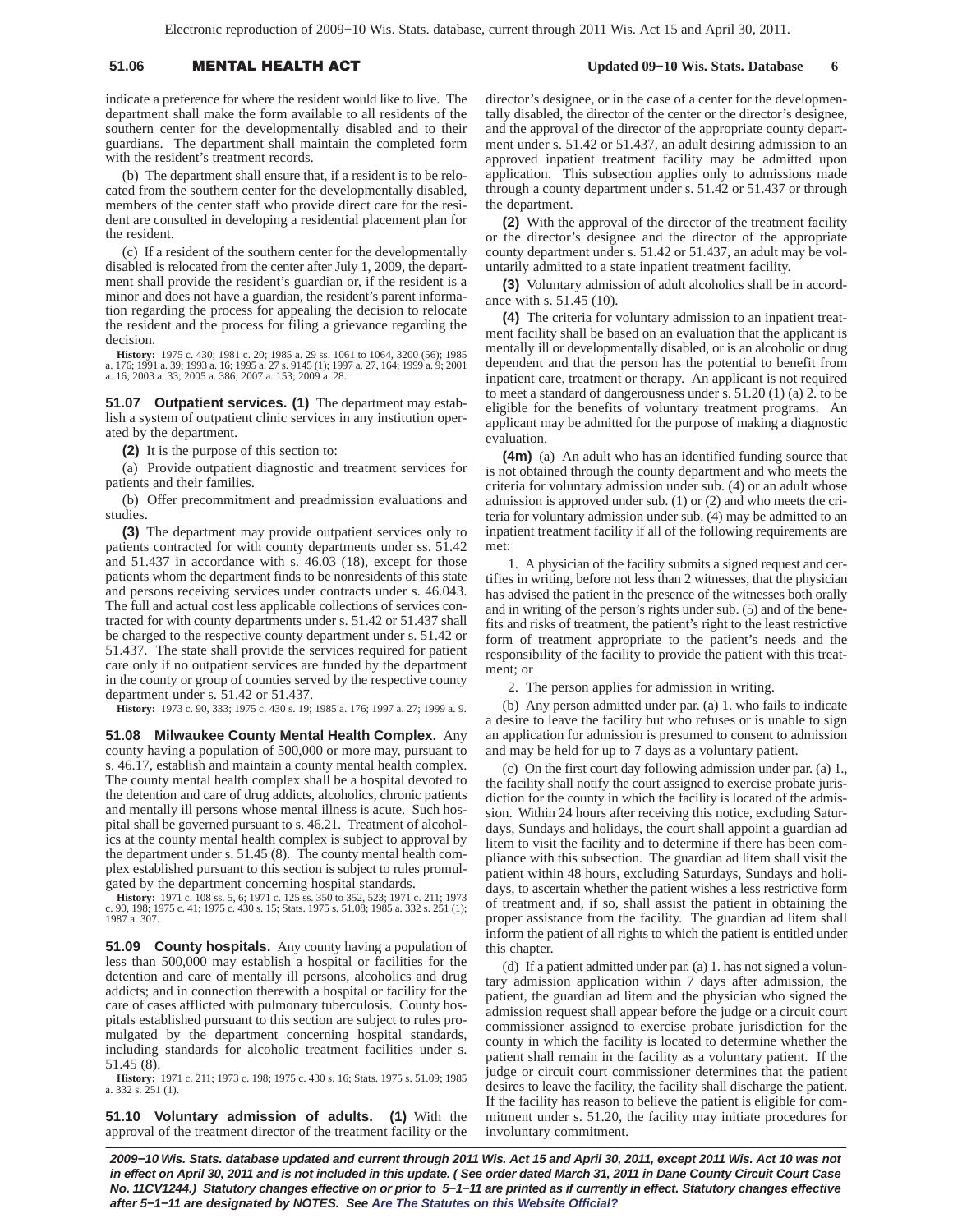**(5)** (a) At the time of admission to an inpatient facility the individual being admitted shall be informed orally and in writing of his or her right to leave upon submission of a written request to the staff of the facility except when the director or such person's designee files a statement of emergency detention under s. 51.15 with the court by the end of the next day in which the court transacts business.

(b) Writing materials for use in requesting discharge shall be available at all times to any voluntarily admitted individual, and shall be given to the individual upon request. A copy of the patient's and resident's rights shall be given to the individual at the time of admission.

(c) Any patient or resident voluntarily admitted to an inpatient treatment facility shall be discharged on request, unless the treatment director or the treatment director's designee has reason to believe that the patient or resident is dangerous in accordance with a standard under s. 51.20 (1) (a) 2. or (am) and files a statement of emergency detention under s. 51.15 with the court by the end of the next day in which the court transacts business. The patient or resident shall be notified immediately when such a statement is to be filed. Prior to the filing of a statement, the patient or resident may be detained only long enough for the staff of the facility to evaluate the individual's condition and to file the statement of emergency detention. This time period may not exceed the end of the next day in which the court transacts business. Once a statement is filed, a patient or resident may be detained as provided in s. 51.15 (1). The probable cause hearing required under s. 51.20 (7) shall be held within 72 hours after the request for discharge, excluding Saturdays, Sundays and legal holidays.

**(6)** A person against whom a petition for involuntary commitment has been filed under s. 51.15 or 51.20 may agree to be admitted to an inpatient treatment facility under this section. The court may permit the person to become a voluntary patient or resident pursuant to this section upon signing an application for voluntary admission, if the director of the appropriate county department under s. 51.42 or 51.437 and the director of the facility to which the person will be admitted approve of the voluntary admission within 30 days of the admission. Except as provided in s. 51.20 (8) (bg) or (bm), the court shall dismiss the proceedings under s. 51.20 30 days after the person's admission if the person is still a voluntary patient or resident or upon the discharge of the person by the treatment director of the facility or his or her designee, if that occurs first. For any person who is a voluntary patient or resident under this subsection, actions required under s. 51.35 (5) shall be initiated within 14 days of admission.

**(7)** The treatment director of a facility may temporarily admit an individual to an inpatient facility when there is reason to question the competency of such individual. The treatment director shall then apply to the court for appointment of a guardian within 48 hours of the time of admission, exclusive of Saturdays, Sundays and legal holidays. The individual may remain at the facility pending appointment of a guardian.

**(8)** An adult for whom, because of incompetency, a guardian of the person has been appointed in this state may be voluntarily admitted to an inpatient treatment facility if the guardian consents after the requirements of sub. (4m) (a) 1. are satisfied or if the guardian and the ward consent to the admission under this section.

**(9)** Upon admission to an inpatient facility, the facility shall offer the patient orally and in writing the opportunity to execute an informed consent form under s. 51.30 (2), requiring the facility to notify the patient's parent, child or spouse or any other adult of the patient's release. If the patient signs the consent form, the facility shall notify the person specified in the form as soon as possible after the patient requests release.

**History:** 1975 c. 430; 1977 c. 354, 428, 447; 1979 c. 336; 1985 a. 29 s. 3200 (56); 1985 a. 139, 176, 332; 1987 a. 366; 1995 a. 292; 2001 a. 61; 2005 a. 264, 387; 2007 a. 45. Sub. (5) (c) plainly and unambiguously sets out the procedure for detaining volun**51.13 Admission of minors. (1)** ADMISSION. (a) Except as provided in par. (c) and ss. 51.45 (2m) and 51.47, the application for admission of a minor who is 14 years of age or older to an approved inpatient treatment facility for the primary purpose of treatment for alcoholism or drug abuse and the application for admission of a minor who is under 14 years of age to an approved inpatient treatment facility for the primary purpose of treatment for mental illness, developmental disability, alcoholism, or drug abuse shall be executed by a parent who has legal custody of the minor or the minor's guardian. Any statement or conduct by a minor who is the subject of an application for admission under this paragraph indicating that the minor does not agree to admission to the facility shall be noted on the face of the application and shall be noted in the petition required by sub. (4).

(b) The application for admission of a minor who is 14 years of age or older to an approved inpatient treatment facility for the primary purpose of treatment for mental illness or developmental disability shall be executed by the minor and a parent who has legal custody of the minor or the minor's guardian, except as provided in par. (c) 1., except that, if the minor refuses to execute the application, a parent who has legal custody of the minor or the minor's guardian may execute the application on the minor's behalf.

(c) 1. If a minor 14 years of age or older wishes to be admitted to an approved inpatient treatment facility but a parent with legal custody or the guardian refuses to execute the application for admission or cannot be found, or if there is no parent with legal custody, the minor or a person acting on the minor's behalf may petition the court assigned to exercise jurisdiction under chs. 48 and 938 in the county of residence of the parent or guardian for approval of the admission. A copy of the petition and a notice of hearing shall be served upon the parent or guardian at his or her last−known address. If, after a hearing, the court determines that the consent of the parent or guardian is being unreasonably withheld, that the parent or guardian cannot be found, or that there is no parent with legal custody, and that the admission is proper under the standards prescribed in sub. (4) (d), the court shall approve the minor's admission without the consent of the parent or guardian.

2. If a minor under 14 years of age wishes to be admitted to an approved inpatient treatment facility but a parent with legal custody or the guardian cannot be found, or if there is no parent with legal custody, the minor or a person acting on the minor's behalf may petition the court assigned to exercise jurisdiction under chs. 48 and 938 in the county of residence of the parent or guardian for approval of the admission. A copy of the petition and a notice of hearing shall be served upon the parent or guardian at his or her last−known address. If, after a hearing, the court determines that the parent or guardian cannot be found or that there is no parent with legal custody, and that the admission is proper under the standards prescribed in sub. (4) (d), the court shall approve the minor's admission without the consent of the parent or guardian.

3. The court may, at the minor's request, temporarily approve the admission under subd. 1. or 2. pending hearing on the petition. If a hearing is held under subd. 1. or 2., no review or hearing under sub. (4) is required.

(d) A minor against whom a petition or statement has been filed under s. 51.15, 51.20, or 51.45 (12) or (13) may be admitted under this section. The court may permit the minor to become a patient under this section upon approval by the court of an application executed under par. (a), (b), or (c). The court shall then dismiss the proceedings under s. 51.15, 51.20, or 51.45 (12) or (13). If a hearing is held under this subsection, no hearing under sub. (4) is required.

(e) A minor may be admitted immediately upon the approval of the application executed under par. (a) or (b) by the treatment director of the facility or his or her designee or, in the case of a center for the developmentally disabled, the director of the center or

tarily admitted patients who seek release and who the treatment director deems dan-gerous. Dane County v. Stevenson L. J. 2009 WI App 84, 320 Wis. 2d 194, 768 N.W.2d 223, 08−1281.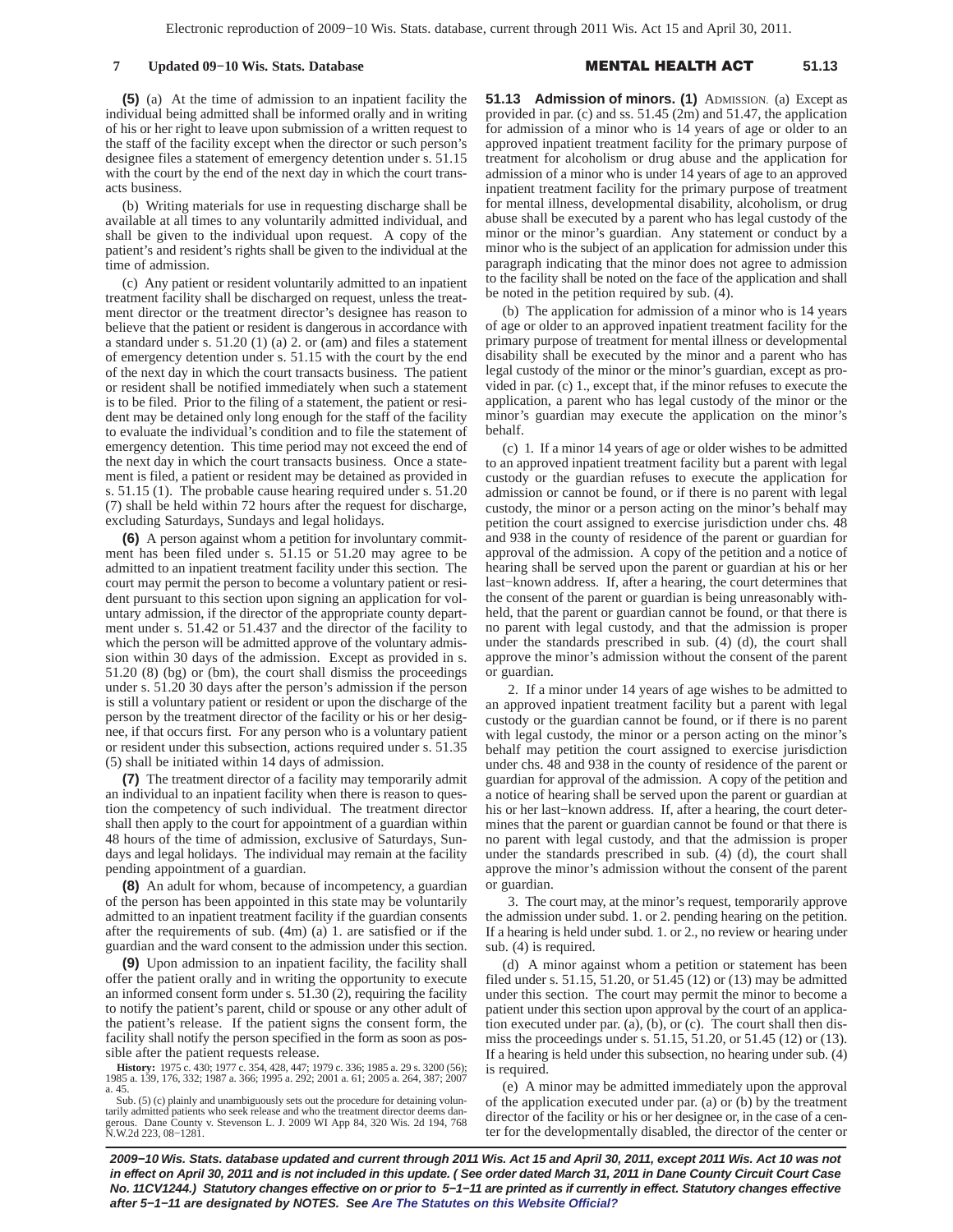# 51.13 **MENTAL HEALTH A**

his or her designee, and, if the county department is to be responsible for the cost of the minor's therapy and treatment, the director of the appropriate county department under s. 51.42 or 51.437. Admission under par. (c) or (d) shall also be approved, within 14 days of the minor's admission, by the treatment director of the facility or his or her designee, or in the case of a center for the developmentally disabled, the director of the center or his or her designee and, if the county department is to be responsible for the cost of the minor's therapy and treatment, the director of the appropriate county department under s. 51.42 or 51.437.

(em) Approval under par. (e) shall be based upon an informed professional opinion that the minor is in need of psychiatric services or services for developmental disability, alcoholism, or drug abuse, that the treatment facility offers inpatient therapy or treatment that is appropriate for the minor's needs, and that inpatient care in the facility is the least restrictive therapy or treatment consistent with the minor's needs. In the case of a minor who is being admitted for the primary purpose of treatment for alcoholism or drug abuse, approval shall also be based on the results of an alcohol or other drug abuse assessment that conforms to the criteria specified in s. 938.547 (4).

**(3)** NOTICE OF RIGHTS. (am) Prior to admission if possible, or as soon thereafter as possible, the minor who is admitted under sub. (1) (a) or (b) and the minor's parent or guardian shall be informed by the director of the facility or his or her designee, both orally and in writing, in easily understandable language, of the review procedure in sub. (4), including the standards to be applied by the court and the possible dispositions; the minor's right to an independent evaluation, if ordered by the court; the minor's right to be informed about how to contact the state protection and advocacy agency designated under s. 51.62 (2) (a); the right under sub. (4) (d) to a hearing upon request under sub. (4); the minor's right to appointed counsel as provided in sub. (4) (d) if a hearing is held; for a minor other than a minor specified under par. (b), the right of the minor or parent or guardian to request the minor's discharge as provided in or limited by sub. (7) (b); and the minor's right to a hearing to determine continued appropriateness of the admission as provided in sub. (7) (c).

(b) Prior to or at admission, a minor who is voluntarily admitted under sub. (1) (c) 1. or 2., and the minor's parent or guardian, if available, shall be informed by the director or his or her designee, both orally and in writing, in easily understandable language, of the minor's right to request discharge and to be discharged within 48 hours of the request, as provided under sub. (7) (b), if no statement is filed for emergency detention or if no petition is filed for emergency commitment, involuntary commitment, or protective placement, and the minor's right to consent to or refuse treatment as provided in s. 51.61 (6).

(d) A copy of the patient's rights established in s. 51.61 shall be given and explained to the minor and the minor's parent or guardian at the time of admission by the director of the facility or such person's designee.

(e) Writing materials for use in requesting a hearing or discharge under this section shall be made available to minors at all times by every inpatient treatment facility. The staff of each such facility shall assist minors in preparing and submitting requests for discharge or hearing.

**(4)** REVIEW PROCEDURE. (a) Within 3 days after the admission of a minor under sub. (1), or within 3 days after an application is executed for admission of the minor, whichever occurs first, the treatment director of the facility to which the minor is admitted or his or her designee or, in the case of a center for the developmentally disabled, the director of the center or his or her designee, shall file a verified petition for review of the admission in the court assigned to exercise jurisdiction under chs. 48 and 938 in the county in which the facility is located. A copy of the application for admission and of any relevant professional evaluations shall be attached to the petition. The petition shall contain all of the following:

## **Updated 09−10 Wis. Stats. Database 8**

1. The name, address and date of birth of the minor.

2. The names and addresses of the minor's parents or guardian.

3. The facts substantiating the petitioner's belief in the minor's need for psychiatric services, or services for developmental disability, alcoholism or drug abuse.

4. The facts substantiating the appropriateness of inpatient treatment in the inpatient treatment facility.

5. The basis for the petitioner's opinion that inpatient care in the facility is the least restrictive treatment consistent with the needs of the minor.

6. Notation of any statement made or conduct demonstrated by the minor in the presence of the director or staff of the facility indicating that inpatient treatment is against the wishes of the minor.

(b) If hardship would otherwise occur and if the best interests of the minor would be served thereby, the court may, on its own motion or on the motion of any interested party, remove the petition to the court assigned to exercise jurisdiction under chs. 48 and 938 of the county of residence of the parent or guardian.

(c) A copy of the petition shall be provided by the petitioner to the minor and, if available, his or her parents or guardian within 5 days after admission.

(d) Within 5 days after the filing of the petition, the court assigned to exercise jurisdiction under chs. 48 and 938 shall determine, based on the allegations of the petition and accompanying documents, whether there is a prima facie showing that the minor is in need of psychiatric services, or services for developmental disability, alcoholism, or drug abuse, whether the treatment facility offers inpatient therapy or treatment that is appropriate to the minor's needs; whether inpatient care in the treatment facility is the least restrictive therapy or treatment consistent with the needs of the minor; and, if the minor is 14 years of age or older and has been admitted to the treatment facility for the primary purpose of treatment for mental illness or developmental disability, whether the admission was made under an application executed by the minor and the minor's parent or guardian. If such a showing is made, the court shall permit admission. If the court is unable to make those determinations based on the petition and accompanying documents, the court may dismiss the petition as provided in par. (h); order additional information, including an independent evaluation, to be produced as necessary for the court to make those determinations within 7 days, exclusive of weekends and legal holidays, after admission or application for admission, whichever is sooner; or hold a hearing within 7 days, exclusive of weekends and legal holidays, after admission or application for admission, whichever is sooner. If a notation of the minor's unwillingness appears on the face of the petition, if the admission was made under an application executed by the minor's parent or guardian despite the minor's refusal, or if a hearing has been requested by the minor or by the minor's counsel, parent, or guardian, the court shall order an independent evaluation of the minor and hold a hearing to review the admission, within 7 days, exclusive of weekends and legal holidays, after admission or application for admission, whichever is sooner, and shall appoint counsel to represent the minor if the minor is unrepresented. If the court considers it necessary, the court shall also appoint a guardian ad litem to represent the minor. The minor shall be informed about how to contact the state protection and advocacy agency designated under s. 51.62 (2) (a).

(e) Notice of the hearing under this subsection shall be provided by the court by certified mail to the minor, the minor's parents or guardian, the minor's counsel and guardian ad litem if any, the petitioner and any other interested party at least 96 hours prior to the time of hearing.

(f) The rules of evidence in civil actions shall apply to any hearing under this section. A record shall be maintained of the entire proceedings. The record shall include findings of fact and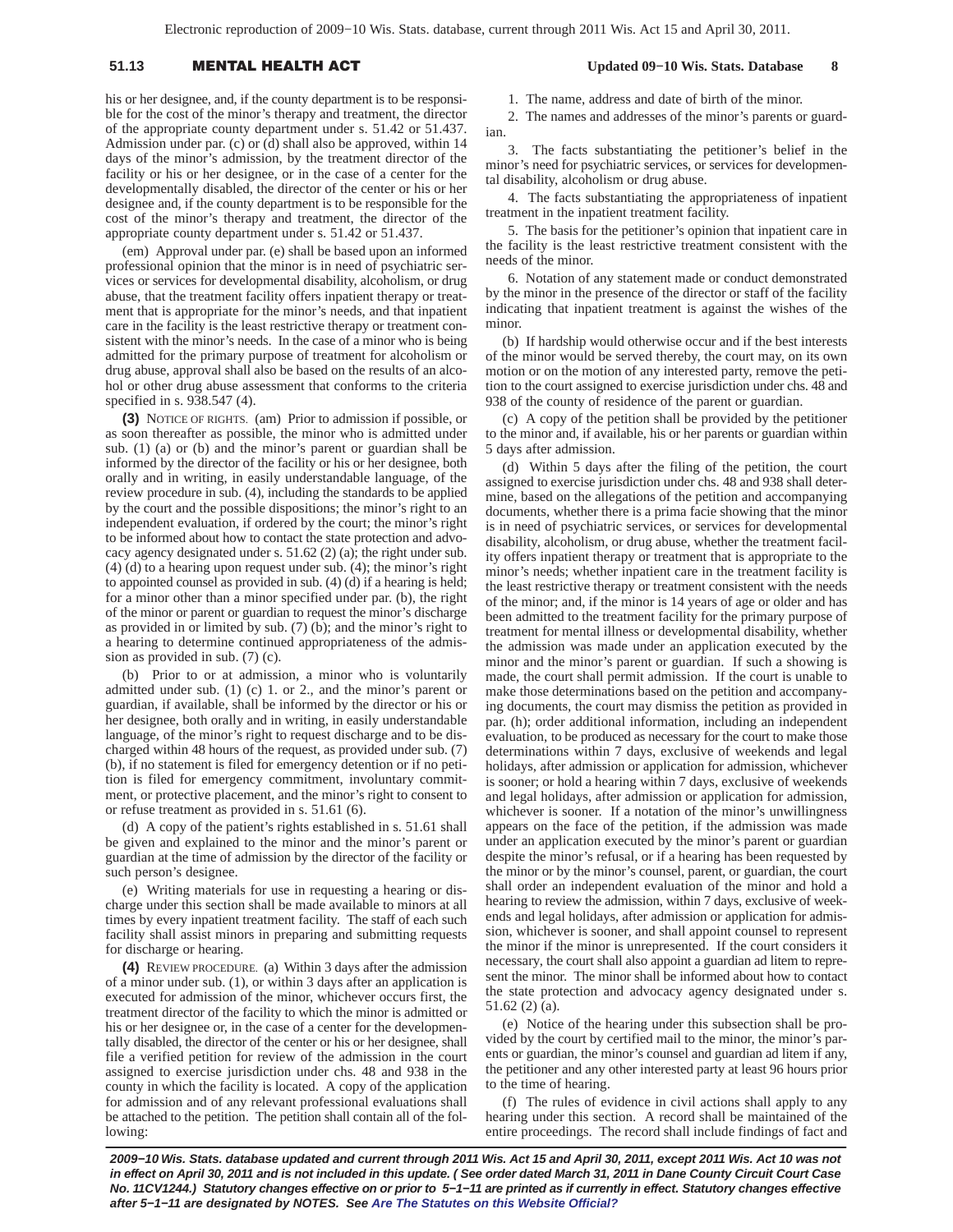conclusions of law. Findings shall be based on a clear and convincing standard of proof.

(g) If the court finds, under a hearing under par. (d), that the minor is in need of psychiatric services or services for developmental disability, alcoholism, or drug abuse in an inpatient facility, that the inpatient facility to which the minor is admitted offers therapy or treatment that is appropriate for the minor's needs and that is the least restrictive therapy or treatment consistent with the minor's needs, the court shall permit admission. If the court finds that the therapy or treatment in the inpatient facility to which the minor is admitted is not appropriate or is not the least restrictive therapy or treatment consistent with the minor's needs, the court may order placement in or transfer to another more appropriate or less restrictive inpatient facility, if the placement or transfer is first approved by all of the following, except that placement in or transfer to a center for the developmentally disabled shall first be approved by all of the following and the department:

1. For the primary purpose of treatment for mental illness or developmental disability, any of the following, as applicable:

a. For a minor who is under 14 years of age, a parent who has legal custody of the minor or the minor's guardian.

b. For a minor who is 14 years of age or older, the minor and a parent who has legal custody of the minor or the minor's guardian, except that, if the minor refuses approval, a parent who has legal custody of the minor or the minor's guardian may provide approval on the minor's behalf.

- c. For a minor admitted under sub. (1) (c) 1. or 2., the minor.
- 2. The treatment director of the facility or his or her designee.

3. The director of the appropriate county department under s. 51.42 or 51.437 if the county department is to be responsible for the cost of the minor's therapy or treatment.

(h) If the court does not permit admission under par. (g), it shall do one of the following:

1. Dismiss the petition and order the application for admission denied and the minor released.

2. Order the petition to be treated as a petition for involuntary commitment and refer it to the court where the review under this section was held, or if it was not held in the county of legal residence of the subject individual's parent or guardian and hardship would otherwise occur and if the best interests of the subject individual would be served thereby, to the court assigned to exercise jurisdiction under chs. 48 and 938 in such county for a hearing under s. 51.20 or 51.45 (13).

3. If the minor is 14 years of age or older and appears to be developmentally disabled, proceed in the manner provided in s. 51.67 to determine whether the minor should receive protective placement or protective services, except that a minor shall not have a temporary guardian appointed if he or she has a parent or guardian.

4. If there is a reason to believe the minor is in need of protection or services under s. 48.13 or 938.13 or the minor is an expectant mother of an unborn child in need of protection or services under s. 48.133, dismiss the petition and authorize the filing of a petition under s. 48.25 (3) or 938.25 (3). The court may release the minor or may order that the minor be taken and held in custody under s. 48.19 (1) (c) or (cm) or 938.19 (1) (c).

(i) Approval of an admission under this subsection does not constitute a finding of mental illness, developmental disability, alcoholism or drug dependency.

**(5)** APPEAL. Any person who is aggrieved by a determination or order under this section and who is directly affected thereby may appeal to the court of appeals under s. 809.30.

**(6)** SHORT−TERM ADMISSIONS. (a) 1. Subject to subd. 2. or 3., as applicable, a minor may be admitted to an inpatient treatment facility without review under sub. (4) of the application, for diagnosis and evaluation or for dental, medical, or psychiatric services, for a period not to exceed 12 days. The application for short−term admission of a minor shall be executed by the minor's parent with legal custody of the minor or the minor's guardian, unless sub.  $(1)$  (c) applies.

2. If the minor is 14 years of age or older and is being admitted for the primary purpose of diagnosis, evaluation, or services for mental illness or developmental disability, the application shall be executed by the minor's parent or guardian and the minor, except that, if the minor refuses to execute the application, the parent or the guardian may execute the application. Admission under this subdivision of a minor who refuses to execute the application is reviewable under sub. (4) (d). If a review is requested or required, the treatment director of the facility to which the minor is admitted or his or her designee or, in the case of a center for the developmentally disabled, the director of the center or his or her designee shall file a verified petition for review of the admission on behalf of the minor.

3. A minor may not be readmitted to an inpatient treatment facility for psychiatric services under this paragraph within 120 days of a previous admission under this paragraph.

(b) The application shall be reviewed by the treatment director of the facility or, in the case of a center for the developmentally disabled, by the director, and shall be accepted only if the director determines that the admission constitutes the least restrictive means of obtaining adequate diagnosis and evaluation of the minor or adequate provision of medical, dental or psychiatric services.

(c) At the end of the 12−day period, the minor shall be released unless an application has been filed for admission under sub. (1); a statement has been filed for emergency detention; or a petition has been filed for emergency commitment, involuntary commitment, or protective placement.

**(7)** DISCHARGE OR CONTINUED APPROPRIATENESS OF ADMIS-SION. (a) If a minor is admitted to an inpatient treatment facility while under 14 years of age, and if upon reaching age 14 is in need of further inpatient care and treatment primarily for mental illness or developmental disability, the director of the facility shall request the minor and the minor's parent or guardian to execute an application for admission. If the minor refuses, the minor's parent or guardian may execute the application on the minor's behalf. Such an application may be executed within 30 days prior to a minor's 14th birthday. If the application is executed, a petition for review shall be filed in the manner prescribed in sub. (4), unless such a review has been held within the last 120 days. If the application is not executed by the time of the minor's 14th birthday, the minor shall be discharged unless a petition or statement is filed for emergency detention, emergency commitment, involuntary commitment, or protective placement by the end of the next day in which the court transacts business.

(b) 1. Any minor who is voluntarily admitted under sub. (1) (c) 1. or 2., may request discharge in writing.

2. For a minor 14 years of age or older who is admitted under sub. (1) (a) or (b) for the primary purpose of treatment for alcoholism or drug abuse or a minor under 14 years of age who is admitted under sub. (1) (a) or (b) for the primary purpose of treatment for mental illness, developmental disability, alcoholism, or drug abuse, the parent or guardian of the minor may request discharge in writing.

3. For a minor 14 years of age or older who is admitted under sub. (1) (a) or (b) for the primary purpose of treatment for mental illness or developmental disability, the minor and the minor's parent or guardian may request discharge in writing. If the parent or guardian of the minor refuses to request discharge and if the director of the facility to which the minor is admitted or his or her designee avers, in writing, that the minor is in need of psychiatric services or services for developmental disability, that the facility's therapy or treatment is appropriate to the minor's needs, and that inpatient care in the treatment facility is the least restrictive therapy or treatment consistent with the needs of the minor, the minor may not be discharged under this paragraph.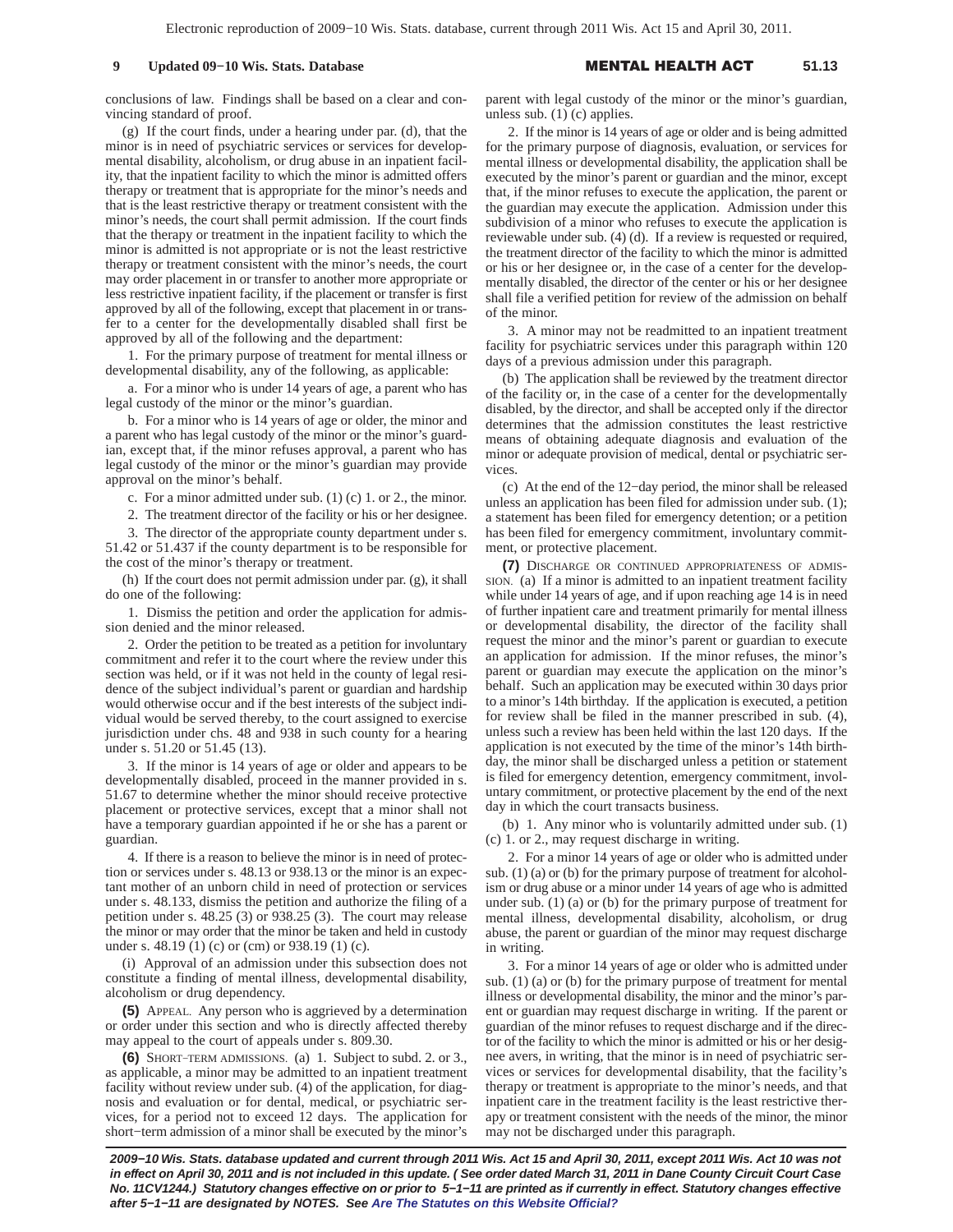## 51.13 **MENTAL HEALTH A**

 **Updated 09−10 Wis. Stats. Database 10**

4. Upon receipt of any form of written request for discharge from a minor specified under subd. 1. or 3., the director of the facility in which the minor is admitted shall immediately notify the minor's parent or guardian, if available.

5. A minor specified in subd. 1., a minor specified in subd. 2. whose parent or guardian requests discharge in writing, and a minor specified in subd. 3. who requests and whose parent or guardian requests discharge in writing shall be discharged within 48 hours after submission of the request, exclusive of Saturdays, Sundays, and legal holidays, unless a petition or statement is filed for emergency detention, emergency commitment, involuntary commitment, or protective placement.

(c) Any minor who is admitted under this section, other than a minor to which par. (b) 1. applies, who is not discharged under par. (b) may submit a written request to the court for a hearing to determine the continued appropriateness of the admission. If the director or staff of the inpatient treatment facility to which a minor described in this paragraph is admitted observes conduct by the minor that demonstrates an unwillingness to remain at the facility, including a written expression of opinion or unauthorized absence, the director shall file a written request with the court to determine the continued appropriateness of the admission. A request that is made personally by a minor under this paragraph shall be signed by the minor but need not be written or composed by the minor. A request for a hearing under this paragraph that is received by staff or the director of the facility in which the minor is admitted shall be filed with the court by the director. The court shall order a hearing as provided in sub. (4) (d) upon request if no hearing concerning the minor's admission has been held within 120 days before court receipt of the request. If a hearing is held, the court shall hold the hearing within 14 days after receipt of the request, unless the parties agree to a longer period. After the hearing, the court shall dispose of the matter in the manner provided in sub. (4) (h).

**History:** 1977 c. 428; 1979 c. 32 s. 91; 1979 c. 300, 331; 1981 c. 74; 1985 a. 29, 176; 1987 a. 366; 1995 a. 77, 225; 1997 a. 27, 35, 292; 2001 a. 16, 104; 2003 a. 326; 2005 a. 444; 2007 a. 140.

Due process rights of a minor child whose parents or guardians seek admission of the child are discussed. Parham v. J. R., 442 U.S. 584 (1979). See also Secretary of Public Welfare v. Institutionalized Juveniles, 442 U.S. 640 (1979).

**51.14 Review of outpatient mental health treatment of minors aged 14 or older. (1)** DEFINITIONS. In this section, "outpatient mental health treatment" means treatment and social services for mental illness, except 24−hour care, treatment, and custody that is provided by a treatment facility.

**(2)** MENTAL HEALTH REVIEW OFFICER. Each court assigned to exercise jurisdiction under chs. 48 and 938 shall designate a mental health review officer to review petitions filed under sub. (3).

**(3)** REVIEW BY MENTAL HEALTH REVIEW OFFICER. (a) A minor 14 years of age or older or a person acting on behalf of the minor may petition the mental health review officer in the county in which the minor's parent or guardian has residence for a review of a refusal or inability of the minor's parent or guardian to provide the informed consent for outpatient mental health treatment required under s. 51.61 (6). For a minor on whose behalf consent for outpatient treatment was provided by the minor's parent or guardian despite the minor's refusal, the treatment director of the outpatient facility shall file a petition for review of the informed consent on behalf of the minor.

(b) A petition filed under this subsection shall contain all of the following:

1. The name, address and birth date of the minor.

2. The name and address of the parent or guardian of the minor.

3. The facts substantiating the petitioner's belief that the minor needs, or does not need, outpatient mental health treatment.

4. Any available information which substantiates the appropriateness of the particular treatment sought for the minor and that the particular treatment sought is the least restrictive treatment consistent with the needs of the minor.

(c) Any professional evaluations relevant under par. (b) 3. or 4. shall be attached to the petition filed under this subsection.

(d) The court which appointed the mental health review officer shall ensure that necessary assistance is provided to the petitioner in the preparation of the petition under this subsection.

(e) The mental health review officer shall notify the county department under s. 51.42 or 51.437 of the contents of any petition received by the mental health review officer under this subsection. The county department under s. 51.42 or 51.437 may, following review of the petition contents, make recommendations to the mental health review officer as to the need for and appropriateness and availability of treatment.

(f) If prior to a hearing under par. (g) the minor requests and the mental health review officer determines that the best interests of the minor would be served, a petition may be filed for court review under sub. (4) without further review under this subsection.

(g) Within 21 days after the filing of a petition under this subsection, the mental health review officer shall hold a hearing on the refusal or inability of the minor's parent or guardian to provide informed consent for outpatient treatment or on the provision of informed consent by the parent or guardian despite the minor's refusal. The mental health review officer shall provide notice of the date, time and place of the hearing to the minor and, if available, the minor's parent or guardian at least 96 hours prior to the hearing.

(h) If following the hearing under par. (g) and after taking into consideration the recommendations, if any, of the county department under s. 51.42 or 51.437 made under par. (e), the mental health review officer finds all of the following, he or she shall issue a written order that, notwithstanding the written, informed consent requirement of s. 51.61 (6), the written, informed consent of the minor's parent or guardian, if the parent or guardian is refusing or unable to provide consent, is not required for outpatient mental health treatment for the minor or, if the parent or guardian provided informed consent despite the minor's refusal, the outpatient mental health treatment for the minor is appropriate:

1. The informed consent of the parent or guardian is unreasonably withheld or the refusal of the minor to provide informed consent is unreasonable.

2. The minor is in need of treatment.

3. The particular treatment sought is appropriate for the minor and is the least restrictive treatment available.

4. The proposed treatment is in the best interests of the minor. (i) The findings under par. (h) and the reasons supporting each finding shall be in writing.

(j) The mental health review officer shall notify the minor and the minor's parent or guardian, if available, of the right to judicial review under sub. (4).

(k) No person may be a mental health review officer in a proceeding under this section if he or she has provided treatment or services to the minor who is the subject of the proceeding.

**(4)** JUDICIAL REVIEW. (a) Within 21 days after the issuance of the order by the mental health review officer under sub. (3) or if sub. (3) (f) applies, the minor or a person acting on behalf of the minor may petition a court assigned to exercise jurisdiction under chs. 48 and 938 in the county of residence of the minor's parent or guardian for a review of the refusal or inability of the minor's parent or guardian to provide the informed consent for outpatient mental health treatment required under s. 51.61 (6) or for a review of the provision of informed consent by the parent or guardian despite the minor's refusal.

(b) The petition in par. (a) shall conform to the requirements set forth in sub. (3) (b). If the minor has refused to provide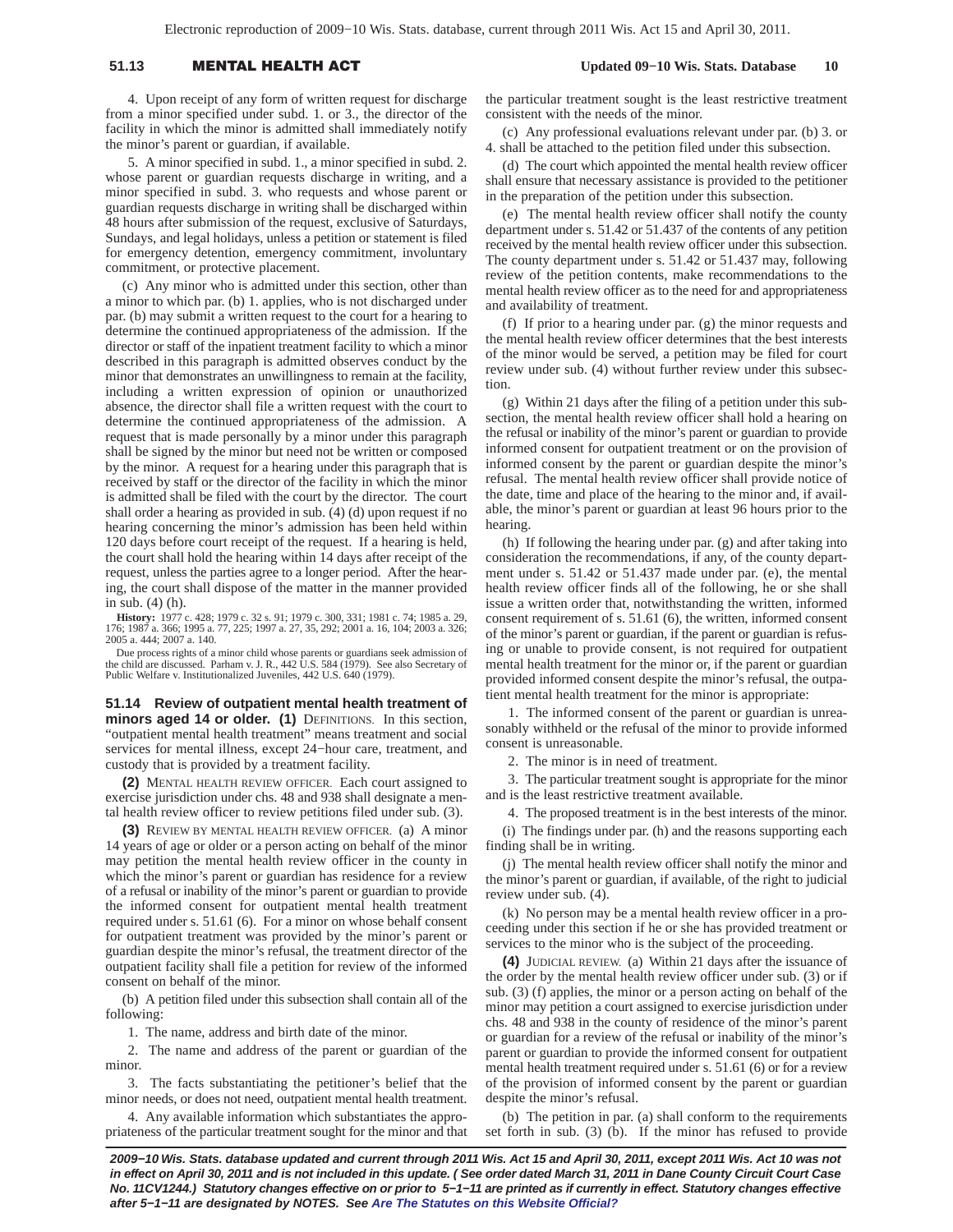## **11 Updated 09–10 Wis. Stats. Database**

#### L HEALTH A **51.15**

informed consent, a notation of this fact shall be made on the face of the petition.

(c) If a notation of a minor's refusal to provide informed consent to outpatient mental health treatment appears on the petition, the court shall, at least 7 days prior to the time scheduled for the hearing, appoint counsel to represent the minor if the minor is unrepresented. If the minor's parent or guardian has refused to provide informed consent and the minor is unrepresented, the court shall appoint counsel to represent the minor, if requested by the minor or determined by the court to be in the best interests of the minor.

(d) The court shall hold a hearing on the petition within 21 days after filing of the petition.

(e) Notice of the hearing under this subsection shall be provided by the court by certified mail, at least 96 hours prior to the hearing, to the minor, the minor's parent or guardian, the minor's counsel and guardian ad litem, if any, and any other interested party known to the court.

(f) The rules of evidence in civil actions shall apply to any hearing under this section. A record, including written findings of fact and conclusions of law, shall be maintained of the entire proceedings. Findings shall be based on evidence that is clear, satisfactory and convincing.

(g) After the hearing under this subsection, the court shall issue a written order stating that, notwithstanding the written, informed consent requirement of s. 51.61 (6), the written, informed consent of the parent or guardian, if the parent or guardian refuses or is unable to provide consent, is not required for outpatient mental health treatment for the minor or that, if the parent or guardian provided informed consent despite the minor's refusal, the outpatient mental health treatment for the minor is appropriate, if the court finds all of the following:

1. The informed consent is unreasonably withheld.

2. The minor is in need of treatment.

3. The particular treatment sought is appropriate for the minor and is the least restrictive treatment available.

4. The treatment is in the best interests of the minor.

**(5)** APPEAL. Any person who is aggrieved by a determination or order under sub. (4) and who is directly affected by the determination or order may appeal to the court of appeals under s. 809.30.

**(6)** FINDING OR ORDER NOT A FINDING OF MENTAL ILLNESS. A finding or order under this section does not constitute a finding of mental illness.

**(7)** LISTING OF MENTAL HEALTH REVIEW OFFICERS. The department shall compile a list that specifies the mental health review officers in each county, post the list on the department's Web site, and update the list as necessary.

**History:** 1987 a. 367; 1995 a. 77; 1997 a. 27; 2003 a. 326; 2005 a. 444; 2009 a. 276.

**NOTE: 1987 Wis. Act 367, that created this section, contains a prefatory note and an explanatory note following the section.**

**51.15 Emergency detention. (1)** BASIS FOR DETENTION. (a) A law enforcement officer or other person authorized to take a child into custody under ch. 48 or to take a juvenile into custody under ch. 938 may take an individual into custody if the officer or person has cause to believe that the individual is mentally ill, is drug dependent, or is developmentally disabled, and that the individual evidences any of the following:

1. A substantial probability of physical harm to himself or herself as manifested by evidence of recent threats of or attempts at suicide or serious bodily harm.

2. A substantial probability of physical harm to other persons as manifested by evidence of recent homicidal or other violent behavior on his or her part, or by evidence that others are placed in reasonable fear of violent behavior and serious physical harm to them, as evidenced by a recent overt act, attempt or threat to do serious physical harm on his or her part.

3. A substantial probability of physical impairment or injury to himself or herself due to impaired judgment, as manifested by evidence of a recent act or omission. The probability of physical impairment or injury is not substantial under this subdivision if reasonable provision for the individual's protection is available in the community and there is a reasonable probability that the individual will avail himself or herself of these services or, in the case of a minor, if the individual is appropriate for services or placement under s. 48.13 (4) or (11) or 938.13 (4). Food, shelter or other care provided to an individual who is substantially incapable of obtaining the care for himself or herself, by any person other than a treatment facility, does not constitute reasonable provision for the individual's protection available in the community under this subdivision.

4. Behavior manifested by a recent act or omission that, due to mental illness or drug dependency, he or she is unable to satisfy basic needs for nourishment, medical care, shelter, or safety without prompt and adequate treatment so that a substantial probability exists that death, serious physical injury, serious physical debilitation, or serious physical disease will imminently ensue unless the individual receives prompt and adequate treatment for this mental illness or drug dependency. No substantial probability of harm under this subdivision exists if reasonable provision for the individual's treatment and protection is available in the community and there is a reasonable probability that the individual will avail himself or herself of these services, if the individual may be provided protective placement or protective services under ch. 55, or, in the case of a minor, if the individual is appropriate for services or placement under s. 48.13 (4) or (11) or 938.13 (4). The individual's status as a minor does not automatically establish a substantial probability of death, serious physical injury, serious physical debilitation or serious disease under this subdivision. Food, shelter or other care provided to an individual who is substantially incapable of providing the care for himself or herself, by any person other than a treatment facility, does not constitute reasonable provision for the individual's treatment or protection available in the community under this subdivision.

(b) The officer's or other person's belief shall be based on any of the following:

1. A specific recent overt act or attempt or threat to act or omission by the individual which is observed by the officer or person.

2. A specific recent overt act or attempt or threat to act or omission by the individual which is reliably reported to the officer or person by any other person, including any probation, extended supervision and parole agent authorized by the department of corrections to exercise control and supervision over a probationer, parolee or person on extended supervision.

**(2)** FACILITIES FOR DETENTION. The law enforcement officer or other person authorized to take a child into custody under ch. 48 or to take a juvenile into custody under ch. 938 shall transport the individual, or cause him or her to be transported, for detention, if the county department of community programs in the county in which the individual was taken into custody approves the need for detention, and for evaluation, diagnosis, and treatment if permitted under sub. (8) to any of the following facilities:

(a) A hospital which is approved by the department as a detention facility or under contract with a county department under s. 51.42 or 51.437, or an approved public treatment facility;

(b) A center for the developmentally disabled;

(c) A state treatment facility; or

(d) An approved private treatment facility, if the facility agrees to detain the individual.

**(3)** CUSTODY. Upon arrival at the facility, the individual is deemed to be in the custody of the facility.

**(4)** DETENTION PROCEDURE; MILWAUKEE COUNTY. (a) In counties having a population of 500,000 or more, the law enforcement officer or other person authorized to take a child into custody under ch. 48 or to take a juvenile into custody under ch. 938 shall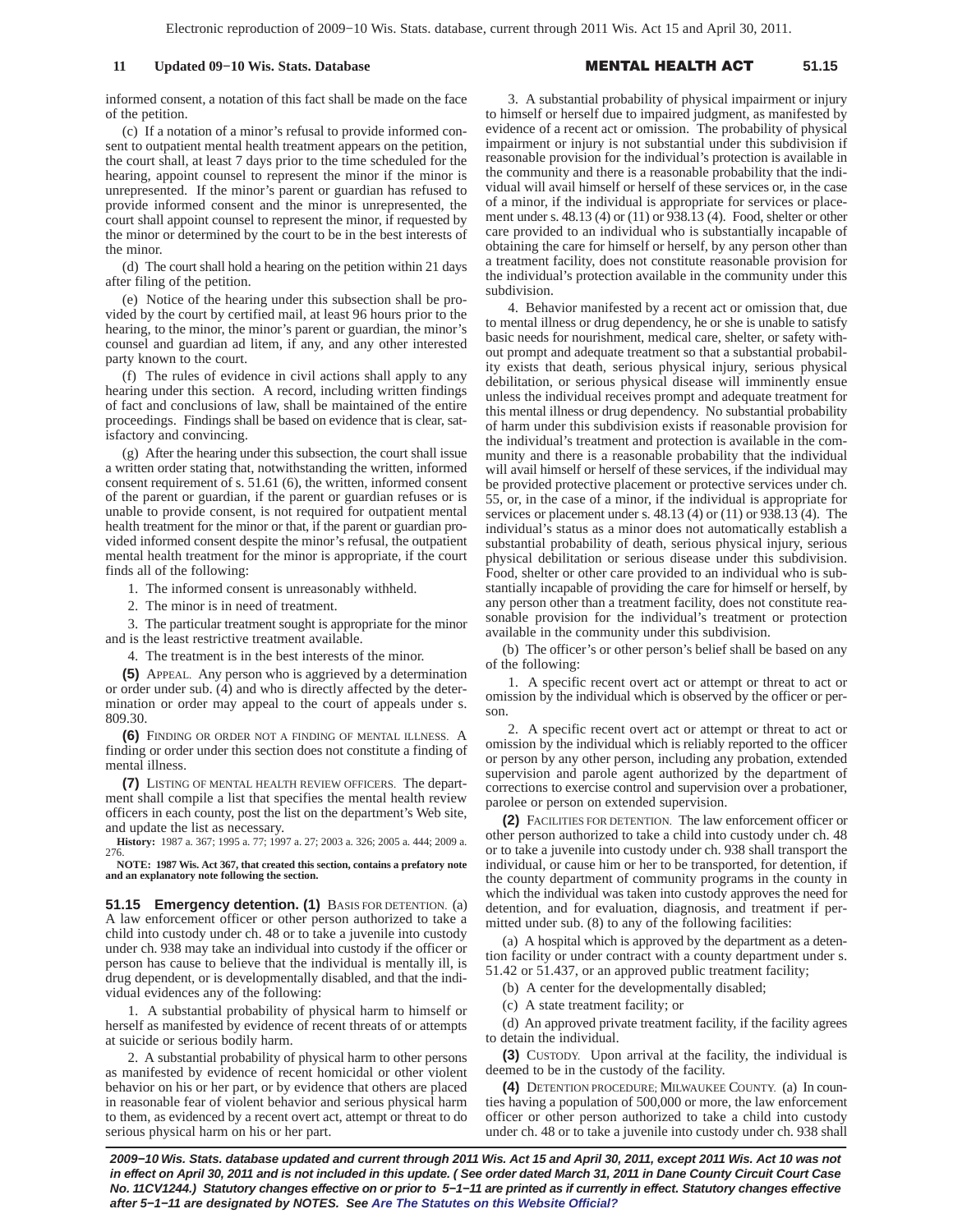## 51.15 **MENTAL HEALTH A**

## **Updated 09−10 Wis. Stats. Database 12**

sign a statement of emergency detention which shall provide detailed specific information concerning the recent overt act, attempt, or threat to act or omission on which the belief under sub. (1) is based and the names of the persons observing or reporting the recent overt act, attempt, or threat to act or omission. The law enforcement officer or other person is not required to designate in the statement whether the subject individual is mentally ill, developmentally disabled, or drug dependent, but shall allege that he or she has cause to believe that the individual evidences one or more of these conditions. The law enforcement officer or other person shall deliver, or cause to be delivered, the statement to the detention facility upon the delivery of the individual to it.

(b) Upon delivery of the individual, the treatment director of the facility, or his or her designee, shall determine within 24 hours whether the individual shall be detained, or shall be detained, evaluated, diagnosed and treated, if evaluation, diagnosis and treatment are permitted under sub. (8), and shall either release the individual or detain him or her for a period not to exceed 72 hours after delivery of the individual, exclusive of Saturdays, Sundays and legal holidays. If the treatment director, or his or her designee, determines that the individual is not eligible for commitment under s. 51.20 (1) (a), the treatment director shall release the individual immediately, unless otherwise authorized by law. If the individual is detained, the treatment director or his or her designee may supplement in writing the statement filed by the law enforcement officer or other person, and shall designate whether the subject individual is believed to be mentally ill, developmentally disabled or drug dependent, if no designation was made by the law enforcement officer or other person. The director or designee may also include other specific information concerning his or her belief that the individual meets the standard for commitment. The treatment director or designee shall then promptly file the original statement together with any supplemental statement and notification of detention with the court having probate jurisdiction in the county in which the individual was taken into custody. The filing of the statement and notification has the same effect as a petition for commitment under s. 51.20.

**(5)** DETENTION PROCEDURE; OTHER COUNTIES. In counties having a population of less than 500,000, the law enforcement officer or other person authorized to take a child into custody under ch. 48 or to take a juvenile into custody under ch. 938 shall sign a statement of emergency detention that shall provide detailed specific information concerning the recent overt act, attempt, or threat to act or omission on which the belief under sub. (1) is based and the names of persons observing or reporting the recent overt act, attempt, or threat to act or omission. The law enforcement officer or other person is not required to designate in the statement whether the subject individual is mentally ill, developmentally disabled, or drug dependent, but shall allege that he or she has cause to believe that the individual evidences one or more of these conditions. The statement of emergency detention shall be filed by the officer or other person with the detention facility at the time of admission, and with the court immediately thereafter. The filing of the statement has the same effect as a petition for commitment under s. 51.20. When, upon the advice of the treatment staff, the director of a facility specified in sub. (2) determines that the grounds for detention no longer exist, he or she shall discharge the individual detained under this section. Unless a hearing is held under s. 51.20 (7) or 55.135, the subject individual may not be detained by the law enforcement officer or other person and the facility for more than a total of 72 hours, exclusive of Saturdays, Sundays, and legal holidays.

**(6)** RELEASE. If the individual is released, the treatment director or his or her designee, upon the individual's request, shall arrange for the individual's transportation to the locality where he or she was taken into custody.

**(7)** INTERCOUNTY AGREEMENTS. Counties may enter into contracts whereby one county agrees to conduct commitment hearings for individuals who are detained in that county but who are taken into custody under this section in another county. Such contracts shall include provisions for reimbursement to the county of detention for all reasonable direct and auxiliary costs of commitment proceedings conducted under this section and s. 51.20 by the county of detention concerning individuals taken into custody in the other county and shall include provisions to cover the cost of any voluntary or involuntary services provided under this chapter to the subject individual as a result of proceedings or conditional suspension of proceedings resulting from the notification of detention. Where there is such a contract binding the county where the individual is taken into custody and the county where the individual is detained, the statements of detention specified in subs. (4) and (5) and the notification specified in sub. (4) shall be filed with the court having probate jurisdiction in the county of detention, unless the subject individual requests that the proceedings be held in the county in which the individual is taken into custody.

**(8)** EVALUATION, DIAGNOSIS AND TREATMENT. When an individual is detained under this section, the director and staff of the treatment facility may evaluate, diagnose and treat the individual during detention, if the individual consents. The individual has a right to refuse medication and treatment as provided in s. 51.61 (1) (g) and (h). The individual shall be advised of that right by the director of the facility or his or her designee, and a report of any evaluation and diagnosis and of all treatment provided shall be filed by that person with the court.

**(9)** NOTICE OF RIGHTS. At the time of detention the individual shall be informed by the director of the facility or such person's designee, both orally and in writing, of his or her right to contact an attorney and a member of his or her immediate family, the right to have an attorney provided at public expense, as provided under s. 51.60, and the right to remain silent and that the individual's statements may be used as a basis for commitment. The individual shall also be provided with a copy of the statement of emergency detention.

**(10)** VOLUNTARY PATIENTS. If an individual has been admitted to an approved treatment facility under s. 51.10 or 51.13, or has been otherwise admitted to such facility, the treatment director or his or her designee, if conditions exist for taking the individual into custody under sub. (1), may sign a statement of emergency detention and may detain, or detain, evaluate, diagnose and treat the individual as provided in this section. In such case, the treatment director shall undertake all responsibilities that are required of a law enforcement officer under this section. The treatment director shall promptly file the statement with the court having probate jurisdiction in the county of detention as provided in this section.

**(11)** LIABILITY. Any individual who acts in accordance with this section, including making a determination that an individual has or does not have mental illness or evidences or does not evidence a substantial probability of harm under sub. (1) (a) 1., 2., 3. or 4., is not liable for any actions taken in good faith. The good faith of the actor shall be presumed in any civil action. Whoever asserts that the individual who acts in accordance with this section has not acted in good faith has the burden of proving that assertion by evidence that is clear, satisfactory and convincing.

**(11g)** OTHER LIABILITY. Subsection (11) applies to a director of a facility, as specified in sub. (2), or his or her designee, who under a court order evaluates, diagnoses or treats an individual who is confined in a jail, if the individual consents to the evaluation, diagnosis or treatment.

**(11m)** TRAINING. Law enforcement agencies shall designate at least one officer authorized to take an individual into custody under this section who shall attend the in−service training on emergency detention and emergency protective placement procedures offered by a county department of community programs under s. 51.42 (3) (ar) 4. d., if the county department of community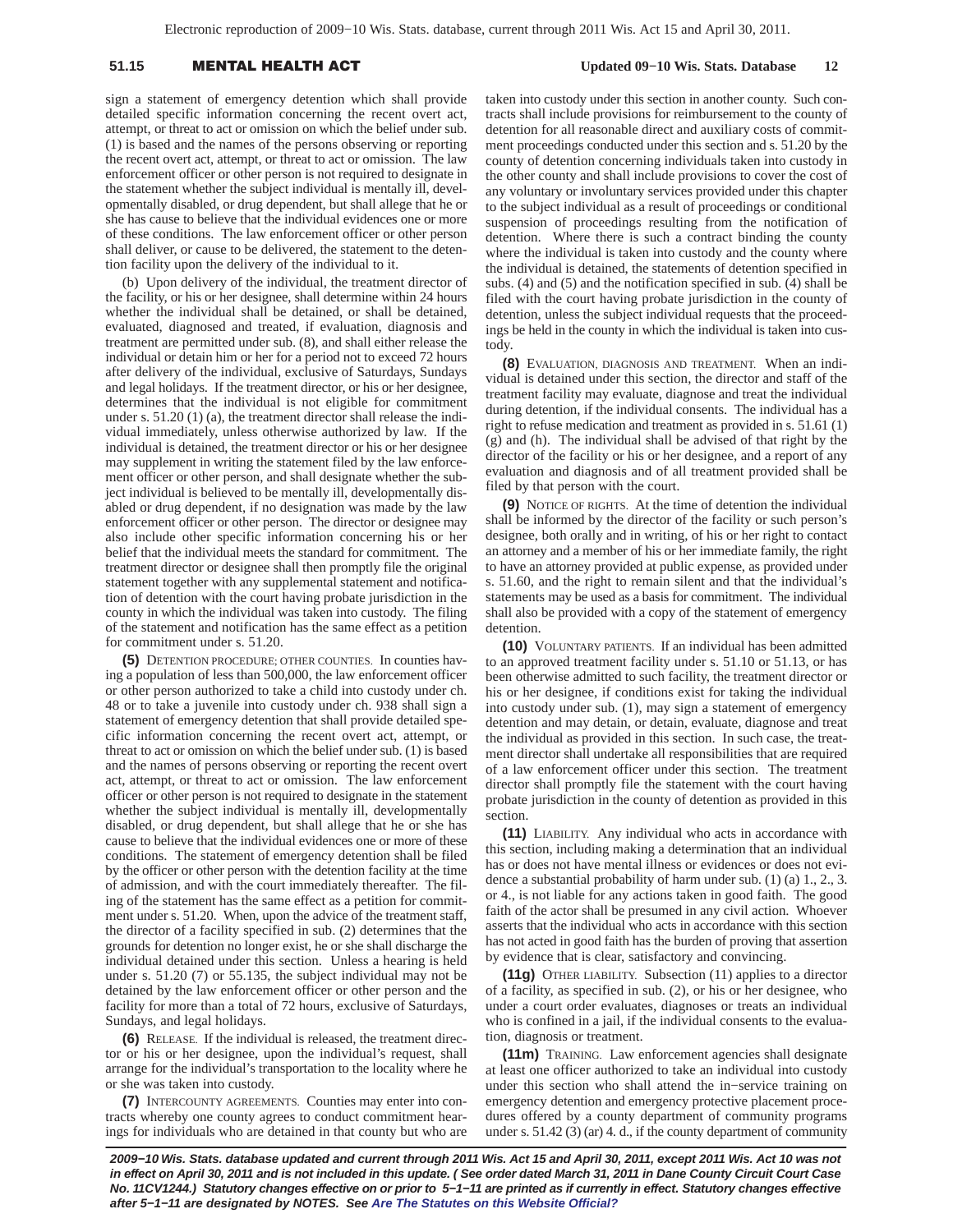programs serving the law enforcement agency's jurisdiction offers an in−service training program.

**(12)** PENALTY. Whoever signs a statement under sub. (4), (5) or (10) knowing the information contained therein to be false is guilty of a Class H felony.

**History:** 1975 c. 430; 1977 c. 29, 428; 1979 c. 175, 300, 336, 355; 1985 a. 176; 1987 a. 366, 394; 1989 a. 56 s. 259; 1993 a. 451; 1995 a. 77, 175, 292; 1997 a. 35, 283; 2001 a. 16 ss. 1966d to 1966h, 4034zb to 4034zd, 40 2005 a. 264; 2007 a. 20; 2009 a. 28.

A mental health worker did not have immunity under sub. (11) for actions regarding a person already in custody and not taken into custody under an emergency deten-tion. Kell v. Raemisch, 190 Wis. 2d 754, 528 N.W.2d 13 (Ct. App. 1994).

The time limits established by this section are triggered when a person taken into custody under this section is transported to any of the facilities designated by sub. (2), irrespective of whether the facility is one specifically chosen by the county for the receipt of persons taken into custody under this section. Milwaukee County v. Delores M. 217 Wis. 2d 69, 577 N.W.2d 371 (Ct. App. 1998), 96−2508. The community caretaker exception that allows police officers to make a warrant-

less entry into a home when engaging in an activity that is unrelated to criminal activity and is for the public good applies to police activity undertaken pursuant to this sec-tion. State v. Horngren, 2000 WI App 177, 238 Wis. 2d 347, 617 N.W.2d 508, 99−2065.

Sub. (10) is not ambiguous and cannot reasonably be construed to authorize the continued detention of an involuntarily admitted individual based on a treatment director's statement of emergency detention when the individual had not been given the required probable cause hearing. Although sub. (10) refers to "voluntary<br>patients" in its title, "otherwise admitted" in sub. (10) is not restricted to the admission<br>of voluntary patients and encompasses involuntary ad admitted" applies to involuntary patients, it does not necessarily follow that the term includes involuntary patients who have been detained beyond 72 hours without a probable cause hearing under s. 51.20 (7) (a). Dane County v. Stevenson L. J. 2009 WI App 84, 320 Wis. 2d 194, 768 N.W.2d 223, 08−1281.

It is inadvisable to treat individuals transported across state lines for emergency medical care differently than other individuals when determining whether emergency detention proceedings should be initiated pursuant to this section. 78 Atty. Gen. 59.

While sub. (7) does not authorize contractual agreements with counties outside of Wisconsin, ss. 51.75 (11), 51.87 (3), and 66.30 (5) [now 66.0303] each contain legal mechanisms through which financial or other responsibility for care and treatment of individuals from such counties may be shared under certain specified circumstances. 78 Atty. Gen. 59.

A law enforcement officer who places an individual under emergency detention is obligated to transport the individual to one of the four categories of facilities listed under sub. (2) until custody of the individual is transferred to the facility. 81 Atty. Gen. 110.

**51.20 Involuntary commitment for treatment. (1) PETI-**TION FOR EXAMINATION. (a) Except as provided in pars. (ab), (am), and (ar), every written petition for examination shall allege that all of the following apply to the subject individual to be examined:

1. The individual is mentally ill or, except as provided under subd. 2. e., drug dependent or developmentally disabled and is a proper subject for treatment.

2. The individual is dangerous because he or she does any of the following:

a. Evidences a substantial probability of physical harm to himself or herself as manifested by evidence of recent threats of or attempts at suicide or serious bodily harm.

b. Evidences a substantial probability of physical harm to other individuals as manifested by evidence of recent homicidal or other violent behavior, or by evidence that others are placed in reasonable fear of violent behavior and serious physical harm to them, as evidenced by a recent overt act, attempt or threat to do serious physical harm. In this subd. 2. b., if the petition is filed under a court order under s.  $938.30$  (5) (c) 1. or (d) 1., a finding by the court exercising jurisdiction under chs. 48 and 938 that the juvenile committed the act or acts alleged in the petition under s. 938.12 or 938.13 (12) may be used to prove that the juvenile exhibited recent homicidal or other violent behavior or committed a recent overt act, attempt or threat to do serious physical harm.

c. Evidences such impaired judgment, manifested by evidence of a pattern of recent acts or omissions, that there is a substantial probability of physical impairment or injury to himself or herself. The probability of physical impairment or injury is not substantial under this subd. 2. c. if reasonable provision for the subject individual's protection is available in the community and there is a reasonable probability that the individual will avail himself or herself of these services, if the individual may be provided protective placement or protective services under ch. 55, or, in the case of a minor, if the individual is appropriate for services or

placement under s. 48.13 (4) or (11) or 938.13 (4). The subject individual's status as a minor does not automatically establish a substantial probability of physical impairment or injury under this subd. 2. c. Food, shelter or other care provided to an individual who is substantially incapable of obtaining the care for himself or herself, by a person other than a treatment facility, does not constitute reasonable provision for the subject individual's protection available in the community under this subd. 2. c.

d. Evidences behavior manifested by recent acts or omissions that, due to mental illness, he or she is unable to satisfy basic needs for nourishment, medical care, shelter or safety without prompt and adequate treatment so that a substantial probability exists that death, serious physical injury, serious physical debilitation, or serious physical disease will imminently ensue unless the individual receives prompt and adequate treatment for this mental illness. No substantial probability of harm under this subd. 2. d. exists if reasonable provision for the individual's treatment and protection is available in the community and there is a reasonable probability that the individual will avail himself or herself of these services, if the individual may be provided protective placement or protective services under ch. 55, or, in the case of a minor, if the individual is appropriate for services or placement under s. 48.13 (4) or (11) or 938.13 (4). The individual's status as a minor does not automatically establish a substantial probability of death, serious physical injury, serious physical debilitation or serious disease under this subd. 2. d. Food, shelter or other care provided to an individual who is substantially incapable of obtaining the care for himself or herself, by any person other than a treatment facility, does not constitute reasonable provision for the individual's treatment or protection available in the community under this subd. 2. d.

e. For an individual, other than an individual who is alleged to be drug dependent or developmentally disabled, after the advantages and disadvantages of and alternatives to accepting a particular medication or treatment have been explained to him or her and because of mental illness, evidences either incapability of expressing an understanding of the advantages and disadvantages of accepting medication or treatment and the alternatives, or substantial incapability of applying an understanding of the advantages, disadvantages, and alternatives to his or her mental illness in order to make an informed choice as to whether to accept or refuse medication or treatment; and evidences a substantial probability, as demonstrated by both the individual's treatment history and his or her recent acts or omissions, that the individual needs care or treatment to prevent further disability or deterioration and a substantial probability that he or she will, if left untreated, lack services necessary for his or her health or safety and suffer severe mental, emotional, or physical harm that will result in the loss of the individual's ability to function independently in the community or the loss of cognitive or volitional control over his or her thoughts or actions. The probability of suffering severe mental, emotional, or physical harm is not substantial under this subd. 2. e. if reasonable provision for the individual's care or treatment is available in the community and there is a reasonable probability that the individual will avail himself or herself of these services or if the individual may be provided protective placement or protective services under ch. 55. Food, shelter, or other care that is provided to an individual who is substantially incapable of obtaining food, shelter, or other care for himself or herself by any person other than a treatment facility does not constitute reasonable provision for the individual's care or treatment in the community under this subd. 2. e. The individual's status as a minor does not automatically establish a substantial probability of suffering severe mental, emotional, or physical harm under this subd. 2. e.

(ab) If the individual is an inmate of a prison, jail or other criminal detention facility, the fact that the individual receives food, shelter and other care in that facility may not limit the applicability of par. (a) to the individual. The food, shelter and other care does not constitute reasonable provision for the individual's protection available in the community.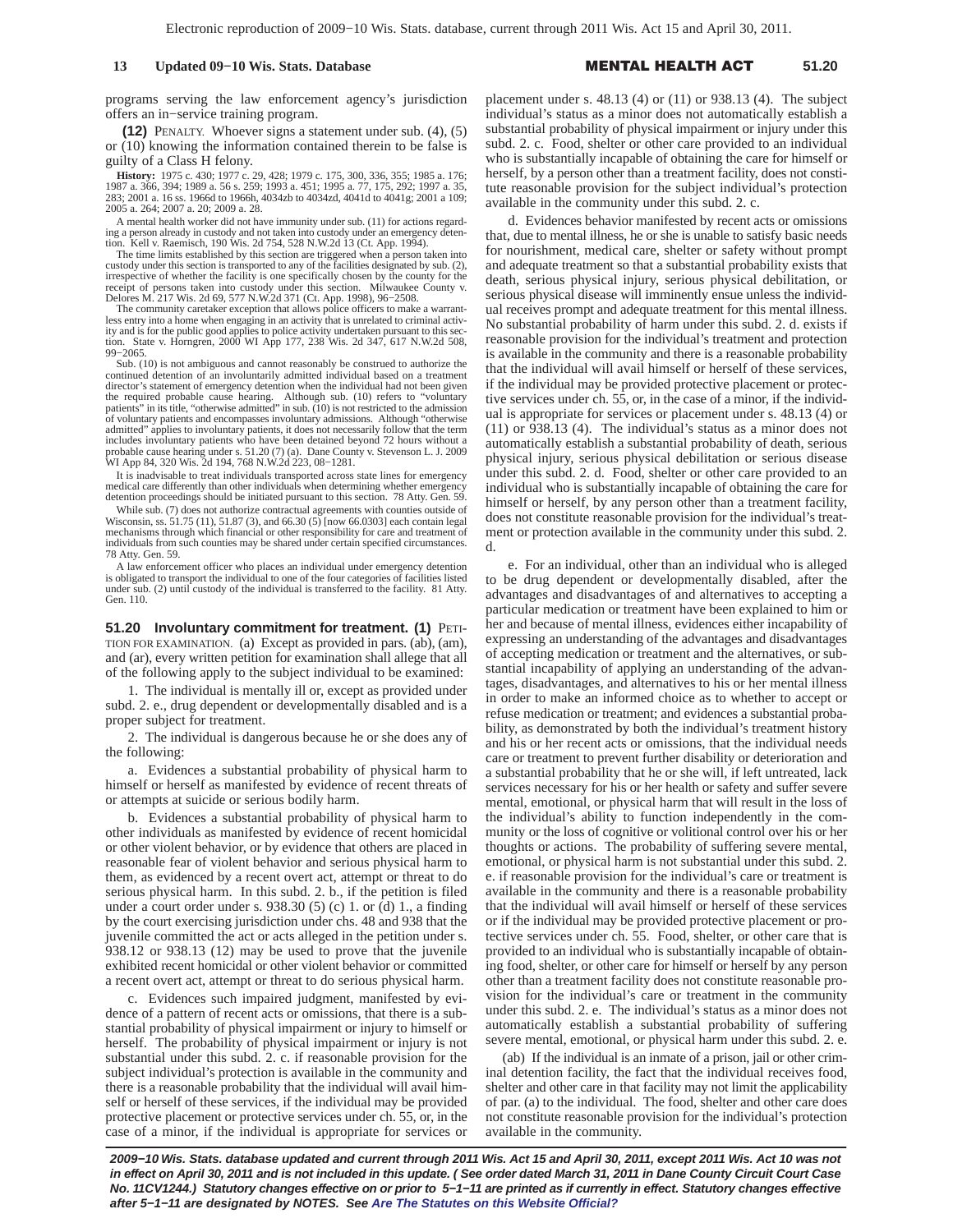## 51.20 **MENTAL HEALTH A**

 **Updated 09−10 Wis. Stats. Database 14**

(ad) 1. If a petition under par. (a) is based on par. (a) 2. e., the petition shall be reviewed and approved by the attorney general or by his or her designee prior to the time that it is filed. If the attorney general or his or her designee disapproves or fails to act with respect to the petition, the petition may not be filed.

2. Subdivision 1. does not apply if the attorney general makes a finding that a court of competent jurisdiction in this state, in a case in which the constitutionality of par. (a) 2. e. has been challenged, has upheld the constitutionality of par. (a) 2. e.

(am) If the individual has been the subject of inpatient treatment for mental illness, developmental disability, or drug dependency immediately prior to commencement of the proceedings as a result of a voluntary admission, a commitment or protective placement ordered by a court under this section or s. 55.06, 2003 stats., s. 971.17, or ch. 975, or a protective placement or protective services ordered under s. 55.12, or if the individual has been the subject of outpatient treatment for mental illness, developmental disability, or drug dependency immediately prior to commencement of the proceedings as a result of a commitment ordered by a court under this section, s. 971.17, or ch. 975, the requirements of a recent overt act, attempt or threat to act under par. (a) 2. a. or b., pattern of recent acts or omissions under par. (a) 2. c. or e., or recent behavior under par. (a) 2. d. may be satisfied by a showing that there is a substantial likelihood, based on the subject individual's treatment record, that the individual would be a proper subject for commitment if treatment were withdrawn. If the individual has been admitted voluntarily to an inpatient treatment facility for not more than 30 days prior to the commencement of the proceedings and remains under voluntary admission at the time of commencement, the requirements of a specific recent overt act, attempt or threat to act, or pattern of recent acts or omissions may be satisfied by a showing of an act, attempt or threat to act, or pattern of acts or omissions which took place immediately previous to the voluntary admission. If the individual is committed under s. 971.14 (2) or (5) at the time proceedings are commenced, or has been discharged from the commitment immediately prior to the commencement of proceedings, acts, attempts, threats, omissions, or behavior of the subject individual during or subsequent to the time of the offense shall be deemed recent for purposes of par. (a) 2.

(ar) If the individual is an inmate of a state prison, the petition may allege that the inmate is mentally ill, is a proper subject for treatment and is in need of treatment. The petition shall allege that appropriate less restrictive forms of treatment have been attempted with the individual and have been unsuccessful and it shall include a description of the less restrictive forms of treatment that were attempted. The petition shall also allege that the individual has been fully informed about his or her treatment needs, the mental health services available to him or her and his or her rights under this chapter and that the individual has had an opportunity to discuss his or her needs, the services available to him or her and his or her rights with a licensed physician or a licensed psychologist. The petition shall include the inmate's sentence and his or her expected date of release as determined under s. 302.11 or 302.113, whichever is applicable. The petition shall have attached to it a signed statement by a licensed physician or a licensed psychologist of a state prison and a signed statement by a licensed physician or a licensed psychologist of a state treatment facility attesting either of the following:

1. That the inmate needs inpatient treatment at a state treatment facility because appropriate treatment is not available in the prison.

2. That the inmate's treatment needs can be met on an outpatient basis in the prison.

(b) Each petition for examination shall be signed by 3 adult persons, at least one of whom has personal knowledge of the conduct of the subject individual, except that this requirement does not apply if the petition is filed pursuant to a court order under s. 938.30 (5) (c) 1. or (d) 1.

(c) The petition shall contain the names and mailing addresses of the petitioners and their relation to the subject individual, and shall also contain the names and mailing addresses of the individual's spouse, adult children, parents or guardian, custodian, brothers, sisters, person in the place of a parent and person with whom the individual resides or lives. If this information is unknown to the petitioners or inapplicable, the petition shall so state. The petition may be filed in the court assigned to exercise probate jurisdiction for the county where the subject individual is present or the county of the individual's legal residence. If the judge of the court or a circuit court commissioner who handles probate matters is not available, the petition may be filed and the hearing under sub. (7) may be held before a judge or circuit court commissioner of any circuit court for the county. For the purposes of this chapter, duties to be performed by a court shall be carried out by the judge of the court or a circuit court commissioner of the court who is designated by the chief judge to so act, in all matters prior to a final hearing under this section. The petition shall contain a clear and concise statement of the facts which constitute probable cause to believe the allegations of the petition. The petition shall be sworn to be true. If a petitioner is not a petitioner having personal knowledge as provided in par. (b), the petition shall contain a statement providing the basis for his or her belief.

**(1m)** ALTERNATE GROUNDS FOR COMMITMENT. For purposes of subs. (2) to (9), the requirement of finding probable cause to believe the allegations in sub. (1) (a) or (am) may be satisfied by finding probable cause to believe that the individual satisfies sub. (1) (a) 1. and evidences such impaired judgment, manifested by evidence of a recent act or omission, that there is a substantial probability of physical impairment or injury to himself or herself. The probability of physical impairment or injury may not be deemed substantial under this subsection if reasonable provision for the individual's protection is available in the community and there is a reasonable probability that the individual will avail himself or herself of the services or if the individual may be provided protective placement or protective services under ch. 55. The individual's status as a minor does not automatically establish a substantial probability of physical impairment or injury under this subsection. Food, shelter or other care provided to an individual who is substantially incapable of obtaining the care for himself or herself, by any person other than a treatment facility, does not constitute reasonable provision for the individual's protection available in the community under this subsection.

**(2)** NOTICE OF HEARING AND DETENTION. (a) Upon the filing of a petition for examination, the court shall review the petition to determine whether an order of detention should be issued. The subject individual shall be detained only if there is cause to believe that the individual is mentally ill, drug dependent or developmentally disabled and the individual is eligible for commitment under sub. (1) (a) or (am) based upon specific recent overt acts, attempts or threats to act or on a pattern of recent acts or omissions made by the individual.

(b) If the subject individual is to be detained, a law enforcement officer shall present the subject individual with a notice of hearing, a copy of the petition and detention order and a written statement of the individual's right to an attorney, a jury trial if requested more than 48 hours prior to the final hearing, the standard upon which he or she may be committed under this section and the right to a hearing to determine probable cause for commitment within 72 hours after the individual arrives at the facility, excluding Saturdays, Sundays and legal holidays. The officer shall orally inform the individual that he or she is being taken into custody as the result of a petition and detention order issued under this chapter. If the individual is not to be detained, the law enforcement officer shall serve these documents on the subject individual and shall also orally inform the individual of these rights. The individual who is the subject of the petition, his or her counsel and, if the individual is a minor, his or her parent or guardian, if known, shall receive notice of all proceedings under this section. The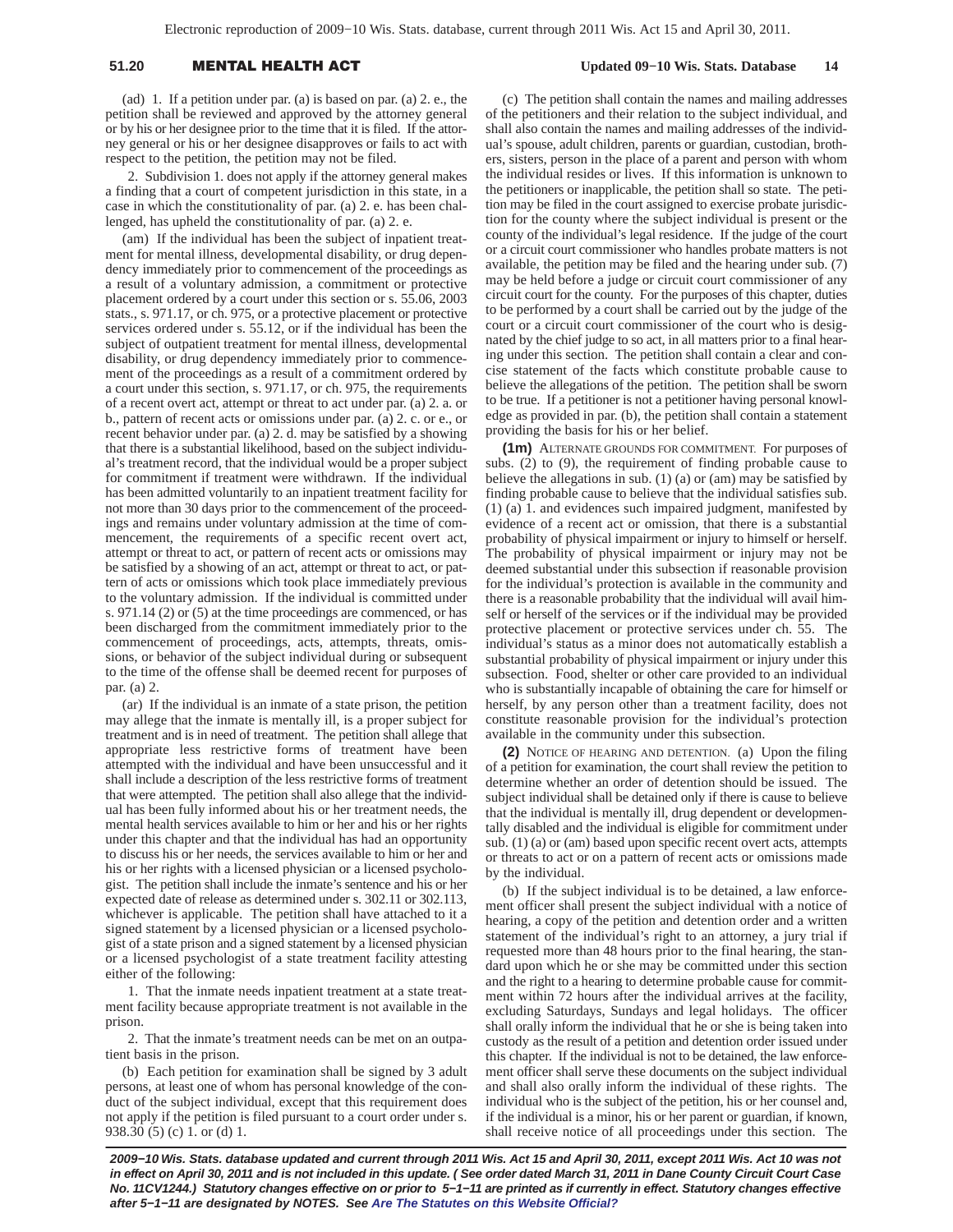court may also designate other persons to receive notices of hearings and rights under this chapter. Any such notice may be given by telephone. The person giving telephone notice shall place in the case file a signed statement of the time notice was given and the person to whom he or she spoke. The notice of time and place of a hearing shall be served personally on the subject of the petition, and his or her attorney, within a reasonable time prior to the hearing to determine probable cause for commitment.

(c) If the law enforcement officer has a detention order issued by a court, or if the law enforcement officer has cause to believe that the subject individual is mentally ill, drug dependent or developmentally disabled and is eligible for commitment under sub. (1) (a) or (am), based upon specific recent overt acts, attempts or threats to act or on a pattern of omissions made by the individual, the law enforcement officer shall take the subject individual into custody. If the individual is detained by a law enforcement officer, the individual shall be orally informed of his or her rights under this section on arrival at the detention facility by the facility staff, who shall also serve all documents required by this section on the individual.

(d) Placement shall be made in a hospital that is approved by the department as a detention facility or under contract with a county department under s. 51.42 or 51.437, approved public treatment facility, mental health institute, center for the developmentally disabled under the requirements of s. 51.06 (3), state treatment facility, or in an approved private treatment facility if the facility agrees to detain the subject individual. Upon arrival at the facility, the individual is considered to be in the custody of the facility.

**(3)** LEGAL COUNSEL. At the time of the filing of the petition the court shall assure that the subject individual is represented by adversary counsel by referring the individual to the state public defender, who shall appoint counsel for the individual without a determination of indigency, as provided in s. 51.60.

**(4)** PUBLIC REPRESENTATION. Except as provided in ss. 51.42 (3) (ar) 1. and 51.437 (4m) (f), the corporation counsel shall represent the interests of the public in the conduct of all proceedings under this chapter, including the drafting of all necessary papers related to the action.

**(5)** HEARING REQUIREMENTS. The hearings which are required to be held under this chapter shall conform to the essentials of due process and fair treatment including the right to an open hearing, the right to request a closed hearing, the right to counsel, the right to present and cross−examine witnesses, the right to remain silent and the right to a jury trial if requested under sub. (11). The parent or guardian of a minor who is the subject of a hearing shall have the right to participate in the hearing and to be represented by counsel. All proceedings under this chapter shall be reported as provided in SCR 71.01. The court may determine to hold a hearing under this section at the institution at which the individual is detained, whether or not located in the same county as the court with which the petition was filed, unless the individual or his or her attorney objects.

**(6)** JUVENILES. For minors, the hearings held under this section shall be before the court assigned to exercise jurisdiction under chs. 48 and 938.

**(7)** PROBABLE−CAUSE HEARING. (a) After the filing of the petition under sub. (1), if the subject individual is detained under s. 51.15 or this section the court shall hold a hearing to determine whether there is probable cause to believe the allegations made under sub. (1) (a) within 72 hours after the individual arrives at the facility, excluding Saturdays, Sundays and legal holidays. At the request of the subject individual or his or her counsel the hearing may be postponed, but in no case may the postponement exceed 7 days from the date of detention.

(am) A subject individual may not be examined, evaluated or treated for a nervous or mental disorder pursuant to a court order under this subsection unless the court first attempts to determine whether the person is an enrollee of a health maintenance organization, limited service health organization or preferred provider plan, as defined in s. 609.01, and, if so, notifies the organization or plan that the subject individual is in need of examination, evaluation or treatment for a nervous or mental disorder.

(b) If the subject individual is not detained or is an inmate of a state prison, county jail or house of correction, the court shall hold a hearing within a reasonable time of the filing of the petition, to determine whether there is probable cause to believe the allegations made under sub. (1).

(c) If the court determines that there is probable cause to believe the allegations made under sub. (1), it shall schedule the matter for a hearing within 14 days from the time of detention of the subject individual, except as provided in sub. (8) (bg) or (bm) or (11) (a). If a postponement has been granted under par. (a), the matter shall be scheduled for hearing within 21 days from the time of detention of the subject individual. If the subject individual is not detained under s. 51.15 or this section or is an inmate of a state prison, county jail or house of correction, the hearing shall be scheduled within 30 days of the hearing to determine probable cause for commitment. In the event that the subject individual fails to appear for the hearing to determine probable cause for commitment, the court may issue an order for the subject individual's detention and shall hold the hearing to determine probable cause for commitment within 48 hours, exclusive of Saturdays, Sundays and legal holidays, from the time that the individual is detained.

(d) 1. If the court determines after hearing that there is probable cause to believe that the subject individual is a fit subject for guardianship and protective placement or services, the court may, without further notice, appoint a temporary guardian for the subject individual and order temporary protective placement or services under ch. 55 for a period not to exceed 30 days, and shall proceed as if petition had been made for guardianship and protective placement or services. If the court orders only temporary protective services for a subject individual under this paragraph, the individual shall be provided care only on an outpatient basis. The court may order the involuntary administration of psychotropic medication as a temporary protective service under this paragraph if it finds that there is probable cause to believe that the allegations under s. 55.14 (3) (e) apply, that the individual is not competent to refuse psychotropic medication and that the medication ordered will have therapeutic value and will not unreasonably impair the ability of the individual to prepare for and participate in subsequent legal proceedings. An individual is not competent to refuse psychotropic medication if, because of serious and persistent mental illness, and after the advantages and disadvantages of and alternatives to accepting the particular psychotropic medication have been explained to the individual, one of the following is true:

a. The individual is incapable of expressing an understanding of the advantages and disadvantages of accepting treatment and the alternatives.

b. The individual is substantially incapable of applying an understanding of the advantages, disadvantages and alternatives to his or her serious and persistent mental illness in order to make an informed choice as to whether to accept or refuse psychotropic medication.

2. A finding by the court that there is probable cause to believe that the subject individual meets the commitment standard under sub. (1) (a) 2. e. constitutes a finding that the individual is not competent to refuse medication or treatment under this paragraph.

(dm) The court shall proceed as if a petition were filed under s. 51.45 (13) if all of the following conditions are met:

1. The petitioner's counsel notifies all other parties and the court, within a reasonable time prior to the hearing, of his or her intent to request that the court proceed as if a petition were filed under s. 51.45 (13).

2. The court determines at the hearing that there is probable cause to believe that the subject individual is a fit subject for treatment under s. 51.45 (13).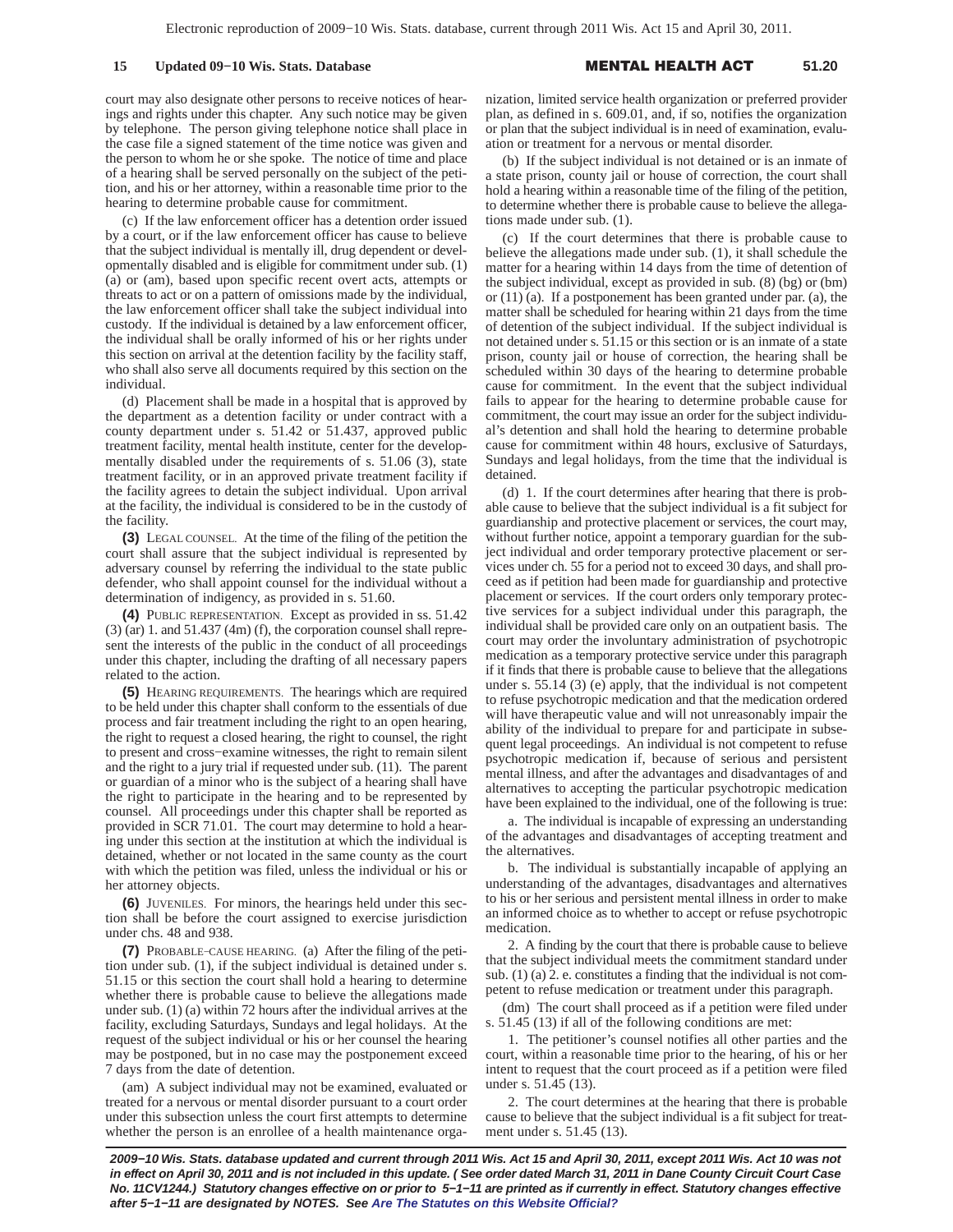## 51.20 **MENTAL HEALTH A**

(e) If the court determines that probable cause does not exist to believe the allegations, or to proceed under par. (d), the court shall dismiss the proceeding.

**(8)** DISPOSITION PENDING HEARING. (a) If it is shown that there is probable cause to believe the allegations under sub. (1), the court may release the subject individual pending the full hearing and the individual has the right to receive treatment services, on a voluntary basis, from the county department under s. 51.42 or 51.437, or from the department. The court may issue an order stating the conditions under which the subject individual may be released from detention pending the final hearing. If acceptance of treatment is made a condition of the release, the subject individual may elect to accept the conditions or choose detention pending the hearing. The court order may state the action to be taken upon information of breach of the conditions. A final hearing must be held within 30 days of the order, if the subject individual is released. Any detention under this paragraph invokes time limitations specified in sub. (7) (c), beginning with the time of the detention. The right to receive treatment voluntarily or accept treatment as a condition of release under this paragraph does not apply to an individual for whom a probable cause finding has been made, under s. 51.61 (1) (g), that he or she is not competent to refuse medication, to the extent that the treatment includes medication.

(b) If the court finds the services provided under par. (a) are not available, suitable, or desirable based on the condition of the individual, it may issue a detention order and the subject individual may be detained pending the hearing as provided in sub. (7) (c). Detention may be in a hospital which is approved by the department as a detention facility or under contract with a county department under s. 51.42 or 51.437, approved public treatment facility, mental health institute, center for the developmentally disabled under the requirements of s. 51.06 (3), state treatment facility, or in an approved private treatment facility if the facility agrees to detain the subject individual.

(bg) The subject individual, or the individual's legal counsel with the individual's consent, may waive the time periods under s. 51.10 or this section for the probable cause hearing or the final hearing, or both, for a period not to exceed 90 days from the date of the waiver, if the individual and the counsel designated under sub. (4) agree at any time after the commencement of the proceedings that the individual shall obtain treatment under a settlement agreement. The settlement agreement shall be in writing, shall be approved by the court and shall include a treatment plan that provides for treatment in the least restrictive manner consistent with the needs of the subject individual. Either party may request the court to modify the treatment plan at any time during the 90−day period. The court shall designate the appropriate county department under s. 51.42 or 51.437 to monitor the individual's treatment under, and compliance with, the settlement agreement. If the individual fails to comply with the treatment according to the agreement, the designated county department shall notify the counsel designated under sub. (4) and the subject's counsel of the individual's noncompliance.

(bm) If, within 90 days from the date of the waiver under par. (bg), the subject individual fails to comply with the settlement agreement approved by the court under par. (bg), the counsel designated under sub. (4) may file with the court a statement of the facts which constitute the basis for the belief that the subject individual is not in compliance. The statement shall be sworn to be true and may be based on the information and belief of the person filing the statement. Upon receipt of the statement of noncompliance, the court may issue an order to detain the subject individual pending the final disposition. If the subject individual is detained under this paragraph, the court shall hold a probable cause hearing within 72 hours from the time of detention, excluding Saturdays, Sundays and legal holidays or, if the probable cause hearing was held prior to the approval of the settlement agreement under par. (bg), the court shall hold a final hearing within 14 days from the time of detention. If a jury trial is requested later than 5 days after the time of detention under this paragraph, but not less than 48 hours before the time of the final hearing, the final hearing shall be held within 21 days from the time of detention. The facts alleged as the basis for commitment prior to the waiver of the time periods for hearings under par. (bg) may be the basis for a finding of probable cause or a final disposition at a hearing under this paragraph.

(br) Upon the motion of the subject individual, the court shall hold a hearing on the issue of noncompliance with the settlement agreement within 72 hours from the time the motion for a hearing under this paragraph is filed with the court, excluding Saturdays, Sundays and legal holidays. The hearing under this paragraph may be held as part of the probable cause or final hearing if the probable cause or final hearing is held within 72 hours from the time the motion is filed with the court, excluding Saturdays, Sundays and legal holidays. At a hearing on the issue of noncompliance with the agreement, the written statement of noncompliance submitted under par. (bm) shall be prima facie evidence that a violation of the conditions of the agreement has occurred. If the subject individual denies any of the facts as stated in the statement, he or she has the burden of proving that the facts are false by a preponderance of the evidence.

(c) During detention a physician may order the administration of such medication or treatment as is permitted under s. 51.61 (1) (g) and (h). The subject individual may consent to treatment but only after he or she has been informed of his or her right to refuse treatment and has signed a written consent to such treatment, except that an individual for whom, under s. 51.61 (1) (g), a probable cause finding has been made that he or she is not competent to refuse medication may not consent to medication under this paragraph. A report of all treatment which is provided, along with any written consent, shall be filed with the court by the director of the treatment facility in which the subject individual is detained, or his or her designee.

**(9)** EXAMINATION. (a) 1. If the court finds after the hearing that there is probable cause to believe the allegations under sub. (1), it shall appoint 2 licensed physicians specializing in psychiatry, or one licensed physician and one licensed psychologist, or 2 licensed physicians one of whom shall have specialized training in psychiatry, if available, or 2 physicians, to personally examine the subject individual. The examiners shall have the specialized knowledge determined by the court to be appropriate to the needs of the subject individual. The examiners may not be related to the subject individual by blood, marriage, or adoption and may not have any interest in his or her property.

2. One of the examiners appointed under subd. 1. may be selected by the subject individual if the subject individual makes his or her selection known to the court within 24 hours after completion of the hearing to determine probable cause for commitment. The court may deny the subject individual's selection if the examiner does not meet the requirements of subd. 1. or the subject individual's selection is not available.

3. If requested by the subject individual, the individual's attorney, or any other interested party with court permission, the individual has a right at his or her own expense or, if indigent and with approval of the court hearing the petition, at the reasonable expense of the individual's county of legal residence, to secure an additional medical or psychological examination and to offer the evaluator's personal testimony as evidence at the hearing.

4. Prior to the examination, the subject individual shall be informed that his or her statements can be used as a basis for commitment, that he or she has the right to remain silent and that the examiner is required to make a report to the court even if the subject individual remains silent. The issuance of such a warning to the subject individual prior to each examination establishes a presumption that the individual understands that he or she need not speak to the examiner.

5. The examiners shall personally observe and examine the subject individual at any suitable place and satisfy themselves, if reasonably possible, as to the individual's mental condition, and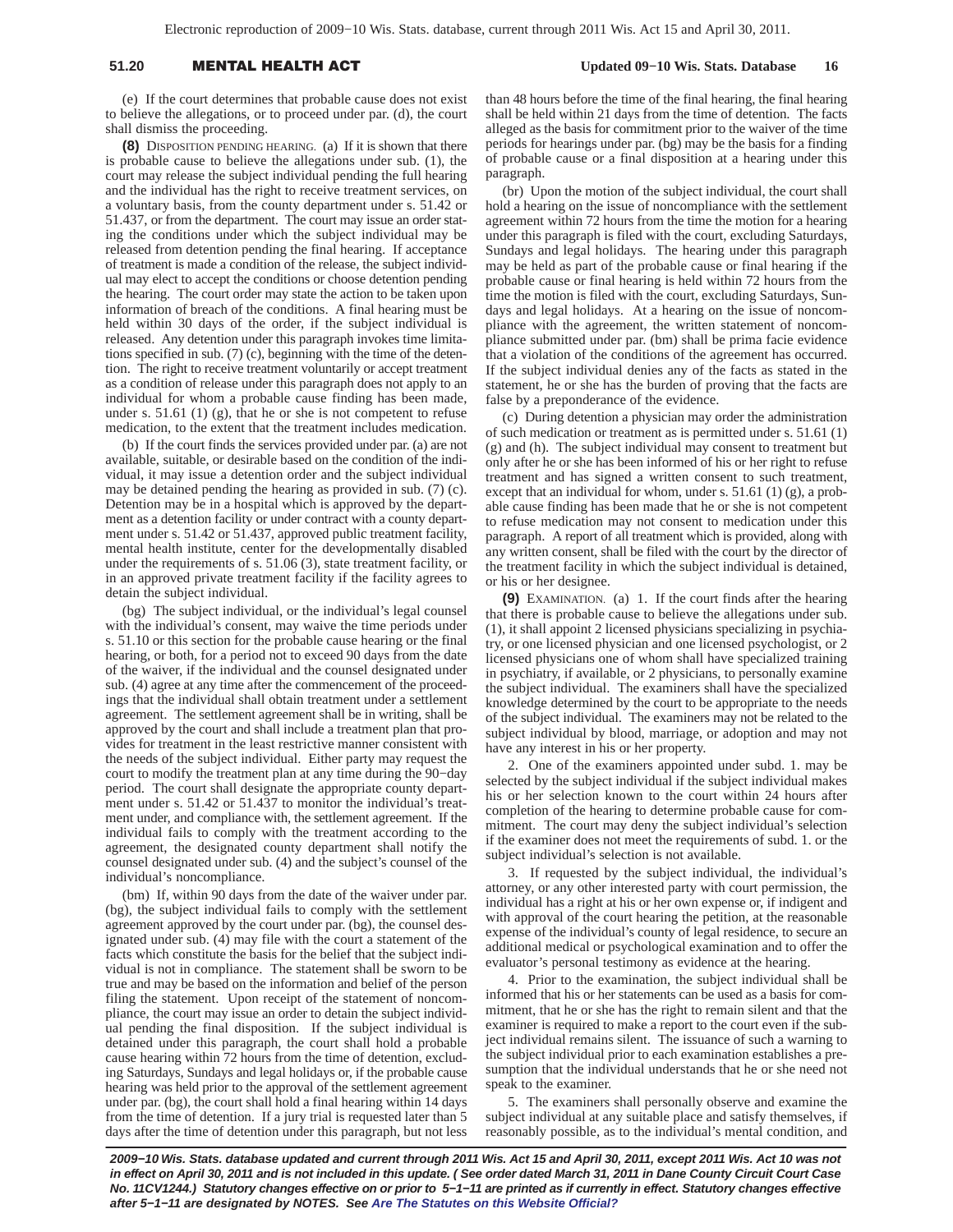### **17 Updated 09–10 Wis. Stats. Database**

#### L HEALTH A **51.20**

shall make independent reports to the court. The subject individual's treatment records shall be available to the examiners. If the subject individual is not detained pending the hearing, the court shall designate the time and place where the examination is to be held and shall require the individual's appearance. A written report shall be made of all such examinations and filed with the court. The report and testimony, if any, by the examiners shall be based on beliefs to a reasonable degree of medical certainty, or professional certainty if an examiner is a psychologist, in regard to the existence of the conditions described in sub. (1), and the appropriateness of various treatment modalities or facilities. If the examiners are unable to make conclusions to a reasonable degree of medical or professional certainty, the examiners shall so state in their report and testimony, if any.

(b) If the examiner determines that the subject individual is a proper subject for treatment, the examiner shall make a recommendation concerning the appropriate level of treatment. Such recommendation shall include the level of inpatient facility which provides the least restrictive environment consistent with the needs of the individual, if any, and the name of the facility where the subject individual should be received into the mental health system. The court may, prior to disposition, order additional information concerning such recommended level of treatment to be provided by the staff of the appropriate county department under s. 51.42 or 51.437, or by the staff of a public treatment facility if the subject individual is detained there pending the final hearing.

(c) On motion of either party, all parties shall produce at a reasonable time and place designated by the court all physical evidence which each party intends to introduce in evidence. Thereupon, any party shall be permitted to inspect, copy, or transcribe such physical evidence in the presence of a person designated by the court. The order shall specify the time, place and manner of making the inspection, copies, photographs, or transcriptions, and may prescribe such terms and conditions as are just. The court may, if the motion is made by the subject individual, delay the hearing for such period as may be necessary for completion of discovery.

**(10)** HEARING. (a) Within a reasonable time prior to the final hearing, the petitioner's counsel shall notify the subject individual and his or her counsel of the time and place of final hearing. The court may designate additional persons to receive notice of the time and place of the final hearing. Within a reasonable time prior to the final hearing, each party shall notify all other parties of all witnesses he or she intends to call at the hearing and of the substance of their proposed testimony. The provision of notice of potential witnesses shall not bar either party from presenting a witness at the final hearing whose name was not in the notice unless the presentation of the witness without notice is prejudicial to the opposing party.

(b) Counsel for the person to be committed shall have access to all psychiatric and other reports 48 hours in advance of the final hearing.

(c) The court shall hold a final hearing to determine if the allegations specified in sub. (1) are true. Except as otherwise provided in this chapter, the rules of evidence in civil actions and s. 801.01 (2) apply to any judicial proceeding or hearing under this chapter. The court shall, in every stage of an action, disregard any error or defect in the pleadings or proceedings that does not affect the substantial rights of either party.

(cm) Prior to or at the final hearing, for individuals for whom a petition is filed under sub. (1) (a) 2. e., the county department under s. 51.42 or 51.437 shall furnish to the court and the subject individual an initial recommended written treatment plan that contains the goals of treatment, the type of treatment to be provided, and the expected providers. If the person has served in the U.S. armed forces or forces incorporated as part of the U.S. armed forces, the county department shall contact the U.S. department of veterans affairs to determine if the person is eligible for treatment at a U.S. department of veterans affairs facility. If the person is eligible for that treatment, the county department shall include that information in the treatment plan. The treatment plan shall address the individual's needs for inpatient care, residential services, community support services, medication and its monitoring, case management, and other services to enable the person to live in the community upon release from an inpatient facility. The treatment plan shall contain information concerning the availability of the needed services and community treatment providers' acceptance of the individual into their programs. The treatment plan is only a recommendation and is not subject to approval or disapproval by the court. Failure to furnish a treatment plan under this paragraph does not constitute grounds for dismissal of the petition unless the failure is made in bad faith.

(d) In the event that the subject individual is not detained and fails to appear for the final hearing the court may issue an order for the subject individual's detention and shall hold the final commitment hearing within 7 days from the time of detention.

(e) At the request of the subject individual or his or her counsel the final hearing under par. (c) may be postponed, but in no case may the postponement exceed 7 calendar days from the date established by the court under this subsection for the final hearing.

**(11)** JURY TRIAL. (a) If before involuntary commitment a jury is demanded by the individual against whom a petition has been filed under sub. (1) or by the individual's counsel if the individual does not object, the court shall direct that a jury of 6 people be selected to determine if the allegations specified in sub. (1) (a) or (ar) are true. A jury trial is deemed waived unless demanded at least 48 hours in advance of the time set for final hearing, if notice of that time has been previously provided to the subject individual or his or her counsel. If a jury trial demand is filed within 5 days of detention, the final hearing shall be held within 14 days of detention. If a jury trial demand is filed later than 5 days after detention, the final hearing shall be held within 14 days of the date of demand. If an inmate of a state prison, county jail or house of correction demands a jury trial within 5 days after the probable cause hearing, the final hearing shall be held within 28 days of the probable cause hearing. If an inmate of a state prison, county jail or house of correction demands a jury trial later than 5 days after the probable cause hearing, the final hearing shall be held within 28 days of the date of demand.

(b) No verdict shall be valid or received unless agreed to by at least 5 of the jurors.

(c) Motions after verdict may be made without further notice upon receipt of the verdict.

**(12)** OPEN HEARINGS; EXCEPTION. Every hearing which is held under this section shall be open, unless the subject individual or the individual's attorney, acting with the individual's consent, moves that it be closed. If the hearing is closed, only persons in interest, including representatives of providers of service and their attorneys and witnesses may be present. If the subject individual is a minor, every hearing shall be closed unless an open hearing is demanded by the minor through his or her counsel.

**(13)** DISPOSITION. (a) At the conclusion of the proceedings the court shall:

1. Dismiss the petition; or

2. If the subject individual is an adult, or is a minor aged 14 years or more who is developmentally disabled, proceed under s. 51.67 to determine whether the subject individual should receive protective placement or protective services; or

3. If the individual is not an inmate of a state prison, county jail or house of correction and the allegations specified in sub. (1) (a) are proven, order commitment to the care and custody of the appropriate county department under s. 51.42 or 51.437, or if inpatient care is not required order commitment to outpatient treatment under care of such county department; or

4. If the individual is an inmate of a state prison and the allegations under sub. (1) (a) or (ar) are proven, order commitment to the department and either authorize the transfer of the inmate to a state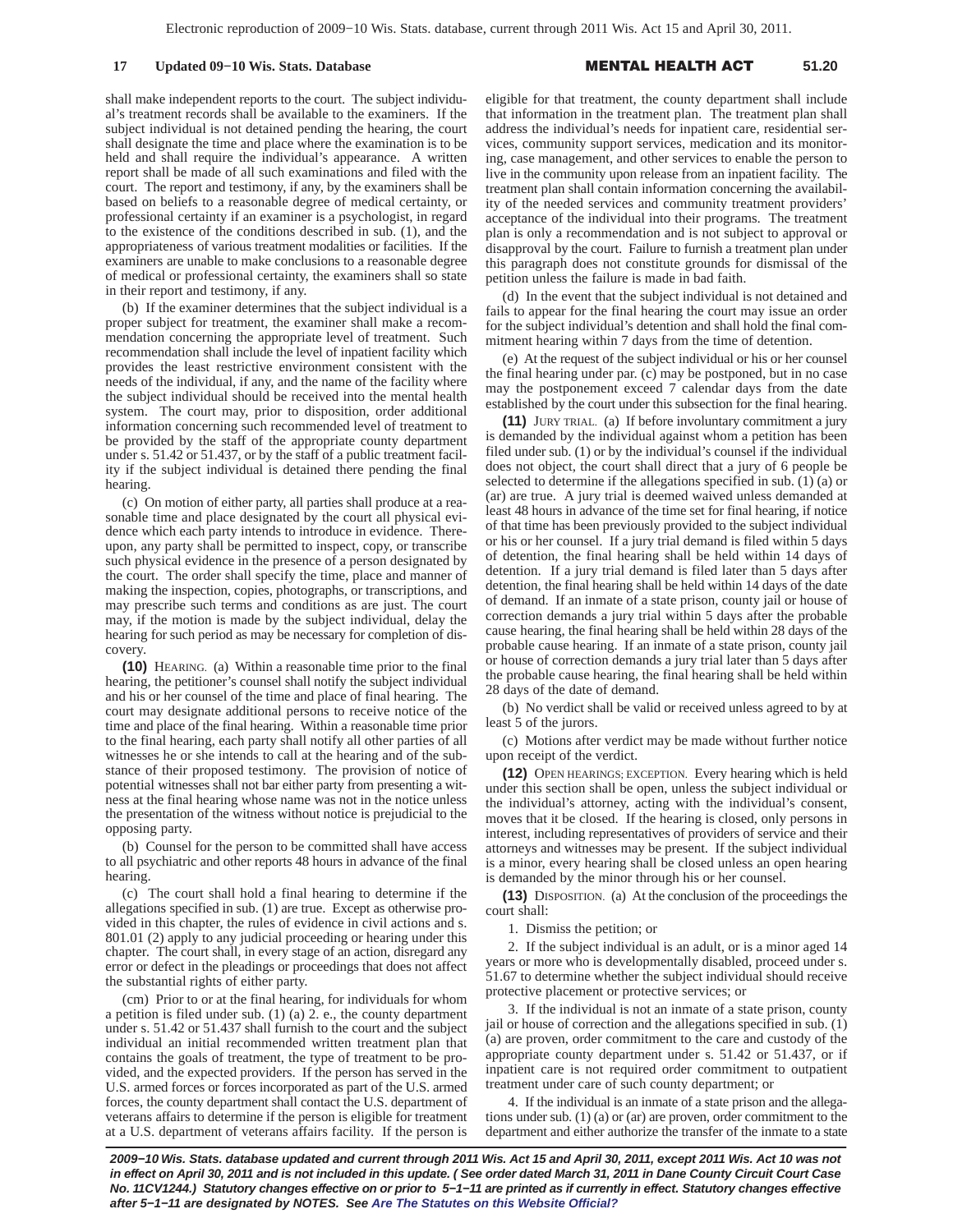# 51.20 **MENTAL HEALTH A**

## **Updated 09−10 Wis. Stats. Database 18**

treatment facility or if inpatient care is not needed authorize treatment on an outpatient basis in the prison; or

4m. If the individual is an inmate of a county jail or house of correction and the allegations under sub. (1) (a) are proven, order commitment to the county department under s. 51.42 or 51.437 serving the inmate's county of residence or, if the inmate is a nonresident, order commitment to the department. The order shall either authorize the transfer of the inmate to a state or county treatment facility or, if inpatient care is not needed, authorize treatment on an outpatient basis in the jail or house of correction; or

5. If the allegations specified in sub. (1) (a) are proven and the subject individual is a nonresident, order commitment to the department.

(b) If the petition has been dismissed under par. (a), the subject individual may agree to remain in any facility in which he or she was detained pending the hearing for the period of time necessary for alternative plans to be made for his or her care.

(c) If disposition is made under par. (a) 3., all of the following apply:

1. The court shall designate the facility or service that is to receive the subject individual into the mental health system, subject to s. 51.06 (3).

2. The county department under s. 51.42 or 51.437 shall arrange for treatment in the least restrictive manner consistent with the requirements of the subject individual in accordance with a court order designating the maximum level of inpatient facility, if any, that may be used for treatment, subject to s. 51.06 (3).

3. The county department under s. 51.42 or 51.437 shall report to the court as to the initial plan of treatment for the subject individual.

(cm) If disposition is made under par. (a) 4. or 4m. and the inmate is transferred to a state or county treatment facility, the department or, in the case of a disposition under par. (a) 4m., the county department under s. 51.42 or 51.437 may, after evaluating the inmate and developing an appropriate treatment plan, transfer the inmate back to the prison, county jail or house of correction on a conditional basis. The inmate shall be informed of the terms and conditions of the transfer as provided in s. 51.35 (1) (a). If the inmate does not cooperate with the treatment or if the inmate is in need of additional inpatient treatment, the department or the county department under s. 51.42 or 51.437 may return the inmate to a state or county treatment facility.

(cr) If the subject individual is before the court on a petition filed under a court order under s. 938.30 (5) (c) 1. and is found to have committed a violation of s. 940.225 (1) or (2), 948.02 (1) or (2), 948.025, or 948.085, the court shall require the individual to provide a biological specimen to the state crime laboratories for deoxyribonucleic acid analysis.

(ct) 1m. a. Except as provided in subd. 2m., if the subject individual is before the court on a petition filed under a court order under s. 938.30 (5) (c) 1. and is found to have committed any violation, or to have solicited, conspired, or attempted to commit any violation, of ch. 940, 944, or 948 or s. 942.08 or 942.09, or ss. 943.01 to 943.15, the court may require the subject individual to comply with the reporting requirements under s. 301.45 if the court determines that the underlying conduct was sexually motivated, as defined in s. 980.01 (5), and that it would be in the interest of public protection to have the subject individual report under s. 301.45.

b. If a court under subd. 1m. a. orders a person to comply with the reporting requirements under s. 301.45 in connection with the commission of a violation, or the solicitation, conspiracy, or attempt to commit a violation, of s. 942.09, the court may provide that the person be released from the requirement to comply with the reporting requirements under s. 301.45 upon satisfying conditions specified by the court. If the person satisfies the conditions, the court shall notify the department of corrections that the person has satisfied the conditions.

2m. If the subject individual is before the court on a petition filed under a court order under s. 938.30 (5) (c) 1. and is found to have committed a violation, or to have solicited, conspired, or attempted to commit a violation, of s. 940.22 (2), 940.225 (1), (2), or (3), 944.06, 948.02 (1) or (2), 948.025, 948.05, 948.051, 948.055, 948.06, 948.07, 948.075, 948.08, 948.085, 948.095, 948.11 (2) (a) or (am), 948.12, 948.13, or 948.30, of s. 940.302 (2) if s. 940.302 (2) (a) 1. b. applies, or of s. 940.30 or 940.31 if the victim was a minor and the subject individual was not the victim's parent, the court shall require the individual to comply with the reporting requirements under s. 301.45 unless the court determines, after a hearing on a motion made by the individual, that the individual is not required to comply under s. 301.45 (1m).

3. In determining under subd. 1m. a. whether it would be in the interest of public protection to have the subject individual report under s. 301.45, the court may consider any of the following:

a. The ages, at the time of the violation, of the subject individual and the victim of the violation.

b. The relationship between the subject individual and the victim of the violation.

c. Whether the violation resulted in bodily harm, as defined in s. 939.22 (4), to the victim.

d. Whether the victim suffered from a mental illness or mental deficiency that rendered him or her temporarily or permanently incapable of understanding or evaluating the consequences of his or her actions.

e. The probability that the subject individual will commit other violations in the future.

g. Any other factor that the court determines may be relevant to the particular case.

4. If the court orders a subject individual to comply with the reporting requirements under s. 301.45, the court may order the subject individual to continue to comply with the reporting requirements until his or her death.

5. If the court orders a subject individual to comply with the reporting requirements under s. 301.45, the clerk of the court in which the order is entered shall promptly forward a copy of the order to the department of corrections. If the finding under s. 938.30 (5) (c) (intro.) on which the order is based is reversed, set aside or vacated, the clerk of the court shall promptly forward to the department of corrections a certificate stating that the finding has been reversed, set aside or vacated.

(cv) 1. If the court makes the disposition under par. (a) 3., 4., 4m., or 5., the court shall order the individual not to possess a firearm, order the seizure of any firearm owned by the individual, and inform the individual of the requirements and penalties under s. 941.29 if the court determines that the individual is prohibited, under 18 USC 922 (g) (4), from possessing a firearm.

1m. a. If a court orders an individual under subd. 1., or ordered an individual under s. 51.20 (13) (cv) 1., 2007 stats., not to possess a firearm, the individual may petition that court or the court in the county where the individual resides to cancel the order.

b. The court considering the petition under subd. 1m. a. shall grant the petition if the court determines that the circumstances regarding the disposition under par. (a) 3., 4., 4m., or 5. and the individual's record and reputation indicate that the individual is not likely to act in a manner dangerous to public safety and that the granting of the petition would not be contrary to public interest.

c. If the court grants the petition under subd. 1m. b., the court shall cancel the order under subd. 1., or the order under s. 51.20 (13) (cv) 1., 2007 stats., whichever is appropriate, and order the return of any firearm ordered seized under subd. 1. or s. 51.20 (13) (cv) 1., 2007 stats.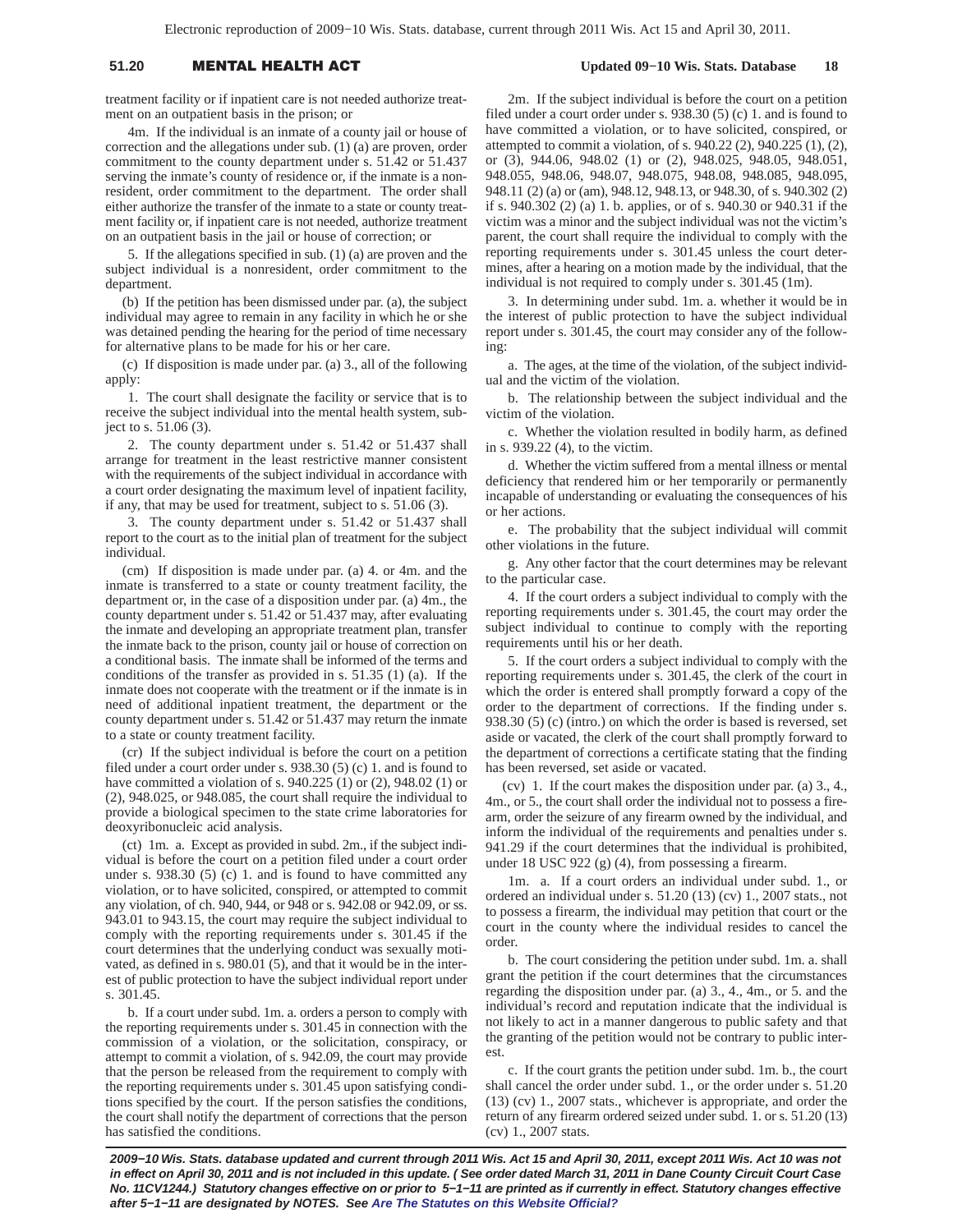## **19 Updated 09–10 Wis. Stats. Database**

#### L HEALTH A **51.20**

3. In lieu of ordering the seizure under subd. 1., the court may designate a person to store the firearm until the order has been canceled under subd. 1m. c.

4. If the court orders a subject individual not to possess a firearm under subd. 1. or cancels under subd. 1m. c. an order issued under subd. 1. or under s. 51.20 (13) (cv) 1., 2007 stats., the court clerk shall notify the department of justice of that fact and provide any information identifying the subject individual that is necessary to permit an accurate firearms restrictions record search under s. 175.35 (2g) (c). No other information from the subject individual's court records may be disclosed to the department of justice except by order of the court. The department of justice may disclose information provided under this subdivision only as part of a firearms restrictions record search under s. 175.35 (2g) (c) or under rules the department of justice promulgates under s. 175.35  $(2g)(d)$ .

(d) A disposition under par. (a) 3., 4., 4m. or 5. may be modified as provided in s. 51.35.

(dm) If the court finds that the dangerousness of the subject individual is likely to be controlled with appropriate medication administered on an outpatient basis, the court may direct in its order of commitment that the county department under s. 51.42 or 51.437 or the department may, after a facility evaluates the subject individual and develops an appropriate treatment plan, release the individual on a conditional transfer in accordance with s. 51.35 (1), with one of the conditions being that the individual shall take medication as prescribed by a physician, subject to the individual's right to refuse medication under s. 51.61 (1) (g) and (h), and that the individual shall report to a particular treatment facility on an outpatient basis for evaluation as often as required by the director of the facility or the director's designee. A finding by the court that the allegations under sub.  $(1)$   $(a)$  2. e. are proven constitutes a finding that the individual is not competent to refuse medication or treatment. The court order may direct that, if the director or his or her designee determines that the individual has failed to take the medication as prescribed or has failed to report for evaluation as directed, the director or designee may request that the individual be taken into custody by a law enforcement agency in accordance with s. 51.39, and that medication, as prescribed by the physician, may be administered voluntarily or against the will of the individual under s. 51.61 (1) (g) and (h). A court order under this paragraph is effective only as long as the commitment is in effect in accordance with par. (h) and s. 51.35 (4).

(e) The petitioner has the burden of proving all required facts by clear and convincing evidence.

(f) The county department under s. 51.42 or 51.437 that receives an individual who is committed by a court under par. (a) 3. is authorized to place the individual in an approved treatment facility, subject to any limitations which are specified by the court under par. (c) 2. The county department shall place the subject individual in the treatment program and treatment facility that is least restrictive of the individual's personal liberty, consistent with the treatment requirements of the individual. The county department has ongoing responsibility to review the individual's needs, in accordance with sub. (17), and to transfer the person to the least restrictive program consistent with the individual's needs. Placement or transfer under this paragraph is subject to s. 51.06 (3).

(g) 1. Except as provided in subd. 2., the first order of commitment of a subject individual under this section may be for a period not to exceed 6 months, and all subsequent consecutive orders of commitment of the individual may be for a period not to exceed one year.

2. Any commitment ordered under par. (a) 3. to 5., following proof of the allegations under sub. (1) (a) 2. d., may not continue longer than 45 days in any 365−day period.

2d. a. Except as provided in subd. 2d. b., after the 30th day after an order of commitment under par. (a) 3. to 5. following proof of the allegations under sub. (1) (a) 2. e., the subject individual may, under the order, be treated only on an outpatient basis.

b. If a subject individual who is committed under par. (a) 3. to 5., following proof of the allegations under sub. (1) (a) 2. e., and who is being treated on an outpatient basis violates a condition of treatment that is established by the court or a county department under s. 51.42, the county department or the department may transfer the subject individual under s. 51.35 (1) (e) to an inpatient facility or to an inpatient treatment program of a treatment facility for a period not to exceed 30 days.

2m. In addition to the provisions under subds. 1. and 2., no commitment ordered under par. (a) 4. or 4m. may continue beyond the inmate's date of release on parole or extended supervision, as determined under s. 302.11 or 302.113, whichever is applicable.

2r. Twenty−one days prior to expiration of the period of commitment under subd. 1., 2., or 2m., the department, if the individual is committed to the department, or the county department to which an individual is committed shall file an evaluation of the individual and the recommendation of the department or county department regarding the individual's recommitment with the committing court and provide a copy of the evaluation and recommendation to the individual's counsel and the counsel designated under sub. (4). If the date for filing an evaluation and recommendation under this subdivision falls on a Saturday, Sunday or legal holiday, the date which is not a Saturday, Sunday or legal holiday and which most closely precedes the evaluation and recommendation filing date shall be the filing date. A failure of the department or the county department to which an individual is committed to file an evaluation and recommendation under this subdivision does not affect the jurisdiction of the court over a petition for recommitment.

3. The county department under s. 51.42 or 51.437 to whom the individual is committed under par. (a) 3. may discharge the individual at any time, and shall place a committed individual in accordance with par. (f). Upon application for extension of a commitment by the department or the county department having custody of the subject, the court shall proceed under subs. (10) to (13). If the court determines that the individual is a proper subject for commitment as prescribed in sub. (1) (a) 1. and evidences the conditions under sub. (1) (a) 2. or (am) or is a proper subject for commitment as prescribed in sub. (1) (ar), it shall order judgment to that effect and continue the commitment. The burden of proof is upon the county department or other person seeking commitment to establish evidence that the subject individual is in need of continued commitment.

(h) Any disposition of a minor under this subsection may extend beyond the age of majority of the individual, if the disposition is otherwise made in accordance with this section.

**(14)** TRANSPORTATION; EXPENSES. The sheriff or any law enforcement officer shall transport an individual who is the subject of a petition and execute the commitment, or any competent relative, friend or member of the staff of a treatment facility may assume responsibility for the individual and transport him or her to the inpatient facility. The director of the county department under s. 51.42 or 51.437 may request the sheriff to provide transportation for a subject individual or may arrange any other method of transportation which is feasible. The county department may provide reimbursement for the transportation costs from its budgeted operating funds.

**(15)** APPEAL. An appeal may be taken to the court of appeals within the time period specified in s. 808.04 (3) in accordance with s. 809.30 by the subject of the petition or the individual's guardian, by any petitioner, or by the representative of the public.

**(16)** REEXAMINATION OF PATIENTS. (a) Except in the case of alcoholic commitments under s. 51.45 (13), any patient who is involuntarily committed for treatment under this chapter, may on the patient's own verified petition, except in the case of a minor who is under 14 years of age, or on the verified petition of the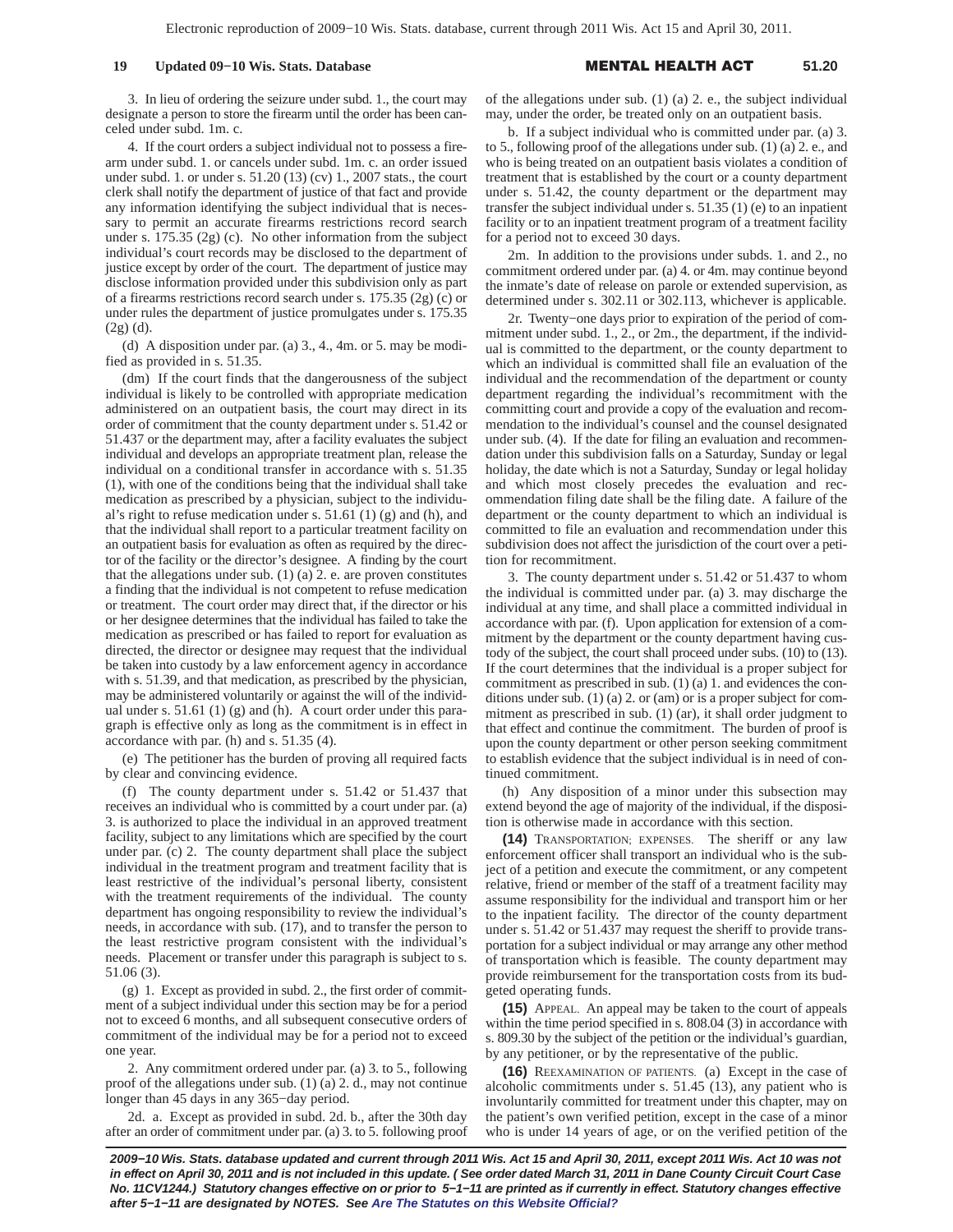# 51.20 **MENTAL HEALTH A**

patient's guardian, relative, friend, or any person providing treatment under the order of commitment, request a reexamination or request the court to modify or cancel an order of commitment.

(b) A petition under this subsection may be filed with the court assigned to exercise jurisdiction over probate matters, either for the county from which the patient is committed or for the county in which the patient is detained.

(c) If a hearing has been held with respect to the subject individual's commitment within 30 days of the filing of a petition under this subsection, no hearing shall be held. If such a hearing has not been held within 30 days of the filing of a petition, but has been held within 120 days of the filing, the court shall within 24 hours of the filing order an examination to be completed within 7 days by the appropriate county department under s. 51.42 or 51.437. A hearing may then be held in the court's discretion. If such a hearing has not been held within 120 days of the filing, a hearing shall be held on the petition within 30 days of receipt.

(d) Reexaminations under this subsection are subject to the standards prescribed in sub. (13) (g).

(e) If the court determines or is required to hold a hearing, it shall thereupon proceed in accordance with sub. (9) (a). For the purposes of the examination and observation, the court may order the patient confined in any place designated in s. 51.15 (2).

(f) If a patient is involuntarily committed and placed in a hospital, a notice of the appointment of the examining physicians and copies of their reports shall be furnished to such hospital by the court.

(g) Upon the filing of the examiners' reports the court shall fix a time and place of hearing and cause reasonable notice to be given to the petitioner, the treatment facility, the patient's legal counsel and the guardian of the patient, if any, and may notify any known relative of the patient. Subsections (10) to (13) shall govern the procedure to be used in the conduct of the hearing, insofar as applicable. The privileges provided in ss. 905.03 and 905.04 shall apply to reexamination hearings.

(h) All persons who render services in such proceedings shall receive compensation as provided in sub. (18) and all expenses of such proceedings shall be paid and adjusted as provided in sub. (18).

(i) Subsequent reexaminations may be had at any time in the discretion of the court but may be compelled after 120 days of the preceding examination in accordance with this subsection. All petitions for reexamination must be heard within 30 days of their receipt by the court.

(j) This subsection applies to petitions for reexamination that are filed under ch. 971, but not s. 971.17, and ch. 975, except that the petitions shall be filed with the committing court.

(k) Any order of a county department under s. 51.42 or 51.437 is subject to review by the court assigned to exercise probate jurisdiction upon petition under this subsection.

(L) The pendency of an appeal in either the court of appeals or the supreme court does not deprive the circuit court of jurisdiction to conduct reexamination proceedings under this section with respect to the individual who is the subject of the appeal.

**(17)** RIGHT TO REEVALUATION. With the exception of alcoholic commitments under s. 51.45 (13), every patient committed involuntarily to a board under this chapter shall be reevaluated by the treatment staff or visiting physician within 30 days after the commitment, and within 3 months after the initial reevaluation, and again thereafter at least once each 6 months for the purpose of determining whether such patient has made sufficient progress to be entitled to transfer to a less restrictive facility or discharge. The findings of such reevaluation shall be written and placed with the patient's treatment record, and a copy shall be sent to the board which has responsibility for the patient and to the committing court.

**(18)** FEES OF EXAMINERS, WITNESSES; EXPENSES OF PROCEED-INGS. (a) Unless previously fixed by the county board of supervisors in the county in which the examination is held, the examiners shall receive a fee as fixed by the court for participation in commitment proceedings, and reasonable reimbursement for travel expenses.

(b) Witnesses subpoenaed before the court shall be entitled to the same fees as witnesses subpoenaed before the court in other cases.

(c) Expenses of the proceedings from the presentation of the statement of emergency detention or petition for commitment to the conclusion of the proceeding shall be allowed by the court and paid by the county from which the subject individual is detained, committed, or released, in the manner that the expenses of a criminal prosecution are paid, as provided in s. 59.64 (1).

(d) If the subject individual has a legal residence in a county other than the county from which he or she is detained, committed or discharged, that county shall reimburse the county from which the individual was detained, committed or discharged for all expenses under pars. (a) to (c). The county clerk on each July 1 shall submit evidences of payments of all such proceedings on nonresident payments to the department, which shall certify such expenses for reimbursement in the form of giving credits to the detaining, committing or discharging county and assessing such costs against the county of legal residence or against the state at the time of the next apportionment of charges and credits under s. 70.60.

**(19)** DEPARTMENTAL DUTIES. (a) Prior to filing a petition for commitment of an inmate under sub. (1) (ar) the department shall:

1. Attempt to use less restrictive forms of treatment with the individual. Less restrictive forms of treatment shall include, but are not limited to, voluntary treatment within the prison or voluntary transfer to a state treatment facility, including an admission which meets the requirements of s. 51.10 (4m).

2. Ensure that the individual has been fully informed about his or her treatment needs, the mental health services available to him or her and his or her rights under this chapter and that the individual has had an opportunity to discuss his or her needs, the services available to him or her and his or her rights with a licensed physician or a licensed psychologist.

(b) The department shall promulgate rules:

1. Establishing standards for the use of psychotropic drugs on prisoners in a state prison and inmates committed under sub. (1) (ar).

1m. Establishing standards and procedures for use of and periodic review of the use of psychotropic drugs on inmates in a county jail or house of correction who are being treated in the jail or house of correction under a commitment based on a petition under sub. (1) (a).

2. Providing for the periodic review and evaluation of the appropriateness of and the need for the use of psychotropic drugs on, and the need for the continuation of treatment for, each inmate committed under sub. (1) (ar).

3. Needed to carry out its duties under par. (a).

**History:** 1975 c. 430; 1977 c. 26, 29; 1977 c. 187 ss. 42, 43, 134, 135; 1977 c. 428<br>ss. 29 to 65, 115; 1977 c. 447, 449; Sup. Ct. Order, 83 Wis. 2d xiii; 1979 c. 32, 89;<br>Sup. Ct. Order, eff. 1–1–80; 1979 c. 110 s. 60 (1) 356; 1981 c. 20, 367; 1981 c. 390 s. 252; 1983 a. 27, 219; 1983 a. 474 ss. 2 to 9m,<br>14; 1985 a. 29 ss. 1067 to 1071, 3200 (56), 3202 (56); 1985 a. 139, 176, 321, 332;<br>1987 a. 27; Sup. Ct. Order, 141 Wis. 2d xiii (1987); 19 31, 334; 1993 a. 98, 196, 227, 316, 451, 474; 1995 a. 77, 201, 268, 292, 440; Sup. Ct.<br>Order No. 96–08, 207 Wis. 2d xv (1997); 1997 a. 35, 130, 237, 283; 1999 a. 83, 89,<br>162; 2001 a. 16 ss. 1966i to 1966n, 4034ze to 4034zh 33, 50, 326; 2005 a. 22, 264, 277, 387; 2007 a. 20, 45, 116; 2009 a. 137, 258, 260. **Cross−reference:** See also s. DOC 314.01, Wis. adm. code.

**NOTE: 1987 Wis. Act 366, which amended this section, contains notes by the Legislative Council following many of the statutes affected.**

**NOTE: 1987 Wis. Act 394, which affected this section, contains a prefatory note and notes following the sections.**

**Judicial Council Committee's Note, 1981:** The final sentence of sub. (1) (am) allows the court to consider the subject individual's conduct during or subsequent to<br>the crime as "recent" for purposes of involuntary civil commitment under this sec-<br>tion, if the individual is proceeded against during, the crime is to be determined by the court. The revised statute requires the subject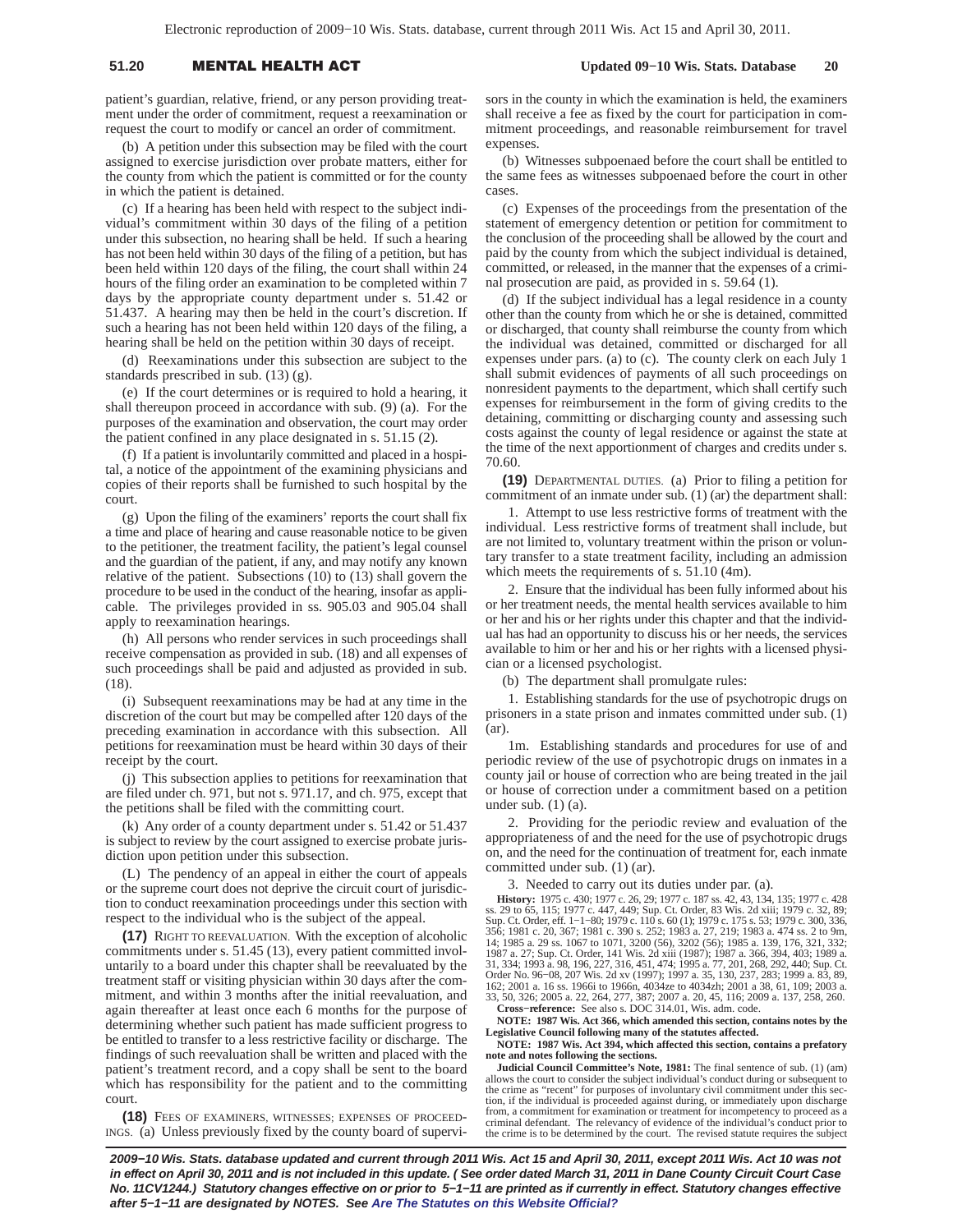### **21 Updated 09–10 Wis. Stats. Database**

individual's dangerousness to be evidenced by acts, attempts, threats, omissions or behavior referred to in sub. (1) (a) 2. Prior law allowed commitment of such an individual upon a showing that there was a substantial likelihood, based on the treatment record, that he or she would be a proper subject for commitment if treatment were

withdrawn. [Bill 765−A] **Judicial Council Note, 1988:** The amendment to sub. (2) allows notice of hearings to be given by telephone. The time at which such notice is given and the person to whom it is given must be noted in the case file. [Re Order effective Jan. 1, 1988]

The role of an attorney appointed under sub. (4), 1975 stats., [now (3)] is discussed. State ex rel. Memmel v. Mundy, 75 Wis. 2d 276, 249 N.W.2d 573 (1977).

The due process standard for hearings under this section is more flexible than the standard for criminal proceedings. In Matter of Parham, 95 Wis. 2d 21, 289 N.W.2d 326 (Ct. App. 1979).

The 14−day time limit in sub. (7) (c) is mandatory and refers to calendar days, not business days. State ex rel. Lockman v. Gerhardstein, 107 Wis. 2d 325, 320 N.W.2d 27 (Ct. App. 1982).

Criminal and civil commitments are not substantially the same. State v. Smith, 113 Wis. 2d 497, 335 N.W.2d 376 (1983).

A person may be a proper subject for treatment even though a cure is unlikely. In Matter of Mental Condition of C.J. 120 Wis. 2d 355, 354 N.W.2d 219 (Ct. App. 1984).

The 45−day limit in sub. (13) (g) 2. applies only to an original commitment order and does not bar subsequent extensions of the order. In Matter of M.J. 122 Wis. 2d 525, 362 N.W.2d 190 (Ct. App. 1984).

The use of telephone testimony by physicians did not a violate the petitioner's due process rights. In Matter of W.J.C. 124 Wis. 2d 238, 369 N.W.2d 162 (Ct. App. 1985).

Hearings under sub. (12) are open unless the court grants the subject individual's motion for closure. Wisconsin State Journal v. Circuit Court for Dane County, 131 Wis. 2d 515, 389 N.W.2d 73 (Ct. App. 1986).

An individual's counsel may not withdraw a jury demand without the individual's consent. In Matter of S.B., 138 Wis. 2d 409, 406 N.W.2d 408 (1987).

Sub. (13) (c) 2. does not permit the committing court to specify a treatment method in addition to the facility. In Matter of J.R.R. 145 Wis. 2d 431, 427 N.W.2d 137 (Ct. App. 1988).

Under sub. (13) (g) 3. an individual has a right to a jury trial in proceedings to extend a commitment. In Matter of Mental Condition of G.O.T. 151 Wis. 2d 629, 445 N.W.2d 697 (Ct. App. 1989).

There is a bright−line rule prohibiting a circuit court from accepting petitions drafted by persons not authorized to do so under sub. (4). In Matter of S.P.B. 159 Wis. 2d 393, 464 N.W.2d 102 (Ct. App. 1990).

The services of appointed counsel for non−indigent individuals in civil commitment hearing should be paid for by the county. State ex. rel. Chiarkas v. Skow, 160 Wis. 2d 123, 465 N.W.2d 625 (1991).

The assurance of representation by adversary counsel under sub. (3) does not preclude self−representation when a waiver of counsel is knowingly and competently made. In Matter of Condition of S.Y. 162 Wis. 2d 320, 469 N.W.2d 836 (1991).

The sub. (16) (c) provision for a hearing on a petition within 30 days of filing is directory and violation is not grounds for release. State v. R.R.E. 162 Wis. 2d 698, 470 N.W.2d 283 (1991).

When a recommitment hearing under sub.  $(13)$  (g) 3. is before the same judge who conducted the original commitment proceeding, a request for substitution under 801.58 is not allowed. Serocki v. Circuit Court for Clark County, 163 Wis. 2d 152, 471 N.W.2d 49 (1991).

Sub. (15) does not authorize the appeal of a court commissioner's order to the court of appeals; proper review is a new hearing by the circuit court. In Matter of Mental Condition of C.M.B. 165 Wis. 2d 703, 478 N.W.2d 385 (1992).

An involuntary commitment may not be ordered on summary judgment. Matter of Mental Condition of Shirley J.C. 172 Wis. 2d 371, 493 N.W.2d 382 (Ct. App. 1992).

A probable cause determination made by a court commissioner under sub. (7) may be reviewed by the circuit court, but nothing gives the subject a right to review. Factors to consider in deciding whether to grant review are discussed. Milwaukee County v. Louise M. 205 Wis. 2d 162, 555 N.W.2d 807 (1996), 95−0291.

The 14−day deadline under sub. (7) (c) is subject to reasonable extension when the need for the extension is caused solely by the conduct and manipulation of the detained subject. County of Milwaukee v. Edward S. 2001 WI App 169, 247 Wis. 2d 87, 633 N.W.2d 241, 00−1003.

By expressing the time requirement in sub.  $(7)$  (a) in terms of hours rather than days, the legislature manifested its intent that the clock start running immediately "after the individual arrives at the facility," rathe the−first−day" rule of s. 990.001 (4) (a) and (d) does not apply in the context of this section under which 72 hours means 72 hours. Matter of the Mental Commitment of Ryan E. M. 2002 WI App 71, 252 Wis. 2d 490, 642 N.W.2d 592, 01−1175.

Sub. (1) (a) 2. e. is constitutional. It does not: 1) allow involuntary commitment upon a finding of mental illness alone and contains an ascertainable standard of commitment, and thus is not vague or overbroad; 2) create a class of persons who can be involuntarily committed upon a finding of mere mental or emotional harm, and thus does not violate equal protection; and 3) violate substantive due process because the constitution does not require proof of imminent physical harm prior to commitment for treatment. State v. Dennis H. 2002 WI 104, 255 Wis. 2d 359, 647 N.W.2d 851, 01−0374.

A corporation counsel has discretion to refuse to file a petition for examination after receiving signed statements under oath that meet the requirements contained in sub. (1) if the corporation counsel determines that it is not in the interests of the public to file the petition. A good faith discretionary determination on the part of the corporation counsel that the filing of a petition for examination would not be in the interests of the public is not susceptible to challenge in a mandamus action. OAG 4−10.

Under sub. (2), a court can entertain proceedings for involuntary commitment of a person admitted as a voluntary inpatient. 68 Atty. Gen. 97.

Sub. (14) requires a sheriff to transport the subject of a petition under s. 51.20 at all stages of the proceedings, regardless of reimbursement. 68 Atty. Gen. 225.

An individual in the custody of a sheriff for transport to, from, and during an involuntary commitment hearing has rights to the least restrictive restraint appropriate. 71 Atty. Gen. 183.

The duties and obligations of a corporation counsel in involuntary civil commitment proceedings under this chapter are discussed. 79 Atty. Gen. 129.

L HEALTH A

 **51.30**

Under sub. (14), the director of the county department under s. 51.42 or 51.437 may request the sheriff of the county in which an individual was placed under emergency detention to transport that individual to another designated inpatient facility prior to the initial court hearing under ch. 51, and the sheriff must do so within a reasonable time. 80 Atty. Gen. 299.

The state cannot confine, without more, nondangerous persons capable of surviving safely in freedom alone or with help from family or friends. O'Connor v. Donald-son, 422 U.S. 563.

Due process does not require states to use the "beyond a reasonable doubt" stan-dard in civil commitment proceedings. Addington v. Texas, 441 U.S. 418 (1979).

In signing a commitment application, a county employee was in essence acting as a witness in a judicial proceeding and as such was entitled to immunity. Martens v. Tremble, 481 F. Supp. 831 (1979).

Persons confined in a state hospital under ss. 51.20, 51.37, 971.14, 971.17 and<br>975.06 are being subjected to punishment within the meaning of the cruel and unusual<br>punishment clause. Flakes v. Percy, 511 F. Supp. 1325 (19

Beyond Overt Violence: Wisconsin's Progressive Civil Commitment Statute as a Marker of a New Era in Mental Health Law. Erickson, Vitacco, and Van Rybroek, 89 MLR 359 (2005).

The privilege against self−incrimination in civil commitment proceedings. 1980 WLR 697.

**51.22 Care and custody of persons. (1)** Except as provided in s. 51.20 (13) (a) 4. or 5., any person committed under this chapter shall be committed to the county department under s. 51.42 or 51.437 serving the person's county of residence, and such county department shall authorize placement of the person in an appropriate facility for care, custody and treatment according to s. 51.42 (3) (as) 1r. or 51.437 (4rm) (a).

**(2)** Except for admissions that do not involve the department or a county department under s. 51.42 or 51.437 or a contract between a treatment facility and the department or a county department, admissions under ss. 51.10, 51.13, and 51.45 (10) shall be through the county department under s. 51.42 or 51.437 serving the person's county of residence, or through the department if the person to be admitted is a nonresident of this state. Admissions through a county department under s. 51.42 or 51.437 shall be made in accordance with s. 51.42 (3) (as) 1r. or 51.437 (4rm) (a). Admissions through the department shall be made in accordance with sub. (3).

**(3)** Whenever an admission is made through the department, the department shall determine the need for inpatient care of the individual to be admitted. Unless a state−operated facility is used, the department may only authorize care in an inpatient facility which is operated by or under a purchase of service contract with a county department under s. 51.42 or 51.437 or an inpatient facility which is under a contractual agreement with the department. Except in the case of state treatment facilities, the department shall reimburse the facility for the actual cost of all authorized care and services from the appropriation under s. 20.435 (7) (da). For collections made under the authority of s. 46.10 (16), moneys shall be credited or remitted to the department no later than 60 days after the month in which collections are made. Such collections are also subject to s. 46.036 or special agreement. Collections made by the department under ss. 46.03 (18) and 46.10 shall be deposited in the general fund.

**(4)** If a patient is placed in a facility authorized by a county department under s. 51.42 or 51.437 and the placement is outside the jurisdiction of that county department under s. 51.42 or 51.437, the placement does not transfer the patient's residence to the county of the facility's location while such patient is under commitment or placement.

**(5)** The board to which a patient is committed shall provide the least restrictive treatment alternative appropriate to the patient's needs, and movement through all appropriate and necessary treatment components to assure continuity of care.

**History:** 1975 c. 430; 1977 c. 428; 1983 a. 27 s. 2202 (20); 1983 a. 474; 1985 a. 176; 1989 a. 31; 2001 a. 16; 2005 a. 387, 444; 2009 a. 28.

The standard for determining whether the state has adequately protected a patient's rights is whether professional judgment was in fact exercised. Youngberg v. Romeo, 457 U.S. 307 (1982).

**51.30 Records. (1)** DEFINITIONS. In this section:

(ag) "Health care provider" has the meaning given in s. 146.81 (1) (a) to (p).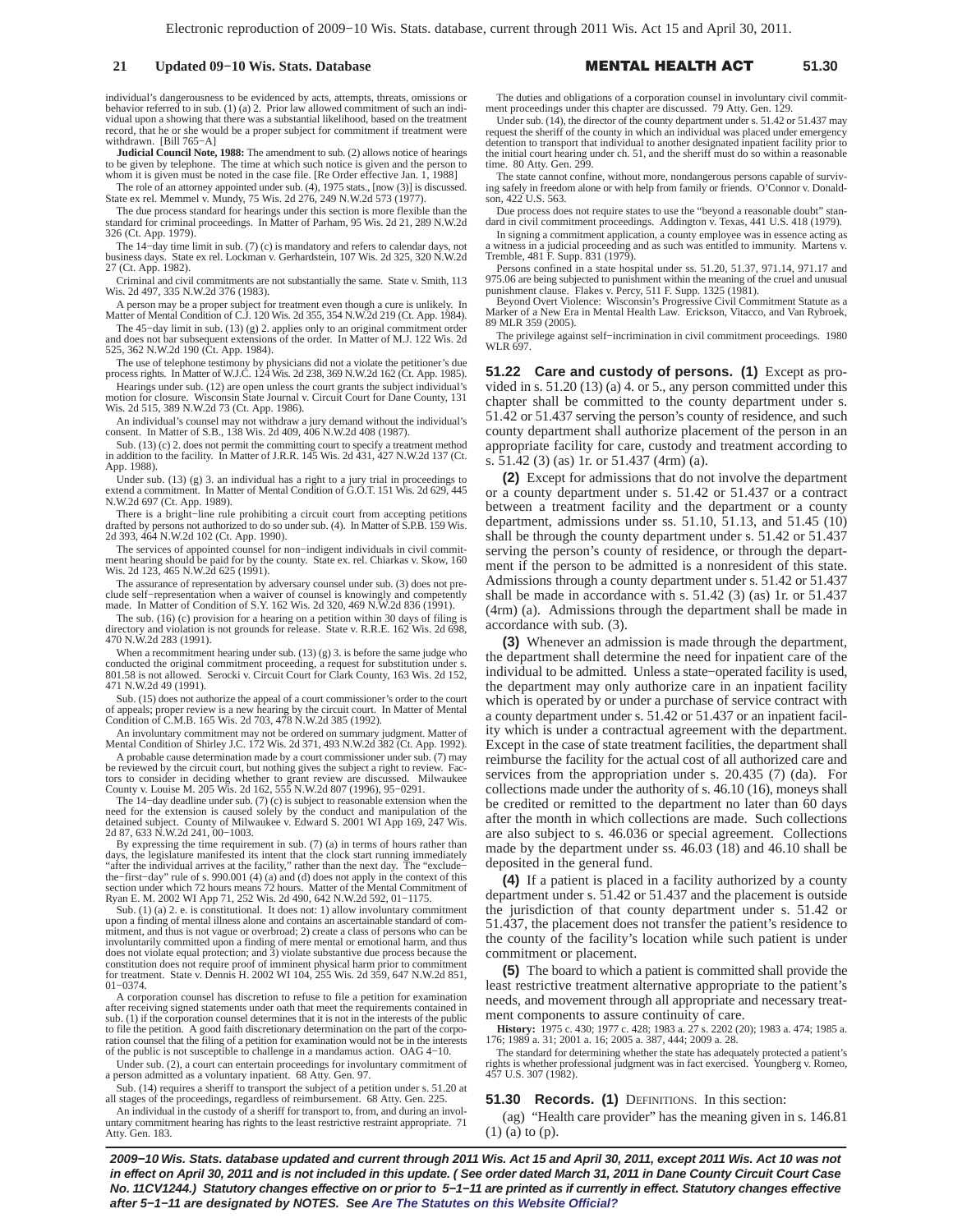# 51.30 **MENTAL HEALTH A**

 **Updated 09−10 Wis. Stats. Database 22**

(am) "Registration records" include all the records of the department, county departments under s. 51.42 or 51.437, treatment facilities, and other persons providing services to the department, county departments, or treatment facilities, that are created in the course of providing services to individuals for mental illness, developmental disabilities, alcoholism, or drug dependence.

(b) "Treatment records" include the registration and all other records that are created in the course of providing services to individuals for mental illness, developmental disabilities, alcoholism, or drug dependence and that are maintained by the department; by county departments under s. 51.42 or 51.437 and their staffs; by treatment facilities; or by psychologists licensed under s. 455.04 (1) or licensed mental health professionals who are not affiliated with a county department or treatment facility. Treatment records do not include notes or records maintained for personal use by an individual providing treatment services for the department, a county department under s. 51.42 or 51.437, or a treatment facility, if the notes or records are not available to others.

**(2)** INFORMED CONSENT. An informed consent for disclosure of information from court or treatment records to an individual, agency, or organization must be in writing and must contain the following: the name of the individual, agency, or organization to which the disclosure is to be made; the name of the subject individual whose treatment record is being disclosed; the purpose or need for the disclosure; the specific type of information to be disclosed; the time period during which the consent is effective; the date on which the consent is signed; and the signature of the individual or person legally authorized to give consent for the individual.

**(3)** ACCESS TO COURT RECORDS. (a) Except as provided in pars. (b), (bm), (c), and (d), the files and records of the court proceedings under this chapter shall be closed but shall be accessible to any individual who is the subject of a petition filed under this chapter.

(b) An individual's attorney or guardian ad litem and the corporation counsel shall have access to the files and records of the court proceedings under this chapter without the individual's consent and without modification of the records in order to prepare for involuntary commitment or recommitment proceedings, reexaminations, appeals, or other actions relating to detention, admission, or commitment under this chapter or ch. 971, 975, or 980.

(bm) Authorized representatives of the department of corrections, the department of health services, the department of justice, or a district attorney shall have access to the files and records of court proceedings under this chapter for use in the prosecution of any proceeding or any evaluation conducted under ch. 980, if the files or records involve or relate to an individual who is the subject of the proceeding or evaluation. The court in which the proceeding under ch. 980 is pending may issue any protective orders that it determines are appropriate concerning information made available or disclosed under this paragraph. Any representative of the department of corrections, the department of health services, the department of justice, or a district attorney may disclose information obtained under this paragraph for any purpose consistent with any proceeding under ch. 980.

(c) The files and records of court proceedings under this chapter may be released to other persons with the informed written consent of the individual, pursuant to lawful order of the court which maintains the records or under s. 51.20 (13) (cv) 4.

(d) The department of corrections shall have access to the files and records of court proceedings under this chapter concerning an individual required to register under s. 301.45. The department of corrections may disclose information that it obtains under this paragraph as provided under s. 301.46.

**(4)** ACCESS TO REGISTRATION AND TREATMENT RECORDS. (a) *Confidentiality of records.* Except as otherwise provided in this chapter and ss. 118.125 (4), 610.70 (3) and (5), 905.03 and 905.04, all treatment records shall remain confidential and are privileged to the subject individual. Such records may be released only to the persons designated in this chapter or ss. 118.125 (4), 610.70 (3) and (5), 905.03 and 905.04, or to other designated persons with the informed written consent of the subject individual as provided in this section. This restriction applies to elected officials and to members of boards appointed under s. 51.42 (4) (a) or 51.437 (7)  $(a)$ 

(b) *Access without informed written consent.* Notwithstanding par. (a), treatment records of an individual may be released without informed written consent in the following circumstances, except as restricted under par. (c):

1. To an individual, organization or agency designated by the department or as required by law for the purposes of management audits, financial audits, or program monitoring and evaluation. Information obtained under this paragraph shall remain confidential and shall not be used in any way that discloses the names or other identifying information about the individual whose records are being released. The department shall promulgate rules to assure the confidentiality of such information.

2. To the department, the director of a county department under s. 51.42 or 51.437, or a qualified staff member designated by the director as is necessary for, and only to be used for, billing or collection purposes. Such information shall remain confidential. The department and county departments shall develop procedures to assure the confidentiality of such information.

3. For purposes of research as permitted in s. 51.61 (1) (j) and (4) if the research project has been approved by the department and the researcher has provided assurances that the information will be used only for the purposes for which it was provided to the researcher, the information will not be released to a person not connected with the study under consideration, and the final product of the research will not reveal information that may serve to identify the individual whose treatment records are being released under this subsection without the informed written consent of the individual. Such information shall remain confidential. In approving research projects under this subsection, the department shall impose any additional safeguards needed to prevent unwarranted disclosure of information.

4. Pursuant to lawful order of a court of record.

5. To qualified staff members of the department, to the director of the county department under s. 51.42 or 51.437 which is responsible for serving a subject individual or to qualified staff members designated by the director as is necessary to determine progress and adequacy of treatment, to determine whether the person should be transferred to a less restrictive or more appropriate treatment modality or facility or for the purposes of s. 51.14. Such information shall remain confidential. The department and county departments under s. 51.42 or 51.437 shall develop procedures to assure the confidentiality of such information.

6. Within the treatment facility where the subject individual is receiving treatment confidential information may be disclosed to individuals employed, individuals serving in bona fide training programs or individuals participating in supervised volunteer programs, at the facility when and to the extent that performance of their duties requires that they have access to such information.

7. Within the department to the extent necessary to coordinate treatment for mental illness, developmental disabilities, alcoholism or drug abuse of individuals who have been committed to or who are under the supervision of the department. The department shall promulgate rules to assure the confidentiality of such information.

8. For treatment of the individual in a medical emergency, to a health care provider who is otherwise unable to obtain the individual's informed consent because of the individual's condition or the nature of the medical emergency. Disclosure under this subdivision shall be limited to that part of the records necessary to meet the medical emergency.

8g. am. In this subdivision, "diagnostic test results" means the results of clinical testing of biological parameters, but does not mean the results of psychological or neuropsychological testing.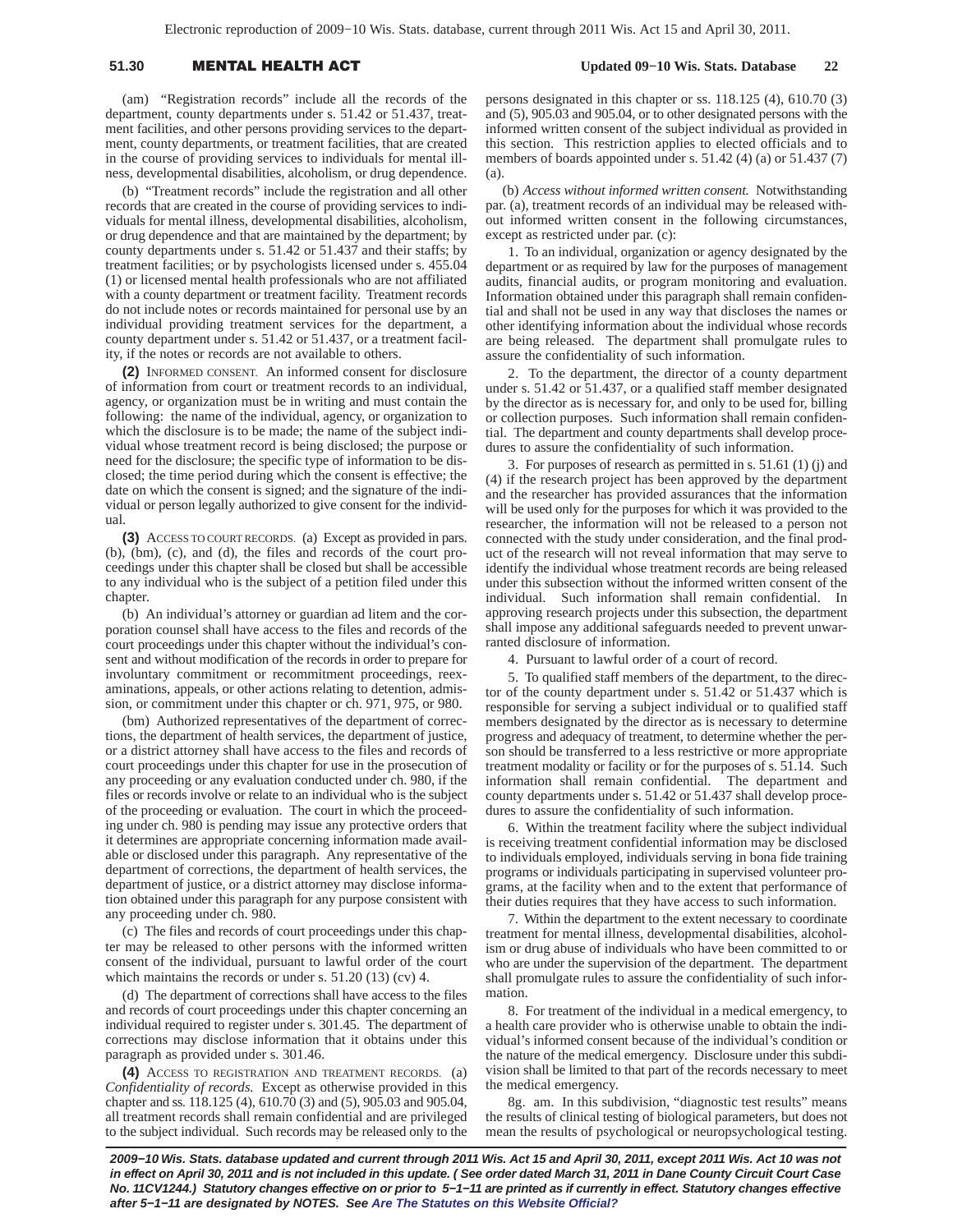### **23 Updated 09–10 Wis. Stats. Database**

L HEALTH A **51.30**

bm. To a health care provider, or to any person acting under the supervision of the health care provider who is involved with an individual's care, if necessary for the current treatment of the individual. Information that may be released under this subdivision is limited to the individual's name, address, and date of birth; the name of the individual's provider of services for mental illness, developmental disability, alcoholism, or drug dependence; the date of any of those services provided; the individual's medications, allergies, diagnosis, diagnostic test results, and symptoms; and other relevant demographic information necessary for the current treatment of the individual.

8m. To appropriate examiners and facilities in accordance with s. 54.36  $(3)$ , 971.17 (2) (e), (4) (c), and (7) (c). The recipient of any information from the records shall keep the information confidential except as necessary to comply with s. 971.17.

8s. To appropriate persons in accordance with s. 980.031 (4) and to authorized representatives of the department of corrections, the department of health services, the department of justice, or a district attorney for use in the prosecution of any proceeding or any evaluation conducted under ch. 980, if the treatment records involve or relate to an individual who is the subject of the proceeding or evaluation. The court in which the proceeding under ch. 980 is pending may issue any protective orders that it determines are appropriate concerning information made available or disclosed under this subdivision. Any representative of the department of corrections, the department of health services, the department of justice, or a district attorney may disclose information obtained under this subdivision for any purpose consistent with any proceeding under ch. 980.

9. To a facility which is to receive an individual who is involuntarily committed under this chapter, ch. 48, 938, 971, or 975 upon transfer of the individual from one treatment facility to another. Release of records under this subdivision shall be limited to such treatment records as are required by law, a record or summary of all somatic treatments, and a discharge summary. The discharge summary may include a statement of the patient's problem, the treatment goals, the type of treatment which has been provided, and recommendation for future treatment, but it may not include the patient's complete treatment record. The department shall promulgate rules to implement this subdivision.

10. To a correctional facility or to a probation, extended supervision and parole agent who is responsible for the supervision of an individual who is receiving inpatient or outpatient evaluation or treatment under this chapter in a program that is operated by, or is under contract with, the department or a county department under s. 51.42 or 51.437, or in a treatment facility, as a condition of the probation, extended supervision and parole supervision plan, or whenever such an individual is transferred from a state or local correctional facility to such a treatment program and is then transferred back to the correctional facility. Every probationer, parolee or person on extended supervision who receives evaluation or treatment under this chapter shall be notified of the provisions of this subdivision by the individual's probation, extended supervision and parole agent. Release of records under this subdivision is limited to:

a. The report of an evaluation which is provided pursuant to the written probation, extended supervision and parole supervision plan.

b. The discharge summary, including a record or summary of all somatic treatments, at the termination of any treatment which is provided as part of the probation, extended supervision and parole supervision plan.

c. When an individual is transferred from a treatment facility back to a correctional facility, the information provided under subd. 10. d.

d. Any information necessary to establish, or to implement changes in, the individual's treatment plan or the level and kind of supervision on probation, extended supervision or parole, as determined by the director of the facility or the treatment director.

In cases involving a person transferred back to a correctional facility, disclosure shall be made to clinical staff only. In cases involving a person on probation, extended supervision or parole, disclosure shall be made to a probation, extended supervision and parole agent only. The department shall promulgate rules governing the release of records under this subdivision.

10m. To the department of justice or a district attorney under s. 980.015 (3) (b), if the treatment records are maintained by an agency with jurisdiction, as defined in s. 980.01 (1d), that has control or custody over a person who may meet the criteria for commitment as a sexually violent person under ch. 980.

11. To the subject individual's counsel or guardian ad litem and the corporation counsel, without modification, at any time in order to prepare for involuntary commitment or recommitment proceedings, reexaminations, appeals, or other actions relating to detention, admission, commitment, or patients' rights under this chapter or ch. 48, 971, 975, or 980.

11m. To the guardian ad litem of the unborn child, as defined in s. 48.02 (19), of a subject individual, without modification, at any time to prepare for proceedings under s. 48.133.

12. To a correctional officer of the department of corrections who has custody of or is responsible for the supervision of an individual who is transferred or discharged from a treatment facility. Records released under this subdivision are limited to notice of the subject individual's change in status.

12m. To any person if the patient was admitted under s. 971.14, 971.17 or 980.06 or ch. 975 or transferred under s. 51.35 (3) or 51.37 and is on unauthorized absence from a treatment facility. Information released under this subdivision is limited to information that would assist in the apprehension of the patient.

15. To personnel employed by a county department under s. 46.215, 46.22, 51.42 or 51.437 in any county where the county department has established and submitted to the department a written agreement to coordinate services to individuals receiving services under this chapter. This information shall be released upon request of such county department personnel, and may be utilized only for the purposes of coordinating human services delivery and case management. This information shall remain confidential, and shall continue to be governed by this section. Information may be released under this subdivision only if the subject individual has received services through a county department under s. 51.42 or 51.437 within 6 months preceding the request for information, and the information is limited to:

a. The subject individual's name, address, age, birthdate, sex, client−identifying number and primary disability.

b. The type of service rendered or requested to be provided to the subject individual, and the dates of such service or request.

c. Funding sources, and other funding or payment information.

16. If authorized by the secretary or his or her designee, to a law enforcement agency upon request if the individual was admitted under ch. 971 or 975 or transferred under s. 51.35 (3) or 51.37. Information released under this subdivision is limited to the individual's name and other identifying information, including photographs and fingerprints, the branch of the court that committed the individual, the crime that the individual is charged with, found not guilty of by reason of mental disease or defect or convicted of, whether or not the individual is or has been authorized to leave the grounds of the institution and information as to the individual's whereabouts during any time period. In this subdivision "law enforcement agency" has the meaning provided in s. 165.83 (1) (b).

17. To the elder−adult−at−risk agency designated under s. 46.90 (2) or other investigating agency under s. 46.90 for the purposes of s. 46.90 (4) and (5), to the county department as defined in s. 48.02 (2g) or the sheriff or police department for the purposes of s. 48.981 (2) and (3), or to the adult−at−risk agency designated under s. 55.043 (1d) for purposes of s. 55.043. The treatment record holder may release treatment record information by initiat-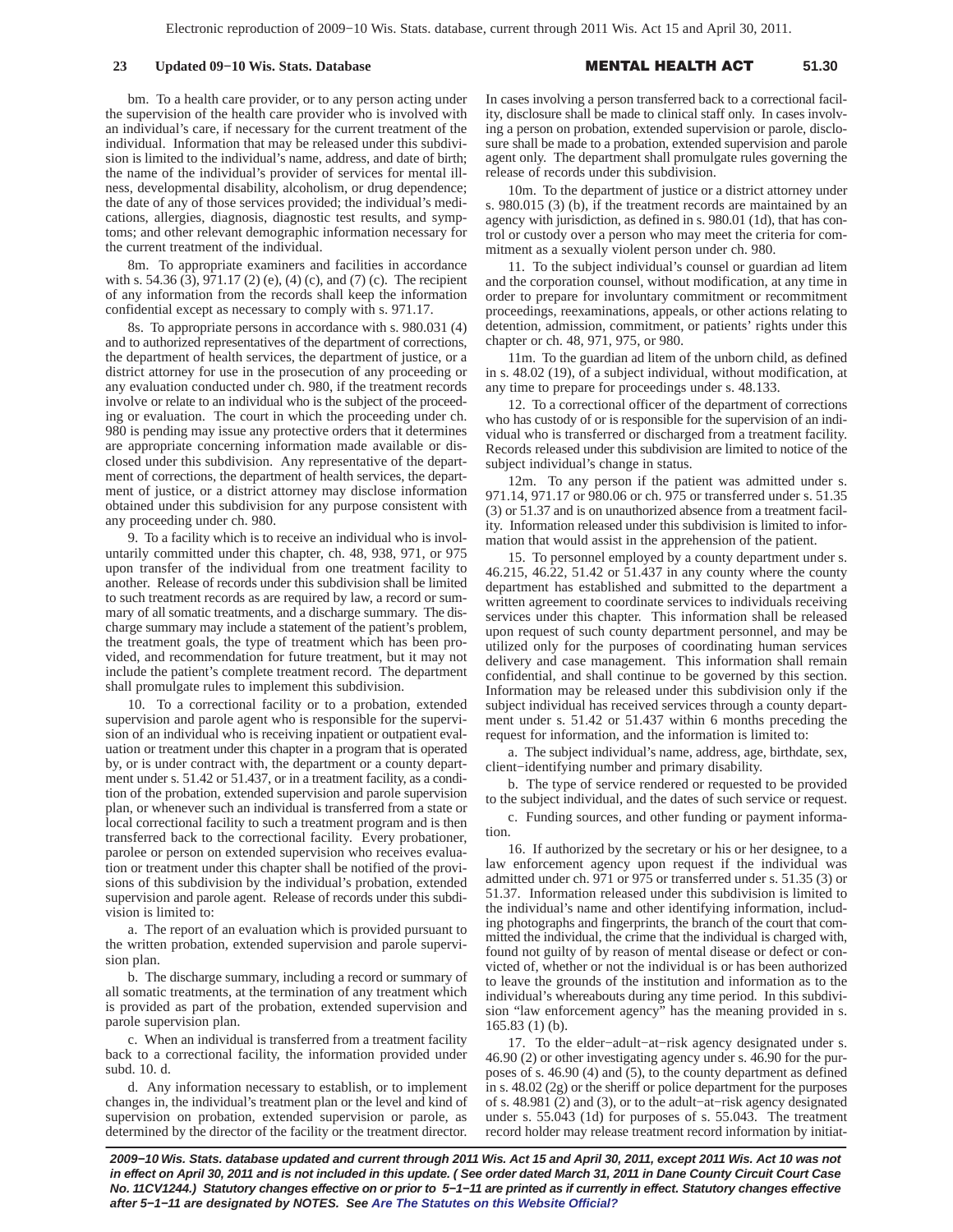# 51.30 **MENTAL HEALTH A**

 **Updated 09−10 Wis. Stats. Database 24**

ing contact with the elder−adult−at−risk agency, adult−at−risk agency, or county department, as defined in s. 48.02 (2g), without first receiving a request for release of the treatment record from the elder−adult−at−risk agency, adult−at−risk agency, or county department.

18. a. In this subdivision, "abuse" has the meaning given in s.  $51.62$  (1) (ag); "neglect" has the meaning given in s.  $51.62$  (1) (br); and "parent" has the meaning given in s. 48.02 (13), except that "parent" does not include the parent of a minor whose custody is transferred to a legal custodian, as defined in s. 48.02 (11), or for whom a guardian is appointed under, or s. 54.10 or s. 880.33, 2003 stats.

b. Except as provided in subd. 18. c. and d., to staff members of the protection and advocacy agency designated under s. 51.62 (2) or to staff members of the private, nonprofit corporation with which the agency has contracted under s. 51.62 (3) (a) 3., if any, for the purpose of protecting and advocating the rights of persons with developmental disabilities, as defined under s. 51.62 (1) (am), or mental illness, as defined under s. 51.62 (1) (bm).

c. If the patient, regardless of age, has a guardian appointed under s. 54.10 or s. 880.33, 2003 stats., or if the patient is a minor with developmental disability who has a parent or has a guardian appointed under s. 48.831 and does not have a guardian appointed under s. 54.10 or s. 880.33, 2003 stats., information concerning the patient that is obtainable by staff members of the agency or nonprofit corporation with which the agency has contracted is limited, except as provided in subd. 18. e., to the nature of an alleged rights violation, if any; the name, birth date and county of residence of the patient; information regarding whether the patient was voluntarily admitted, involuntarily committed or protectively placed and the date and place of admission, placement or commitment; and the name, address and telephone number of the guardian of the patient and the date and place of the guardian's appointment or, if the patient is a minor with developmental disability who has a parent or has a guardian appointed under s. 48.831 and does not have a guardian appointed under s. 54.10 or s. 880.33, 2003 stats., the name, address and telephone number of the parent or guardian appointed under s. 48.831 of the patient.

d. Except as provided in subd. 18. e., any staff member who wishes to obtain additional information about a patient described in subd. 18. c. shall notify the patient's guardian or, if applicable, parent in writing of the request and of the guardian's or parent's right to object. The staff member shall send the notice by mail to the guardian's or, if applicable, parent's address. If the guardian or parent does not object in writing within 15 days after the notice is mailed, the staff member may obtain the additional information. If the guardian or parent objects in writing within 15 days after the notice is mailed, the staff member may not obtain the additional information.

e. The restrictions on information that is obtainable by staff members of the protection and advocacy agency or private, nonprofit corporation that are specified in subd. 18. c. and d. do not apply if the custodian of the record fails to promptly provide the name and address of the parent or guardian; if a complaint is received by the agency or nonprofit corporation about a patient, or if the agency or nonprofit corporation determines that there is probable cause to believe that the health or safety of the patient is in serious and immediate jeopardy, the agency or nonprofit corporation has made a good−faith effort to contact the parent or guardian upon receiving the name and address of the parent or guardian, the agency or nonprofit corporation has either been unable to contact the parent or guardian or has offered assistance to the parent or guardian to resolve the situation and the parent or guardian has failed or refused to act on behalf of the patient; if a complaint is received by the agency or nonprofit corporation about a patient or there is otherwise probable cause to believe that the patient has been subject to abuse or neglect by a parent or guardian; or if the patient is a minor whose custody has been transferred to a legal custodian, as defined in s. 48.02 (11) or for whom a guardian that is an agency of the state or a county has been appointed.

19. To state and local law enforcement agencies for the purpose of reporting an apparent crime committed on the premises of an inpatient treatment facility or nursing home, if the facility or home has treatment records subject to this section, or observed by staff or agents of any such facility or nursing home. Information released under this subdivision is limited to identifying information that may be released under subd. 16. and information related to the apparent crime.

20. Except with respect to the treatment records of a subject individual who is receiving or has received services for alcoholism or drug dependence, to the spouse, domestic partner under ch. 770, parent, adult child or sibling of a subject individual, if the spouse, domestic partner, parent, adult child or sibling is directly involved in providing care to or monitoring the treatment of the subject individual and if the involvement is verified by the subject individual's physician, psychologist or by a person other than the spouse, domestic partner, parent, adult child or sibling who is responsible for providing treatment to the subject individual, in order to assist in the provision of care or monitoring of treatment. Except in an emergency as determined by the person verifying the involvement of the spouse, domestic partner, parent, adult child or sibling, the request for treatment records under this subdivision shall be in writing, by the requester. Unless the subject individual has been adjudicated incompetent in this state, the person verifying the involvement of the spouse, domestic partner, parent, adult child or sibling shall notify the subject individual about the release of his or her treatment records under this subdivision. Treatment records released under this subdivision are limited to the following:

a. A summary of the subject individual's diagnosis and prognosis.

b. A listing of the medication which the subject individual has received and is receiving.

c. A description of the subject individual's treatment plan.

21. To a mental health review officer for the purposes of s. 51.14.

22. To a representative of the board on aging and long−term care, in accordance with s. 49.498 (5) (e).

23. To the department under s. 51.03 (2) or to a sheriff, police department or district attorney for purposes of investigation of a death reported under s. 51.64 (2) (a).

24. To the department of corrections for the purpose of obtaining information concerning a person required to register under s. 301.45. The department of corrections may disclose information that it receives under this subdivision as provided under s. 301.46.

25. If the treatment records do not contain information and the circumstances of the release do not provide information that would permit the identification of the individual.

26. To the department of corrections or to a sheriff, to determine if a person incarcerated is complying with the assessment or the driver safety plan ordered under s. 343.30 (1q) (c).

27. For the purpose of entering information concerning the subject individual into the statewide automated child welfare information system established under s. 48.47 (7g).

28. To the department of justice, under the requirements of ss. 51.20 (13) (cv) 4. and 51.45 (13) (i) 4.

(c) *Limitation on release of alcohol and drug treatment records.* Notwithstanding par. (b), whenever federal law or applicable federal regulations restrict, or as a condition to receipt of federal aids require that this state restrict the release of information contained in the treatment records of any patient who receives treatment for alcoholism or drug dependency in a program or facility to a greater extent than permitted under this section, the department may by rule restrict the release of such information as may be necessary to comply with federal law and regulations. Rules promulgated under this paragraph shall supersede this section with respect to alcoholism and drug dependency treatment records in those situations in which they apply.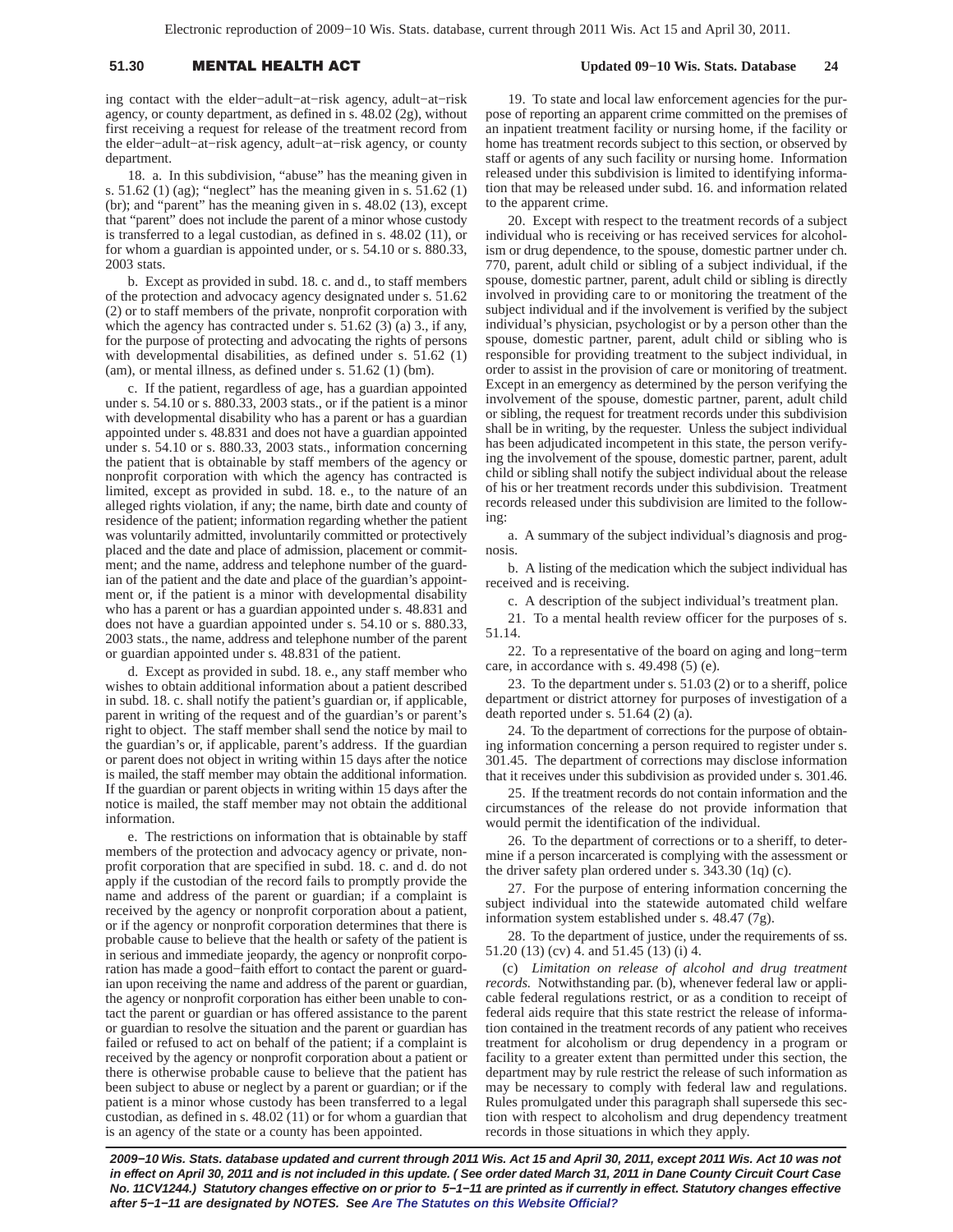## 25 **Updated 09–10 Wis. Stats. Database**

#### L HEALTH A **51.30**

(cm) *Required access to certain information.* Notwithstanding par. (a), treatment records of an individual shall, upon request, be released without informed written consent, except as restricted under par. (c), to the parent, child, sibling, spouse, or domestic partner under ch. 770 of an individual who is or was a patient at an inpatient facility; to a law enforcement officer who is seeking to determine whether an individual is on unauthorized absence from the facility; and to mental health professionals who are providing treatment to the individual at the time that the information is released to others. Information released under this paragraph is limited to notice as to whether or not an individual is a patient at the inpatient facility and, if the individual is no longer a patient at the inpatient facility, the facility or other place, if known, at which the individual is located. This paragraph does not apply under any of the following circumstances:

1. To the individual's parent, child, sibling, spouse, or domestic partner under ch. 770 who is requesting information, if the individual has specifically requested that the information be withheld from the parent, child, sibling, spouse, or domestic partner.

2. If, in the opinion of the inpatient facility, there is reasonable cause to believe that disclosure of the information would result in danger to the individual.

(d) *Individual access.* 1. Access to treatment records by a subject individual during his or her treatment may be restricted by the director of the treatment facility. However, access may not be denied at any time to records of all medications and somatic treatments received by the individual.

2. The subject individual shall have a right, following discharge under s. 51.35 (4), to a complete record of all medications and somatic treatments prescribed during admission or commitment and to a copy of the discharge summary which was prepared at the time of his or her discharge. A reasonable and uniform charge for reproduction may be assessed.

3. In addition to the information provided under subd. 2., the subject individual shall, following discharge, if the individual so requests, have access to and have the right to receive from the facility a photostatic copy of any or all of his or her treatment records. A reasonable and uniform charge for reproduction may be assessed. The director of the treatment facility or such person's designee and the treating physician have a right to be present during inspection of any treatment records. Notice of inspection of treatment records shall be provided to the director of the treatment facility and the treating physician at least one full day, excluding Saturdays, Sundays and legal holidays, before inspection of the records is made. Treatment records may be modified prior to inspection to protect the confidentiality of other patients or the names of any other persons referred to in the record who gave information subject to the condition that his or her identity remain confidential. Entire documents may not be withheld in order to protect such confidentiality.

4. At the time of discharge all individuals shall be informed by the director of the treatment facility or such person's designee of their rights as provided in this subsection.

(dm) *Destruction, damage, falsification or concealment of treatment records.* No person may do any of the following:

1. Intentionally falsify a treatment record.

2. Conceal or withhold a treatment record with intent to prevent its release to the subject individual under par. (d), to his or her guardian, or to persons with the informed written consent of the subject individual or with intent to prevent or obstruct an investigation or prosecution.

3. Intentionally destroy or damage records in order to prevent or obstruct an investigation or prosecution.

(e) *Notation of release of information.* Each time written information is released from a treatment record, a notation shall be made in the record by the custodian thereof that includes the following: the name of the person to whom the information was released; the identification of the information released; the purpose of the release; and the date of the release. The subject individual shall have access to such release data as provided in par. (d).

(f) *Correction of information.* A subject individual, the parent, guardian, or person in the place of a parent of a minor, or the guardian of an individual adjudicated incompetent may, after having gained access to treatment records, challenge the accuracy, completeness, timeliness, or relevance of factual information in his or her treatment records and request in writing that the facility maintaining the record correct the challenged information. The request shall be granted or denied within 30 days by the director of the treatment facility, the director of the county department under s. 51.42 or 51.437, or the secretary depending upon which person has custody of the record. Reasons for denial of the requested changes shall be given by the responsible officer and the individual shall be informed of any applicable grievance procedure or court review procedure. If the request is denied, the individual, parent, guardian, or person in the place of a parent shall be allowed to insert into the record a statement correcting or amending the information at issue. The statement shall become a part of the record and shall be released whenever the information at issue is released.

(g) *Applicability.* Paragraphs (a), (b), (c), (dm) and (e) apply to all treatment records, including those on which written, drawn, printed, spoken, visual, electromagnetic or digital information is recorded or preserved, regardless of physical form or characteristics.

**(5)** MINORS AND INCOMPETENTS. (a) *Consent for release of information.* The parent, guardian, or person in the place of a parent of a minor or the guardian of an adult adjudicated incompetent in this state may consent to the release of confidential information in court or treatment records. A minor who is aged 14 or more may consent to the release of confidential information in court or treatment records without the consent of the minor's parent, guardian or person in the place of a parent. Consent under this paragraph must conform to the requirements of sub. (2).

(b) *Access to information.* 1. The guardian of an individual who is adjudicated incompetent in this state shall have access to the individual's court and treatment records at all times. The parent, guardian or person in the place of a parent of a developmentally disabled minor shall have access to the minor's court and treatment records at all times except in the case of a minor aged 14 or older who files a written objection to such access with the custodian of the records. The parent, guardian or person in the place of a parent of other minors shall have the same rights of access as provided to subject individuals under this section.

2. A minor who is aged 14 or older shall have access to his or her own court and treatment records, as provided in this section. A minor under the age of 14 shall have access to court records but only in the presence of a parent, guardian, counsel, guardian ad litem or judge and shall have access to treatment records as provided in this section but only in the presence of a parent, guardian, counsel, guardian ad litem or staff member of the treatment facility.

(bm) *Parents denied physical placement.* A parent who has been denied periods of physical placement with a child under s. 767.41 (4) (b) or 767.451 (4) may not have the rights of a parent or guardian under pars. (a) and (b) with respect to access to that child's court or treatment records.

(c) *Juvenile court records.* The court records of juveniles admitted or committed under this chapter shall be kept separately from all other juvenile court records.

(d) *Other juvenile records.* Sections 48.78 and 938.78 do not apply to records covered by this section.

(e) *Temporary guardian for adult alleged to be incompetent.* If an adult is alleged to be incompetent, under the requirements of s. 54.10 (3), to consent to the release of records under this section, but no guardian has been appointed for the individual, consent for the release of records may be given by a temporary guardian who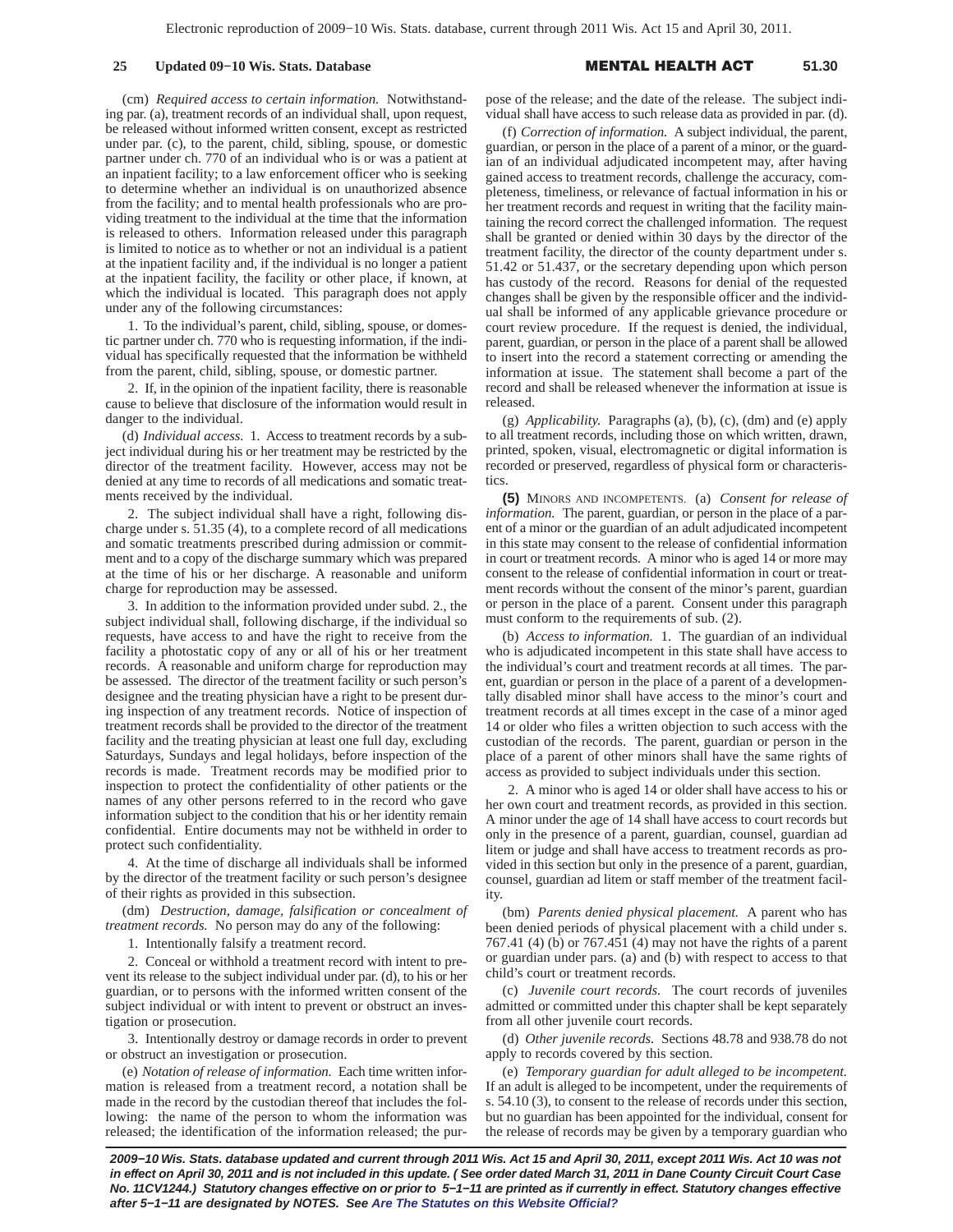## 51.30 **MENTAL HEALTH A**

### **Updated 09−10 Wis. Stats. Database 26**

is appointed for the purpose of deciding upon the release of records.

(f) *Applicability.* Paragraph (a) and (bm) to (e) apply to all treatment records, including those on which written, drawn, printed, spoken, visual, electromagnetic or digital information is recorded or preserved, regardless of physical form or characteristics.

**(6)** PRIVILEGES. Sections 905.03 and 905.04 supersede this section with respect to communications between physicians and patients and between attorneys and clients.

**(7)** CRIMINAL COMMITMENTS. Except as otherwise specifically provided, this section applies to the treatment records of persons who are committed under chs. 971 and 975.

**(8)** GRIEVANCES. Failure to comply with any provisions of this section may be processed as a grievance under s. 51.61 (5), except that a grievance resolution procedure option made available to the patient, as required under s. 457.04 (8), applies to failures to comply by a licensed mental health professional who is not affiliated with a county department or treatment facility. However, use of the grievance procedure is not required before bringing any civil action or filing a criminal complaint under this section.

**(9)** ACTIONS FOR VIOLATIONS; DAMAGES; INJUNCTION. (a) Any person, including the state or any political subdivision of the state, violating this section shall be liable to any person damaged as a result of the violation for such damages as may be proved, together with exemplary damages of not more than \$1,000 for each violation and such costs and reasonable actual attorney fees as may be incurred by the person damaged.

(b) In any action brought under par. (a) in which the court determines that the violator acted in a manner that was knowing and willful, the violator shall be liable for such damages as may be proved together with exemplary damages of not more than \$25,000 for each violation, together with costs and reasonable actual attorney fees as may be incurred. It is not a prerequisite to an action under this subsection that the plaintiff suffer or be threatened with actual damages.

(c) An individual may bring an action to enjoin any violation of this section or to compel compliance with this section, and may in the same action seek damages as provided in this subsection. The individual may recover costs and reasonable actual attorney fees as may be incurred in the action, if he or she prevails.

**(10)** PENALTIES. (a) Whoever does any of the following may be fined not more than \$25,000 or imprisoned for not more than 9 months or both:

1. Requests or obtains confidential information under this section under false pretenses.

2. Discloses confidential information under this section with knowledge that the disclosure is unlawful and is not reasonably necessary to protect another from harm.

3. Violates sub. (4) (dm) 1., 2. or 3.

(b) Whoever negligently discloses confidential information under this section is subject to a forfeiture of not more than \$1,000 for each violation.

(bm) Whoever intentionally discloses confidential information under this section, knowing that the information is confidential, and discloses the information for pecuniary gain may be fined not more than \$100,000 or imprisoned not more than 3 years and 6 months, or both.

**(11)** DISCIPLINE OF EMPLOYEES. Any employee of the department, a county department under s. 51.42 or 51.437 or a public treatment facility who violates this section or any rule promulgated pursuant to this section may be subject to discharge or suspension without pay.

**(12)** RULE MAKING. The department shall promulgate rules to implement this section.

**History:** 1975 c. 430; 1977 c. 26 s. 75; 1977 c. 61, 428; 1979 c. 110 s. 60 (1); 1983 a. 27, 292, 398, 538; 1985 a. 29, 176; 1985 a. 292 s. 3; 1985 a. 332 ss. 97, 98, 251 (1); 1987 a. 352, 355, 362, 367, 399, 403; 1989 a. 31, 334, 336; 1991 a. 39, 189; 1993 a. 196, 445, 479; 1995 a. 169, 440; 1997 a. 35, 231, 237, 283, 292; 1999 a. 32, 78, 79, 109; 2001 a. 16, 38; 2005 a. 25, 344, 387, 388, 406, 434; 2005 a. 443 s. 265; 2005

a. 444, 449, 485; 2007 a. 20 ss. 1817, 9121 (6) (a); 2007 a. 45, 97, 108; 2009 a. 28, 258.

**Cross−reference:** See also chs. DHS 1 and 92, Wis. adm. code.

By entering a plea of not guilty by reason of mental disease or defect, a defendant<br>lost the physician-patient privilege by virtue of s. 905.04 (4) (c) and lost confidential-<br>ity of treatment records under s. 51.30 (4) (b) N.W.2d 192 (Ct. App. 1987).

Sec. 905.04 supersedes this section with respect to all relationships listed in s. 905.04 and is not strictly limited to the physician−patient relationship. State v. S.H. 159 Wis. 2d 730, 465 N.W.2d 238 (Ct. App. 1990).

The release of court records "pursuant to lawful order of the court" under sub. (3) (b) is allowable when access fits within or is comparable to one of the exceptions for treatment records under sub. (4) (b) or when a significant interrelationship exists between the records of the civil commitment proceeding at issue and a criminal proceeding involving a violent felony pending prior to the civil commitment. Mental condition of Billy Jo W. 182 Wis. 2d 616, 514 N.W.2d 707 (1994).

Information contained in a treatment record but obtained from another source is not subject to the treatment–records privilege under this section, except that all infor-<br>mation that identifies a person as a patient is privileged. Daniel A. v. Walter H. 195<br>Wis. 2d 971, 537 N.W.2d 103 (Ct. App. 1995),

This section provides an exception to the open records law. Nothing in this section or rules adopted under this section suggests that the director is to weigh the harm to the public interest against the benefit to the public in deciding on access to records. State ex rel. Savinski v. Kimble, 221 Wis. 2d 833, 586 N.W.2d 36 (Ct. App. 1998), 97−3356.

The subject individual of treatment records is the one who receives treatment. Another person mentioned in the records is not a subject individual and not protected by this section. Olson v. Red Cedar Clinic, 2004 WI App 102, 273 Wis. 2d 728, 681 N.W.2d 306, 03−2198.

Statements of emergency detention in the possession of a treatment facility, or a department listed in this section, or in the possession of the police department, are "treatment records" within the meaning of sub. (1) (b), which are expressly exempt from disclosure without written informed consent or a court order under sub. (4) and thus not subject to an open records request. Watton v. Hegerty, 2008 WI 74, 311 Wis. 2d 52, 751 N.W.2d 369, 06−3092.

Sub (4) on its face, and as interpreted in *Watton*, prohibits the release of copies of statements of emergency detention, even if in the possession of the police department. Applying *Watton*, it would be absurd to construe the plain language of sub. (4) to permit release of the police incident report when it contains the same information as the expressly confidential statement of emergency detention. Although *Schuster v. Altenberg*, 144 Wis. 2d 223, imposes a duty to warn a person threatened with harm on a psychiatrist who hears the threat from a patient, it does not create a public policy exception to sub. (4). Milwaukee Deputy Sheriff's Association v. City of Wauwatosa, 2010 WI App 95, 327 Wis. 2d 206, 787 N.W.2d 438, 09−1924.

The duty to report suspected cases of child abuse or neglect under s. 48.981 (3) (a) prevails over any inconsistent terms in s. 51.30. 68 Atty. Gen. 342.

Except for those services for which parental consent is necessary under s. 51.47 (2), a physician or health care facility may release outpatient or detoxification services information only with consent of a minor patient, provided the minor is 12 years of age or over. 77 Atty. Gen. 187.

Balancing Federal and Wisconsin Medical Privacy Laws. Hartin. Wis. Law. June 2003.

**51.35 Transfers and discharges. (1)** TRANSFER OF PATIENTS AND RESIDENTS. (a) Subject to pars. (b), (d), and (dm), the department or the county department under s. 51.42 or 51.437 may transfer any patient or resident who is committed to it, or who is admitted to a treatment facility under its supervision or operating under an agreement with it, between treatment facilities or from a treatment facility into the community if the transfer is consistent with reasonable medical and clinical judgment, consistent with s. 51.22 (5), and, if the transfer results in a greater restriction of personal freedom for the patient or resident, in accordance with par. (e). Terms and conditions that will benefit the patient or resident may be imposed as part of a transfer to a less restrictive treatment alternative. A patient or resident who is committed to the department or a county department under s. 51.42 or 51.437 may be required to take medications and receive treatment, subject to the right of the patient or resident to refuse medication and treatment under s. 51.61 (1) (g) and (h), through a community support program as a term or condition of a transfer. The patient or resident shall be informed at the time of transfer of the consequences of violating the terms and conditions of the transfer, including possible transfer back to a treatment facility that imposes a greater restriction on personal freedom of the patient or resident.

(b) 1. Except as provided in pars. (c) and (d), a transfer of a patient in a mental health institute by the department is subject to the approval of the appropriate county department under ss. 51.42 and 51.437 to which the patient was committed or through which the patient was admitted to the mental health institute.

2. Except as provided in pars. (c) and (d), a transfer of a resident of a center for the developmentally disabled by the department is subject to the approval of the appropriate county department under s. 51.42 or 51.437 to which the resident was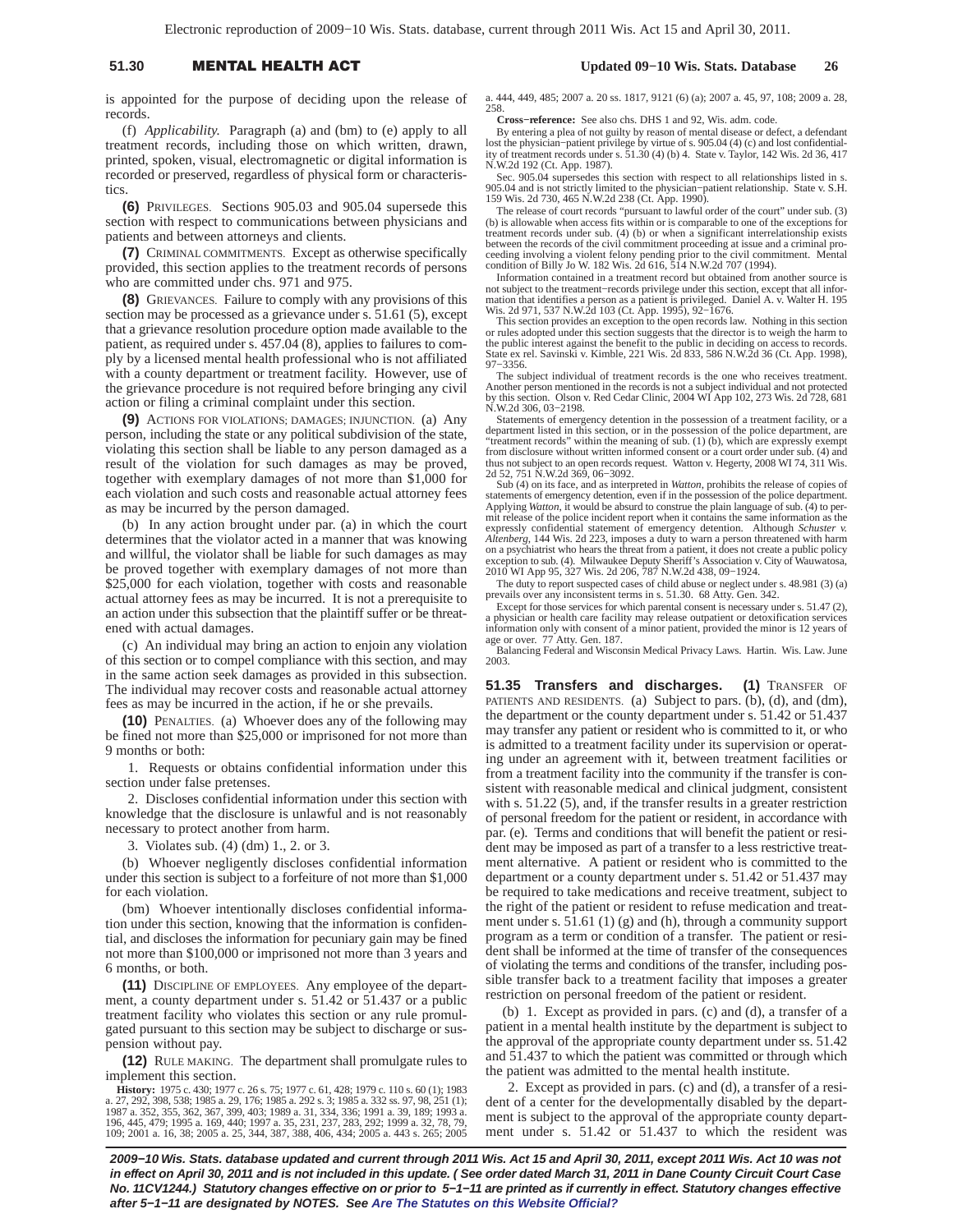committed or through which the resident was admitted to the center.

3. Except as provided in pars. (c) and (d), a transfer of a patient in a treatment facility other than as specified in subd. 1. or 2. may be made by the department only after the department has notified the appropriate county department under s. 51.42 or 51.437 of its intent to transfer the patient. The patient's guardian, if any, or if a minor his or her parent or person in the place of a parent shall be notified by the department.

(bm) Transfer of a resident by a county department to a center for the developmentally disabled is subject to s. 51.06 (3).

(c) The department may, without approval of the county department under s. 51.42 or 51.437, transfer any patient from a treatment facility to another treatment facility when the condition of the patient requires such transfer without delay. The department shall notify the appropriate county department under s. 51.42 or 51.437 that the transfer has been made. Any patient so transferred may be returned to the treatment facility from which the transfer was made, upon orders from the department or the county department under s. 51.42 or 51.437, when the return would be in the best interests of the patient.

(d) 1. Subject to subd. 2. and par. (dm), the department may, without approval of the appropriate county department under s. 51.42 or 51.437, transfer any patient from a state treatment facility or other inpatient facility to an approved treatment facility which is less restrictive of the patient's personal freedom.

2. Transfer under this paragraph may be made only if the transfer is consistent with the requirements of par. (a), and the department finds that the appropriate county department under s. 51.42 or 51.437 is unable to locate an approved treatment facility in the community, or that the county department has acted in an arbitrary or capricious manner to prevent the transfer of the patient out of the state treatment facility or other inpatient facility contrary to medical and clinical judgment.

(dm) The department may not exercise its authority under par. (a) or (d) 1. to transfer a resident of the southern center for the developmentally disabled to a less restrictive setting unless the resident's guardian or, if the resident is a minor and does not have a guardian, the resident's parent provides explicit written approval and consent for the transfer.

(e) 1. Whenever any transfer between different treatment facilities results in a greater restriction of personal freedom for the patient and whenever the patient is transferred from outpatient to inpatient status, the department or the county department specified under par. (a) shall inform the patient both orally and in writing of his or her right to contact an attorney and a member of his or her immediate family, the right to have counsel provided at public expense, as provided under s. 51.60, and the right to petition a court in the county in which the patient is located or the committing court for a review of the transfer.

2. In addition to the rights and requirements specified in subd. 1., within 24 hours after any transfer which results in a greater restriction of personal freedom for the patient for a period of more than 5 days or any transfer from outpatient to inpatient status for a period of more than 5 days and if the transfer is due to an alleged violation of a condition of a transfer to less restrictive treatment, the department or the county department specified under par. (a) shall ensure that the patient is provided a written statement of the reasons for the transfer and the facts supporting the transfer and oral and written notice of all of the following:

a. The requirements and rights under subds. 3. to 5.

b. The patient's right to counsel.

c. The patient's right to have counsel provided at public expense, as provided under s. 51.60.

d. The rights of the patient's counsel to investigate the facts specified in the written statement of reasons for the transfer, to consult with the patient prior to the patient's waiving a hearing under subd. 3., to represent the patient at all proceedings on issues relating to the transfer, and to take any legal steps necessary to challenge the transfer.

3. Within 10 days after the transfer specified in subd. 2., a hearing shall be held on whether the form of treatment resulting from the transfer is least restrictive of the patient's personal liberty, consistent with the treatment needs of the patient, and on whether the patient violated a condition of a transfer to less restrictive treatment that resulted in a transfer under subd. 2. The hearing shall be held before a hearing officer designated by the director of the facility to which the patient has been transferred. The hearing officer may not be a person who has had direct responsibility for making treatment decisions for or providing treatment to the subject individual. The patient may appear at the hearing, either personally or by counsel, and may present and cross−examine witnesses and present documentary evidence. The hearing may be waived by the patient only after consultation with counsel. Any waiver made shall be in writing and witnessed by the patient's counsel.

4. The department or the county department seeking the transfer has the burden of proving, by a preponderance of the evidence, that the form of treatment resulting from the transfer is least restrictive of the patient's personal liberty, consistent with the treatment needs of the patient, and that the patient violated a condition of a transfer to less restrictive treatment that resulted in a transfer under subd. 2. Hearsay evidence is admissible if the hearing officer makes a determination that the evidence is reliable. Hearsay evidence may not be the sole basis for the decision of the hearing officer.

5. The hearing officer shall, as soon as possible after the hearing, issue a written statement setting forth his or her decision, the reasons for the decision and the facts upon which the decision is based. Within 30 days after the date on which the statement is issued, the patient or the department or the county department seeking the transfer may appeal the decision to a court in the county in which the facility to which the patient has been transferred is located or to the committing court.

6. This paragraph does not apply to a return to a more restrictive facility if the return occurs within 7 days after a temporary transfer from that facility and the return was part of a previously established plan of which the patient was notified at the time of the temporary transfer. This paragraph does not apply to a return of an inmate to a state or county treatment facility under s. 51.20 (13) (cm).

(f) The transfer of a patient or resident to a medical facility for nonpsychiatric medical services does not constitute a transfer within the meaning of this chapter and does not require the procedural protections for return to the original facility which are required by this section for other transfers.

**(2)** TRANSFER OF CERTAIN DEVELOPMENTALLY DISABLED PATIENTS. The department may authorize a transfer of a patient from a center for the developmentally disabled to a state treatment facility if the patient is mentally ill and exhibits conduct which constitutes a danger as described in s. 51.20 (1) (a) 2. to himself or herself or to others in the treatment facility where he or she is present. The department shall file a statement of emergency detention with the committing court within 24 hours after receiving the person for emergency detention. The statement shall conform to the requirements specified in s. 51.15 (4).

**(3)** TRANSFER OF CERTAIN JUVENILES FROM SECURED JUVENILE FACILITIES. (a) A licensed psychologist of a juvenile correctional facility or a secured residential care center for children and youth, or a licensed physician of the department of corrections, who has reason to believe that any individual confined in the juvenile correctional facility or secured residential care center for children and youth is, in his or her opinion, in need of services for developmental disability, alcoholism, or drug dependency or in need of psychiatric services, and who has obtained consent to make a transfer for treatment, shall make a report, in writing, to the superintendent of the juvenile correctional facility or secured residen-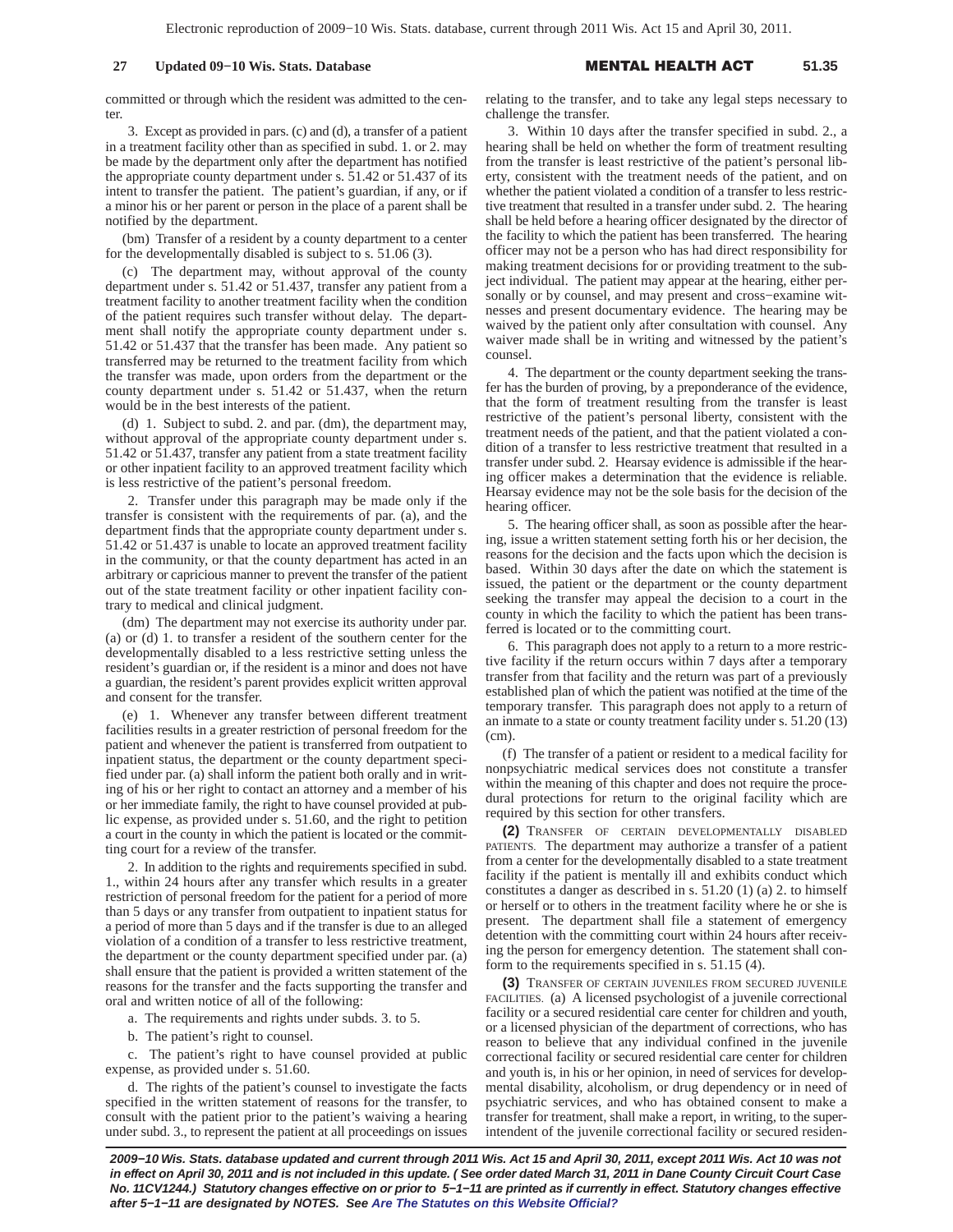# 51.35 **MENTAL HEALTH A**

 **Updated 09−10 Wis. Stats. Database 28**

tial care center for children and youth, stating the nature and basis of the belief and verifying the consent. In the case of a minor age 14 or older who is in need of services for developmental disability or who is in need of psychiatric services, the minor and the minor's parent or guardian shall consent unless the minor is admitted under s. 51.13 (1) (c) 1. or unless the minor refuses to consent, in which case the minor's parent or guardian may consent on behalf of the minor. In the case of a minor age 14 or older who is in need of services for alcoholism or drug dependency or a minor under the age of 14 who is in need of services for developmental disability, alcoholism, or drug dependency or in need of psychiatric services, only the minor's parent or guardian needs to consent unless the minor is admitted under s. 51.13 (1) (c). The superintendent shall inform, orally and in writing, the minor and the minor's parent or guardian, that transfer is being considered and shall inform them of the basis for the request and their rights as provided in s. 51.13 (3) (am). If the department of corrections, upon review of a request for transfer, determines that transfer is appropriate, that department shall immediately notify the department of health services and, if the department of health services consents, the department of corrections may immediately transfer the individual. The department of health services shall file a petition under s. 51.13 (4) (a) in the court assigned to exercise jurisdiction under chs. 48 and 938 of the county where the treatment facility is located.

(b) The court assigned to exercise jurisdiction under chs. 48 and 938 shall determine, based on the allegations of the petition and accompanying documents, whether the transfer under par. (a) of the minor to an inpatient facility is appropriate and consistent with the needs of the minor and, if the minor is 14 years of age or older and is being transferred for the purpose of receiving services for developmental disability or psychiatric services, whether consent for the transfer was provided by the minor and his or her parent or guardian or whether the minor was admitted under s. 51.13 (1) (c) 1. If the court is unable to make those determinations based on the petition and accompanying documents, the court may order additional information, including an independent evaluation, to be produced as necessary to make those determinations within 14 days after admission, or the court may hold a hearing within 14 days after admission. If a notation of the minor's unwillingness appears on the face of the petition, if the transfer was made under a consent of the minor's parent or guardian despite the minor's refusal, or if a hearing has been requested by the minor or by the minor's counsel, guardian ad litem, parent, or guardian, the court shall order an independent evaluation of the minor, hold a hearing, and appoint counsel or a guardian ad litem for the minor as provided in s. 51.13 (4) (d). The minor shall be informed about how to contact the state protection and advocacy agency designated under s. 51.62 (2) (a). At the conclusion of the hearing, the court shall approve or disapprove the request for transfer. If the minor is under the continuing jurisdiction of the court of another county, the court may order the case transferred together with all appropriate records to that court.

(c) A licensed psychologist of a juvenile correctional facility or a secured residential care center for children and youth or a licensed physician of the department of corrections, who has reason to believe that any individual confined in the juvenile correctional facility or secured residential care center for children and youth, in his or her opinion, has a mental illness, drug dependency, or developmental disability and is dangerous as described in s. 51.20 (1) (a) 2., or is an alcoholic and is dangerous as described in s. 51.45 (13) (a) 1. and 2., shall file a written report with the superintendent of the juvenile correctional facility or secured residential care center for children and youth, stating the nature and basis of the belief. If the superintendent, upon review of the allegations in the report, determines that transfer is appropriate, he or she shall file a petition according to s. 51.20 or 51.45 in the court assigned to exercise jurisdiction under chs. 48 and 938 of the county where the juvenile correctional facility or secured residential care center for children and youth is located. The court shall hold a hearing according to procedures provided in s. 51.20 or 51.45 (13).

(d) Within a reasonable time before the expiration of the confinement of an individual who is transferred under par. (a), if he or she is still in the treatment facility, the director shall make an application under s. 51.20 or 51.45 (13) to the court of the county in which the hospital is located for an inquiry into the individual's mental and physical condition, and thereafter the proceedings shall be as in other applications under such provisions. Notwithstanding ss. 51.20 (1) (b) and 51.45 (13) (a), the application of the director of the treatment facility alone is sufficient.

(e) The department of corrections may authorize emergency transfer of an individual from a juvenile correctional facility or a secured residential care center for children and youth to a state treatment facility if there is cause to believe that the individual has a mental illness, drug dependency, or developmental disability and exhibits conduct that constitutes a danger as described under s.  $51.20$  (1) (a) 2. a., b., c., or d. to the individual or to others, has a mental illness, is dangerous, and satisfies the standard under s. 51.20 (1) (a) 2. e., or is an alcoholic and is dangerous as provided in s. 51.45 (13) (a) 1. and 2. The custodian of the sending juvenile correctional facility or secured residential care center for children and youth shall execute a statement of emergency detention or petition for emergency commitment for the individual and deliver it to the receiving state treatment facility. The department of health services shall file the statement or petition with the court within 24 hours after the subject individual is received for detention or commitment. The statement or petition shall conform to s. 51.15 (4) or (5) or 51.45 (12) (b). After an emergency transfer is made, the director of the receiving facility may file a petition for continued commitment under s.  $51.20$  (1) or  $51.45$  (13) or may return the individual to the juvenile correctional facility or secured residential care center for children and youth from which the transfer was made. As an alternative to this procedure, the procedure provided in s. 51.15 or 51.45 (12) may be used, except that no individual may be released without the approval of the court that directed confinement in the juvenile correctional facility or secured residential care center for children and youth.

(f) A copy of the patient's rights established in s. 51.61 shall be given and explained to the minor and his or her parent or guardian at the time of admission by the director of the facility or such person's designee.

(g) A minor 14 years of age or older who is transferred to a treatment facility under par. (a) for the purpose of receiving services for developmental disability or psychiatric services and the minor's parent or guardian may request in writing a return to the juvenile correctional facility or secured residential care center for children and youth, except that, if the minor refuses to make the request, the parent or guardian may make the request on behalf of the minor. In the case of a minor 14 years of age or older who is transferred to a treatment facility under par. (a) for the purpose of receiving services for alcoholism or drug dependency or a minor under 14 years of age who is transferred to a treatment facility under par. (a) for the purpose of receiving services for developmental disability, alcoholism, or drug dependency, or psychiatric services, the parent or guardian may make the request. Upon receipt of a request for return from a minor 14 years of age or older, the director shall immediately notify the minor's parent or guardian, if available. A minor 14 years of age or older who requests and whose parent or guardian requests and a minor who was admitted under s. 51.13 (1) (c) who requests discharge in writing shall be returned to the juvenile correctional facility or secured residential care center for children and youth within 48 hours after submission of the request unless a statement is filed for emergency detention or a petition is filed for emergency commitment, involuntary commitment, or protective placement.

**(4)** DISCHARGE. (a) The county department under s. 51.42 or 51.437 shall grant a discharge from an order of commitment when it determines that the patient no longer meets the standard for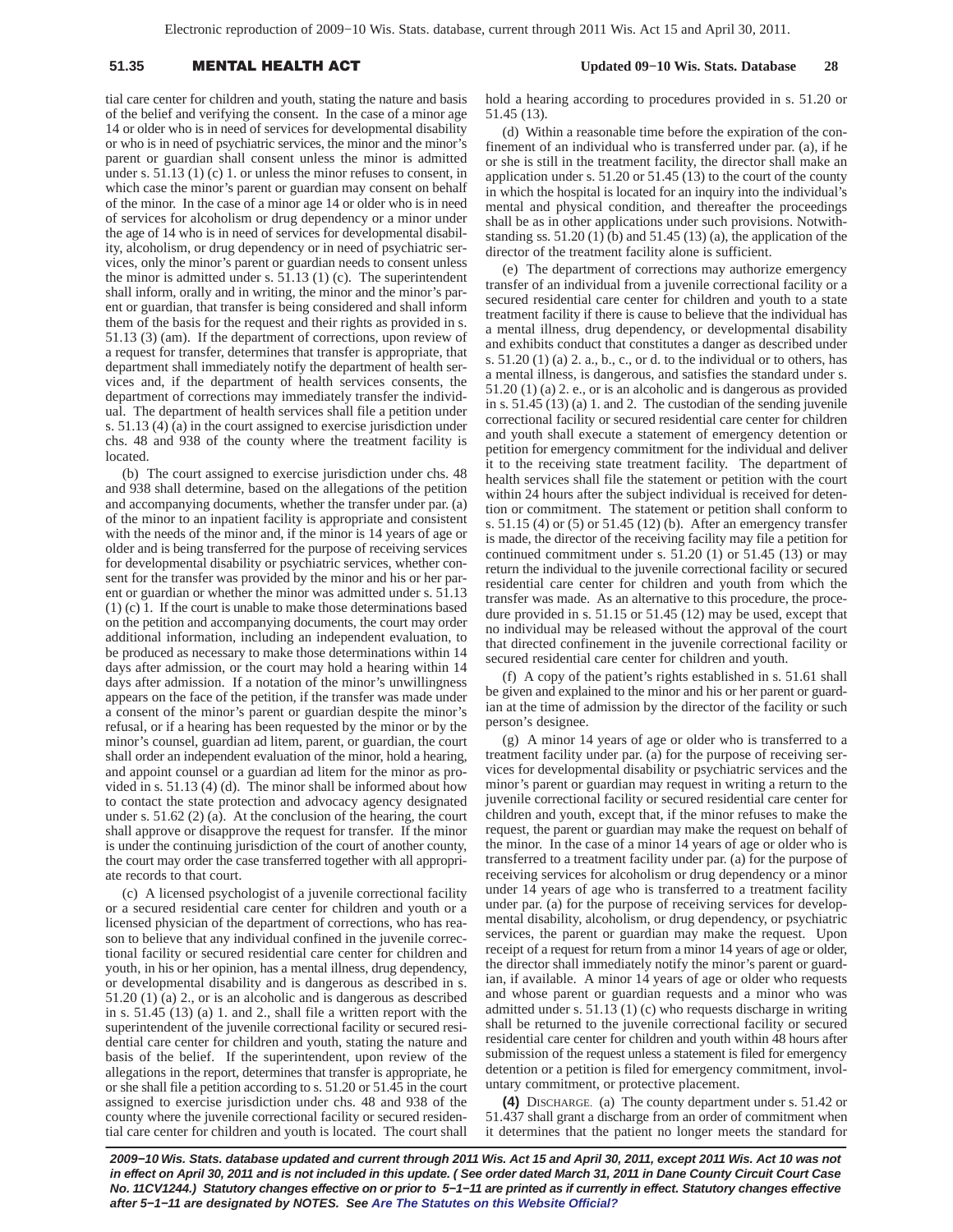recommitment under s. 51.20 (13) (g). The county department shall grant a discharge to a patient who is voluntarily admitted to an inpatient facility if the treatment director determines that treatment is no longer necessary or if the individual requests such discharge. Discharge or retention of a patient who is voluntarily admitted is subject to the procedures prescribed in ss. 51.10 (5) and 51.13 (7).

(b) The department shall grant a discharge from commitment or from voluntary admission for patients committed or voluntarily admitted to a facility under control of the department. The standards applied by the department in granting a discharge shall be the same as those provided in par. (a). The department may not discharge from a commitment an individual who has been committed to a county department under s. 51.42 or 51.437 without first obtaining approval of that county department. The department may discharge a voluntarily admitted patient if the appropriate county department is notified. Transfers of patients may be made by the department in accordance with sub. (1).

(c) The director of an inpatient facility may grant a discharge or may terminate services to any patient who is voluntarily admitted under s. 51.10 or 51.13 when, on the advice of the treatment staff, such discharge or termination is in the best interests of the patient.

(d) The director of an inpatient facility may, under the requirements of s.  $51.10(5)(c)$  or  $51.13(7)$ , grant a discharge or may terminate services to any patient admitted under s. 51.10 or 51.13.

(e) A discharge may be issued to a patient who participates in outpatient, aftercare, or follow−up treatment programs. The discharge may permit the patient to receive necessary medication, outpatient treatment, consultation and guidance from the issuing facility at the request of the patient. Such discharge is not subject to withdrawal by the issuing agency.

(f) Notice of discharge shall be filed with the committing court, if any, by the department or the board which granted the discharge. After such discharge, if it becomes necessary for the individual who is discharged to have further care and treatment, and such individual cannot be voluntarily admitted, a new commitment must be obtained, following the procedure for the original commitment.

**(4m)** TRANSFER OR DISCHARGE OF PERSONS WITH SERIOUS AND PERSISTENT MENTAL ILLNESS. The department or county department under s. 51.42 or any person authorized to discharge or transfer patients under this section shall, prior to the discharge of a patient with serious and persistent mental illness from an inpatient facility, or prior to the transfer of a patient with serious and persistent mental illness from inpatient to outpatient status, with the patient's permission if the patient is a voluntary patient, do all of the following:

(a) Refer the patient to the county department under s. 51.42 which is responsible for the patient's care for referral to a community support program in the county to which the patient will be discharged or transferred for evaluation of the need for and feasibility of the provision of community−based services and of the need for and feasibility of the provision of aftercare services.

(b) Assist the patient in applying for any public assistance for which he or she may qualify.

**(5)** RESIDENTIAL LIVING ARRANGEMENTS; TRANSITIONARY SER-VICES. The department and any person, director or board authorized to discharge or transfer patients under this section shall ensure that a proper residential living arrangement and the necessary transitionary services are available and provided for the patient being discharged or transferred. Under this subsection, a proper residential living arrangement may not include a shelter facility, as defined under s. 560.9808 (1) (d), unless the discharge or transfer to the shelter facility is made on an emergency basis for a period not to exceed 10 days.

**(6)** VETERANS. (a) When the department has notice that any person other than a prisoner is entitled to receive care and treatment in a U.S. department of veterans affairs facility, the person may petition the department of health services for a transfer to such facility, and that department may procure admission to the facility.

(b) If an individual who is committed under s. 51.37 is entitled to receive care and treatment in a U.S. department of veterans affairs facility, the person may petition the department of health services for a transfer to such facility. If the department declines to grant the request, it shall give the person a written reply, stating the reasons for its position. The decision of the department is subject to review by the court which passed sentence or ordered commitment of the person.

**(7)** GUARDIANSHIP AND PROTECTIVE SERVICES. Prior to discharge from any state treatment facility, the department shall review the possible need of a developmentally disabled individual, aged infirm individual, or individual with other like incapacities for protective services or protective placement under ch. 55 after discharge, including the necessity for appointment of a guardian. The department shall petition for guardianship, or for protective services or protective placement for the person if needed. When the department makes a petition for guardianship under this subsection, it shall not be appointed as guardian.

**(8)** HOME VISITS AND LEAVES AUTHORIZED. (a) The department or the county department under s. 51.42 or 51.437 may grant to a patient or resident who is committed to it under this chapter, or who is admitted or transferred under this chapter to a facility under its supervision or operating under a contractual agreement with it, a home visit for up to 15 days, or a leave for employment or education purposes in which the patient or resident is not absent from the facility for more than 15 days.

(b) If a patient or resident who is detained under s. 51.15, committed under s. 51.20 or transferred under sub. (3) does not return to the treatment facility by the time designated in the granting of the home visit or leave, the director of the treatment facility may request the sheriff of the county in which the individual is found to return the individual to the facility. The sheriff shall act in accordance with s. 51.39.

(c) This subsection does not apply to persons transferred from a prison or jail under s. 51.37 (5).

(d) A home visit or leave does not constitute a transfer under this chapter, and does not require a hearing under this section or s. 51.61.

**History:** 1975 c. 430 ss. 18, 81; 1977 c. 26, 29, 428; 1979 c. 110 s. 60 (1); 1981<br>c. 74 s. 2; 1981 c. 314 s. 144; 1983 a. 27, 441, 474; 1985 a. 29, 176, 332; 1987 a. 366, 107; 1991 a. 39; 1993 a. 451; 1995 a. 27 ss. 3258

**NOTE: 1987 Wis. Act 366, which amended this section, contains notes by the Legislative Council following many of the statutes affected.**

Sub.  $(1)$  (e) mandates that a patient transferred to a more restrictive environment receive a hearing within 10 days of the transfer. A circuit court is without jurisdiction to effectuate a transfer to inpatient status if a hearing is not provided within 10 days. Fond du Lac County v. Elizabeth M. P. 2003 WI App 232, 267 Wis. 2d 739, 672 N.W.2d 88, 02−3221.

**51.37 Criminal commitments; mental health institutes. (1)** All commitments under s. 975.01, 1977 stats., and s. 975.02, 1977 stats., and under ss. 971.14 (5), 971.17 and 975.06 shall be to the department.

**(3)** The Mendota and Winnebago mental health institutes may be used for the custody, care and treatment of persons committed or transferred thereto pursuant to this section and chs. 971 and 975.

**(4)** The department may, with the approval of the committing court and the county department under s. 51.42 or 51.437, and subject to s. 51.35, transfer to the care and custody of a county department under s. 51.42 or 51.437 any person in an institution of the department committed under s. 971.14 or 971.17, if in its opinion, the mental condition of the person is such that further care is required and can be properly provided under the direction of the county department under s. 51.42 or 51.437.

**(5)** (a) When a licensed physician or licensed psychologist of a state prison, of a county jail or of the department of corrections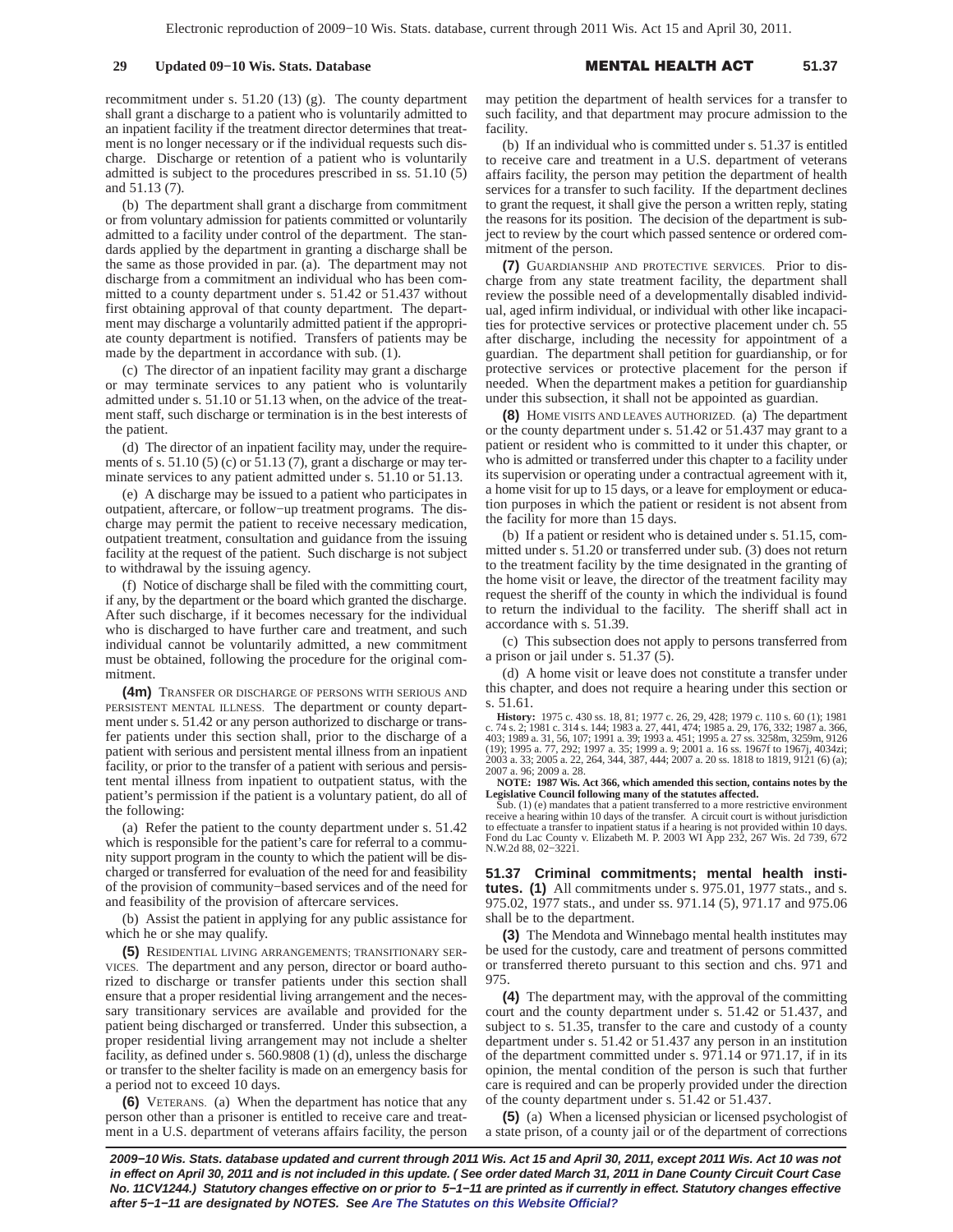## 51.37 **MENTAL HEALTH A**

 **Updated 09−10 Wis. Stats. Database 30**

reports in writing to the officer in charge of a jail or institution that any prisoner is, in his or her opinion, mentally ill, drug dependent, or developmentally disabled and is appropriate for treatment as described in s. 51.20 (1), or is an alcoholic and is dangerous as described in s. 51.45 (13) (a) 1. and 2.; or that the prisoner is mentally ill, drug dependent, developmentally disabled or is an alcoholic and is in need of psychiatric or psychological treatment, and that the prisoner voluntarily consents to a transfer for treatment, the officer shall make a written report to the department of corrections which may transfer the prisoner if a voluntary application is made and the department of health services consents. If voluntary application is not made, the department of corrections may file a petition for involuntary commitment under s. 51.20 (1) or 51.45 (13). Any time spent by a prisoner in an institution designated under sub. (3) or s. 51.37 (2), 1983 stats., shall be included as part of the individual's sentence.

(b) The department of corrections may authorize an emergency transfer of an individual from a prison, jail or other criminal detention facility to a state treatment facility if there is cause to believe that the individual is mentally ill, drug dependent or developmentally disabled and exhibits conduct which constitutes a danger as described in s. 51.20 (1) (a) 2. a., b., c. or d. of physical harm to himself or herself or to others, or is mentally ill and satisfies the standard under s. 51.20 (1) (a) 2. e. or is an alcoholic and is dangerous as provided in s. 51.45 (13) (a) 1. and 2. The correctional custodian of the sending institution shall execute a statement of emergency detention or petition for emergency commitment for the individual and deliver it to the receiving state treatment facility. The department of health services shall file the statement or petition with the court within 24 hours after receiving the subject individual for detention. The statement or petition shall conform to s. 51.15 (4) or (5) or 51.45 (12) (b). After an emergency transfer is made, the director of the receiving facility may file a petition for continued commitment under s. 51.20 (1) or 51.45 (13) or may return the individual to the institution from which the transfer was made. As an alternative to this procedure, the emergency detention procedure in s. 51.15 or 51.45 (12) may be used, except that no prisoner may be released without the approval of the court which directed confinement in the institution.

(c) No state treatment facility may accept for admission an individual who is being transferred from a county jail under par. (a) or (b) without the approval of the county department under s. 51.42 or 51.437 of the county in which the jail is located. No state treatment facility may retain such an individual beyond 72 hours without the approval of the county department under s. 51.42 or 51.437 of the county where the transferred individual has legal residence.

**(6)** After an emergency transfer is made, the director of the receiving facility may file a petition for continued commitment under s. 51.20 (1).

**(7)** Section 51.20 (18) applies to witness fees, attorney fees and other court fees incurred under this section.

**(8)** (a) Rights to reexamination under s. 51.20 (16) apply to a prisoner or inmate who is found to be mentally ill or drug dependent except that the petition shall be made to the court that made the finding or, if the prisoner or inmate is detained by transfer, to the circuit court of the county in which he or she is detained. If upon rehearing it is found that the standards for recommitment under s. 51.20 (13) (g) no longer apply to the prisoner or inmate or that he or she is not in need of psychiatric or psychological treatment, the prisoner or inmate shall be returned to the prison or county jail or house of correction unless it is past his or her release date as determined under s. 302.11 or 302.113, whichever is applicable, in which case he or she shall be discharged.

(b) If the condition of any prisoner or inmate committed or transferred under this section requires psychiatric or psychological treatment after his or her date of release as determined under s. 302.11 or 302.113, whichever is applicable, the director of the state treatment facility shall, within a reasonable time before the release date of the prisoner or inmate, make a written application to the court that committed the prisoner or inmate under sub. (5) (a). Thereupon, the proceeding shall be upon application made under s. 51.20, but no physician or psychologist who is connected with a state prison, Winnebago Mental Health Institute, Mendota Mental Health Institute, or any county jail or house of correction may be appointed as an examiner. If the court does not commit the prisoner or inmate, it may dismiss the application and order the prisoner or inmate returned to the institution from which he or she was transferred until the release date of the prisoner or inmate. If the court commits the prisoner or inmate for the period commencing upon his or her release date, the commitment shall be to the care and custody of the county department under s. 51.42 or 51.437.

**(9)** If in the judgment of the director of Mendota Mental Health Institute, Winnebago Mental Health Institute or the Milwaukee County Mental Health Complex, any person who is committed under s. 971.14 or 971.17 is not in such condition as warrants his or her return to the court but is in a condition to receive a conditional transfer or discharge under supervision, the director shall report to the department of health services, the committing court and the district attorney of the county in which the court is located his or her reasons for the judgment. If the court does not file objection to the conditional transfer or discharge within 60 days of the date of the report, the director may, with the approval of the department of health services, conditionally transfer any person to a legal guardian or other person, subject to the rules of the department of health services. Before a person is conditionally transferred or discharged under supervision under this subsection, the department of health services shall so notify the municipal police department and county sheriff for the area where the person will be residing. The notification requirement does not apply if a municipal department or county sheriff submits to the department of health services a written statement waiving the right to be notified. The department of health services may contract with the department of corrections for the supervision of persons who are transferred or discharged under this subsection.

**(10)** (a) In this subsection:

1. "Crime" has the meaning designated in s. 949.01 (1).

2. "Extended home visit or leave" means a home visit or leave lasting 24 hours or longer.

3. "Member of the family" means spouse, child, sibling, parent or legal guardian.

4. "Victim" means a person against whom a crime has been committed.

(am) The director of a state treatment facility may grant to any patient admitted to the facility as a result of a commitment under ch. 971 or 975, a home visit for up to 15 days, or a leave for employment or education purposes in which the patient is not absent from the facility for more than 15 days.

(b) Such a home visit or leave may be granted by the department at its discretion when it is believed to be in the best therapeutic interests of the patient and it is reasonably believed not to present a substantial risk of harm to the community.

(c) Any patient who is granted a home visit or leave under this subsection shall be restricted to the confines of this state unless otherwise specifically permitted. The patient may, in addition, be restricted to a particular geographic area. Other conditions appropriate to the person's treatment may also be imposed upon the home visit or leave.

(d) If such a patient does not return to the treatment facility by the time designated in the granting of the home visit or leave, or if the patient is believed to have violated other conditions of the home visit or leave, the director of the treatment facility may request the sheriff of the county in which the patient is found to return the patient to the facility. The sheriff shall act in accordance with s. 51.39.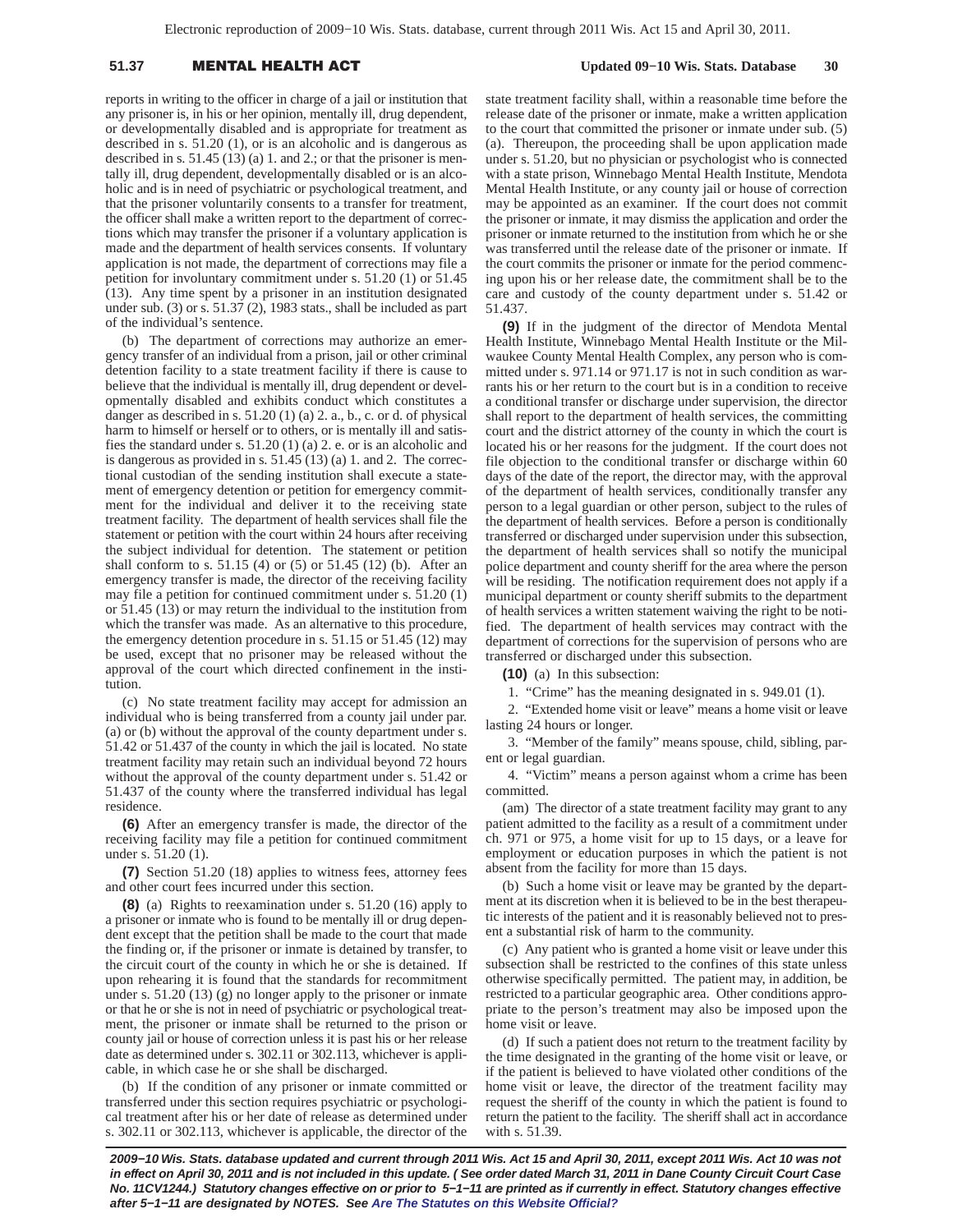## **31 Updated 09–10 Wis. Stats. Database**

#### L HEALTH A **51.40**

(dg) If the department grants a patient an extended home visit or leave under this subsection, the department shall do all of the following in accordance with par. (dm):

1. Notify the office of the judge who committed the patient.

2. Notify the office of the district attorney who participated in the commitment proceedings.

3. Make a reasonable attempt to notify the victim of the crime committed by the patient or, if the victim died as a result of the crime, an adult member of the victim's family or, if the victim is younger than 18 years old, the victim's parent or legal guardian, after the submission of a card under par. (dx) requesting notification.

(dm) 1. The notice under par. (dg) shall inform the offices and person under par. (dg) 1. to 3. of the patient's name and of the date the patient will begin the home visit or leave. The department shall provide notice under this paragraph for a patient's first extended home visit or leave and, upon request, for subsequent extended home visits or leaves.

2. The department shall send the notice, postmarked at least 7 days before the patient begins the extended home visit or leave, to the last−known address of the offices and person under par. (dg) 1. to 3.

3. If the notice is for a first extended home visit or leave, the notice shall inform the offices and person under par. (dg) 1. to 3. that notification of subsequent extended home visits or leaves will be provided only upon request.

(dx) The department shall design and prepare cards for persons specified in par. (dg) 3. to send to the department. The cards shall have space for these persons to provide their names and addresses, the name of the applicable patient and any other information the department determines is necessary. The department shall provide the cards, without charge, to district attorneys. District attorneys shall provide the cards, without charge, to persons specified in par. (dg) 3. These persons may send completed cards to the department. All departmental records or portions of records that relate to mailing addresses of these persons are not subject to inspection or copying under s. 19.35 (1).

(e) The director of the facility in which the patient under par. (am) is detained or committed shall notify the appropriate correctional officers of the department of corrections of the intention to grant a home visit or leave under this subsection at least 20 days prior to the departure of the patient from the facility.

(f) This section does not apply to persons transferred from a prison or jail under sub. (5).

(g) A home visit or leave does not constitute a transfer under this chapter and return to the facility does not necessitate a hearing under s. 51.35 or 51.61.

**(11)** When an individual who is in the custody of or under the supervision of a correctional officer of the department of corrections is transferred, discharged or is on unauthorized absence from a treatment facility, the probation, extended supervision and parole agent or other individual within the department of corrections who is responsible for that individual's supervision shall be notified as soon as possible by the director of the treatment facility.

**History:** 1975 c. 430; 1977 c. 418 ss. 360 to 362, 929 (55); 1977 c. 428 ss. 80, 81, 115; 1977 c. 447; 1977 c. 449 s. 497; 1979 c. 32, 117, 175, 221; 1983 a. 27, 359, 474; 1985 a. 29 ss. 1075 to 1077, 3200 (56), 3202 (23); 1985 a. 176; 1987 a. 307, 394; 1989 a. 31, 359; 1991 a. 39, 269; 1995 a. 27 s. 9126 (19); 1995 a. 292; 1997 a. 181, 283; 2001 a. 16 s. 4034zj; 2001 a. 103; 2007 a. 20 s. 9121 (6) (a).

**Cross−reference:** See also ch. DHS 98, Wis. adm. code.

Persons confined in a state hospital under ss. 51.20, 51.37, 971.14, 971.17 and 5.06 are being subjected to punishment within the meaning of the cruel and unusual 975.06 are being subjected to punishment within the meaning of the cruel and unusual punishment clause. Flakes v. Percy, 511 F. Supp. 1325 (1981).

**51.375 Honesty testing of sex offenders. (1)** In this section:

(a) "Community placement" means conditional transfer into the community under s. 51.35 (1), conditional release under s. 971.17, parole from a commitment for specialized treatment under ch. 975, or supervised release under ch. 980.

(b) "Lie detector" has the meaning given in s.  $111.37$  (1) (b).

(c) "Polygraph" has the meaning given in s. 111.37 (1) (c).

(d) "Sex offender" means a person committed to the department who meets any of the criteria specified in s. 301.45 (1g).

**(2)** (a) The department may require, as a condition of a community placement, that a sex offender submit to a lie detector test when directed to do so by the department.

(b) The department may administer a lie detector test to a sex offender as part of the sex offender's programming, care, or treatment. A patient may refuse to submit to a lie detector test under this paragraph. This refusal does not constitute a general refusal to participate in treatment. The results of a lie detector test under this paragraph may be used only in the care, treatment, or assessment of the subject or in programming for the subject. The results of a test may be disclosed only to persons employed at the facility at which the subject is placed who need to know the results for purposes related to care, treatment, or assessment of the patient, the committing court, the patient's attorney, or the attorney representing the state in a proceeding under ch. 980. The committing court to which the results of a test have been disclosed may admit the results in evidence in a proceeding under ch. 980.

**(3)** The department shall promulgate rules establishing a lie detector test program for sex offenders who are in a community placement. The rules shall provide for assessment of fees upon persons committed to the department to partially offset the costs of the program.

**History:** 1995 a. 440; 1999 a. 89; 2001 a. 16; 2005 a. 434.

**Cross−reference:** See also ch. DHS 98, Wis. adm. code.

**51.38 Nonresident patients on unauthorized absence.** The circuit court may order the detention of any nonresident individual who is on unauthorized absence from any institution of another state for the treatment of mental illness, developmental disabilities, alcoholism or drug abuse. Detention shall be for the period necessary to complete the deportation of that individual.

**History:** 1975 c. 430; 1977 c. 428; 1977 c. 449 s. 497.

**51.39 Resident patients on unauthorized absence.** If any patient who is admitted, transferred, or placed under s. 55.06, 2003 stats., or s. 51.13, 51.15, 51.20, 51.35 (3), 51.37, or 51.45 (11) (b), (12) or (13) or ch. 55, 971, 975, or 980 is on unauthorized absence from a treatment facility, the sheriff or any other law enforcement agency in the county in which the patient is found or in which it is believed the patient may be present, upon the request of the director, shall take charge of and return the patient to the facility. The costs incident to the return shall be paid out of the facility's operating funds and be charged back to the patient's county of residence.

**History:** 1975 c. 430; 1977 c. 428; 1979 c. 336; 1993 a. 479; 2005 a. 264.

## **51.40 Determination of residence for certain adults; county of responsibility. (1)** DEFINITIONS. In this section:

(a) "Agency of a county department" means a public or private organization with which a county department contracts for provision of services under ch. 46, 51 or 55.

(b) "Arrange or make placement" means perform any action beyond providing basic information concerning the availability of services, facilities or programs in a county to an individual or the individual's family.

(c) "Capable of indicating intent" means able to express by words or other means an informed choice of a place to live.

(d) "County department" means a county department under s. 46.23, 51.42 or 51.437.

(e) "County of responsibility" means the county responsible for funding the provision of care, treatment, or services under this chapter or ch. 46 or 55 to an individual.

(em) "Facility" means a place, other than a hospital, that is licensed, registered, certified, or approved by the department or a county under ch. 50 or 51.

(f) "Guardian" means a guardian of the person appointed by a court under ch. 54 or ch. 880, 2003 stats.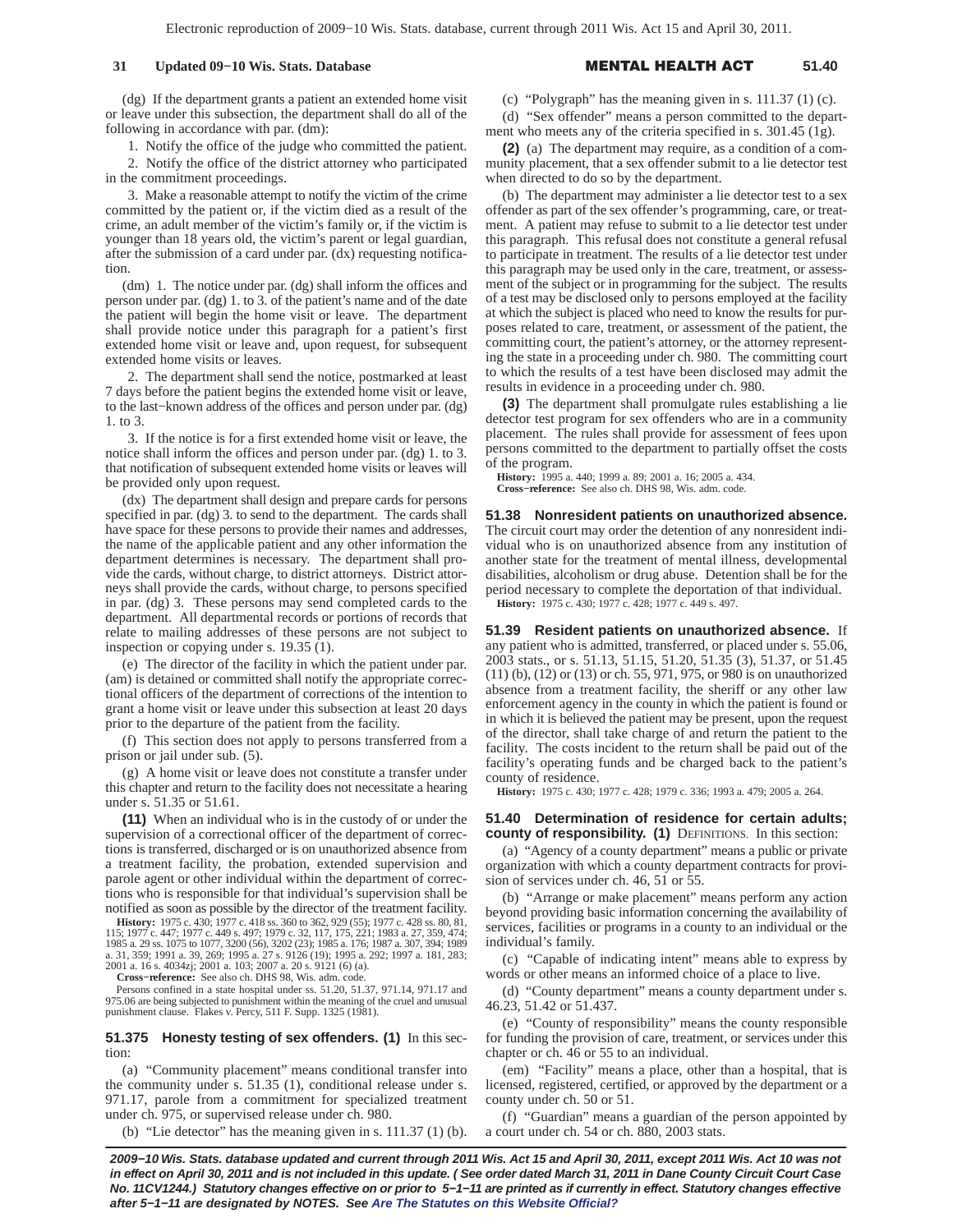# 51.40 **MENTAL HEALTH A**

 **Updated 09−10 Wis. Stats. Database 32**

(g) "Incapable of indicating intent" means one of the following:

1. The status of an individual who has a guardian.

2. The status of an individual for whom there is substantial evidence, based on documentation from a licensed physician or psychologist who has personally examined the individual and who has expertise concerning the type of mental disability evidenced by the individual, that the individual is incapable of indicating intent.

(hm) "Other like incapacities" has the meaning given in s. 55.01 (5).

(i) "Parent" has the meaning specified under s. 48.02 (13).

(j) "State facility" means a state mental health institute, center for the developmentally disabled, prison as specified in s. 302.01 or a facility that is operated directly by the department of health services or the department of corrections.

(m) "Voluntary" has the meaning given in s. 49.001 (8).

**(2)** DETERMINATION OF COUNTY OF RESIDENCE. The county of residence of an individual aged 18 or older with developmental disability or serious and persistent mental illness, degenerative brain disorder, or other like incapacity who is residing in a facility is the county of responsibility for the individual. The county of residence shall be determined as follows:

(a) *Directed placement.* 1. 'Commitment or protective placement or protective services.' If an individual is under a court order of commitment under this chapter or protective placement or protective services under s. 55.06, 2003 stats., or s. 55.12, the individual remains a resident of the county in which he or she has residence at the time the initial commitment or initial order for protective placement or protective services is made. If the court makes no specific finding of a county of residence, the individual is a resident of the county in which the court is located. After notice, including notice to the corporation counsel of each affected county by certified mail, after opportunity to be heard has been provided to all affected counties and parties, and if there is no objection, the court may make a specific finding of a county of residence. If any affected county or party objects to the court's proposed finding, the county or party may request the department to make a determination under par. (g). Any transfer of venue may be suspended until the department's determination is final.

2. 'Placement by a county.' Except for the provision of emergency services under s. 51.15, 51.42 (1) (b), 51.437 (4) (c), or 51.45 (11) and (12), emergency protective services under s. 55.13, or emergency protective placement under s. 55.135, if a county department or an agency of a county department places or makes arrangements for placement of the individual into a facility, the individual is a resident of the county of that county department. Any agency of the county department is deemed to be acting on behalf of the county department in placing or making arrangements for placement. Placement of an individual by a county department or an agency of a county department in a facility outside the jurisdiction of the county department or agency does not transfer the individual's legal residence to the county in which the facility is located. If a resident of a county is physically present in another county and is in need of immediate care, the county in which the individual is present may provide for his or her immediate needs under s. 51.15, 51.20, 51.42 (1) (b), 51.437 (4) (c), or 51.45 (11) or (12), or ch. 54 or 55, without becoming the individual's county of residence.

(b) *Other admissions.* If par. (a) does not apply, the county of residence shall be determined as follows:

1. 'Individuals in state facilities.' An individual who is in a state facility is a resident of the county in which he or she was a resident at the time the admission to the state facility was made. This subdivision may not be applied to change residence from a county, other than the county in which the facility is located, that has accepted responsibility for or provided services to the individual before December 1, 2006.

2. 'Individuals in nursing homes.' The following are presumptions regarding the county of residence of an individual in a nursing home that may be overcome by substantial evidence that clearly establishes other county residence:

ag. An individual in a nursing home who was admitted under s. 50.04 (2r) to the nursing home after December 1, 2006, is a resident of the county that approved the admission under s. 50.04 (2r).

bg. An individual residing in a nursing home on December 1, 2006, is a resident of the county in which the individual is physically present unless another county accepts the individual as a resident.

cg. If the individual had an established residence in another county prior to entering the nursing home; the individual or the individual's guardian, if any, indicates an intent that the individual will return to that county when the purpose of entering the nursing home has been accomplished or when needed care and services can be obtained in that county; and the individual, when capable of indicating intent, or a guardian for the individual, has made no clearly documented expression to a court or county department of an intent to establish residence elsewhere since leaving that county, the individual is a resident of that county.

dg. If the individual is incapable of indicating intent as determined by the county department, has no guardian, ordinarily resides in another county, and is expected to return to that county within one year, the individual is a resident of that county.

eg. If another county has accepted responsibility for or provided services to the individual prior to December 1, 2006, the individual is a resident of that county.

fg. If the individual is incapable of indicating intent; the individual was living in another county outside of a nursing home or state facility on December 1, 2006, or under circumstances that established residence in that county after December 1, 2006; and that county was the last county in which the individual had residence while living outside of a nursing home or state facility, the individual is a resident of that county.

g. If subd. 2. ag. to fg. does not apply, an individual who is incapable of indicating intent and is residing in a facility is a resident of the county in which the individual resided before admittance to the facility.

(f) *Guardian's authority to declare county of residence.* A guardian may declare any of the following, under any of the following conditions:

1. The ward is a resident of the guardian's county of residence, if pars. (a) and (b) do not apply, if the guardian's ward is in a facility and is incapable of indicating intent, and if the guardian is a resident of the county in which the facility is located or states in writing that the ward is expected to return to the guardian's county of residence when the purpose of entering the facility has been accomplished or when needed care and services can be obtained in the guardian's county of residence.

2. The ward is a resident of the county in which the ward is physically present, if pars. (a) and (b) do not apply and if all of the following apply:

a. The ward's presence in the county is voluntary.

b. There is no current order under ch. 55 in effect with respect to the ward, and the ward is not under an involuntary commitment order to the department of corrections or to a county other than the county in which the ward is physically present.

c. The ward is living in a place of fixed habitation.

d. The guardian states in writing that it is the ward's intent to remain in the county for the foreseeable future.

3. The ward is a resident of the county specified by the guardian, regardless if a previous determination of county of residence has been made, notwithstanding pars. (a) and (b) for good cause shown, if, in the ward's best interest, the guardian files with the probate court having jurisdiction of the guardianship and protective placement a written statement declaring the ward's domiciliary intent, subject to court approval, and if notice and opportu-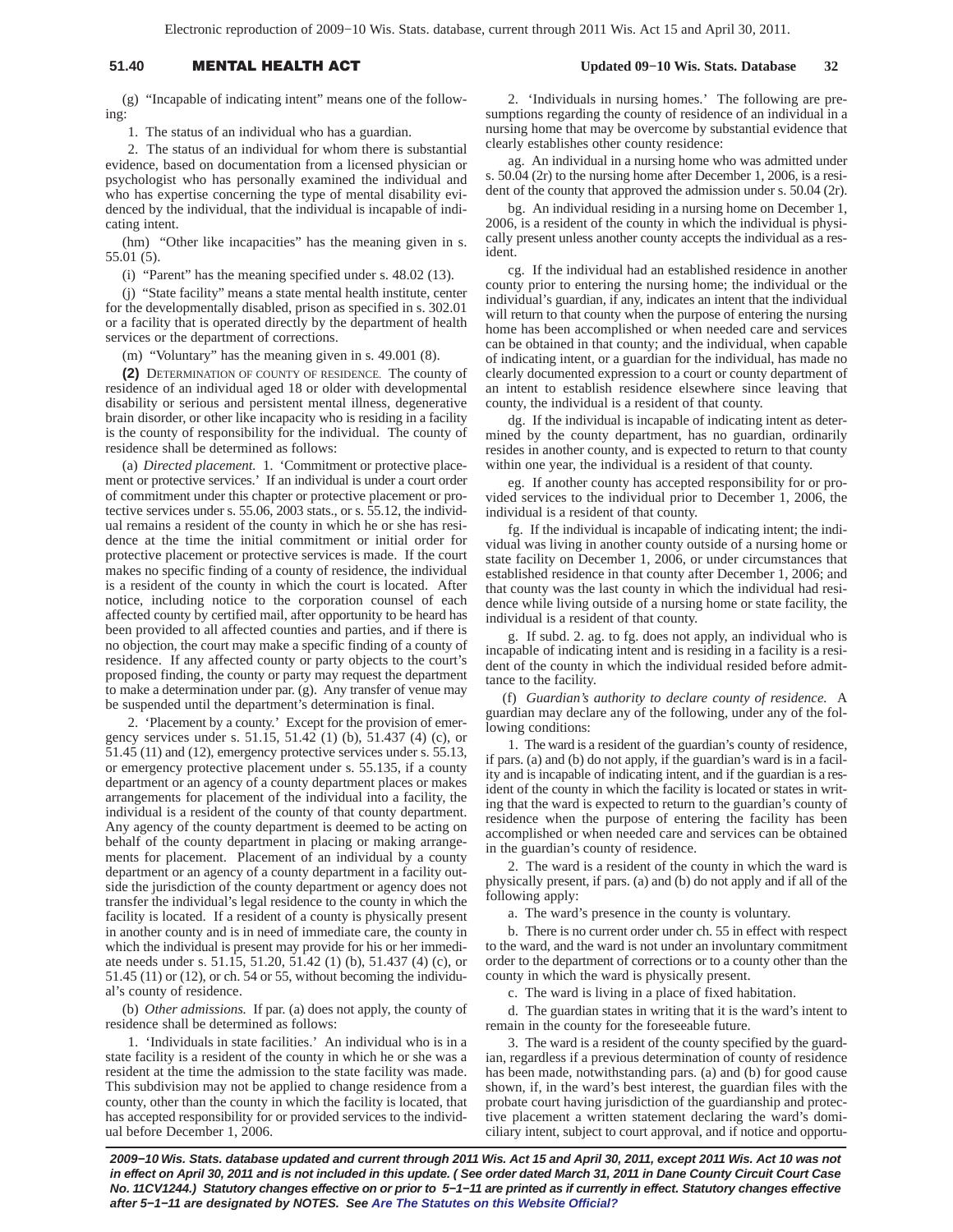## **33 Updated 09−10 Wis. Stats. Database**

#### L HEALTH A **51.42**

nity to be heard are provided to all affected counties and parties. Notice under this subdivision shall be sent to the corporation counsel of each affected county by certified mail.

(g) *Determination of county of responsibility.* 1. An individual, an interested person on behalf of the individual, or any county may request that the department make a determination of the county of responsibility of the individual. Any motion for change of venue pending before the court of jurisdiction may be stayed until the determination under this paragraph is final. Within 10 days after receiving the request, the department shall provide written notice to the individual; to the individual's guardian, guardian ad litem, and counsel, if any; to the individual's immediate family, if they can be located; and to all potentially responsible counties that a determination of county of responsibility shall be made and that written information and comments may be submitted within 30 days after the date on which the notice is sent.

2. The department shall review information submitted under subd. 1. and make such investigation as it deems proper. Within 30 days after the end of the period for submitting information, the department shall make a decision as to residence, and send a copy of the decision to the individual and to all involved counties. The decision may be appealed under s. 227.44 by the individual or the county determined to be responsible.

3. Pending a determination under subd. 2., a county department which has been providing services to the individual shall continue to provide services if necessary to meet the individual's needs. If no county department is currently providing services, the county in which the client is physically present shall provide necessary services pending the determination.

4. A determination under subd. 2. may provide for a period of transitional services to assure continuity of services by specifying a date until which the county department which has been providing services shall continue to do so.

5. The decision of the department under subd. 2. is binding on the individual and on any county which received notice of the proceeding. Except as provided in the determination, the county determined to be the county of responsibility shall act as the county of responsibility immediately after receiving notice of the determination, and during the pendency of any appeal of the determination that is brought under ch. 227.

6. The county that is determined to be the county of responsibility shall reimburse any other county for all care, treatment, and services provided by the other county to the individual under ch. 46, 51, or 55. Full reimbursement by the county that is determined to be the county of responsibility shall be made within 120 days after the date of the department's determination of the county of responsibility or within 120 days after the date of the outcome of any appeal of the department's determination that is brought under ch. 227, or by a date or under a schedule of 2 or more payments that is agreed to by both counties.

**History:** 1987 a. 27; 1989 a. 31, 359; 1995 a. 27 s. 9126 (19); 2005 a. 264, 387; 2007 a. 20 s. 9121 (6) (a); 2007 a. 45.

The residence of an adult who was protectively placed as a minor is discussed. Waukesha County v. B.D. 163 Wis. 2d 779, 472 N.W.2d 563 (Ct. App. 1991).

A community−based residential facility is neither a nursing home nor a state facility. Sub. (2) is limited to individuals living in nursing homes or state facilities. Juneau County v. Sauk County, 217 Wis. 2d 705, 580 N.W.2d 694 (Ct. App. 1998), 97−1365.

**51.42 Community mental health, developmental disabilities, alcoholism and drug abuse services. (1)** PRO-GRAM. (a) *Purpose and intent.* All of the following are the purposes and intent of this section:

1. To enable and encourage counties to develop a comprehensive range of services offering continuity of care.

2. To utilize and expand existing governmental, voluntary and private community resources for provision of services to prevent or ameliorate mental disabilities, including but not limited to mental illness, developmental disabilities, alcoholism and drug abuse.

3. To provide for the integration of administration of those services and facilities organized under this section through the establishment of a county department of community programs.

4. To authorize state consultative services, reviews and establishment of standards and grants−in−aid for such program of services and facilities.

(b) *County liability.* The county board of supervisors has the primary responsibility for the well−being, treatment and care of the mentally ill, developmentally disabled, alcoholic and other drug dependent citizens residing within its county and for ensuring that those individuals in need of such emergency services found within its county receive immediate emergency services. This primary responsibility is limited to the programs, services and resources that the county board of supervisors is reasonably able to provide within the limits of available state and federal funds and of county funds required to be appropriated to match state funds. County liability for care and services purchased through or provided by a county department of community programs established under this section shall be based upon the client's county of residence except for emergency services for which liability shall be placed with the county in which the individual is found. For the purpose of establishing county liability, "emergency services" includes those services provided under the authority of s. 55.05 (4), 2003 stats., or s. 55.06 (11) (a), 2003 stats., or s. 51.15, 51.45 (11) (a) or (b) or (12), 55.13, or 55.135 for not more than 72 hours. Nothing in this paragraph prevents recovery of liability under s. 46.10 or any other statute creating liability upon the individual receiving a service or any other designated responsible party, or prevents reimbursement by the department of health services for the actual cost of all care and services from the appropriation under s. 20.435 (7) (da), as provided in s. 51.22 (3).

**(2)** DEFINITION. In this section, "program" means community services and facilities for the prevention or amelioration of mental disabilities, including but not limited to mental illness, developmental disabilities, alcoholism and drug abuse.

**(3)** COUNTY DEPARTMENT OF COMMUNITY PROGRAMS. (a) *Creation.* Except as provided under s. 46.23 (3) (b), the county board of supervisors of any county, or the county boards of supervisors of 2 or more contiguous counties, shall establish a county department of community programs on a single−county or multicounty basis to administer a community mental health, developmental disabilities, alcoholism and drug abuse program, make appropriations to operate the program and authorize the county department of community programs to apply for grants−in−aid under s. 51.423. The county department of community programs shall consist of a county community programs board, a county community programs director and necessary personnel.

(ar) *Duties.* A county department of community programs shall do all of the following:

1. Enter into contracts to render services to or secure services from other agencies or resources including out−of−state agencies or resources. Notwithstanding ss. 59.42 (1) and (2) (b) and 978.05, any multicounty department of community programs may contract for professional legal services that are necessary to carry out the duties of the multicounty department of community programs if the corporation counsel of each county of the multicounty department of community programs has notified the multicounty department of community programs that he or she is unable to provide those services in a timely manner.

2. Enter into contracts for the use of any facility as an approved public treatment facility under s. 51.45 for the treatment of alcoholics if the county department of community programs deems it to be an effective and economical course to follow.

3. Plan for and establish a community developmental disabilities program to deliver the services required under s. 51.437 if, under s. 51.437 (4g) (b), the county board of supervisors in a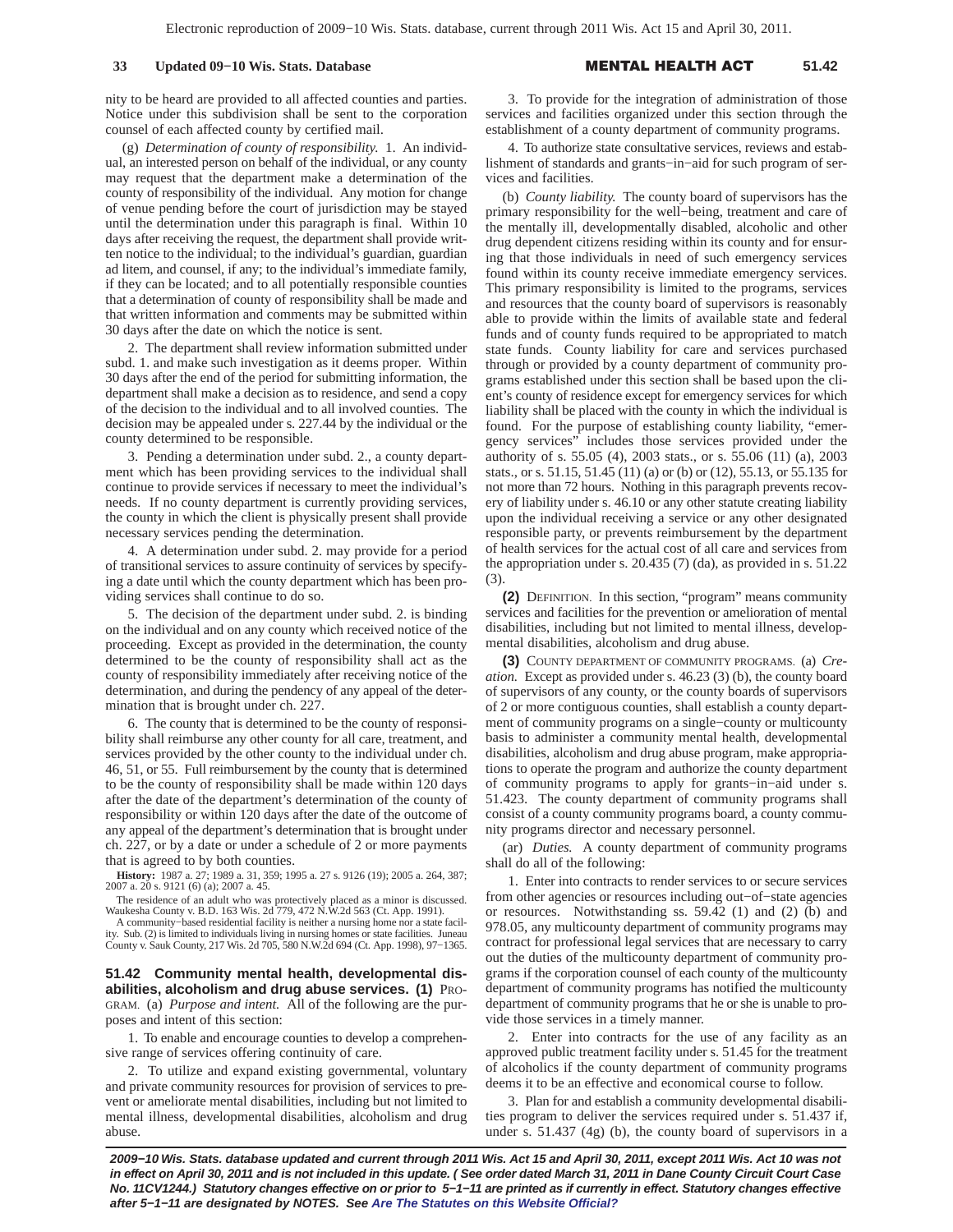# 51.42 **MENTAL HEALTH A**

county with a single−county department of community programs or the county boards of supervisors in counties with a multicounty department of community programs transfer the powers and duties of the county department under s. 51.437 to the county department of community programs. The county board of supervisors in a county with a single−county department of community programs and the county boards of supervisors in counties with a multicounty department of community programs may designate the county department of community programs to which these powers and duties have been transferred as the administrative agency of the long−term support community options program under s. 46.27 (3) (b) 1. and 5. and the community integration programs under ss. 46.275, 46.277 and 46.278.

4. Within the limits of available state and federal funds and of county funds required to be appropriated to match state funds, provide for the program needs of persons suffering from mental disabilities, including mental illness, developmental disabilities, alcoholism or drug abuse, by offering the following services:

a. Collaborative and cooperative services with public health and other groups for programs of prevention.

b. Comprehensive diagnostic and evaluation services, including assessment as specified under ss. 114.09 (2) (bm), 343.30 (1q) and 343.305 (10) and assessments under ss. 48.295 (1) and 938.295 (1).

c. Inpatient and outpatient care and treatment, residential facilities, partial hospitalization, emergency care and supportive transitional services.

d. Related research and staff in−service training, including periodic training on emergency detention procedures under s. 51.15, emergency protective services under s. 55.13, and emergency protective placement procedures under s. 55.135, for persons within the jurisdiction of the county department of community programs who are authorized to take individuals into custody under ss. 51.15 and 55.135. In developing in−service training on emergency detention and emergency protective placement procedures, the county department of community programs shall consult the county department of developmental disabilities services under s. 51.437 in counties where these departments are separate.

e. Continuous planning, development and evaluation of programs and services for all population groups.

4m. If state, federal and county funding for alcohol and other drug abuse treatment services provided under subd. 4. are insufficient to meet the needs of all eligible individuals, ensure that first priority for services is given to pregnant women who suffer from alcoholism or alcohol abuse or are drug dependent.

5. Prepare a local plan which includes an inventory of all existing resources, identifies needed new resources and services and contains a plan for meeting the needs of the mentally ill, developmentally disabled, alcoholic, drug abusers and those with other psychiatric disabilities for citizens residing within the jurisdiction of the county department of community programs and for persons in need of emergency services found within the jurisdiction of the county department of community programs. The plan shall also include the establishment of long−range goals and intermediate− range plans, detailing priorities and estimated costs and providing for coordination of local services and continuity of care. The plan shall state how the needs of homeless persons and adults with serious and persistent mental illness, children with serious emotional disturbances and minorities will be met by the county department of community programs. The county department of community programs shall submit the plan to the department for review under sub. (7) (a) 9. and s. 51.02 (1) (f) in accordance with the schedule and deadlines established under sub. (7) (a) 9.

6. Under the supervision of the county community programs director, using qualified personnel with training or experience, or both, in mental health, developmental disabilities, or in alcoholism and drug abuse, be responsible for the planning and implementation of programs relating to mental health, developmental disabilities, alcoholism or drug abuse. A single coordinator may

be responsible for alcoholism, drug abuse, mental health and developmental disabilities programs.

7. Acknowledge receipt of the notification received under s. 115.812 (2).

8. By September 30, submit for inclusion as part of the proposed county budget to the county executive or county administrator or, in those counties without a county executive or county administrator, directly to the county board of supervisors in a county with a single−county department of community programs or the county boards of supervisors in counties with a multicounty department of community programs a proposed budget for the succeeding calendar year covering services, including active treatment community mental health center services, based on the plan required under subd. 5. The final budget shall be submitted to the department of health services.

9. Develop the cost of all services which it purchases based on the standards and requirements of s. 46.036.

11. Annually report to the department of health services regarding the use of any contract entered into under s. 51.87.

13. Except in an emergency, review and approve or disapprove all admissions to nursing homes of mentally ill persons under age 65 who are residents of the county.

14. If the county board of supervisors establishes an initiative to provide coordinated services under s. 59.53 (7), participate in and may administer the initiative, including entering into any written interagency agreements or contracts.

15. Submit to the department in a timely fashion, as specified by the department, any reports necessary to comply with the requirements under 42 USC 300x−52.

17. If authorized under s. 46.283 (1) (a) 1., apply to the department of health services to operate a resource center under s. 46.283 and, if the department contracts with the county under s. 46.283 (2), operate the resource center.

18. If authorized under s. 46.284 (1) (a) 1., apply to the department of health services to operate a care management organization under s. 46.284 and, if the department contracts with the county under s. 46.284 (2), operate the care management organization and, if appropriate, place funds in a risk reserve.

(as) *Care in other facilities.* 1g. In this paragraph, "county department" means a county department of community programs.

1m. A county department shall reimburse a mental health institute at the institute's daily rate for custody of any person who is ordered by a court located in that county to be examined at the mental health institute under s. 971.14 (2) for all days that the person remains in custody at the mental health institute, beginning 48 hours, not including Saturdays, Sundays, and legal holidays, after the sheriff and county department receive notice under s. 971.14 (2) (d) that the examination has been completed.

1r. A county department shall authorize all care of any patient in a state, local, or private facility under a contractual agreement between the county department and the facility, unless the county department governs the facility. The need for inpatient care shall be determined by the program director or designee in consultation with and upon the recommendation of a licensed physician trained in psychiatry and employed by the county department or its contract agency. In cases of emergency, a facility under contract with any county department shall charge the county department having jurisdiction in the county where the patient is found. The county department shall reimburse the facility for the actual cost of all authorized care and services less applicable collections under s. 46.036, unless the department of health services determines that a charge is administratively infeasible, or unless the department of health services, after individual review, determines that the charge is not attributable to the cost of basic care and services. Except as provided in subd. 1m., a county department may not reimburse any state institution or receive credit for collections for care received in a state institution by nonresidents of this state, interstate compact clients, transfers under s. 51.35 (3), transfers from Wisconsin state prisons under s. 51.37 (5) (a), commitments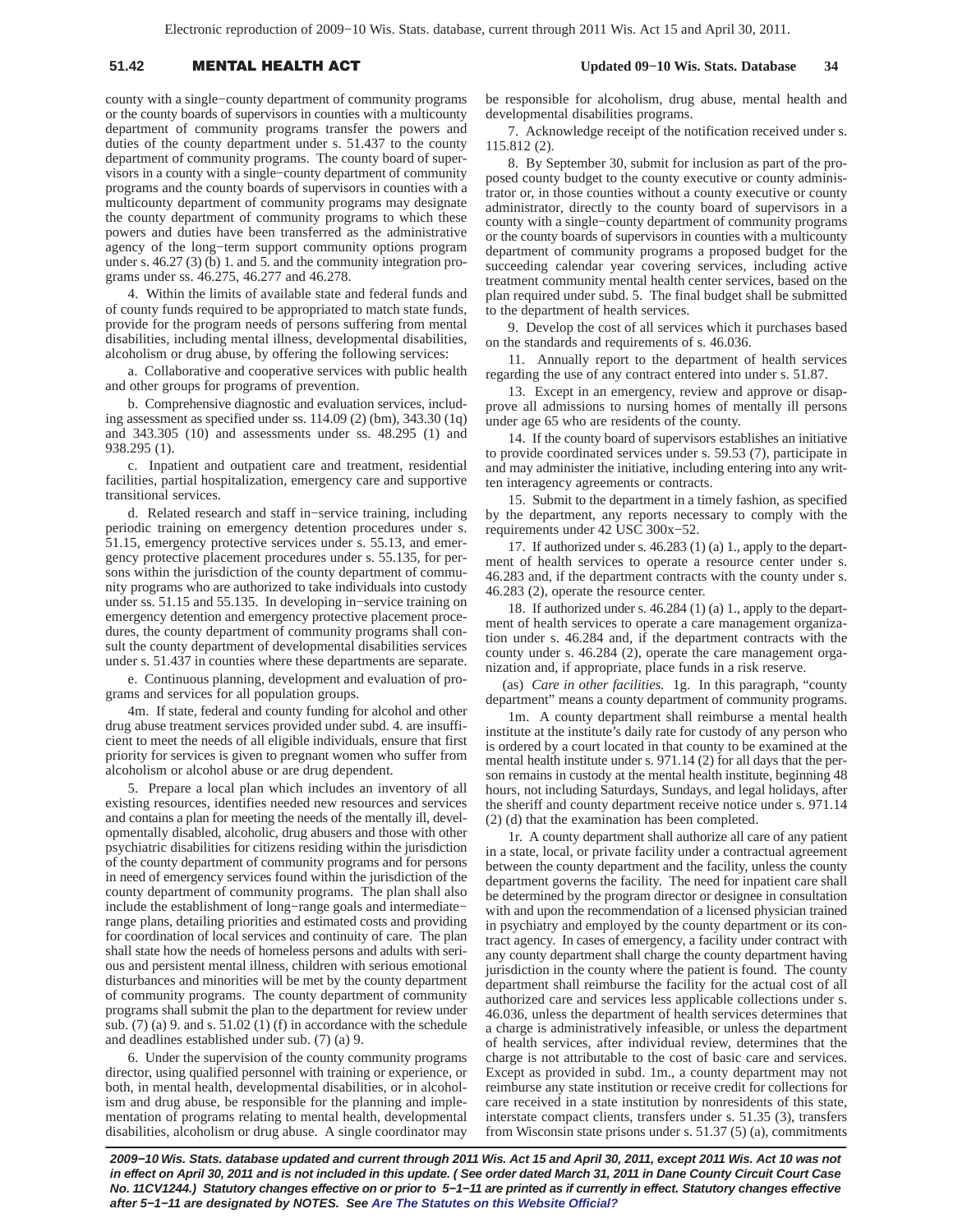under s. 975.01, 1977 stats., or s. 975.02, 1977 stats., or s. 971.14, 971.17 or 975.06 or admissions under s. 975.17, 1977 stats., or children placed in the guardianship of the department of children and families under s. 48.427 or 48.43 or under the supervision of the department of corrections under s. 938.183 or 938.355. The exclusionary provisions of s. 46.03 (18) do not apply to direct and indirect costs that are attributable to care and treatment of the client.

2. If a mental health institute has provided a county department with service, the department of health services shall regularly collect for the cost of care from the county department. If collections for care from the county department and from other sources exceed current billings, the difference shall be remitted to the county department through the appropriation under s. 20.435 (2) (gk). For care provided on and after February 1, 1979, the department of health services shall adjust collections from medical assistance to compensate for differences between specific rate scales for care charged to the county department and the average daily medical assistance reimbursement rate. The department of health services shall deduct the amount due from a county department under this subdivision from any payment due from the department of health services to the county department.

Care, services and supplies provided after December 31, 1973, to any person who, on December 31, 1973, was in or under the supervision of a mental health institute, or was receiving mental health services in a facility authorized by s. 51.08 or 51.09, but was not admitted to a mental health institute by the department of health services, shall be charged to the county department which was responsible for such care and services at the place where the patient resided when admitted to the institution. The department of health services may bill county departments for care provided at the mental health institutes at rates which the department of health services sets on a flexible basis, except that this flexible rate structure shall cover the cost of operations of the mental health institutes.

(aw) *Powers.* 1. Within the limits of state and county appropriations and maximum available funding from other sources, a county department of community programs may provide for the program needs of persons suffering from mental disabilities, including but not limited to mental illness, developmental disability, alcoholism or drug abuse, by offering the following services:

a. Precare, aftercare and rehabilitation and habilitation services.

b. Professional consultation.

c. Public informational and educational services.

d. Provide treatment and services that are specified in a conditional release plan approved by a court for a person who is a county resident and is conditionally released under s. 971.17 (3) or (4) or that are specified in a supervised release plan approved by a court under s. 980.06 (2) (c), 1997 stats., s. 980.08 (5), 2003 stats., or s. 980.08 (4) (g). If the county department provides treatment and services under this subdivision, the department of health services shall, from the appropriation under s. 20.435 (2) (bj), pay the county department for the costs of the treatment and services.

2. A county department of community programs may allocate services among service recipients to reflect the availability of limited resources.

3. A county department of community programs may own, lease or manage real property for the purposes of operating a treatment facility.

(b) *Other powers and duties.* The county board of supervisors of any county with a single−county department of community programs and the county boards of supervisors of counties with a multicounty department of community programs may designate the county department of community programs as the administrator of any other county health care program or institution, but the operation of such program or institution is not reimbursable under s. 51.423.

(bm) *Educational services.* A county department of community programs may not furnish services and programs provided by the department of public instruction and local educational agencies.

(c) *Multicounty contract.* No grant−in−aid may be made under s. 51.423 to any multicounty department of community programs until the counties which established the multicounty department of community programs have drawn up a detailed contractual agreement, approved by the secretary, setting forth the plans for joint sponsorship.

(e) *Exchange of information.* Notwithstanding ss. 46.2895 (9), 48.78 (2) (a), 49.45 (4), 49.83, 51.30, 51.45 (14) (a), 55.22 (3), 146.82, 252.11 (7), 253.07 (3) (c), and 938.78 (2) (a), any subunit of a county department of community programs or tribal agency acting under this section may exchange confidential information about a client, without the informed consent of the client, with any other subunit of the same county department of community programs or tribal agency, with a resource center, a care management organization, or a long−term care district, or with any person providing services to the client under a purchase of services contract with the county department of community programs or tribal agency or with a resource center, care management organization, or long−term care district, if necessary to enable an employee or service provider to perform his or her duties, or to enable the county department of community programs or tribal agency to coordinate the delivery of services to the client. Any agency releasing information under this paragraph shall document that a request was received and what information was provided.

**(4)** COUNTY COMMUNITY PROGRAMS BOARD. (a) *Appointment.* 1. Except as provided under subd. 2., the county board of supervisors of every county with a single−county department of community programs or the county boards of supervisors in counties with a multicounty department of community programs shall, before qualification under this section, appoint a governing and policy− making board to be known as the county community programs board. A county community programs board appointed under this subdivision shall govern the single−county or multicounty department of community programs and shall assume all of the powers and duties of the county department of community programs under sub. (3) (ar) to (bm). A member of a county community programs board appointed under this subdivision may be removed from office under the following circumstances:

a. For cause, by a two−thirds vote of each county board of supervisors participating in the appointment, on due notice in writing and hearing of the charges against the member.

b. If the member when appointed was a member of the county board of supervisors and the member is not reelected to that office, on due notice in writing.

2. In any county with a county executive or county administrator and which has established a single−county department of community programs, the county executive or county administrator shall appoint, subject to confirmation by the county board of supervisors, the county community programs board, which shall be only a policy−making body determining the broad outlines and principles governing the administration of programs under this section. A member of a county community programs board appointed under this subdivision may be removed by the county executive or county administrator under the following circumstances:

### a. For cause.

b. If the member when appointed was a member of the county board of supervisors and the member is not reelected to that office.

(b) *Composition.* 1. In a single−county department of community programs the county community programs board shall be composed of not less than 9 nor more than 15 persons of recognized ability and demonstrated interest in the problems of the mentally ill, developmentally disabled, alcoholic or drug dependent persons and shall have representation from the interest group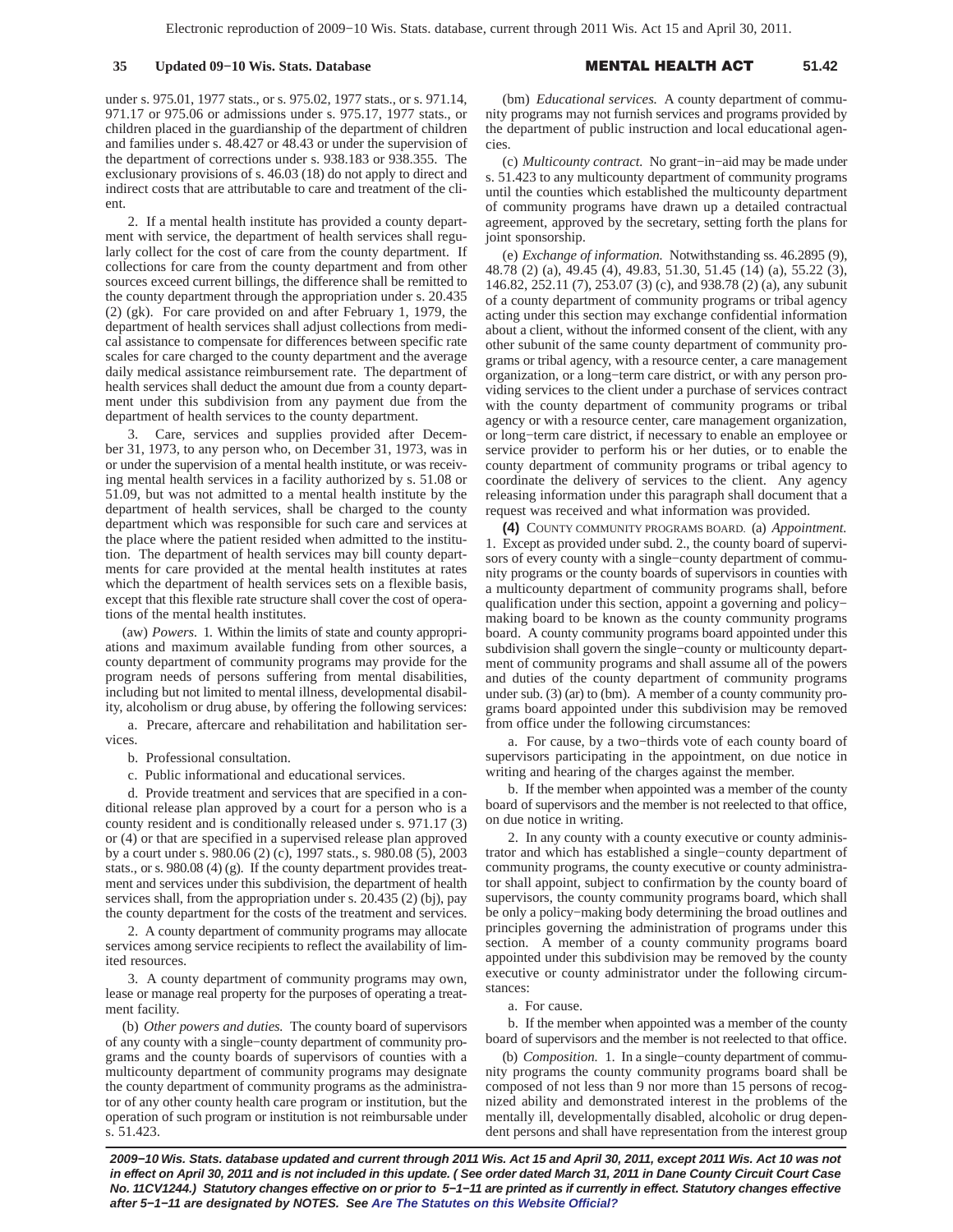# 51.42 **MENTAL HEALTH A**

### **Updated 09−10 Wis. Stats. Database 36**

of the mentally ill, the interest group of the developmentally disabled, the interest group of the alcoholic and the interest group of the drug dependent. At least one member appointed to a county community programs board shall be an individual who receives or has received services for mental illness, developmental disability, alcoholism or drug dependency or shall be a family member of such an individual. No more than 5 members may be appointed from the county board of supervisors.

2. In a multicounty department of community programs, the county community programs board shall be composed of 11 members with 3 additional members for each county in a multicounty department of community programs in excess of 2. Appointments shall be made by the county boards of supervisors of the counties in a multicounty department of community programs in a manner acceptable to the counties in the multicounty department of community programs and shall have representation from the interest group of the mentally ill, the interest group of the developmentally disabled, the interest group of the alcoholic and the interest group of the drug dependent. At least one member appointed to a county community programs board shall be an individual who receives or has received services for mental illness, developmental disability, alcoholism or drug dependency or shall be a family member of such an individual. Each of the counties in the multicounty department of community programs may appoint to the county community programs board not more than 3 members from its county board of supervisors.

(d) *Term.* The term of office of any member of a county community programs board shall be 3 years, but of the members first appointed, at least one−third shall be appointed for one year; at least one−third for 2 years; and the remainder for 3 years. Vacancies shall be filled for the residue of the unexpired term in the manner that original appointments are made.

**(5)** POWERS AND DUTIES OF COUNTY COMMUNITY PROGRAMS BOARD IN CERTAIN COUNTIES. (a) A county community programs board appointed under sub. (4) (a) 1. shall do all of the following:

1. Establish long−range goals and intermediate−range plans, detail priorities and estimate costs.

2. Develop coordination of local services and continuity of care where indicated.

3. Utilize available community resources and develop new resources necessary to carry out the purposes of this section.

4. Appoint a county community programs director, subject to the approval of each county board of supervisors which participated in the appointment of the county community programs board, on the basis of recognized and demonstrated interest in and knowledge of the problems of mental health, developmental disability, alcoholism and drug addiction, with due regard to training, experience, executive and administrative ability, and general qualification and fitness for the performance of the duties of the county community programs director under sub. (6). The county board of supervisors in a county with a single−county department of community programs or the county boards of supervisors in counties with a multicounty department of community programs may delegate this appointing authority to the county community programs board.

5. Fix the salaries of the employees of the county department of community programs, subject to the approval of each county board of supervisors which participated in the appointment of the county community programs board unless such county board of supervisors elects not to review the salaries.

6. Prepare a proposed budget for submission to the county board and a final budget for submission to the department of health services in accordance with s. 46.031 (1).

7. Appoint committees consisting of residents of the county to advise the county community programs board as it deems necessary.

8. Develop county community programs board operating procedures.

9. Comply with state requirements.

10. Assist in arranging cooperative working agreements with persons providing health, education, vocational or welfare services related to services provided under this section.

11. Evaluate service delivery.

12. Determine, subject to the approval of the county board of supervisors in a county with a single−county department of community programs or the county boards of supervisors in counties with a multicounty department of community programs and with the advice of the county community programs director appointed under subd. 4., whether services are to be provided directly by the county department of community programs or contracted for with other providers and make such contracts. The county board of supervisors in a county with a single−county department of community programs or the county boards of supervisors in counties with a multicounty department of community programs may elect to require the approval of any such contract by the county board of supervisors in a county with a single−county department of community programs or the county boards of supervisors in counties with a multicounty department of community programs.

13. Administer funds provided under s. 46.266 in accordance with s. 46.266 (5).

(b) Subject to the approval of the county board of supervisors in a county with a single−county department of community programs or the county boards of supervisors in counties with a multicounty department of community programs and with the advice of the county community programs director appointed under par. (a) 4., a county community programs board appointed under sub. (4) (a) 1. may, together with a private or public organization or affiliation, do all of the following:

1. Organize, establish and participate in the governance and operation of an entity to operate, wholly or in part, any mental health−related service.

2. Participate in the financing of the entity under subd. 1.

3. Provide administrative and financial services or resources for operation of the entity under subd. 1. on terms prescribed by the county board of supervisors.

**(5a)** POWERS AND DUTIES OF COUNTY COMMUNITY PROGRAMS BOARD IN CERTAIN COUNTIES WITH A COUNTY EXECUTIVE OR COUNTY ADMINISTRATOR. (a) A county community programs board appointed under sub. (4) (a) 2. shall do all of the following:

1. Appoint committees consisting of residents of the county to advise the county community programs board as it deems necessary.

2. Recommend program priorities, identify unmet service needs and prepare short−term and long−term plans and budgets for meeting such priorities and needs.

3. Prepare, with the assistance of the county community programs director appointed under sub. (6m), a proposed budget for submission to the county executive or county administrator and a final budget for submission to the department of health services in accordance with s. 46.031 (1) for authorized services.

4. Advise the county community programs director appointed under sub. (6m) regarding purchasing and providing services and the selection of purchase of service vendors, and make recommendations to the county executive or county administrator regarding modifications in such purchasing, providing and selection.

5. Develop county community programs board operating procedures.

6. Comply with state requirements.

7. Assist in arranging cooperative working agreements with persons providing health, education, vocational or welfare services related to services provided under this section.

8. Advise the county community programs director regarding coordination of local services and continuity of care.

(b) The county community programs director, subject only to the supervision of the county executive or county administrator, may do all of the following: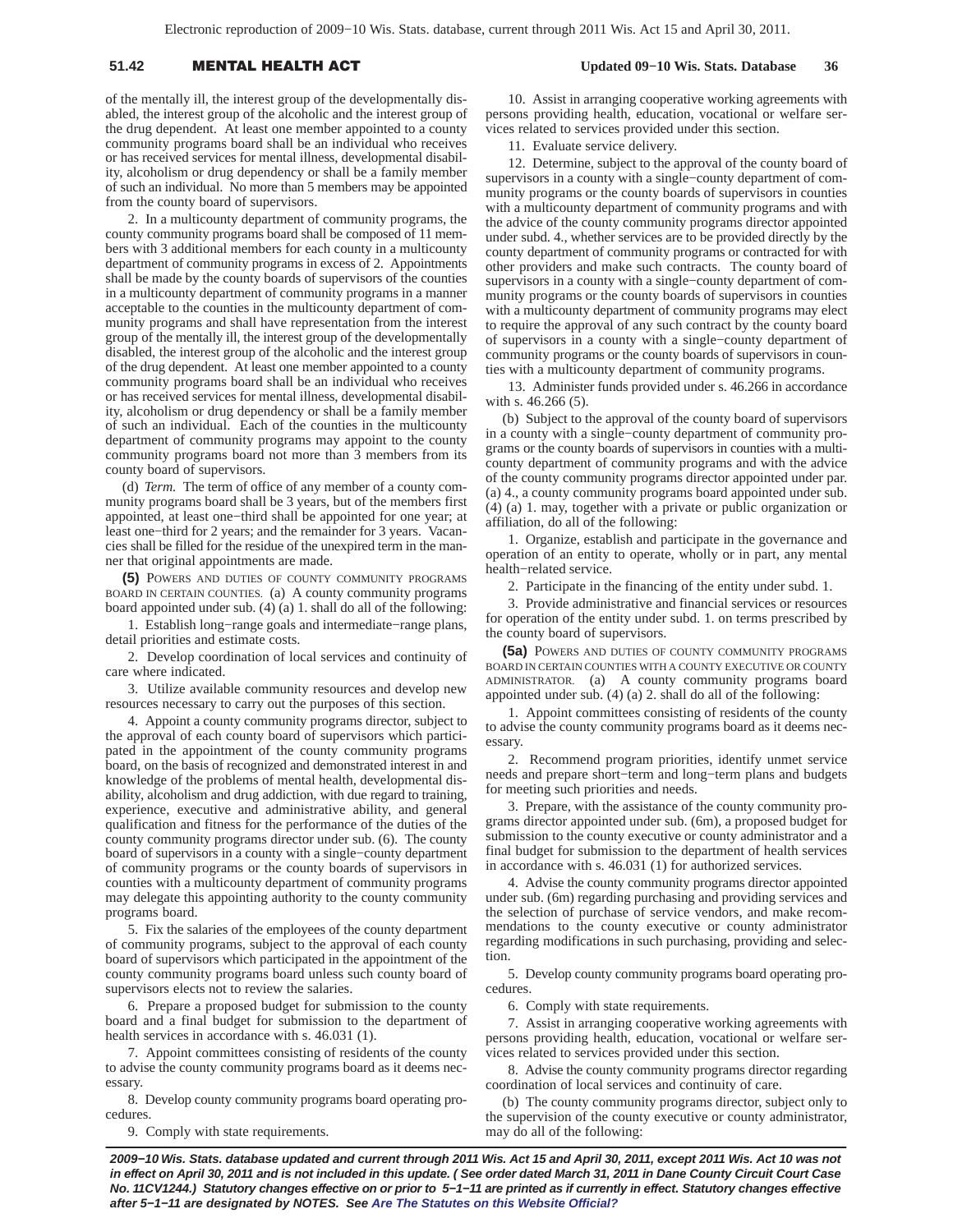## **37 Updated 09-10 Wis. Stats. Database**

#### L HEALTH A **51.42**

1. Organize, establish and participate in the governance and operation of an entity to operate, wholly or in part, any mental health−related service.

2. Participate in the financing of the entity under subd. 1.

3. Provide administrative and financial services or resources for operation of the entity under subd. 1. on terms prescribed by the county executive or county administrator.

**(6)** POWERS AND DUTIES OF COUNTY COMMUNITY PROGRAMS DIRECTOR IN CERTAIN COUNTIES. A county community programs director appointed under sub. (5) (a) 4. shall have all of the administrative and executive powers and duties of managing, operating, maintaining, and improving the programs of the county department of community programs, subject to such delegation of authority as is not inconsistent with this section and the rules of the department of health services promulgated under this section. In consultation and agreement with the county community programs board, the county community programs director appointed under sub. (5) (a) 4. shall do all of the following:

(a) Prepare an annual comprehensive plan and budget of all funds necessary for the program and services authorized by this section in which priorities and objectives for the year are established as well as any modifications of long−range objectives.

(b) Prepare intermediate−range plans.

(c) Prepare an annual report of the operation of the program.

(d) Prepare other reports as are required by the secretary and the county board of supervisors in a county with a single−county department of community programs or the county boards of supervisors in counties with a multicounty department of community programs.

(e) Make recommendations to the county community programs board under sub. (5) for all of the following:

1. Personnel and the salaries of employees.

2. Changes in program services.

(f) After consultation with the county community programs board, administer the duties of the county department of community programs under sub. (3) (aw) 2.

(g) Comply with state requirements.

**(6m)** COUNTY COMMUNITY PROGRAMS DIRECTOR IN CERTAIN COUNTIES WITH A COUNTY EXECUTIVE OR COUNTY ADMINISTRATOR. In any county with a county executive or county administrator in which the county board of supervisors has established a single− county department of community programs, the county executive or county administrator shall appoint and supervise the county community programs director. In any county with a population of 500,000 or more, the county executive or county administrator shall appoint the director of the county department of human services under s. 46.21 as the county community programs director. The appointment of a county community programs director under this subsection shall be on the basis of recognized and demonstrated interest in and knowledge of the problems of mental health, mental retardation, alcoholism and drug addiction, with due regard to training, experience, executive and administrative ability, and general qualification and fitness for the performance of the duties of the director. The appointment of a county community programs director under this subsection is subject to confirmation by the county board of supervisors unless the county board of supervisors, by ordinance, elects to waive confirmation or unless the appointment is made under a civil service system competitive examination procedure established under s. 59.52 (8) or ch. 63. The county community programs director, subject only to the supervision of the county executive or county administrator, shall:

(a) Supervise and administer any program established under this section, subject to such delegation of authority as is not inconsistent with this section and the rules of the department of health services promulgated under this section.

(b) Determine administrative and program procedures.

(c) Determine, subject to the approval of the county board of supervisors and with the advice of the county community pro-

grams board, whether services are to be provided directly by the county department of community programs or contracted for with other providers and make such contracts. The county board of supervisors may elect to require the approval of any such contract by the county board of supervisors.

(e) Assist the county community programs board under sub. (5a) in the preparation of the budgets required under sub. (5a) (a) 3.

(f) Make recommendations to the county executive or county administrator regarding modifications to the proposed budget prepared by the county community programs board under sub. (5a) (a) 3.

(g) Evaluate service delivery.

(h) After consultation with the county community programs board under sub. (5a), administer the duties of the county department of community programs under sub. (3) (aw) 2.

(i) Establish salaries and personnel policies of the programs of the county department of community programs subject to approval of the county executive or county administrator and county board of supervisors unless the county board of supervisors elects not to review the salaries and personnel policies.

(j) Perform other functions necessary to manage, operate, maintain and improve programs.

(k) Comply with state requirements.

(L) Utilize available community resources and develop new resources necessary to carry out the purposes of this section.

(m) In consultation with the county community programs board under sub. (5a), prepare:

1. Intermediate−range plans and budget.

2. An annual report of the operation of the county department of community programs.

3. Such other reports as are required by the secretary and the county board of supervisors.

(n) Provide for coordination of local services and continuity of care.

(o) Administer funds provided under s. 46.266 in accordance with s. 46.266 (5).

**(7)** DUTIES OF THE DEPARTMENT OF HEALTH SERVICES. (a) The department of health services shall:

1. Review requests and certify county departments of community programs and community mental health programs to assure that those county departments and those programs are in compliance with this section.

2. Periodically review and evaluate county departments of community programs to assure compliance with this section. The review shall include a periodic assessment of need which shall separately identify elements of service required under this section. The periodic review of community mental health programs shall be made at least once every 36 months, except that all of the following apply:

a. The secretary may require annual review of a community mental health program that, in the immediately preceding 36 months, substantially failed to comply with the requirements for certification or was the subject of grievances or an investigation.

b. The department may review and evaluate a community mental health program at any time.

2m. Review and evaluate at random at least 5 community mental health programs each year. Review and evaluation under this subdivision may be coincident with or in addition to that made under subd. 2. and may be conducted with or without notice to a community mental health program.

3. Provide consultative staff services to communities to assist in ascertaining local needs and in planning, establishing and operating programs.

3m. Develop a training curriculum for use in training members of county community programs boards and county human services boards. The training curriculum shall delineate the board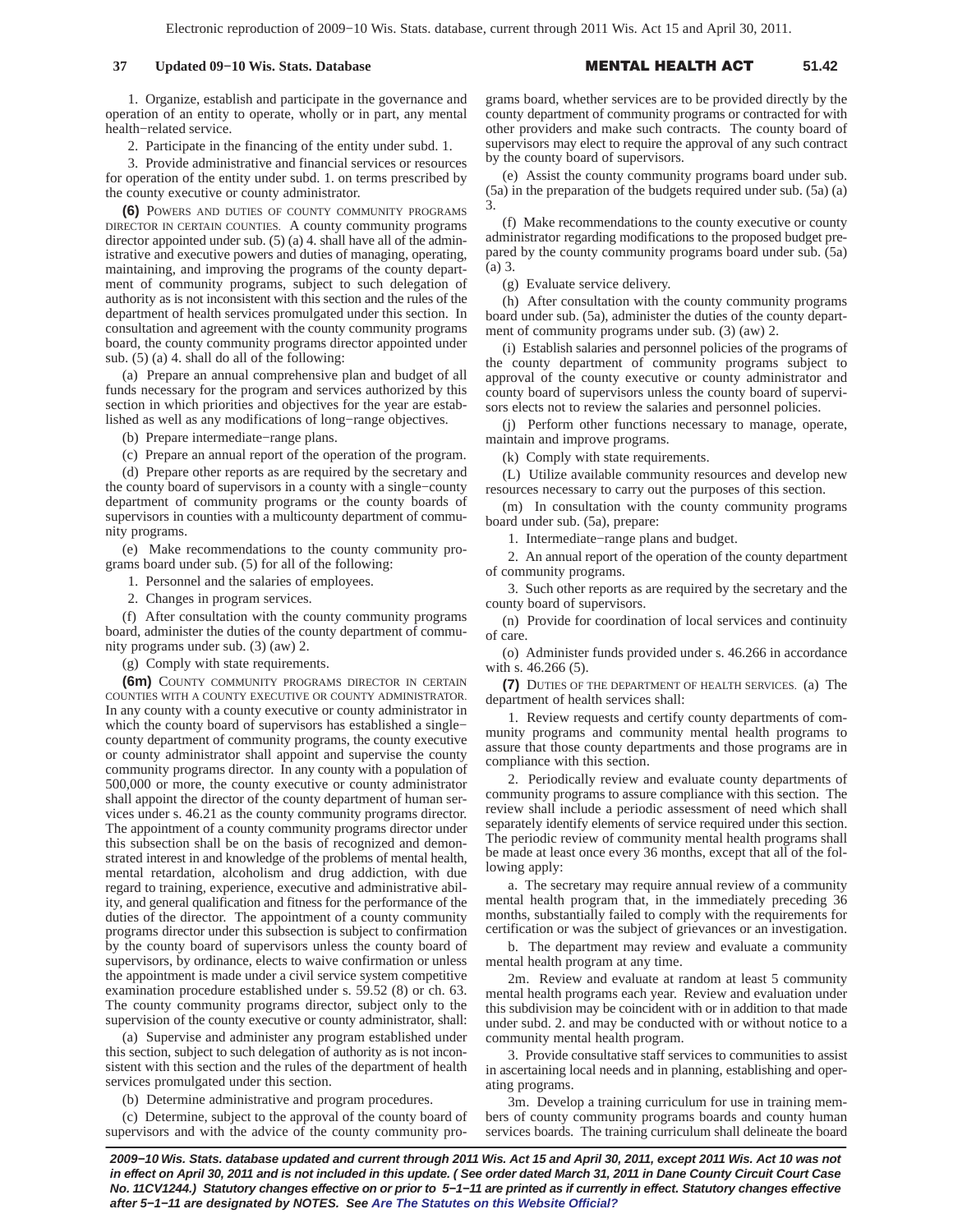# 51.42 **MENTAL HEALTH A**

members' roles and responsibilities and shall provide information on client groups served and programs provided by the county department of community programs or human services. In developing the training curriculum, the department shall consult with representatives of county interests, consumer and advocacy groups and community mental health program providers. The department shall submit the training curriculum to the council on mental health under s. 51.02 (1) (h) for the council's review and comment.

3r. Establish a training schedule that ensures that county community programs boards and county human services boards in all geographical areas of the state are provided access to training under the training curriculum under subd. 3m. once every 2 years.

4. Develop and implement a uniform cost reporting system according to s. 46.18 (8) to (10).

5. Ensure that county departments of community programs that elect to provide special education programs to children aged 3 years and under comply with requirements established by the department of public instruction.

6. Provide, as available after provision of services under s. 51.05 (6), the following:

a. Mental health outpatient and follow−up services appropriate for hearing−impaired mentally ill individuals, including advocacy training relating to the rights of mentally ill individuals.

b. Technical assistance to a county department of community programs concerning provision of services to hearing−impaired mentally ill individuals.

7. Develop a program in consultation with the department of regulation and licensing to use voluntary, uncompensated services of licensed or certified professionals to assist the department of health services in evaluating community mental health programs in exchange for continuing education credits for the professionals under ss. 448.40 (2) (e) and 455.065 (5).

8. Enter into an agreement with an institution of higher education or a private, nonprofit organization to develop a community mental health client survey prototype. The department shall attempt to secure a grant to fund the development of the survey prototype.

9. Develop a model community mental health plan available for use by counties and to assist them in developing their community plans as required under s. 51.42 (3) (ar) 5. In the process of developing the model community mental health plan, the department shall select 6 counties, both urban and rural, to submit plans to the department for review. The department shall revise the model plan, if necessary, considering the comments of the 6 counties selected. The department shall also consult with the council on mental health and with groups that represent counties, consumers of mental health services and family members of the consumers in developing the model community mental health plan. The department shall establish a schedule that requires each county in this state to submit a plan under s. 51.42 (3) (ar) 5. once every 3 years, in accordance with deadlines established by the subunit of the department with jurisdiction over community mental health. The department, in conjunction with the council on mental health, shall review the plans submitted by counties.

(b) The department shall promulgate rules which do all of the following:

1. Govern the administrative structure deemed necessary to administer community mental health, developmental disabilities, alcoholism and drug abuse services.

2. Establish uniform cost record−keeping requirements.

3. Prescribe standards for qualifications and salaries of personnel.

4. Prescribe standards for quality of professional services.

5. Prescribe requirements for in−service and educational leave programs for personnel.

6. Prescribe standards for establishing patient fee schedules.

7. Govern eligibility of patients to the end that no person is denied service on the basis of age, race, color, creed, location or

 **Updated 09−10 Wis. Stats. Database 38**

inability to pay. 7m. Define "first priority for services" under and otherwise

implement sub. (3) (ar) 4m. 8. Prescribe such other standards and requirements as may be necessary to carry out the purposes of this section.

9. Promulgate rules establishing medication procedures to be used in the delivery of mental health services.

10. Establish criteria for the level of scrutiny for evaluation of community mental health programs.

11. Prescribe requirements for certification of community mental health programs, except as provided in s. 51.032, including all of the following:

a. A requirement that, as part of the certification process, community mental health programs must demonstrate that their staff have knowledge of laws, regulations and standards of practice which apply to the program and its clients.

b. A requirement that, when conducting certifications, certification staff must use a random selection process in reviewing client records.

c. A requirement that certification staff conduct client interviews as part of the certification process.

d. A requirement that certification staff provide certification results to the community mental health program reviewed, to subunits within the department responsible for community mental health program monitoring and to the county department under this section in which the community mental health program is located upon completion of certification.

**Cross−reference:** See also ch. DHS 35, Wis. adm. code.

(c) The secretary shall designate the subunit of the department that is responsible for supervising the grievance process for clients of mental health services.

**(8)** CONSTRUCTION. (a) Any reference in any law to a county department of community programs applies to a county department under s. 46.23 in its administration of the powers and duties of the county department of community programs under s. 46.23 (3) (b) or applies to a county department under s. 46.21 (2m) in its administration of the powers and duties of the county department of community programs under s. 46.21 (2m) (b) 1. a.

(b) 1. Any reference in any law to a county community programs director appointed under sub. (5) (a) 4. applies to the director of a county department appointed under s. 46.23 (5) (f) in his or her administration of the powers and duties of that county community programs director.

2. Any reference in any law to a county community programs director appointed under sub. (6m) (intro.) applies to the director of a county department appointed under s. 46.23 (6m) (intro.) or appointed under s. 46.21 (1m) (a) in his or her administration of the powers and duties of that county community programs director.

(c) 1. Any reference in any law to a county community programs board appointed under sub. (4) (a) 1. applies to the board of a county department appointed under s. 46.23 (4) (b) 1. in its administration of the powers and duties of that county community programs board.

2. a. Except as provided in subd. 2. b., reference in any law to a county community programs board appointed under sub. (4) (a) 2. applies to the board of a county department appointed under s. 46.23 (4) (b) 2. in its administration of the powers and duties of that county community programs board.

b. Any reference in any law to a county community programs board appointed under sub. (4) (a) 2. is limited, with respect to the county department of human services under s. 46.21 (2m), to the powers and duties of the county community programs board as specified in sub. (5a).

**History:** 1971 c. 125; 1973 c. 90, 198, 333, 336; 1975 c. 39, 198, 199, 224, 422; 1975 c. 428 s. 16; 1975 c. 430 ss. 24 to 31, 80; 1977 c. 26 ss. 37, 38, 75; 1977 c. 29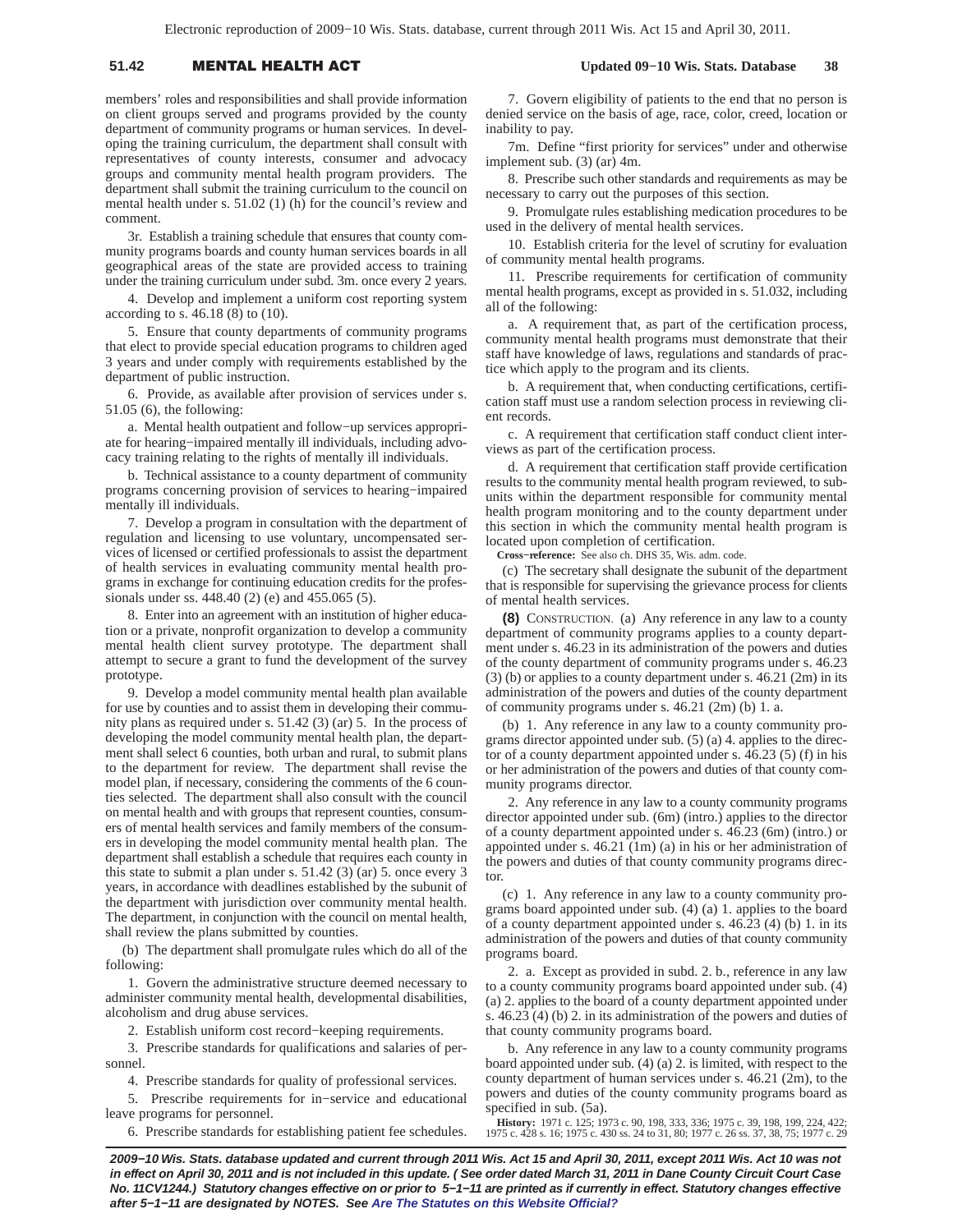ss. 612 to 623p, 1656 (18); 1977 c. 193; 1977 c. 203 s. 106; 1977 c. 272; 1977 c. 354<br>s. 101; 1977 c. 418, 428, 447; 1979 c. 34, 117, 177, 221, 330, 355; 1981 c. 20 ss. 923<br>to 942, 2202 (20) (d), (n), (q); 1981 c. 93 ss. 1

**Cross−reference:** See also chs. DHS 34, 40, 61, 63, 65, and 75, Wis. adm. code. Costs could not be assessed under sub. (1) (b) against the subject of an emergency protective placement proceeding that was outside of the statutory guidelines under s. 55.06 (11) [now s. 55.135]. Ethelyn I.C. v. Waukesha County, 221 Wis. 2d 109, 584 N.W.2d 211 (Ct. App. 1998), 97−2236.

Members of a county board appointed to a unified board, created under sub. (4) (b), serve for the full term for which appointed, without reference to the termination of their office as county board members by election defeat. 63 Atty. Gen. 203.

The corporation counsel should provide legal advice and representation to ss. 51.42 and 51.437 boards as well as to the county board. 63 Atty. Gen. 468.

Liability, reimbursement, and collection for services provided under ss. 51.42 and 51.437 programs are discussed. 63 Atty. Gen. 560, 65 Atty. Gen. 49.

The county board of supervisors may require its approval of contracts for purchase of services by a community services board if it so specified in its coordinated plan and budget. Otherwise it may not. 69 Atty. Gen. 128.

Menominee Tribe members are eligible to participate in voluntary programs but the state cannot accept tribe members into involuntary programs on the basis of tribal court orders alone. 70 Atty. Gen. 219.

A multicounty 51.42/51.437 board may retain private legal counsel only when the corporation counsel of each county, or the district attorney of each county not having a corporation counsel, notifies the board that he or she is unable to provide specific services in a timely manner. 73 Atty. Gen. 8.

The appointing authority has broad discretion to determine the interests and abilities of persons appointed to a "51.42 board." 78 Atty. Gen. 56.

Counties may enter into joint agreements to collectively furnish and fund nursing home services if the agreements do not violate federal and state Medicaid statutes and regulations prohibiting supplementation. Assessments resulting from such agree-ments that are computed without reference to and are not attributable to purchase of services contracts involving particular Medicaid patients would not be considered supplementation. Assessments that are computed with reference to or are attributable to purchase of services contracts involving particular Medicaid patients are not per-missible. The validity of hybrid assessments that do not fit solely within either one of those two categories must be determined on a case−by−case basis. OAG 4−09.

**51.421 Community support programs. (1)** PURPOSE. In order to provide the least restrictive and most appropriate care and treatment for persons with serious and persistent mental illness, community support programs should be available in all parts of the state. In order to integrate community support programs with other long−term care programs, community support programs shall be coordinated, to the greatest extent possible, with the community options program under s. 46.27, with the protective services system in a county, with the medical assistance program under subch. IV of ch. 49 and with other care and treatment programs for persons with serious and persistent mental illness.

**(2)** SERVICES. If funds are provided, and within the limits of the availability of funds provided under s. 51.423 (2), each county department under s. 51.42 shall establish a community support program. Each community support program shall use a coordinated case management system and shall provide or assure access to services for persons with serious and persistent mental illness who reside within the community. Services provided or coordinated through a community support program shall include assessment, diagnosis, identification of persons in need of services, case management, crisis intervention, psychiatric treatment including medication supervision, counseling and psychotherapy, activities of daily living, psychosocial rehabilitation which may include services provided by day treatment programs, client advocacy including assistance in applying for any financial support for which the client may be eligible, residential services and recreational activities. Services shall be provided to an individual based upon his or her treatment and psychosocial rehabilitation needs.

**(3)** DEPARTMENTAL DUTIES. The department shall:

(a) Promulgate rules establishing standards for the certified provision of community support programs by county departments under s. 51.42, except as provided in s. 51.032. The department shall establish standards that ensure that providers of services meet federal standards for certification of providers of community support program services under the medical assistance program, 42 USC 1396 to 1397e. The department shall develop the standards in consultation with representatives of county departments under s. 51.42, elected county officials and consumer advocates.

(b) Ensure the development of a community support program in each county through the provision of technical assistance, consultation and funding.

(c) Monitor the establishment and the continuing operation of community support programs and ensure that community support programs comply with the standards promulgated by rule. The department shall ensure that the persons monitoring community support programs to determine compliance with the standards are persons who are knowledgeable about treatment programs for persons with serious and persistent mental illness.

(d) Develop and conduct training programs for community support program staff.

(e) Distribute, from the appropriation account under s. 20.435 (5) (bL), moneys in each fiscal year for community support program services.

**History:** 1983 a. 441; 1985 a. 120, 176; 1987 a. 27, 368; 1989 a. 31; 1993 a. 16; 1995 a. 27; 1997 a. 237; 2001 a. 16; 2005 a. 264; 2009 a. 28.

**Cross−reference:** See also chs. DHS 63 and 65, Wis. adm. code.

**51.423 Grants−in−aid. (1)** The department shall fund, within the limits of the department's allocation for mental health services under s. 20.435 (7) (b) and (o) and subject to this section, services for mental illness, developmental disability, alcoholism, and drug abuse to meet standards of service quality and accessibility. The department's primary responsibility is to guarantee that county departments established under either s. 51.42 or 51.437 receive a reasonably uniform minimum level of funding and its secondary responsibility is to fund programs which meet exceptional community needs or provide specialized or innovative services. Moneys appropriated under s. 20.435 (7) (b) and earmarked by the department for mental health services under s. 20.435 (7) (o) shall be allocated by the department to county departments under s. 51.42 or 51.437 in the manner set forth in this section.

**(2)** From the appropriations under s. 20.435 (7) (b) and (o), the department shall distribute the funding for services provided or purchased by county departments under s. 46.23, 51.42, or 51.437 to such county departments as provided under s. 46.40. County matching funds are required for the distributions under s. 46.40 (2) and (9) (b). Each county's required match for the distributions under s. 46.40 (2) for a year equals 9.89% of the total of the county's distributions under s. 46.40 (2) for that year for which matching funds are required plus the amount the county was required by s. 46.26 (2) (c), 1985 stats., to spend for juvenile delinquency−related services from its distribution for 1987. Each county's required match for the distribution under s. 46.40 (9) (b) for a year equals 9.89% of that county's amounts described in s. 46.40 (9) (ar) (intro.) for that year. Matching funds may be from county tax levies, federal and state revenue sharing funds, or private donations to the counties that meet the requirements specified in sub. (5). Private donations may not exceed 25% of the total county match. If the county match is less than the amount required to generate the full amount of state and federal funds distributed for this period, the decrease in the amount of state and federal funds equals the difference between the required and the actual amount of county matching funds.

**(3)** From the appropriation account under s. 20.435 (5) (bL), the department shall award one−time grants to applying counties that currently do not operate certified community support programs, to enable uncertified community support programs to meet requirements for certification as providers of medical assistance services.

**(4)** The department shall prorate the amount allocated to any county department under sub. (2) to reflect actual federal funds available.

**(5)** (a) A private donation to a county may be used to match the state grant−in−aid under s. 46.495 (1) (d) or under sub. (2) only if the donation is both of the following: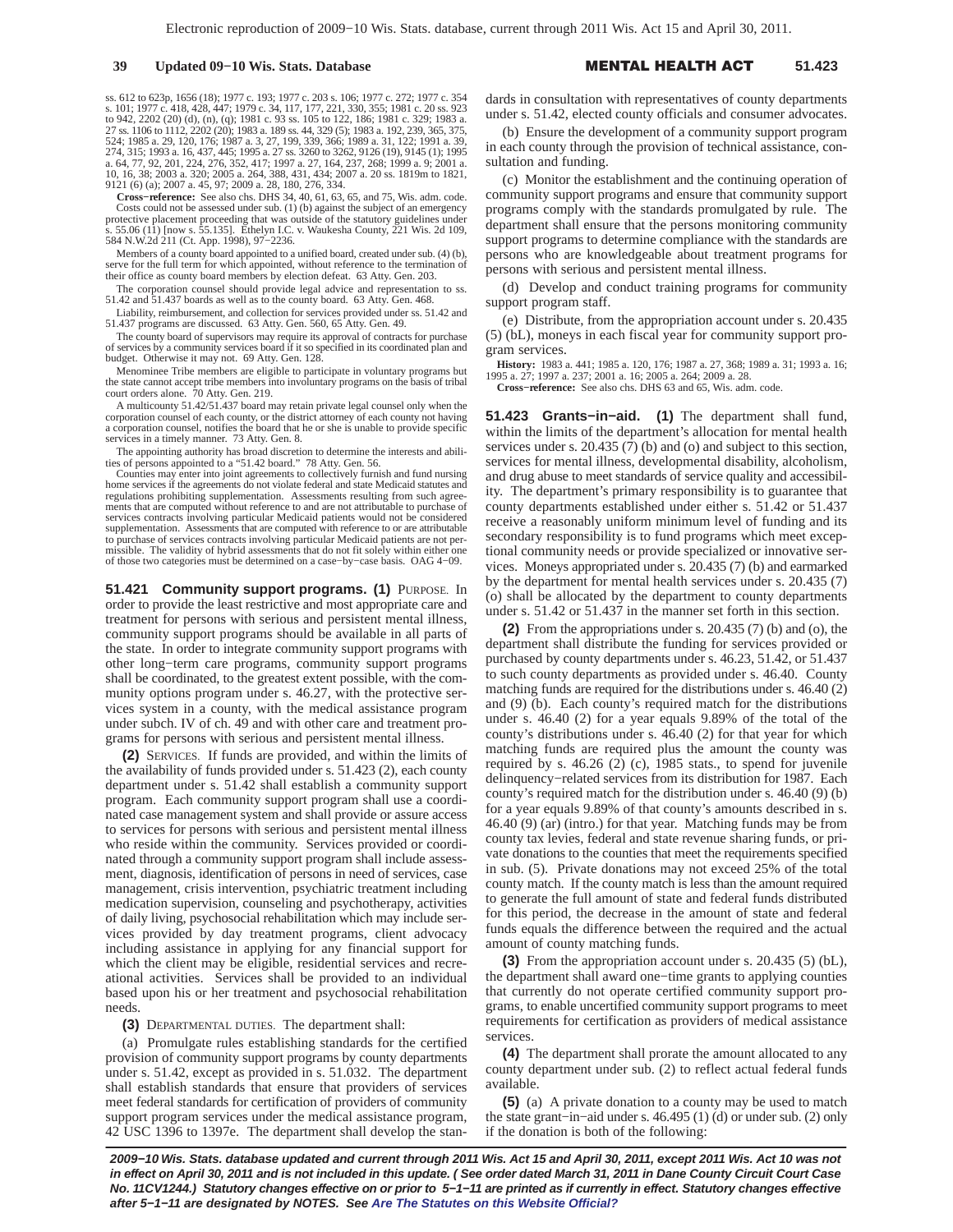# 51.423 **MENTAL HEALTH A**

1. Donated to a county department under s. 46.215, 46.22, 51.42 or 51.437 and the donation is under the administrative control of such county department.

2. Donated without restrictions as to use, unless the restrictions specify that the donation be used for a particular service and the donor neither sponsors nor operates the service.

(b) Voluntary federated fund−raising organizations are not sponsors or operators of services within the meaning of par. (a) 2. Any member agency of such an organization that sponsors or operates services is deemed an autonomous entity separate from the organization unless the board membership of the organization and the agency interlock.

**(6)** The county allocation to match aid increases shall be included in the contract under s. 46.031 (2g) and approved by January 1 of the year for which the funds are allocated, in order to generate state aid matching funds. All funds allocated under sub. (2) shall be included in the contract under s. 46.031 (2g) and approved.

**(7)** Each county department under either s. 51.42 or 51.437, but not both, shall be treated, for the purpose of this section only, as unified with any other county department established in its jurisdiction under either s. 51.42 or 51.437 and shall receive an amount determined under sub. (2).

**(9)** If the funds appropriated under s. 20.435 (7) (b) for any fiscal year are insufficient to provide county departments with the sums calculated under subs. (1) to (7), the appropriation shall be allocated among county departments in proportion to the sums they would receive under subs. (1) to (7).

**(10)** Each county department which is eligible under the state plan for medical assistance shall obtain a medical assistance provider number and shall bill for all eligible clients. A county department operating an inpatient facility shall apply for a special hospital license under s. 50.33 (2) (c). Under powers delegated under s. 46.10 (16), each county department shall retain 100% of all collections it makes and its providers make for care other than that provided or purchased by the state.

**(11)** Each county department under s. 51.42 or 51.437, or both, shall apply all funds it receives under subs. (1) to (7) to provide the services required under ss.  $51.42$ ,  $51.437$  and  $51.45$  (2) (g) to meet the needs for service quality and accessibility of the persons in its jurisdiction, except that the county department may pay for inpatient treatment only with funds designated by the department for inpatient treatment. The county department may expand programs and services with county funds not used to match state funds under this section subject to the approval of the county board of supervisors in a county with a single−county department or the county boards of supervisors in counties with multicounty departments and with other local or private funds subject to the approval of the department and the county board of supervisors in a county with a single−county department under s. 51.42 or 51.437 or the county boards of supervisors in counties with a multicounty department under s. 51.42 or 51.437. The county board of supervisors in a county with a single−county department under s. 51.42 or 51.437 or the county boards of supervisors in counties with a multicounty department under s. 51.42 or 51.437 may delegate the authority to expand programs and services to the county department under s. 51.42 or 51.437. The county department under s. 51.42 or 51.437 shall report to the department all county funds allocated to the county department under s. 51.42 or 51.437 and the use of such funds. Moneys collected under s. 46.10 shall be applied to cover the costs of primary services, exceptional and specialized services or to reimburse supplemental appropriations funded by counties. County departments under ss. 51.42 and 51.437 shall include collections made on and after October 1, 1978, by the department that are subject to s. 46.10 (8m) (a) 3. and 4. and are distributed to county departments under ss. 51.42 and 51.437 from the appropriation account under s. 20.435 (5) (gg), as revenues on their grant−in−aid expenditure reports to the department.

**(12)** The department may not provide state aid to any county department under s. 51.42 or 51.437 for excessive inpatient treatment. For each county department under ss. 51.42 and 51.437 in each calendar year, sums expended for the 22nd and all subsequent average days of care shall be deemed excessive inpatient treatment. No inpatient treatment provided to children, adolescents, chronically mentally ill patients, patients requiring specialized care at a mental health institute, or patients at the centers for the developmentally disabled may be deemed excessive. If a patient is discharged or released and then readmitted within 60 days after such discharge or release from an inpatient facility, the number of days of care following readmission shall be added to the number of days of care before discharge or release for the purpose of calculating the total length of such patient's stay in the inpatient facility.

**(15)** Funds allocated under this section and recovered from audit adjustments from a prior fiscal year may be included in subsequent certifications only to pay counties owed funds as a result of any audit adjustment. By June 30 of each year the department shall submit to the chief clerk of each house of the legislature, for distribution to the appropriate standing committees under s. 13.172 (3), a report on funds recovered and paid out during the previous calendar year as a result of audit adjustments.

**History:** 1985 a. 176 ss. 452 to 454, 456 to 461, 463, 466; 1987 a. 27, 186; 1989 a. 31, 56, 122; 1991 a. 39, 269; 1993 a. 16, 445; 1995 a. 27; 1997 a. 27; 1999 a. 9; 2001 a. 16; 2005 a. 25; 2007 a. 20; 2009 a. 28.

**51.437 Developmental disabilities services. (1)** DEFI-NITION. In this section, "services" means specialized services or special adaptations of generic services directed toward the prevention and alleviation of a developmental disability or toward the social, personal, physical or economic habilitation or rehabilitation of an individual with such a disability, and includes diagnosis, evaluation, treatment, personal care, day care, domiciliary care, special living arrangements, training, sheltered employment, protective and other social and socio−legal services, follow−along services and transportation services necessary to assure delivery of services to individuals with developmental disabilities.

**(4)** RESPONSIBILITY OF COUNTY GOVERNMENT. (a) The county board of supervisors has the primary governmental responsibility for the well−being of those developmentally disabled citizens residing within its county and the families of the developmentally disabled insofar as the usual resultant family stresses bear on the well−being of the developmentally disabled citizen. This primary governmental responsibility is limited to the programs, services and resources that the county board of supervisors is reasonably able to provide within the limits of available state and federal funds and of county funds required to be appropriated to match state funds.

(c) County liability for care and services purchased through or provided by a county department of developmental disabilities services established under this section shall be based upon the client's county of residence except for emergency services for which liability shall be placed with the county in which the individual is found. For the purpose of establishing county liability, "emergency services" means those services provided under the authority of s. 55.05 (4), 2003 stats., or s. 55.06 (11) (a), 2003 stats., or s. 51.15, 55.13, or 55.135. Nothing in this paragraph prevents recovery of liability under s. 46.10 or any other statute creating liability upon the individual receiving a service or any other designated responsible party.

**(4g)** COUNTY DEPARTMENT OF DEVELOPMENTAL DISABILITIES SERVICES ESTABLISHED; INTEGRATION OF SERVICES. (a) Except as provided under par. (b) and ss.  $46.21$  (2m) (b) and  $46.23$  (3) (b), every county board of supervisors shall establish a county department of developmental disabilities services on a single−county or multicounty basis to furnish services within its county. Adjacent counties, lacking the financial resources and professional personnel needed to provide or secure such services on a single−county basis, may and shall be encouraged to combine their energies and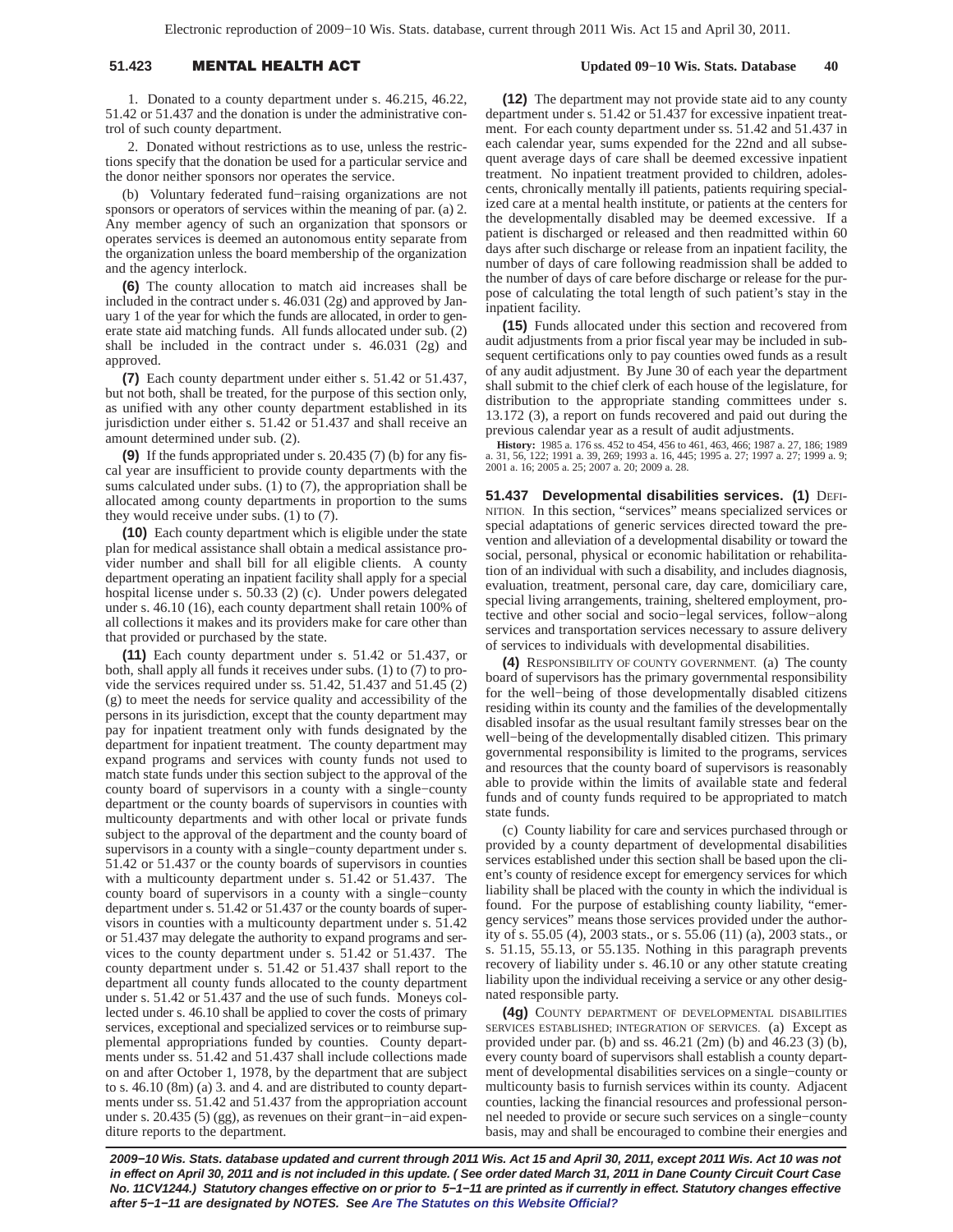financial resources to provide these joint services and facilities with the approval of the department of health services. The county department of developmental disabilities services shall consist of a county developmental disabilities services board, a county developmental disabilities services director and necessary personnel.

(b) A county board of supervisors may transfer the powers and duties of a county department of developmental disabilities services under this section to a county department under s. 51.42, which shall act under s. 51.42 (3) (ar) 3.

(c) In a county with a population of 500,000 or more, the county board of supervisors shall integrate day care programs for mentally retarded persons and those programs for persons with other developmental disabilities into the county developmental disabilities program.

**(4m)** DUTIES OF COUNTY DEPARTMENT OF DEVELOPMENTAL DIS-ABILITIES SERVICES. A county department of developmental disabilities services shall do all of the following:

(a) Within the limits of available state and federal funds and of county funds required to be appropriated to match state funds, establish a county developmental disabilities services program. Such services shall be provided either directly or by contract.

(b) Develop, approve and modify on a continuing basis a single−county or multicounty plan for the delivery of services, including the construction of facilities, to those citizens affected by developmental disabilities. The purpose of the plan shall be to ensure the delivery of needed services and the prevention of unnecessary duplication, fragmentation of services and waste of resources. Plans shall include, to the fullest extent possible, participation by existing and planned agencies of the state, counties, municipalities, school districts and all other public and private agencies as are required to, or may agree to, participate in the delivery of services. The plan shall, to the fullest extent possible, be coordinated with and integrated into plans developed by regional comprehensive health planning agencies.

(c) Provide continuing counsel to public and private agencies as well as other appointed and elected bodies within the county.

(d) Establish a program of citizen information and education concerning the problems associated with developmental disabilities.

(e) Establish a fixed point of information and referral within the community for developmentally disabled individuals and their families. The fixed point of information and referral shall consist of a specific agency designated to provide information on the availability of services and the process by which the services may be obtained.

(f) Enter into contracts to provide or secure services from other agencies or resources including out−of−state agencies or resources. Notwithstanding ss. 59.42 (1) and (2) (b) and 978.05, any multicounty department of developmental disabilities services may contract for professional legal services that are necessary to carry out the duties of the multicounty department of developmental disabilities services if the corporation counsel of each county of the multicounty department of developmental disabilities services has notified the multicounty department of developmental disabilities services that he or she is unable to provide those services in a timely manner.

(g) Acknowledge receipt of the notification received under s. 115.812 (2).

(h) Submit final budgets under s. 46.031 (1) for funding under s. 51.423.

(i) Annually report to the department of health services regarding the use of any contract entered into under s. 51.87.

(j) By September 30, submit for inclusion as part of the proposed county budget to the county executive or county administrator or, in those counties without a county executive or county administrator, directly to the county board of supervisors in a county with a single−county department of developmental disabilities services or the county boards of supervisors in counties

with a multicounty department of developmental disabilities services a proposed budget for the succeeding calendar year covering services, including active treatment community mental health center services, based on the plan required under s. 51.42 (3) (ar) 5. The final budget shall be submitted to the department of health services.

(k) Develop the cost of all services which it purchases based on the standards and requirements of s. 46.036.

(L) Except in an emergency, review and approve or disapprove all admissions to nursing homes of persons with a developmental disability who are residents of the county.

(m) If the county board of supervisors establishes an initiative to provide coordinated services under s. 59.53 (7), participate in the initiative, including entering into any written interagency agreements or contracts.

(n) If authorized under s. 46.283 (1) (a) 1., apply to the department of health services to operate a resource center under s. 46.283 and, if the department contracts with the county under s. 46.283 (2), operate the resource center.

(p) If authorized under s. 46.284 (1) (a) 1., apply to the department of health services to operate a care management organization under s. 46.284 and, if the department contracts with the county under s. 46.284 (2), operate the care management organization and, if appropriate, place funds in a risk reserve.

**(4r)** POWERS OF COUNTY DEPARTMENT OF DEVELOPMENTAL DIS-ABILITIES SERVICES. (a) A county department of developmental disabilities services:

1. May not furnish services and programs provided by the department of public instruction and local educational agencies.

2. May allocate services among service recipients to reflect the availability of limited resources.

3. May administer an initiative to provide coordinated services under s. 59.53 (7), if the county board of supervisors establishes the initiative.

4. May own, lease or manage real property for the purposes of operating a treatment facility.

(b) Notwithstanding ss. 46.2895 (9), 48.78 (2) (a), 49.45 (4), 49.83, 51.30, 51.45 (14) (a), 55.22 (3), 146.82, 252.11 (7), 253.07  $(3)$  (c), and 938.78  $(2)$  (a), any subunit of a county department of developmental disabilities services or tribal agency acting under this section may exchange confidential information about a client, without the informed consent of the client, with any other subunit of the same county department of developmental disabilities services or tribal agency, with a resource center, a care management organization, or a long−term care district, or with any person providing services to the client under a purchase of services contract with the county department of developmental disabilities services or tribal agency or with a resource center, a care management organization, or a long−term care district, if necessary to enable an employee or service provider to perform his or her duties, or to enable the county department of developmental disabilities services or tribal agency to coordinate the delivery of services to the client. Any agency releasing information under this paragraph shall document that a request was received and what information was provided.

**(4rm)** COST OF SERVICES. (a) A county department of developmental disabilities services shall authorize all care of any patient in a state, local, or private facility under a contractual agreement between the county department of developmental disabilities services and the facility, unless the county department of developmental disabilities services governs the facility. The need for inpatient care shall be determined by the program director or designee in consultation with and upon the recommendation of a licensed physician trained in psychiatry and employed by the county department of developmental disabilities services or its contract agency prior to the admission of a patient to the facility except in the case of emergency services. In cases of emergency, a facility under contract with any county department of developmental disabilities services shall charge the county department of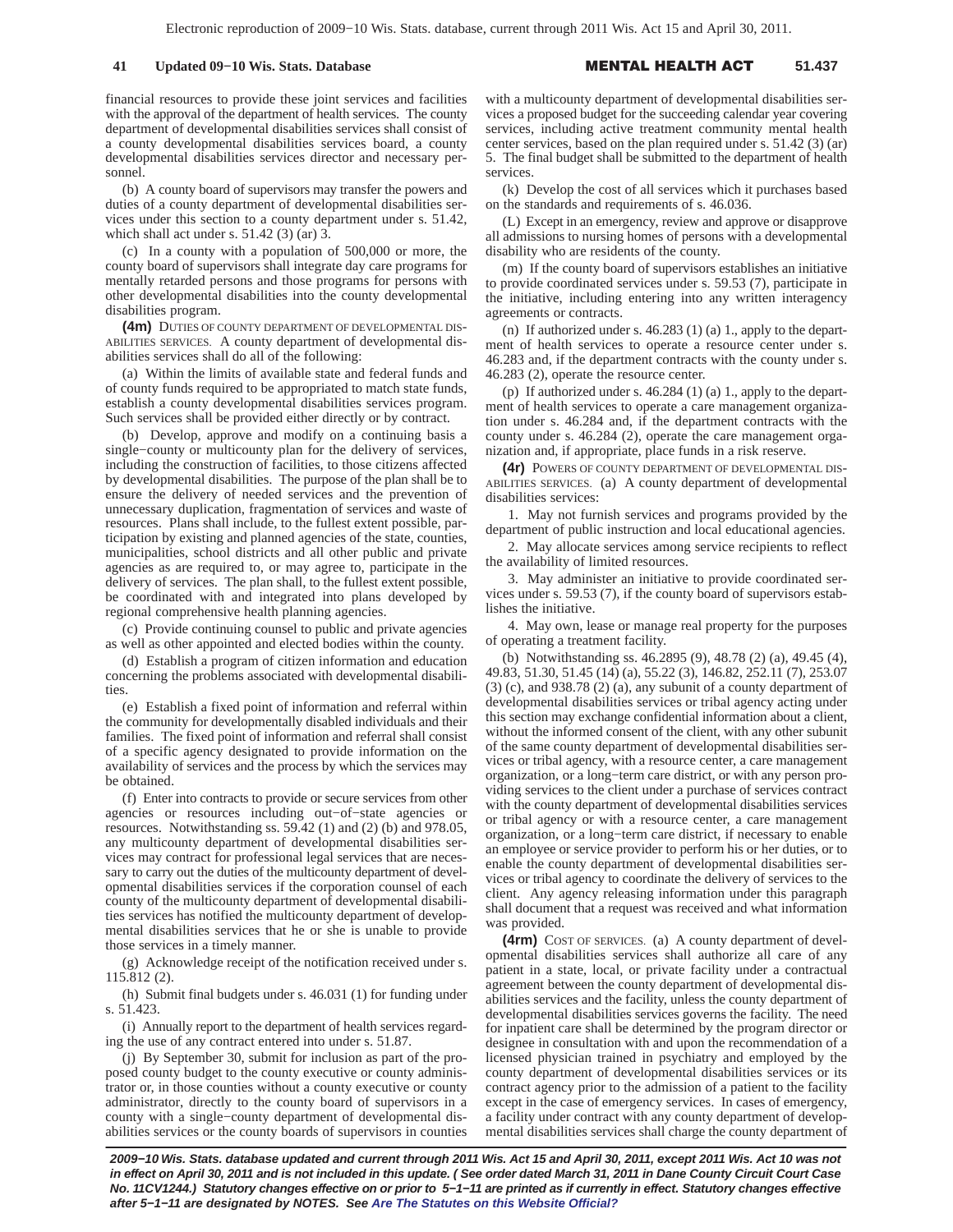# **51.437 MENTAL HEALTH A**

 **Updated 09−10 Wis. Stats. Database 42**

developmental disabilities services having jurisdiction in the county where the individual receiving care is found. The county department of developmental disabilities services shall reimburse the facility, except as provided under par. (c), for the actual cost of all authorized care and services less applicable collections under s. 46.036, unless the department of health services determines that a charge is administratively infeasible, or unless the department of health services, after individual review, determines that the charge is not attributable to the cost of basic care and services. The exclusionary provisions of s. 46.03 (18) do not apply to direct and indirect costs which are attributable to care and treatment of the client. County departments of developmental disabilities services may not reimburse any state institution or receive credit for collections for care received in a state institution by nonresidents of this state, interstate compact clients, transfers under s. 51.35 (3) (a), commitments under s. 975.01, 1977 stats., or s. 975.02, 1977 stats., or s. 971.14, 971.17 or 975.06, admissions under s. 975.17, 1977 stats., children placed in the guardianship of the department of children and families under s. 48.427 or 48.43 or juveniles under the supervision of the department of corrections under s. 938.183 or 938.355.

(b) If any of the county developmental disabilities services authorized under par. (a) are provided by any of the institutions specified in s. 46.10, the costs of such services shall be segregated from the costs of residential care provided at such institutions. The uniform cost record−keeping system established under s. 46.18 (8) to (10) shall provide for such segregation of costs.

(c) If a center for the developmentally disabled has provided a county department of developmental disabilities services under this section with service, the department of health services shall:

1. Regularly bill the county department of developmental disabilities services for services as specified in par. (c) 2. a. and 2m. Under this section, collections on or after January 1, 1976, from medical assistance shall be the approved amounts listed by the patient on remittance advices from the medical assistance carrier, not including adjustments due to retroactive rate approval and less any refunds to the medical assistance program. For care provided on and after January 1, 1978, the department of health services shall adjust collections from medical assistance to compensate for differences between specific rate scales for care charged to the county department of developmental disabilities services and the average daily medical assistance reimbursement rate. Payment shall be due from the county department of developmental disabilities services within 60 days of the billing date subject to provisions of the contract. If any payment has not been received within 60 days, the department of health services shall deduct all or part of the amount due from any payment due from the department of health services to the county department of developmental disabilities services.

2. a. Bill the county department of developmental disabilities services for services provided on or after January 1, 1982, to persons ineligible for medical assistance benefits and who lack other means of full payment, using the procedure established under subd. 1.

b. Bill the county department of developmental disabilities services for services provided on or after December 31, 1997, at \$48 per day, if an independent professional review established under 42 USC 1396a (a) (31) designates the person served as appropriate for community care, including persons who have been admitted for more than 180 consecutive days and for whom the cost of care in the community would be equal to or less than the daily rate for services under s. 46.275. The department of health services shall use money it receives from the county department of developmental disabilities services to offset the state's share of medical assistance. Payment is due from the county department of developmental disabilities services within 60 days of the billing date, subject to provisions of the contract. If the department of health services does not receive any payment within 60 days, it shall deduct all or part of the amount due from any payment the department of health services is required to make to the county

department of developmental disabilities services. The department of health services shall first use collections received under s. 46.10 as a result of care at a center for the developmentally disabled to reduce the costs paid by medical assistance, and shall remit the remainder to the county department of developmental disabilities services up to the portion billed. The department of health services shall use the appropriation under s. 20.435 (2) (gk) to remit collection credits and other appropriate refunds to county departments of developmental disabilities services.

c. Regularly provide the county department of developmental disabilities services with a list of persons who are eligible for medical assistance benefits and who are receiving care in a center for the developmentally disabled.

2m. Bill the county department of developmental disabilities services for services that are not provided by the federal government and that are provided under s. 51.06 (1m) (d) to individuals who are eligible for medical assistance, plus any applicable surcharge under s. 51.06 (5), using the procedure established under subd. 1.

3. Establish by rule a process for appealing determinations of the independent professional review that result in billings under subd. 2. b.

(d) Notwithstanding pars. (a) to (c), for individuals receiving the family care benefit under s. 46.286, the care management organization that manages the family care benefit for the recipient shall pay the portion of the payment that is for services that are covered under the family care benefit; the department shall pay the remainder of the payment.

**Cross−reference:** See also ch. DHS 86, Wis. adm. code.

**(7)** COUNTY DEVELOPMENTAL DISABILITIES SERVICES BOARD. (a) *Appointments.* 1. Except as provided under subd. 2., the county board of supervisors in a county with a single−county department of developmental disabilities services or the county boards of supervisors in counties with a multicounty department of developmental disabilities services shall, before qualification under this section, appoint a county developmental disabilities services board. A county developmental disabilities services board appointed under this subdivision shall govern the single− county or multicounty department of developmental disabilities services. A member of a county developmental disabilities services board appointed under this subdivision may be removed from office for cause by a two−thirds vote of the appointing authority, on due notice in writing and hearing of the charges against the member.

2. In any county with a county executive or county administrator and which has established a single−county department of developmental disabilities services, the county executive or county administrator shall appoint, subject to confirmation by the county board of supervisors, the county developmental disabilities services board, which shall be only a policy−making body determining the broad outlines and principles governing the administration of programs under this section. A member of the county developmental disabilities services board appointed under this subdivision may be removed by the county executive or county administrator for cause.

(am) *Composition.* 1. In a single−county department of developmental disabilities services, the county developmental disabilities services board shall be composed of not less than 9 nor more than 15 persons of recognized ability and demonstrated interest in the problems of the developmentally disabled but not more than 3 members shall be appointed from the county board of supervisors.

2. In a multicounty department of developmental disabilities services, the county developmental disabilities services board shall be composed of 11 members and with 2 additional members for each county in a multicounty department of developmental disabilities services in excess of 2. Appointments shall be made by the county boards of supervisors of the counties in a multicounty department of developmental disabilities services in a manner acceptable to the counties in the multicounty department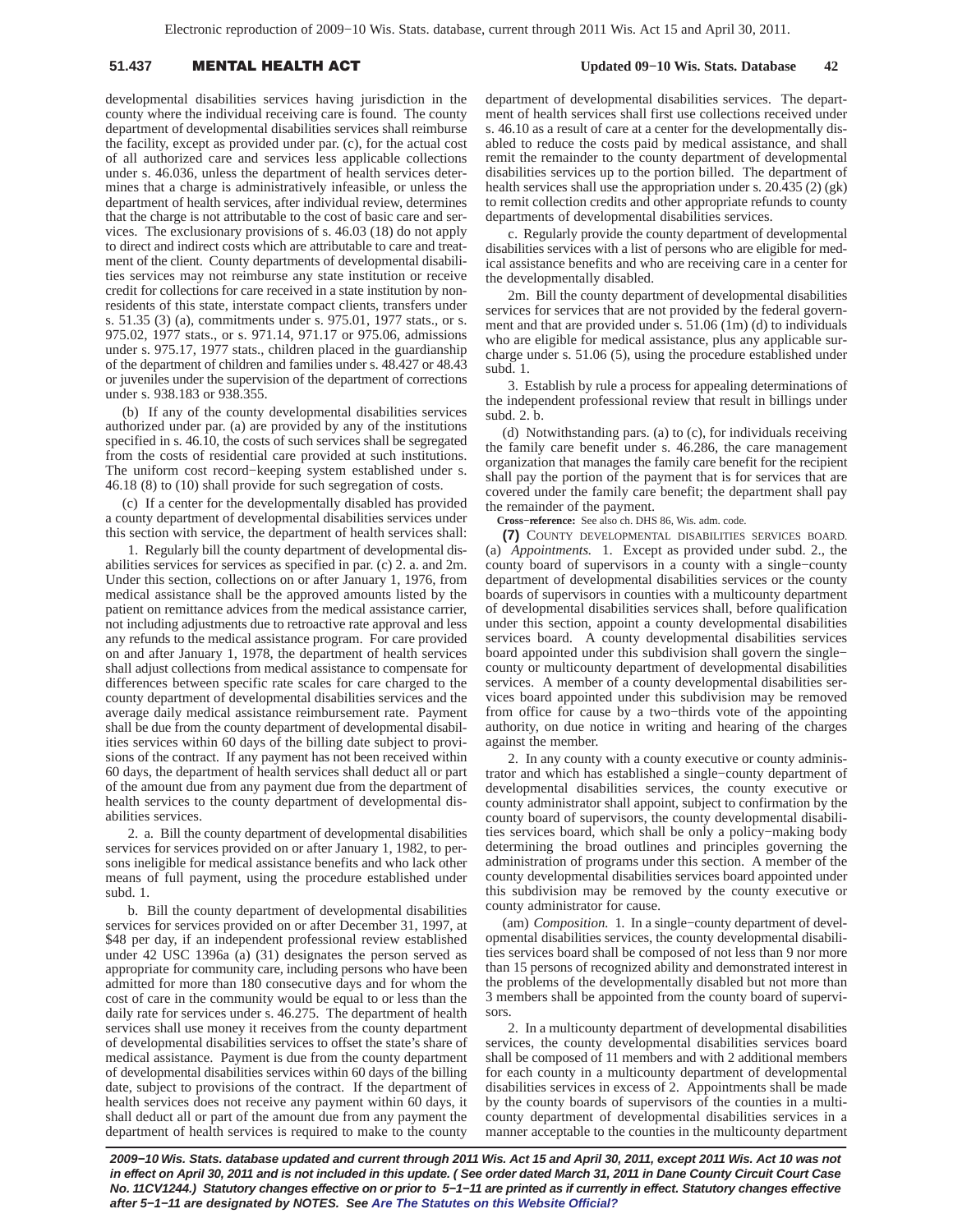## **43 Updated 09-10 Wis. Stats. Database**

#### L HEALTH A **51.437**

of developmental disabilities services, but each of the counties in the multicounty department of developmental disabilities services may appoint only 2 members from its county board of supervisors.

3. At least one−third of the members of every county developmental disabilities services board serving at any one time shall be appointed from the developmentally disabled citizens or their parents residing in a county with a single−county department of developmental disabilities services or in any of the counties with a multicounty department of developmental disabilities services.

(b) *Terms.* Appointments to the county developmental disabilities services board shall be for staggered 3−year terms. Vacancies shall be filled for the residue of the unexpired term in the manner that original appointments are made.

**(9)** POWERS AND DUTIES OF COUNTY DEVELOPMENTAL DISABILI-TIES SERVICES BOARD IN CERTAIN COUNTIES. A county developmental disabilities services board appointed under sub. (7) (a) 1. shall do all of the following:

(a) Appoint a county developmental disabilities services director, subject to the approval of each county board of supervisors which participated in the appointment of the county developmental disabilities services board, establish salaries and personnel policies for the county department of developmental disabilities services subject to the approval of each such county board of supervisors and arrange and promote local financial support for the program. Each county board of supervisors in a county with a single−county department of developmental disabilities services or the county boards of supervisors in counties with a multicounty department of developmental disabilities services may delegate such appointing authority to the county developmental disabilities services board.

(am) Prepare a local plan which includes an inventory of all existing resources, identifies needed new resources and services and contains a plan for meeting the needs of developmentally disabled individuals based upon the services designated under sub. (1). The plan shall also include the establishment of long−range goals and intermediate−range plans, detailing priorities and estimated costs and providing for coordination of local services and continuity of care.

(b) Assist in arranging cooperative working agreements with other health, educational, vocational and welfare services, public or private, and with other related agencies.

(d) Comply with the state requirements for the program.

(e) Appoint committees consisting of residents of the county to advise the county developmental disabilities services board as it deems necessary.

(f) Develop county developmental disabilities services board operating procedures.

(g) Determine, subject to the approval of the county board of supervisors in a county with a single−county department of developmental disabilities services or the county boards of supervisors in counties with a multicounty department of developmental disabilities services and with the advice of the county developmental disabilities services director appointed under par. (a), whether services are to be provided directly by the county department of developmental disabilities services or contracted for with other providers and make such contracts. The county board of supervisors in a county with a single−county department of developmental disabilities services or the county boards of supervisors in counties with a multicounty department of developmental disabilities services may elect to require the approval of any such contract by the county board of supervisors in a county with a single− county department of developmental disabilities services or the county boards of supervisors in counties with a multicounty department of developmental disabilities services.

(h) Assume the powers and duties of the county department of developmental disabilities services under subs. (4m) and (4r).

(i) 1. Annually identify brain−injured persons in need of services within the county.

2. Annually, no later than January 30, report to the department the age and location of those brain−injured persons who are receiving treatment.

**(9b)** POWERS AND DUTIES OF COUNTY DEVELOPMENTAL DIS-ABILITIES SERVICES BOARD IN CERTAIN COUNTIES WITH A COUNTY EXECUTIVE OR A COUNTY ADMINISTRATOR. The county developmental disabilities services board appointed under sub. (7) (a) 2. shall:

(a) Appoint committees consisting of residents of the county to advise the board as it deems necessary.

(am) Prepare a local plan which includes an inventory of all existing resources and services and contains a plan for meeting the needs of developmentally disabled individuals based upon the services designated under sub. (1).

(b) Recommend program priorities, identify unmet service needs and prepare short−term and long−term plans and budgets for meeting such priorities and needs.

(c) Prepare, with the assistance of the county developmental disabilities director appointed under sub. (10m), a proposed budget for submission to the county executive or county administrator and a final budget for submission to the department of health services under s. 46.031 (1) for authorized services.

(d) Advise the county developmental disabilities services director appointed under sub. (10m) regarding purchasing and providing services and the selection of purchase of service vendors, and make recommendations to the county executive or county administrator regarding modifications in such purchasing, providing and selection.

(e) Develop county developmental disabilities services board operating procedures.

(f) Comply with state requirements.

(g) Assist in arranging cooperative working agreements with persons providing health, education, vocational or welfare services related to services provided under this section.

(h) Advise the county developmental disabilities services director regarding coordination of local services and continuity of care.

**(10)** COUNTY DEVELOPMENTAL DISABILITIES SERVICES DIREC-TOR IN CERTAIN COUNTIES. The county developmental disabilities services director appointed under sub. (9) (a) shall:

(am) Operate, maintain and improve the county department of developmental disabilities services.

(ar) With the county developmental disabilities services board under sub. (9), prepare:

1. Annual proposed and final budgets of all funds necessary for the program and services authorized by this section.

2. An annual report of the operation of the program.

3. Such other reports as are required by the department of health services and the county board of supervisors in a county with a single−county department of developmental disabilities services or the county boards of supervisors in counties with a multicounty department of developmental disabilities services.

(b) Make recommendations to the county developmental disabilities services board under sub. (9) for:

- 1. Personnel and salaries.
- 2. Changes in the program and services.
- (c) Evaluate service delivery.

(d) After consultation with the county developmental disabilities services board administer the duties of the county department of disabilities services under sub. (4r) (a) 2.

(e) Comply with state requirements.

**(10m)** COUNTY DEVELOPMENTAL DISABILITIES SERVICES DIREC-TOR IN CERTAIN COUNTIES WITH A COUNTY EXECUTIVE OR COUNTY ADMINISTRATOR. In any county with a county executive or a county administrator in which the county board of supervisors has established a single−county department of developmental disabilities services, the county executive or county administrator shall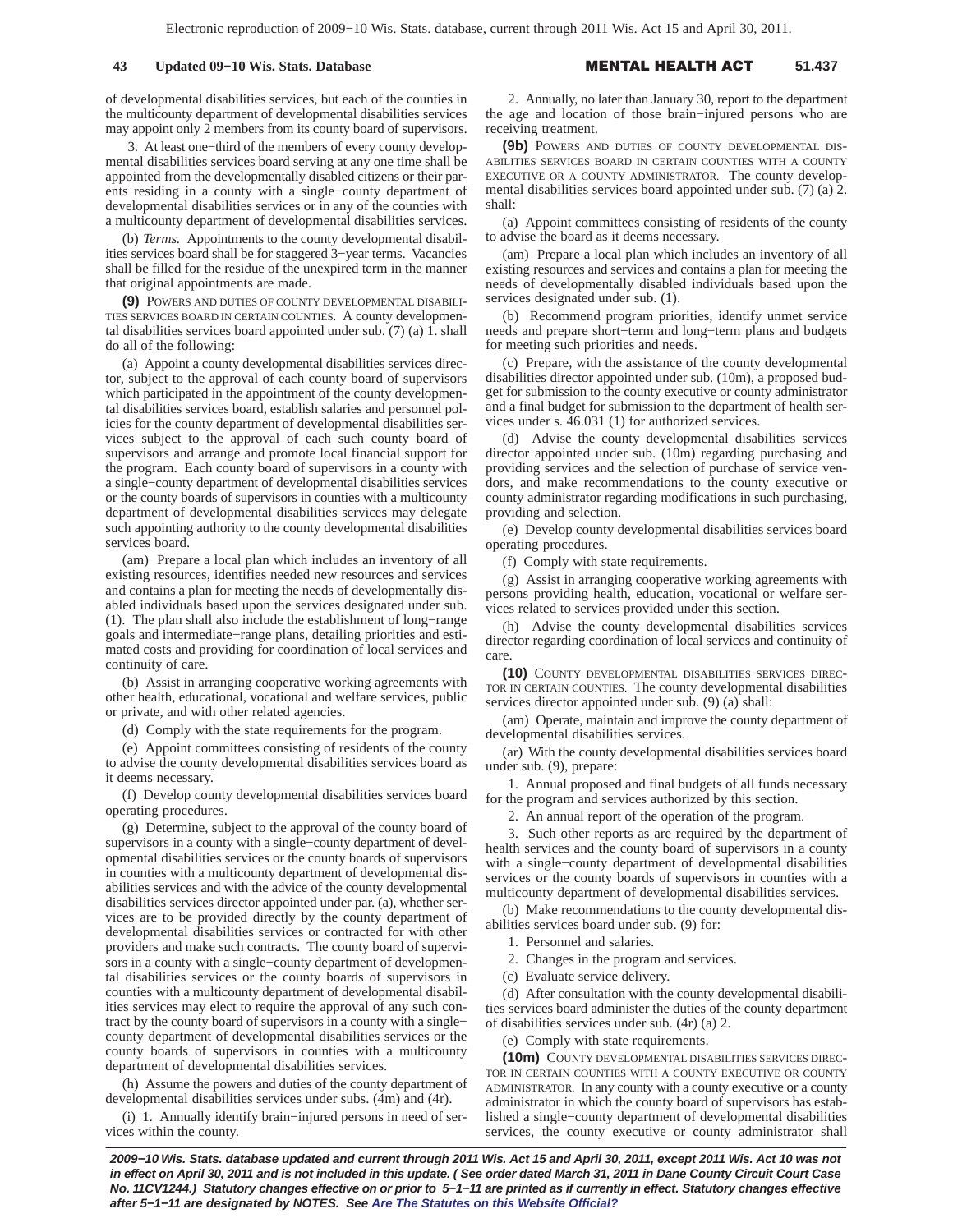# **51.437 MENTAL HEALTH A**

 **Updated 09−10 Wis. Stats. Database 44**

appoint and supervise the county developmental disabilities services director. In any county with a population of 500,000 or more, the county executive or county administrator shall appoint the director of the county department of human services under s. 46.21 as the county developmental disabilities services director. The appointment is subject to confirmation by the county board of supervisors unless the county board of supervisors, by ordinance, elects to waive confirmation or unless the appointment is made under a civil service system competitive examination procedure established under s. 59.52 (8) or ch. 63. The county developmental disabilities services director, subject only to the supervision of the county executive or county administrator, shall:

(a) Supervise and administer any program established under this section.

(b) Determine administrative and program procedures.

(c) Determine, subject to the approval of the county board of supervisors and with the advice of the county developmental disabilities services board under sub. (9b) (e), whether services are to be provided directly by the county department of developmental disabilities services or contracted for with other providers and make such contracts. The county board of supervisors may elect to require the approval of any such contract by the county board of supervisors.

(e) Assist the county developmental disabilities services board under sub. (9b) in the preparation of the budgets required under sub. (9b) (c).

(f) Make recommendations to the county executive or county administrator regarding modifications to the proposed budget prepared by the county developmental disabilities services board under sub.  $(9b)$  (c).

(g) Evaluate service delivery.

(h) After consultation with the county developmental disabilities services board administer the duties of the county department of disabilities services under sub. (4r) (a) 2.

(i) Establish salaries and personnel policies of the program subject to approval of the county executive or county administrator and county board of supervisors.

(j) Perform other functions necessary to manage, operate, maintain and improve programs.

(k) Comply with state requirements.

(L) Assist in arranging cooperative working agreements with other persons providing health, education, vocational or welfare services related to services provided under this section.

(m) Arrange and promote local financial support for the program.

(n) In consultation with the county developmental disabilities services board, prepare:

1. Intermediate−range plans and budget.

2. An annual report of the operation of the program.

3. Such other reports as are required by the department of health services and the county board of supervisors.

(o) 1. Annually identify brain−injured persons in need of services within the county.

2. Annually, no later than January 30, 1987, and January 30 of each year thereafter, report to the department the age and location of those brain−injured persons who are receiving treatment.

**(14)** DUTIES OF THE DEPARTMENT OF HEALTH SERVICES. The department of health services shall:

(a) Review requests and certify county departments of developmental disabilities services to assure that the county departments of developmental disabilities services are in compliance with this section.

(c) Periodically review and evaluate the program of each county department of developmental disabilities services.

(d) Provide consultative staff services to communities to assist in ascertaining local needs and in planning, establishing and operating programs.

(e) Develop and implement a uniform cost reporting system according to s. 46.18 (8), (9) and (10).

(g) Ensure that any county department of developmental disabilities services which elects to provide special education programs to children aged 3 years and under complies with requirements established by the department of public instruction.

(h) Organize and foster education and training programs for all persons engaged in treatment of brain−injured persons and keep a central record of the age and location of those persons treated.

(i) Ensure that the matching−funds requirement for the state developmental disabilities councils grant, as received from the federal department of health and human services, is met by reporting to the federal department of health and human services expenditures made for the provision of developmental disabilities services under the basic county allocation distributed under s. 46.40  $(2)$ 

**(14m)** DUTIES OF THE SECRETARY. The secretary shall:

(a) Maintain a listing of present or potential resources for serving the needs of the developmentally disabled, including private and public persons, associations and agencies.

(b) Collect factual information concerning the problems.

(c) Provide information, advice and assistance to communities and try to coordinate their activities on behalf of the developmentally disabled.

(d) Assist counties in obtaining professional services on a shared−time basis.

(e) Establish and maintain liaison with all state and local agencies to establish a continuum of services, consultative and informational.

**(14r)** DUTIES OF THE BOARD FOR PEOPLE WITH DEVELOPMENTAL DISABILITIES. (a) The board for people with developmental disabilities shall:

1. Designate appropriate state or local agencies for the administration of programs and fiscal resources made available to the board for people with developmental disabilities under federal legislation affecting the delivery of services to the developmentally disabled.

2. Perform the following responsibilities related to the state plan, for the delivery of services, that is required under 42 USC 6022, including the construction of facilities:

a. Develop, approve, and continue modification of the statewide plan.

b. Monitor and evaluate the implementation of the statewide plan.

3. Review and advise the department of health services on community budgets and community plans for programs affecting persons with developmental disabilities.

4. Participate in the development of, review, comment on, and monitor all state plans in the state which relate to programs affecting persons with developmental disabilities.

5. Serve as an advocate for persons with developmental disabilities.

6. Provide continuing counsel to the governor and the legislature.

7. Notify the governor regarding membership requirements of the board and if vacancies on the board remain unfilled for a significant period of time.

(b) The board may establish such reasonable procedures as are essential to the conduct of the affairs of the board.

(c) The board for people with developmental disabilities may or, if requested by the governor, shall coordinate recommendations of the board and the public to the governor regarding board membership.

**(15)** CONSTRUCTION. (a) Nothing in this section shall be construed to mean that developmentally disabled persons are not eligible for services available from all sources.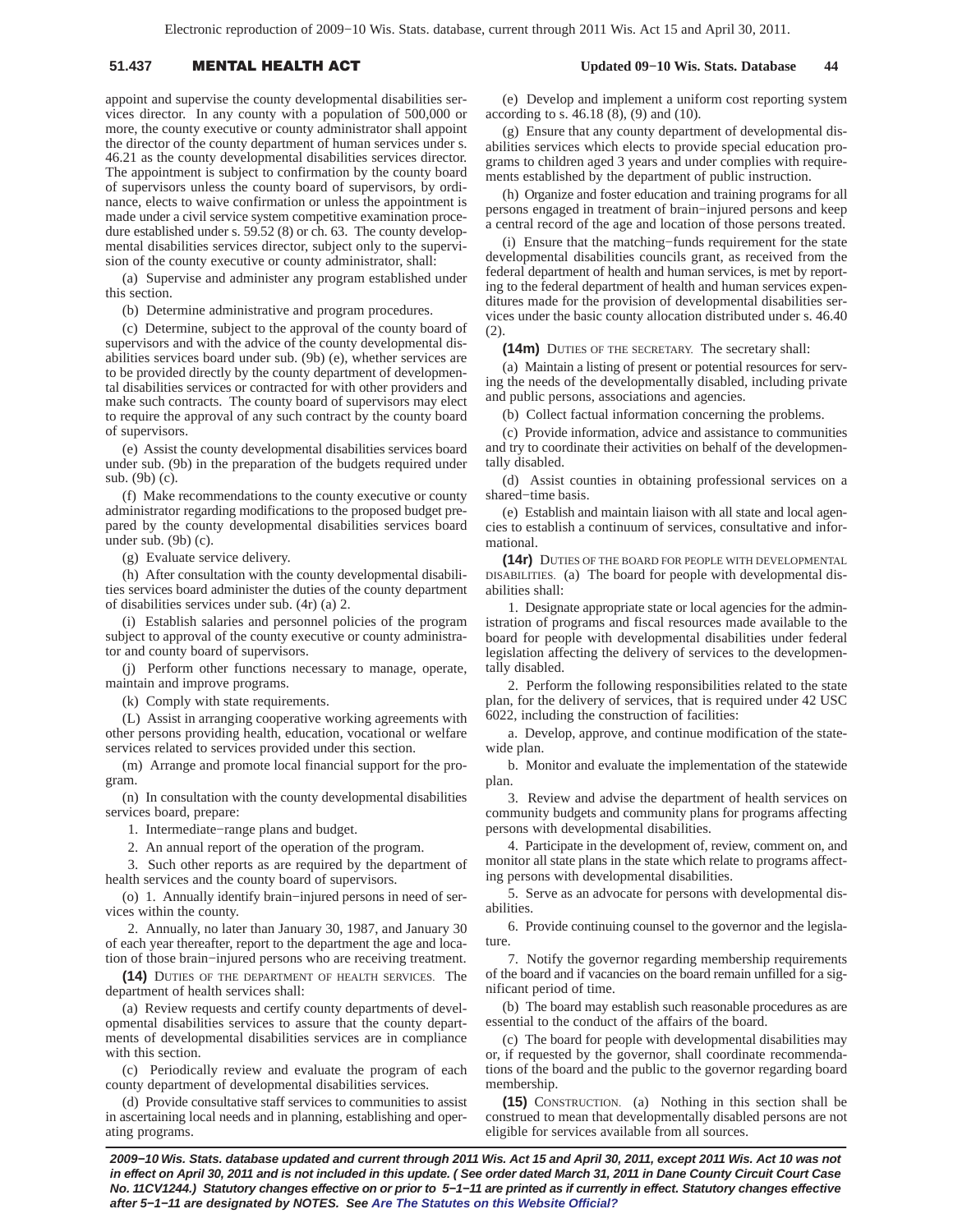## **45 Updated 09−10 Wis. Stats. Database** -

L HEALTH A **51.44**

(b) Nothing in this section may be deemed to require a county department of developmental disabilities services to provide education, recreation, counseling, information or referral services to any individual with a developmental disability or to his or her family.

(c) 1. Any reference in any law to a county department of developmental disabilities services applies to the county department under s. 46.23 in its administration of the powers and duties of the county department of developmental disabilities services under s. 46.23 (3) (b), if the powers and duties of a county department of developmental disabilities services are transferred under s. 46.23 (3) (b) 1. Any reference in any law to a county department of developmental disabilities services applies to a county department under s. 46.21 (2m) in its administration of the powers and duties of the county department of developmental disabilities services under s. 46.21 (2m) (b) 1. a.

2. a. Any reference in any law to a county developmental disabilities services director appointed under sub. (9) (a) applies to the director of a county department appointed under s. 46.23 (5) (f) in his or her administration of the powers and duties of that county developmental disabilities services director, if the powers and duties of a county department of developmental disabilities services are transferred under s. 46.23 (3) (b) 1.

b. Any reference in any law to a county developmental disabilities services director appointed under sub. (10m) (intro.) applies to the director of a county department appointed under s. 46.23 (6m) (intro.), if the powers and duties of a county department of developmental disabilities services are transferred under s. 46.23 (3) (b) 1. Any reference in any law to a county developmental disabilities services director appointed under sub. (10m) (intro.) applies to the director of a county department appointed under s. 46.21 (1m) (a) in his or her administration of the powers and duties of that county developmental disabilities services director.

3. a. Any reference in any law to a county developmental disabilities services board appointed under sub. (7) (a) 1. applies to the board of a county department appointed under s. 46.23 (4) (b) 1. in its administration of the powers and duties of that county developmental disabilities services board, if the powers and duties of a county department of developmental disabilities services are transferred under s. 46.23 (3) (b) 1.

b. Except as provided in subd. 3. c., any reference in any law to a county developmental disabilities services board appointed under sub. (7) (a) 2. applies to the board of a county department appointed under s. 46.23 (4) (b) 2. in its administration of the powers and duties of that county developmental disabilities services board, if the powers and duties of a county department of developmental disabilities services are transferred under s. 46.23 (3) (b) 1.

c. Any reference in any law to a county developmental disabilities services board appointed under sub. (7) (a) 2. is limited, with respect to the county department of human services under s. 46.21 (2m), to the powers and duties of the county developmental services board as specified in sub. (9b).

**(16)** ADMINISTRATIVE STRUCTURE. Rules promulgated by the secretary under s. 51.42 (7) (b) shall apply to services provided through county departments of developmental disabilities services under this section.

**History:** 1971 c. 307, 322; 1973 c. 90, 333; 1975 c. 39, 199, 430; 1977 c. 26 ss. 39, 75; 1977 c. 29; 1977 c. 354 s. 101; 1977 c. 418; 1977 c. 428 s. 85, 86, 115; 1979<br>c. 32, 117, 221, 330, 355; 1981 c. 20, 93, 329; 1983 a. 27, 365, 375, 524; 1985 a. 29<br>ss. 1094 to 1105m, 3200 (56) (a); 1985 a. 120, 176 9126 (19), 9145 (1); 1995 a. 64, 77, 92, 201, 225, 352, 417; 1997 a. 27, 35, 164, 252; 1999 a. 9; 2001 a. 16, 59; 2003 a. 33; 2005 a. 25, 264, 388; 2007 a. 20 ss. 1822 to 1824b, 9121 (6) (a); 2007 a. 45, 96; 2009 a. 28, 180, 334.

**Cross−reference:** See also chs. DHS 61 and 65, Wis. adm. code.

The corporation counsel should provide legal advice and representation to 51.42 and 51.437 boards as well as to the county board. 63 Atty. Gen. 468.

Liability, reimbursement, and collection for services provided under ss. 51.42 and 51.437 programs are discussed. 63 Atty. Gen. 560, 65 Atty. Gen. 49.

The county board of supervisors may require its approval of contracts for purchase of services by a community services board if it so specified in its coordinated plan and budget. Otherwise it may not. 69 Atty. Gen. 128.

Menominee Tribe members are eligible to participate in voluntary programs, but the state cannot accept tribe members into involuntary programs on the basis of tribal court orders alone. 70 Atty. Gen. 219.

A multicounty 51.42/51.437 board may retain private legal counsel only when the corporation counsel of each county, or the district attorney of each county not having a corporation counsel, notifies the board that he or she is unable to provide specific services in a timely manner. 73 Atty. Gen. 8.

## **51.44 Early intervention services. (1)** In this section:

(ag) "Case management services" means activities carried out by a service coordinator to assist and enable a child eligible for early intervention services under this section and the child's family to receive the rights and services authorized to be provided under the early intervention program under this section.

(ar) "Individualized family service plan" means a written plan for providing early intervention services to an eligible child and the child's family.

(b) "Local health department" has the meaning given in s. 250.01 (4).

(c) "Multidisciplinary evaluation" means the process used by qualified professionals to determine eligibility for early intervention services under this section based on the child's developmental status, the child's health, physical condition and mental condition or the child's atypical development.

**(1m)** The department is the lead agency in this state for the development and implementation of a statewide system of coordinated, comprehensive multidisciplinary programs to provide appropriate early intervention services under the requirements of 20 USC 1476.

**(3)** (a) From the appropriations under s. 20.435 (7) (bt) and (nL) the department shall allocate and distribute funds to counties to provide or contract for the provision of early intervention services to individuals eligible to receive the early intervention services.

(b) Funds that are distributed to counties under par. (a) may not be used to supplant funding from any other source.

(c) No county may contribute less funding for early intervention services under this section than the county contributed for early intervention services in 1999, except that, for a county that demonstrated extraordinary effort in 1999, the department may waive this requirement and establish with the county a lesser required contribution.

**(4)** Each county board of supervisors shall designate the appropriate county department under s. 46.21, 46.23 or 51.437, the local health department of the county or another entity as the local lead agency to provide early intervention services under the funding specified in sub. (3).

**(5)** The department shall do all of the following:

(a) Promulgate rules for the statewide implementation of the program under this section that do all of the following:

1. Specify the population of children who would be eligible for services under the program.

2. Define the term "early intervention services".

3. Establish personnel standards and a comprehensive plan for the development of personnel providing services in the program.

4. Establish procedures for the resolution of complaints by clients in the program.

5. Specify data collection requirements, including a system for making referrals to service providers.

6. Establish monitoring and supervision authority.

7. Establish policies and procedures for the implementation of individual family services plans and case management services.

8. Develop requirements for local coordination and interagency agreements at state and local levels.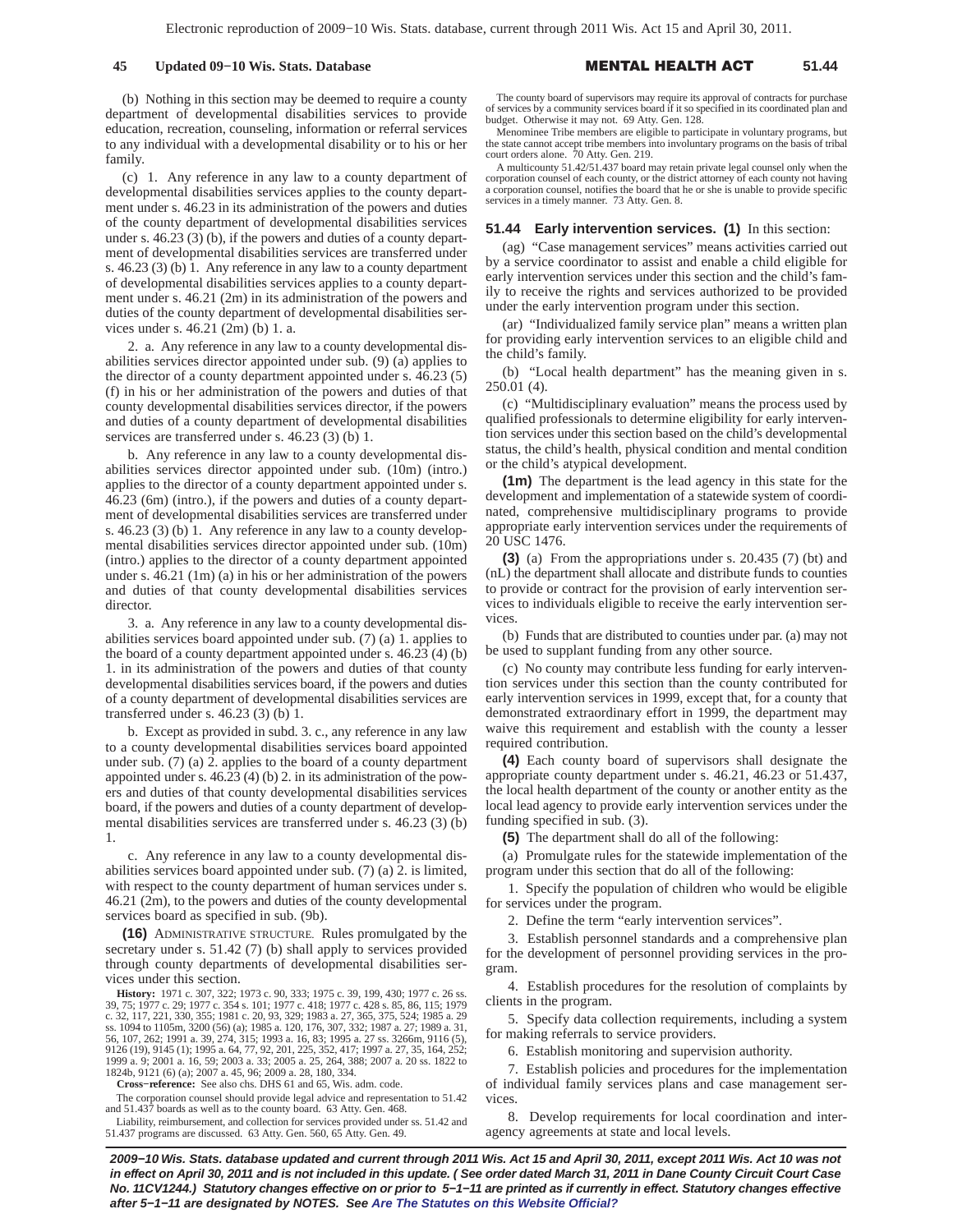# 51.44 **MENTAL HEALTH A**

9. Establish requirements for public awareness activities and a statewide directory of services.

(am) Promulgate rules that define the term "service coordinator".

(b) Ensure that the children eligible for early intervention services under this section receive all of the following services:

1. A multidisciplinary evaluation.

2. An individualized family service plan.

3. Assignment of a service coordinator, as defined by the department by rule, to provide case management services.

(c) Annually, submit to the chief clerk of each house of the legislature for distribution to the legislature under s. 13.172 (2) a report on the department's progress toward full implementation of the program under this section, including the progress of counties in implementing goals for participation in 5th−year requirements under 20 USC 1476.

**History:** 1991 a. 39, 269; 1993 a. 16, 27; 1995 a. 27; 1997 a. 27; 2001 a. 16. **Cross−reference:** See also ch. DHS 90, Wis. adm. code.

**51.45 Prevention and control of alcoholism. (1) DEC-**LARATION OF POLICY. It is the policy of this state that alcoholics and intoxicated persons may not be subjected to criminal prosecution because of their consumption of alcohol beverages but rather should be afforded a continuum of treatment in order that they may lead normal lives as productive members of society.

**(2)** DEFINITIONS. As used in this section, unless the context otherwise requires:

(b) "Approved private treatment facility" means a private agency meeting the standards prescribed in sub. (8) (a) and approved under sub. (8) (c).

(c) "Approved public treatment facility" means a treatment agency operating under the direction and control of the department or providing treatment under this section through a contract with the department under sub. (7) (g) or with the county department under s. 51.42 (3) (ar) 2., and meeting the standards prescribed in sub. (8) (a) and approved under sub. (8) (c).

(cm) "County department" means a county department under s. 51.42.

(cr) "Designated person" means a person who performs, in part, the protective custody functions of a law enforcement officer under sub. (11), operates under an agreement between a county department and an appropriate law enforcement agency under sub. (11), and whose qualifications are established by the county department.

(d) "Incapacitated by alcohol" means that a person, as a result of the use of or withdrawal from alcohol, is unconscious or has his or her judgment otherwise so impaired that he or she is incapable of making a rational decision, as evidenced objectively by such indicators as extreme physical debilitation, physical harm or threats of harm to himself or herself or to any other person, or to property.

(e) "Incompetent person" means a person who has been adjudged incompetent by the court, as defined in s. 54.01 (4).

(f) "Intoxicated person" means a person whose mental or physical functioning is substantially impaired as a result of the use of alcohol.

(g) "Treatment" means the broad range of emergency, outpatient, intermediate, and inpatient services and care, including diagnostic evaluation, medical, surgical, psychiatric, psychological, and social service care, vocational rehabilitation and career counseling, which may be extended to alcoholics and intoxicated persons, and psychiatric, psychological and social service care which may be extended to their families. Treatment may also include, but shall not be replaced by, physical detention of persons, in an approved treatment facility, who are involuntarily committed or detained under sub. (12) or (13).

**(2m)** APPLICABILITY TO MINORS. (a) Except as otherwise stated in this section, this section shall apply equally to minors and adults.

 **Updated 09−10 Wis. Stats. Database 46**

(b) Subject to the limitations specified in s. 51.47, a minor may consent to treatment under this section.

(c) In proceedings for the commitment of a minor under sub. (12) or (13):

1. The court may appoint a guardian ad litem for the minor; and

2. The parents or guardian of the minor, if known, shall receive notice of all proceedings.

**(3)** POWERS OF DEPARTMENT. To implement this section, the department may:

(a) Plan, establish and maintain treatment programs as necessary or desirable.

(b) Make contracts necessary or incidental to the performance of its duties and the execution of its powers, including contracts with public and private agencies, organizations, and individuals to pay them for services rendered or furnished to alcoholics or intoxicated persons.

(c) Keep records and engage in research and the gathering of relevant statistics.

(d) Provide information and referral services as optional elements of the comprehensive program it develops under sub. (7).

**(4)** DUTIES OF DEPARTMENT. The department shall:

(a) Develop, encourage and foster statewide, regional, and local plans and programs for the prevention of alcoholism and treatment of alcoholics and intoxicated persons in cooperation with public and private agencies, organizations, and individuals and provide technical assistance and consultation services for these purposes.

(b) Coordinate the efforts and enlist the assistance of all public and private agencies, organizations and individuals interested in prevention of alcoholism and treatment of alcoholics and intoxicated persons.

(c) Assure that the county department provides treatment for alcoholics and intoxicated persons in county, town and municipal institutions for the detention and incarceration of persons charged with or convicted of a violation of a state law or a county, town or municipal ordinance.

(d) Cooperate with the department of public instruction, local boards of education, schools, including tribal schools, as defined in s. 115.001 (15m), police departments, courts, and other public and private agencies, organizations, and individuals in establishing programs for the prevention of alcoholism and treatment of alcoholics and intoxicated persons, and preparing curriculum materials thereon for use at all levels of school education.

(e) Prepare, publish, evaluate and disseminate educational material dealing with the nature and effects of alcohol.

(f) Develop and implement and assure that county departments develop and implement, as an integral part of treatment programs, an educational program for use in the treatment of alcoholics and intoxicated persons, which program shall include the dissemination of information concerning the nature and effects of alcohol.

(g) Organize and foster training programs for all persons engaged in treatment of alcoholics and intoxicated persons.

(h) Sponsor and encourage research into the causes and nature of alcoholism and treatment of alcoholics and intoxicated persons, and serve as a clearinghouse for information relating to alcoholism.

(i) Specify uniform methods for keeping statistical information by public and private agencies, organizations, and individuals, and collect and make available relevant statistical information, including number of persons treated, frequency of admission and readmission, and frequency and duration of treatment.

(j) Advise the governor or the state health planning and development agency under P.L. 93−641, as amended, in the preparation of a comprehensive plan for treatment of alcoholics and intoxicated persons for inclusion in the state's comprehensive health plan.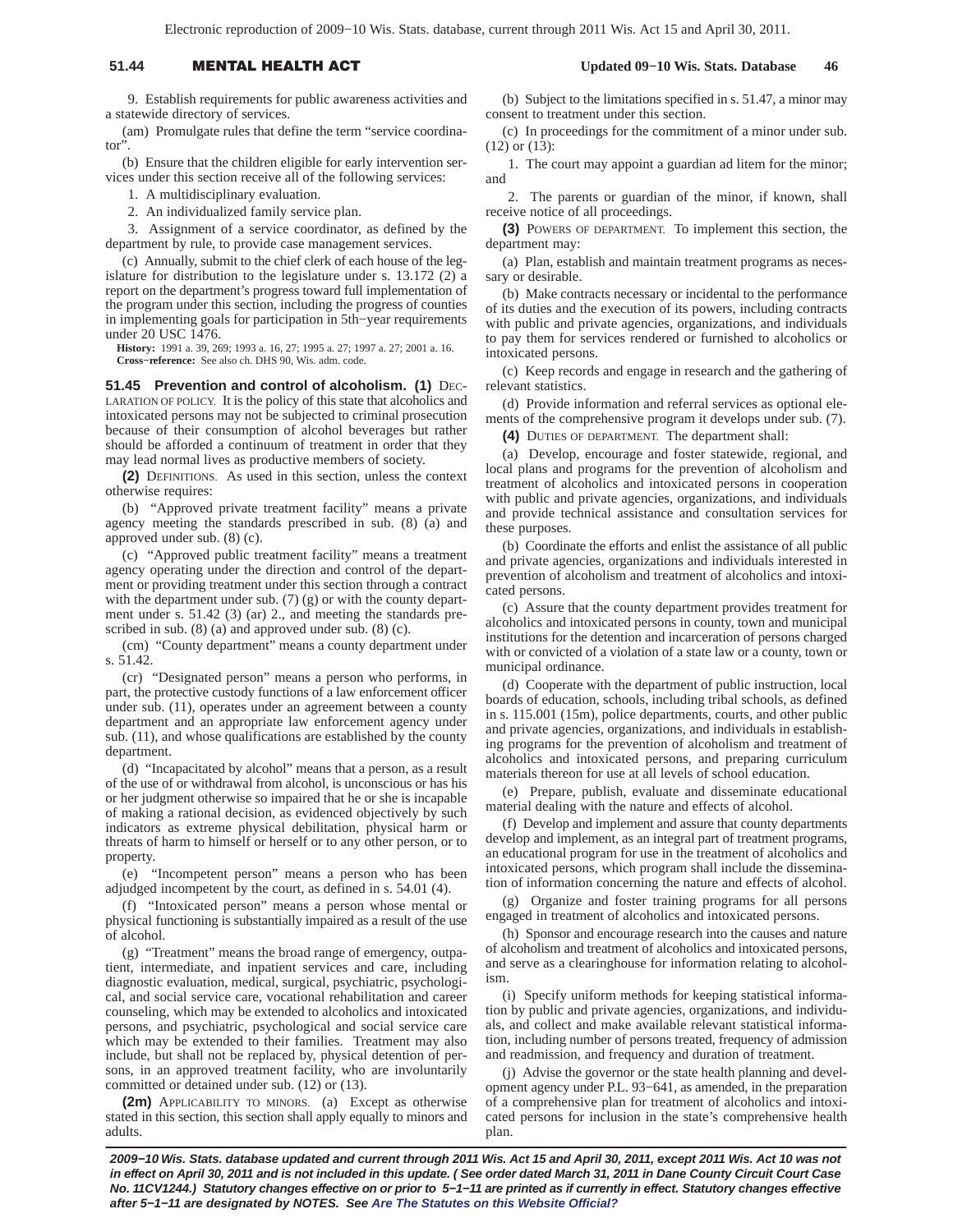## **47 Updated 09−10 Wis. Stats. Database** -

#### L HEALTH A **51.45**

(k) Review all state health, welfare and treatment plans to be submitted for federal funding under federal legislation, and advise the governor or the state health planning and development agency under P.L. 93−641, as amended, on provisions to be included relating to alcoholics and intoxicated persons.

(L) Develop and maintain, in cooperation with other state agencies, local governments and businesses and industries in the state, appropriate prevention, treatment and rehabilitation programs and services for alcohol abuse and alcoholism among employees thereof.

(m) Utilize the support and assistance of interested persons in the community, particularly recovered alcoholics, to encourage alcoholics voluntarily to undergo treatment.

(n) Cooperate with the department of transportation in establishing and conducting programs designed to deal with the problem of persons operating motor vehicles while intoxicated.

(o) Encourage general hospitals and other appropriate health facilities to admit without discrimination alcoholics and intoxicated persons and to provide them with adequate and appropriate treatment.

(p) Submit to the governor or the state health planning and development agency under P.L. 93−641, as amended, an annual report covering the activities of the department relating to treatment of alcoholism.

(q) Gather information relating to all federal programs concerning alcoholism, whether or not subject to approval by the department, to assure coordination and avoid duplication of efforts.

**(7)** COMPREHENSIVE PROGRAM FOR TREATMENT. (a) The department shall establish a comprehensive and coordinated program for the treatment of alcoholics and intoxicated persons.

(b) The program of the department shall include:

1. Emergency medical treatment provided by a facility affiliated with or part of the medical service of a general hospital.

2. Nonmedical emergency treatment provided by a facility having a written agreement with a general hospital for the provision of emergency medical treatment to patients as may be necessary.

3. Inpatient treatment.

4. Intermediate treatment as a part−time resident of a treatment facility.

5. Outpatient and follow−up treatment.

6. Extended care in a sheltered living environment with minimal staffing providing a program emphasizing at least one of the following elements: the development of self−care, social and recreational skills or prevocational or vocational training.

7. Prevention and intervention services.

(c) The department shall provide for adequate and appropriate treatment for alcoholics and intoxicated persons admitted under subs. (10) to (13). Treatment may not be provided at a correctional institution except for inmates.

(d) The superintendent of each facility shall make an annual report of its activities to the secretary in the form and manner the secretary specifies.

(e) All appropriate public and private resources shall be coordinated with and utilized in the program if possible.

(f) The secretary shall prepare, publish and distribute annually a list of all approved public and private treatment facilities.

(g) The department may contract for the use of any facility as an approved public treatment facility if the secretary considers this to be an effective and economical course to follow.

**(8)** STANDARDS FOR PUBLIC AND PRIVATE TREATMENT FACILI-TIES; ENFORCEMENT PROCEDURES. (a) The department shall establish minimum standards for approved treatment facilities that must be met for a treatment facility to be approved as a public or private treatment facility, except as provided in s. 51.032, and fix the fees to be charged by the department for the required inspections. The standards may concern only the health standards to be met and standards of treatment to be afforded patients and shall distinguish between facilities rendering different modes of treatment. In setting standards, the department shall consider the residents' needs and abilities, the services to be provided by the facility, and the relationship between the physical structure and the objectives of the program. Nothing in this subsection shall prevent county departments from establishing reasonable higher standards.

(b) The department periodically shall make unannounced inspections of approved public and private treatment facilities at reasonable times and in a reasonable manner.

(c) Approval of a facility must be secured under this section before application for a grant−in−aid for such facility under s. 51.423 or before treatment in any facility is rendered to patients.

(d) Each approved public and private treatment facility shall file with the department on request, data, statistics, schedules and information the department reasonably requires, including any data or information specified under s. 46.973 (2m). An approved public or private treatment facility that without good cause fails to furnish any data, statistics, schedules or information as requested, or files fraudulent returns thereof, shall be removed from the list of approved treatment facilities.

(e) The department, after notice and hearing, may under this subsection suspend, revoke, limit, or restrict an approval, or refuse to grant an approval, for failure to meet its standards.

(f) The circuit court may restrain any violation of this section, review any denial, restriction or revocation of approval under this subsection, and grant other relief required to enforce its provisions.

**(9)** ACCEPTANCE FOR TREATMENT; RULES. The secretary shall promulgate rules for acceptance of persons into the treatment program, considering available treatment resources and facilities, for the purpose of early and effective treatment of alcoholics and intoxicated persons. In promulgating the rules the secretary shall be guided by the following standards:

(a) If possible a patient shall be treated on a voluntary rather than an involuntary basis.

(b) A patient shall be initially assigned or transferred to outpatient or intermediate treatment, unless the patient is found to require inpatient treatment.

(c) No person may be denied treatment solely because the person has withdrawn from treatment against medical advice on a prior occasion or because the person has relapsed after earlier treatment.

(d) An individualized treatment plan shall be prepared and maintained on a current basis for each patient.

(e) Provision shall be made for a continuum of coordinated treatment services, so that a person who leaves a facility or a form of treatment will have available and utilize other appropriate treatment.

**(10)** VOLUNTARY TREATMENT OF ALCOHOLICS. (a) An adult alcoholic may apply for voluntary treatment directly to an approved public treatment facility. If the proposed patient is an individual adjudicated incompetent in this state who has not been deprived by a court of the right to contract, the individual or his or her guardian or other legal representative may make the application. If the proposed patient is an individual adjudicated incompetent in this state who has been deprived by a court of the right to contract, the individual's guardian or other legal representative may make the application.

(am) Except as provided in s. 51.47, a minor may apply for treatment directly to an approved public treatment facility, but only for those forms of treatment specified in sub. (7) (b) 5. and 7. Section 51.13 governs admission of a minor alcoholic to an inpatient treatment facility.

(b) Subject to rules promulgated by the department, the superintendent in charge of an approved public treatment facility may determine who shall be admitted for treatment. If a person is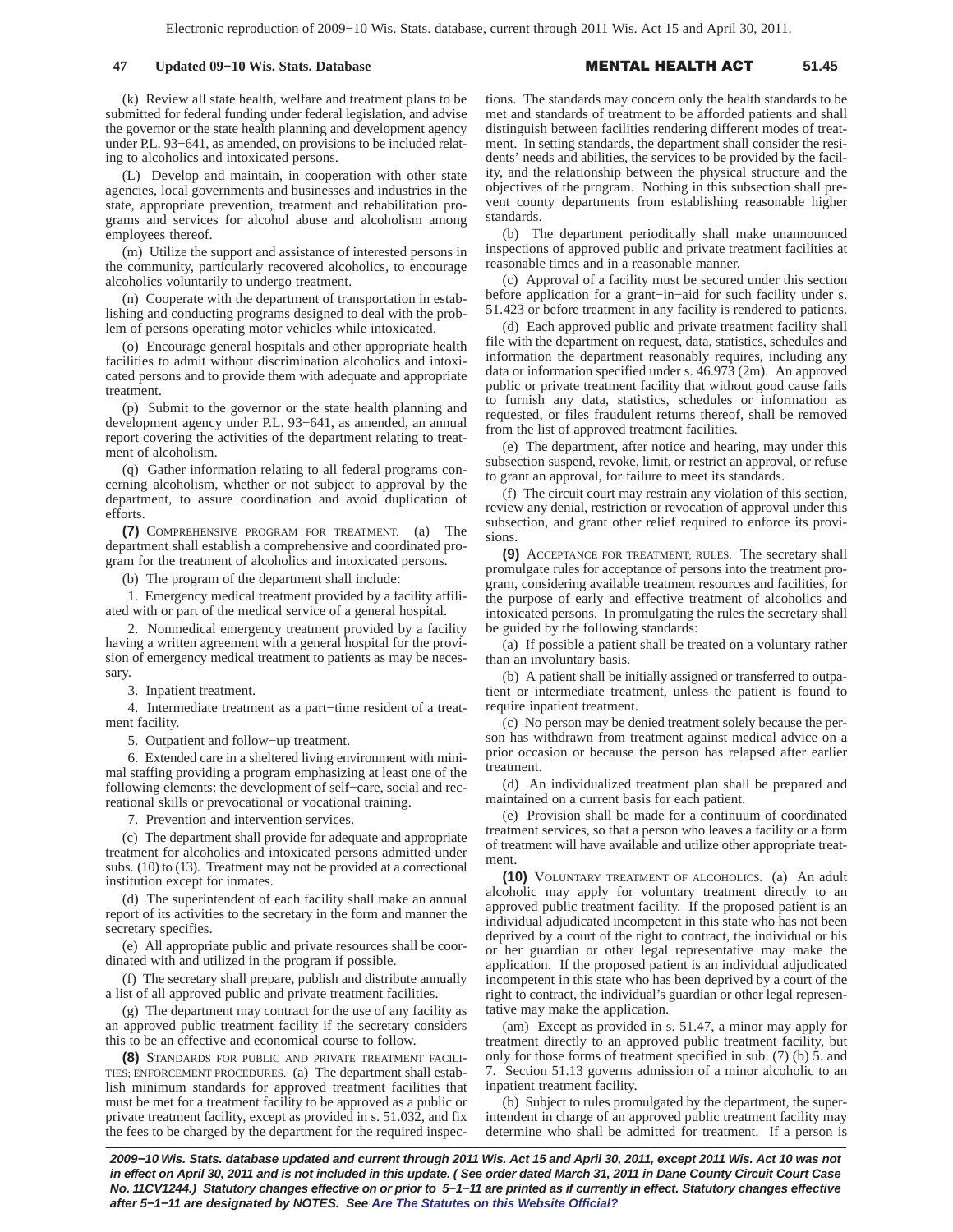# 51.45 **MENTAL HEALTH A**

refused admission to an approved public treatment facility, the superintendent, subject to rules promulgated by the department, shall refer the person to another approved public treatment facility for treatment if possible and appropriate.

(c) If a patient receiving inpatient care leaves an approved public treatment facility, the patient shall be encouraged to consent to appropriate outpatient or intermediate treatment. If it appears to the superintendent in charge of the treatment facility that the patient is an alcoholic or intoxicated person who requires help, the county department shall arrange for assistance in obtaining supportive services and residential facilities. If the patient is an individual who is adjudicated incompetent, the request for discharge from an inpatient facility shall be made by a legal guardian or other legal representative or by the individual who is adjudicated incompetent if he or she was the original applicant.

(d) If a patient leaves an approved public treatment facility, with or against the advice of the superintendent in charge of the facility, the county department may make reasonable provisions for the patient's transportation to another facility or to his or her home or may assist the patient in obtaining temporary shelter.

(e) This subsection applies only to admissions of alcoholics whose care and treatment is to be paid for by the department or a county department.

**(11)** TREATMENT AND SERVICES FOR INTOXICATED PERSONS AND OTHERS INCAPACITATED BY ALCOHOL. (a) An intoxicated person may come voluntarily to an approved public treatment facility for emergency treatment. Any law enforcement officer, or designated person upon the request of a law enforcement officer, may assist a person who appears to be intoxicated in a public place and to be in need of help to his or her home, an approved treatment facility or other health facility, if such person consents to the proffered help. Section 51.13 governs admission of an intoxicated minor to an inpatient facility under this paragraph.

(b) A person who appears to be incapacitated by alcohol shall be placed under protective custody by a law enforcement officer. The law enforcement officer shall either bring such person to an approved public treatment facility for emergency treatment or request a designated person to bring such person to the facility for emergency treatment. If no approved public treatment facility is readily available or if, in the judgment of the law enforcement officer or designated person, the person is in need of emergency medical treatment, the law enforcement officer or designated person upon the request of the law enforcement officer shall take such person to an emergency medical facility. The law enforcement officer or designated person, in detaining such person or in taking him or her to an approved public treatment facility or emergency medical facility, is holding such person under protective custody and shall make every reasonable effort to protect the person's health and safety. In placing the person under protective custody the law enforcement officer may search such person for and seize any weapons. Placement under protective custody under this subsection is not an arrest. No entry or other record shall be made to indicate that such person has been arrested or charged with a crime. A person brought to an approved public treatment facility under this paragraph shall be deemed to be under the protective custody of the facility upon arrival.

(bm) If the person who appears to be incapacitated by alcohol under par. (b) is a minor, either a law enforcement officer or a person authorized to take a child into custody under ch. 48 or to take a juvenile into custody under ch. 938 may take the minor into custody as provided in par. (b).

(c) A person who comes voluntarily or is brought to an approved treatment facility shall be examined by trained staff as soon as practicable in accordance with a procedure developed by the facility in consultation with a licensed physician. The person may then be admitted as a patient or referred to another treatment facility or to an emergency medical facility, in which case the county department shall make provision for transportation. Upon arrival, the person shall be deemed to be under the protective custody of the facility to which he or she has been referred.

 **Updated 09−10 Wis. Stats. Database 48**

(d) A person who by examination pursuant to par. (c) is found to be incapacitated by alcohol at the time of admission, or to have become incapacitated at any time after admission, shall be detained at the appropriate facility for the duration of the incapacity but may not be detained when no longer incapacitated by alcohol, or if the person remains incapacitated by alcohol for more than 72 hours after admission as a patient, exclusive of Saturdays, Sundays and legal holidays, unless he or she is committed under sub. (12). A person may consent to remain in the facility as long as the physician or official in charge believes appropriate.

(e) The county department shall arrange transportation home for a person who was brought under protective custody to an approved public treatment facility or emergency medical facility and who is not admitted, if the home is within 50 miles of the facility. If the person has no home within 50 miles of the facility, the county department shall assist him or her in obtaining shelter.

(f) If a patient is admitted to an approved public treatment facility, the family or next of kin shall be notified as promptly as possible unless an adult patient who is not incapacitated requests that no notification be made.

(g) Any law enforcement officer, designated person or officer or employee of an approved treatment facility who acts in compliance with this section is acting in the course of official duty and is not criminally or civilly liable for false imprisonment.

(h) Prior to discharge, the patient shall be informed of the benefits of further diagnosis and appropriate voluntary treatment.

(i) No provision of this section may be deemed to require any emergency medical facility which is not an approved private or public treatment facility to provide to incapacitated persons nonmedical services including, but not limited to, shelter, transportation or protective custody.

**(12)** EMERGENCY COMMITMENT. (a) An intoxicated person who has threatened, attempted or inflicted physical harm on himself or herself or on another and is likely to inflict such physical harm unless committed, or a person who is incapacitated by alcohol, may be committed to the county department and brought to an approved public treatment facility for emergency treatment. A refusal to undergo treatment does not constitute evidence of lack of judgment as to the need for treatment.

(b) The physician, spouse, guardian, or a relative of the person sought to be committed, or any other responsible person, may petition a circuit court commissioner or the circuit court of the county in which the person sought to be committed resides or is present for commitment under this subsection. The petition shall state facts to support the need for emergency treatment and be supported by one or more affidavits that aver with particularity the factual basis for the allegations contained in the petition.

(c) Upon receipt of a petition under par. (b), the circuit court commissioner or court shall:

1. Determine whether the petition and supporting affidavits sustain the grounds for commitment and dismiss the petition if the grounds for commitment are not sustained thereby. If the grounds for commitment are sustained by the petition and supporting affidavits, the court or circuit court commissioner shall issue an order temporarily committing the person to the custody of the county department pending the outcome of the preliminary hearing under sub. (13) (d).

2. Assure that the person sought to be committed is represented by counsel by referring the person to the state public defender, who shall appoint counsel for the person without a determination of indigency, as provided in s. 51.60.

3. Issue an order directing the sheriff or other law enforcement agency to take the person into protective custody and bring him or her to an approved public treatment facility designated by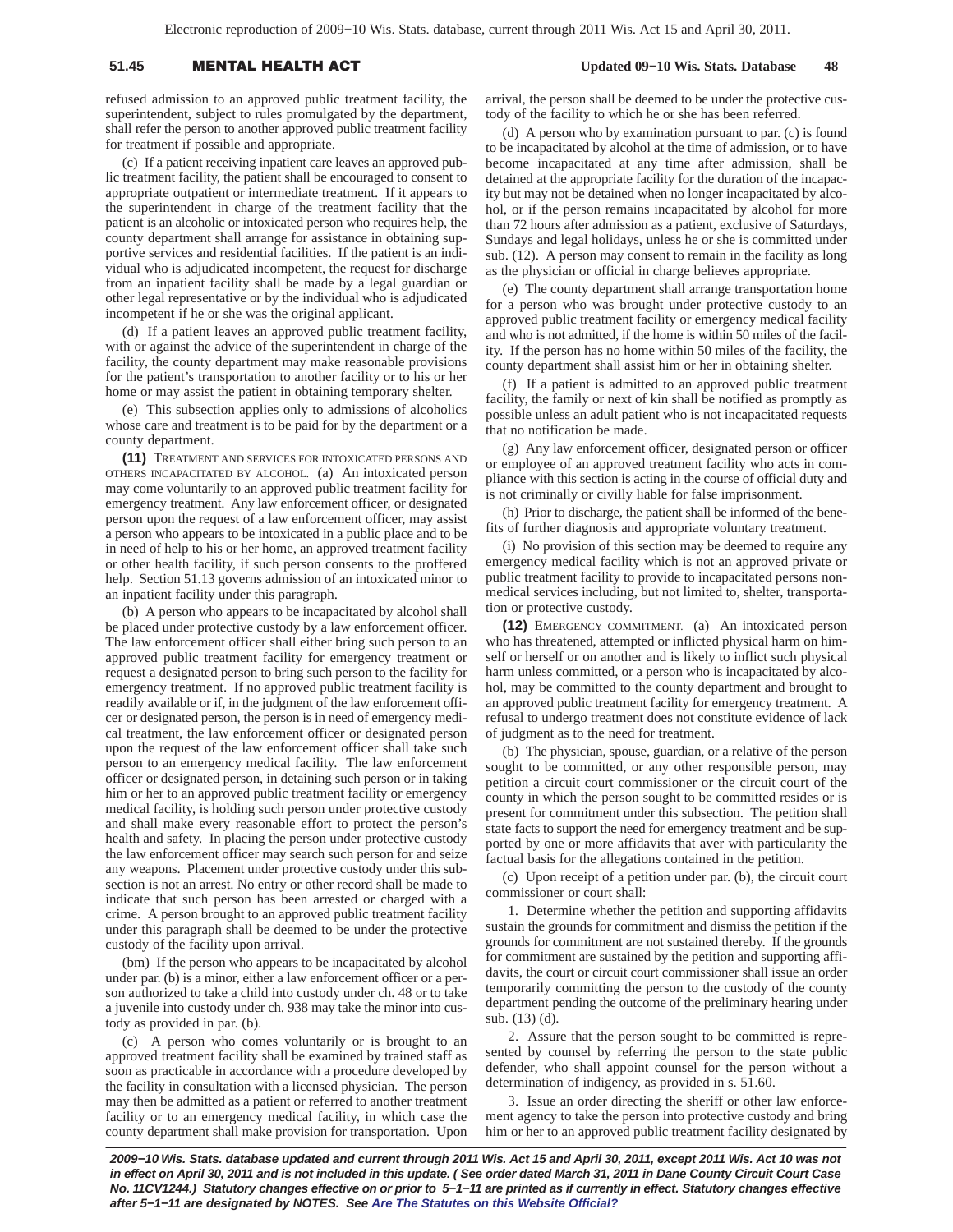the county department, if the person is not detained under sub. (11).

4. Set a time for a preliminary hearing under sub. (13) (d), such hearing to be held not later than 48 hours after receipt of a petition under par. (b), exclusive of Saturdays, Sundays and legal holidays. If at such time the person is unable to assist in the defense because he or she is incapacitated by alcohol, an extension of not more than 48 hours, exclusive of Saturdays, Sundays and legal holidays, may be had upon motion of the person or the person's attorney.

(d) Upon arrival at the approved public treatment facility, the person shall be advised both orally and in writing of the right to counsel, the right to consult with counsel before a request is made to undergo voluntary treatment under sub. (10), the right not to converse with examining physicians, psychologists or other personnel, the fact that anything said to examining physicians, psychologists or other personnel may be used as evidence against him or her at subsequent hearings under this section, the right to refuse medication under s. 51.61 (6), the exact time and place of the preliminary hearing under sub. (13) (d), and of the reasons for detention and the standards under which he or she may be committed prior to all interviews with physicians, psychologists or other personnel. Such notice of rights shall be provided to the patient's immediate family if they can be located and may be deferred until the patient's incapacitated condition, if any, has subsided to the point where the patient is capable of understanding the notice. Under no circumstances may interviews with physicians, psychologists or other personnel be conducted until such notice is given, except that the patient may be questioned to determine immediate medical needs. The patient may be detained at the facility to which he or she was admitted or, upon notice to the attorney and the court, transferred by the county department to another appropriate public or private treatment facility, until discharged under par. (e).

(e) When on the advice of the treatment staff the superintendent of the facility having custody of the patient determines that the grounds for commitment no longer exist, he or she shall discharge a person committed under this subsection. No person committed under this subsection shall be detained in any treatment facility beyond the time set for a preliminary hearing under par. (c) 4. If a petition for involuntary commitment under sub. (13) has been filed and a finding of probable cause for believing the patient is in need of commitment has been made under sub. (13) (d), the person may be detained until the petition has been heard and determined.

(f) A copy of the written application for commitment and all supporting affidavits shall be given to the patient at the time notice of rights is given under par. (d) by the superintendent, who shall provide a reasonable opportunity for the patient to consult counsel.

**(13)** INVOLUNTARY COMMITMENT. (a) A person may be committed to the custody of the county department by the circuit court upon the petition of 3 adults, at least one of whom has personal knowledge of the conduct and condition of the person sought to be committed. A refusal to undergo treatment shall not constitute evidence of lack of judgment as to the need for treatment. The petition for commitment shall:

1. Allege that the condition of the person is such that he or she habitually lacks self−control as to the use of alcohol beverages, and uses such beverages to the extent that health is substantially impaired or endangered and social or economic functioning is substantially disrupted;

2. Allege that such condition of the person is evidenced by a pattern of conduct which is dangerous to the person or to others;

3. State that the person is a child or state facts sufficient for a determination of indigency of the person;

4. Be supported by the affidavit of each petitioner who has personal knowledge which avers with particularity the factual basis for the allegations contained in the petition; and

5. Contain a statement of each petitioner who does not have personal knowledge which provides the basis for his or her belief.

(b) Upon receipt of a petition under par. (a), the court shall:

1. Determine whether the petition and supporting affidavits meet the requirements of par. (a) and dismiss the petition if the requirements of par. (a) are not met thereby. If the person has not been temporarily committed under sub. (12) (c) and the petition and supporting affidavits meet the requirements of par. (a), the court may issue an order temporarily committing the person to the custody of the county department pending the outcome of the preliminary hearing under par. (d).

2. Assure that the person is represented by counsel by referring the person to the state public defender, who shall appoint counsel for the person without a determination of indigency, as provided in s. 51.60. The person shall be represented by counsel at the preliminary hearing under par. (d). The person may, with the approval of the court, waive his or her right to representation by counsel at the full hearing under par. (f).

3. If the court orders temporary commitment, issue an order directing the sheriff or other law enforcement agency to take the person into protective custody and to bring the person to an approved public treatment facility designated by the county department, if the person is not detained under sub. (11) or (12).

4. Set a time for a preliminary hearing under par. (d). If the person is taken into protective custody, such hearing shall be held not later than 72 hours after the person arrives at the approved public treatment facility, exclusive of Saturdays, Sundays and legal holidays. If at that time the person is unable to assist in the defense because he or she is incapacitated by alcohol, an extension of not more than 48 hours, exclusive of Saturdays, Sundays and legal holidays, may be had upon motion of the person or the person's attorney.

(c) Effective and timely notice of the preliminary hearing, together with a copy of the petition and supporting affidavits under par. (a), shall be given to the person unless he or she has been taken into custody under par. (b), the legal guardian if the person is adjudicated incompetent, the person's counsel, and the petitioner. The notice shall include a written statement of the person's right to an attorney, the right to trial by jury, the right to be examined by a physician, and the standard under which he or she may be committed under this section. If the person is taken into custody under par. (b), upon arrival at the approved public treatment facility, the person shall be advised both orally and in writing of the right to counsel, the right to consult with counsel before a request is made to undergo voluntary treatment under sub. (10), the right not to converse with examining physicians, psychologists or other personnel, the fact that anything said to examining physicians, psychologists or other personnel may be used as evidence against him or her at subsequent hearings under this section, the right to refuse medication under s. 51.61 (6), the exact time and place of the preliminary hearing under par. (d), the right to trial by jury, the right to be examined by a physician and of the reasons for detention, and the standards under which he or she may be committed prior to all interviews with physicians, psychologists, or other personnel. Such notice of rights shall be provided to the person's immediate family if they can be located and may be deferred until the person's incapacitated condition, if any, has subsided to the point where the person is capable of understanding the notice. Under no circumstances may interviews with physicians, psychologists, or other personnel be conducted until such notice is given, except that the person may be questioned to determine immediate medical needs. The person may be detained at the facility to which he or she was admitted or, upon notice to the attorney and the court, transferred by the county department to another appropriate public or private treatment facility, until discharged under this subsection. A copy of the petition and all supporting affidavits shall be given to the person at the time notice of rights is given under this paragraph by the superintendent, who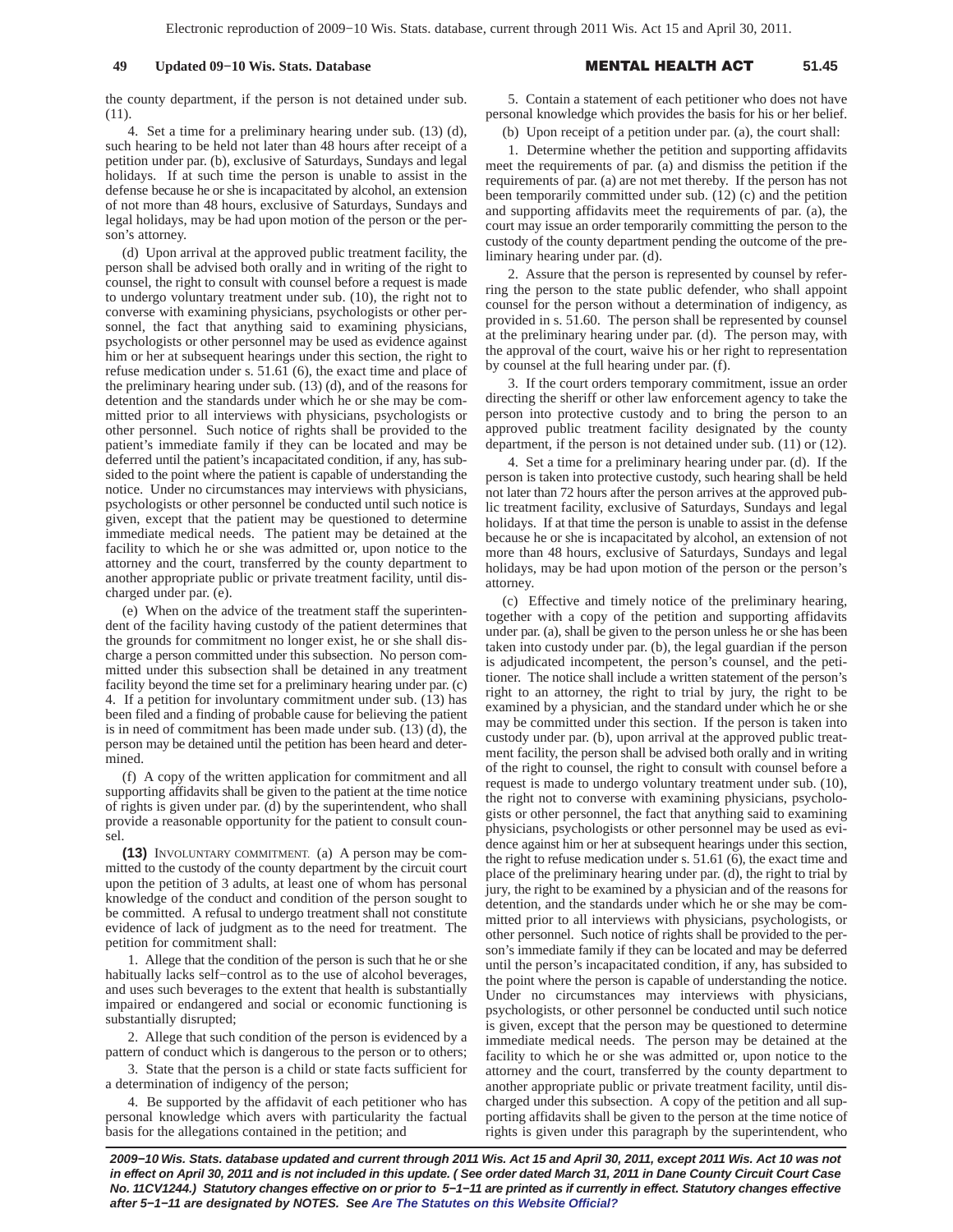## 51.45 **MENTAL HEALTH A**

 **Updated 09−10 Wis. Stats. Database 50**

shall provide a reasonable opportunity for the patient to consult counsel.

(d) Whenever it is desired to involuntarily commit a person, a preliminary hearing shall be held under this paragraph. The purpose of the preliminary hearing shall be to determine if there is probable cause for believing that the allegations of the petition under par. (a) are true. The court shall assure that the person is represented by counsel at the preliminary hearing by referring the person to the state public defender, who shall appoint counsel for the person without a determination of indigency, as provided in s. 51.60. Counsel shall have access to all reports and records, psychiatric and otherwise, which have been made prior to the preliminary hearing. The person shall be present at the preliminary hearing and shall be afforded a meaningful opportunity to be heard. Upon failure to make a finding of probable cause under this paragraph, the court shall dismiss the petition and discharge the person from the custody of the county department.

(dg) The court shall proceed as if a petition were filed under s. 51.20 (1) if all of the following conditions are met:

1. The petitioner's counsel notifies all other parties and the court, within a reasonable time prior to the hearing, of his or her intent to request that the court proceed as if a petition were filed under s. 51.20 (1).

2. The court determines at the hearing that there is probable cause to believe that the subject individual is a fit subject for treatment under s. 51.20 (1).

(dm) For the purposes of this section, duties to be performed by a court shall be carried out by the judge of such court or a circuit court commissioner of such court who is designated by the chief judge to so act, in all matters prior to a final hearing under this subsection.

(e) Upon a finding of probable cause under par. (d), the court shall fix a date for a full hearing to be held within 14 days. An extension of not more than 14 days may be granted upon motion of the person sought to be committed upon a showing of cause. Effective and timely notice of the full hearing, the right to counsel, the right to jury trial, and the standards under which the person may be committed shall be given to the person, the immediate family other than a petitioner under par. (a) or sub. (12) (b) if they can be located, the legal guardian if the person is adjudicated incompetent, the superintendent in charge of the appropriate approved public treatment facility if the person has been temporarily committed under par. (b) or sub. (12), the person's counsel, unless waived, and to the petitioner under par. (a). Counsel, or the person if counsel is waived, shall have access to all reports and records, psychiatric and otherwise, which have been made prior to the full hearing on commitment, and shall be given the names of all persons who may testify in favor of commitment and a summary of their proposed testimony at least 96 hours before the full hearing, exclusive of Saturdays, Sundays and legal holidays.

(f) The hearing shall be open, unless the person sought to be committed or the person's attorney moves that it be closed, in which case only persons in interest, including representatives of the county department in all cases, and their attorneys and witnesses may be present. At the hearing the jury, or, if trial by jury is waived, the court, shall consider all relevant evidence, including, if possible, the testimony of at least one licensed physician who has examined the person whose commitment is sought. Ordinary rules of evidence shall apply to any such proceeding. The person whose commitment is sought shall be present and shall be given an opportunity to be examined by a court−appointed licensed physician. If the person refuses and there is sufficient evidence to believe that the allegations of the petition are true, or if the court believes that more medical evidence is necessary, the court may make a temporary order committing the person to the county department for a period of not more than 5 days for purposes of diagnostic examination.

(g) 1. The court shall make an order of commitment to the county department if, after hearing all relevant evidence, including the results of any diagnostic examination, the trier of fact finds all of the following:

a. That the allegations of the petition under par. (a) have been established by clear and convincing evidence.

b. That there is a relationship between the alcoholic condition and the pattern of conduct during the 12−month period immediately preceding the time of petition which is dangerous to the person or others and that this relationship has been established to a reasonable medical certainty.

c. That there is an extreme likelihood that the pattern of conduct will continue or repeat itself without the intervention of involuntary treatment or institutionalization.

2. The court may not order commitment of a person unless it is shown by clear and convincing evidence that there is no suitable alternative available for the person and that the county department is able to provide appropriate and effective treatment for the individual.

(h) A person committed under this subsection shall remain in the custody of the county department for treatment for a period set by the court, but not to exceed 90 days. During this period of commitment the county department may transfer the person from one approved public treatment facility or program to another as provided in par. (k). If the person has served in the U.S. armed forces or forces incorporated as part of the U.S. armed forces, the county department shall contact the U.S. department of veterans affairs to determine if the person is eligible for treatment at a U.S. department of veterans affairs facility. If the person is eligible for that treatment, the county department may transfer the person to that facility if the U.S. department of veterans affairs approves that transfer. At the end of the period set by the court, the person shall be discharged automatically unless the county department before expiration of the period obtains a court order for recommitment upon the grounds set forth in par. (a) for a further period not to exceed 6 months. If after examination it is determined that the person is likely to inflict physical harm on himself or herself or on another, the county department shall apply for recommitment. Only one recommitment order under this paragraph is permitted.

(i) 1. If a court orders commitment of a person under this subsection, the court shall determine if, under 18 USC 922 (g) (4), the person is prohibited from possessing a firearm. If the person is prohibited, the court shall order the person not to possess a firearm, order the seizure of any firearm owned by the person, and inform the person of the requirements and penalties under s. 941.29.

2. a. If a court orders a person under subd. 1. not to possess a firearm, the person may petition that court or the court in the county where the person resides to cancel the order.

b. The court considering the petition under subd. 2. a. shall grant the petition if the court determines that the circumstances regarding the commitment under this subsection and the person's record and reputation indicate that the person is not likely to act in a manner dangerous to public safety and that the granting of the petition would not be contrary to public interest.

c. If the court grants the petition under subd. 2. b., the court shall cancel the order under subd. 1. and order the return of any firearm ordered seized under subd. 1.

3. In lieu of ordering the seizure under subd. 1., the court may designate a person to store the firearm until the order under subd. 1. is canceled under subd. 2. c.

4. If the court orders under subd. 1. a person not to possess a firearm or cancels under subd. 2. c. an order issued under subd. 1., the court clerk shall notify the department of justice of the order or cancellation and provide any information identifying the person that is necessary to permit an accurate firearms restrictions record search under s. 175.35 (2g) (c). No other information from the person's court records may be disclosed to the department of justice except by order of the court. The department of justice may disclose information provided under this subdivision only as part of a firearms restrictions record search under s. 175.35 (2g) (c) or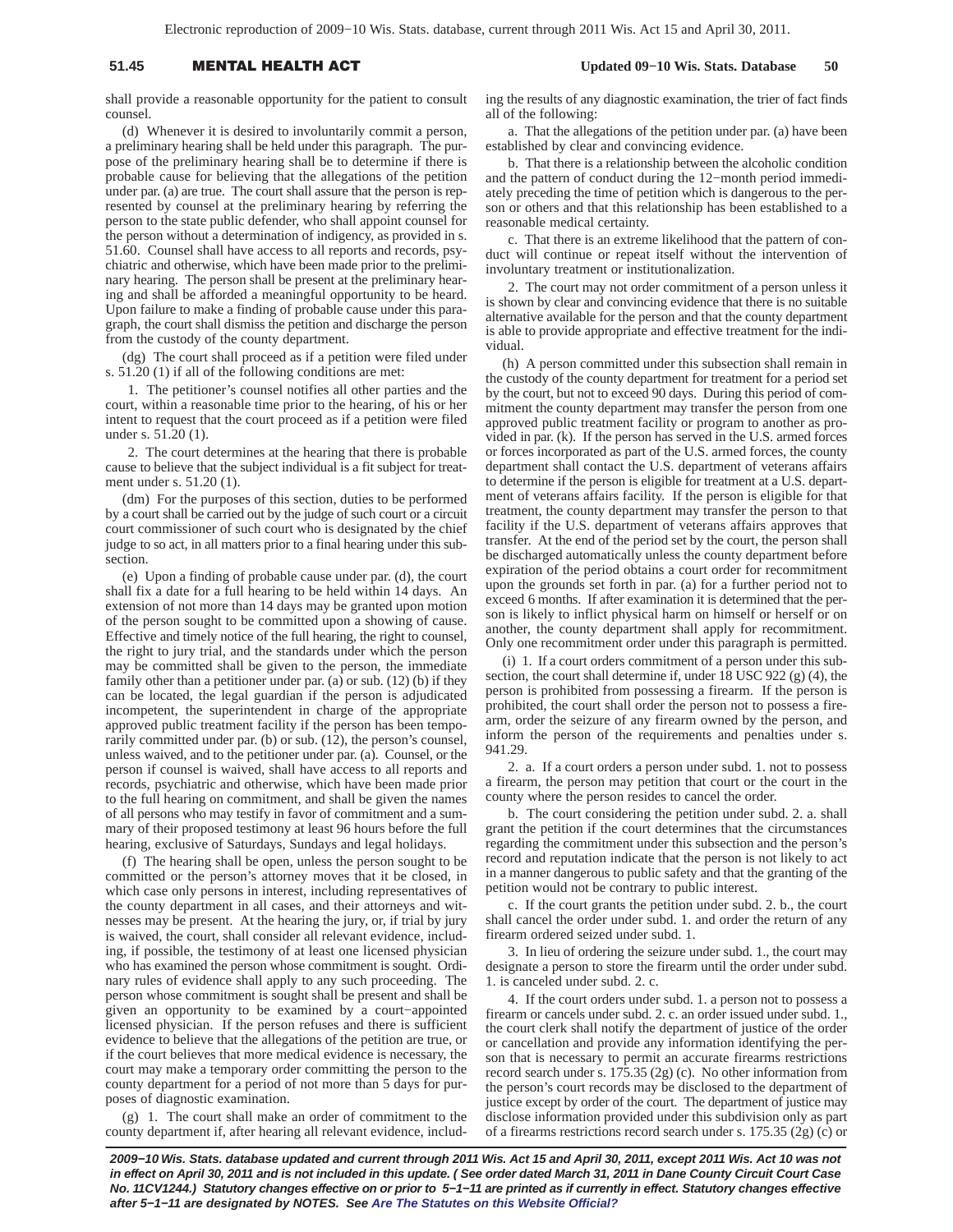under rules the department of justice promulgates under s. 175.35 (2g) (d).

(j) Upon the filing of a petition for recommitment under par. (h), the court shall fix a date for a recommitment hearing within 10 days and assure that the person sought to be recommitted is represented by counsel by referring the person to the state public defender, who shall appoint counsel for the person without a determination of indigency, as provided in s. 51.60. The provisions of par. (e) relating to notice and to access to records, names of witnesses, and summaries of their testimony shall apply to recommitment hearings under this paragraph. At the recommitment hearing, the court shall proceed as provided under pars. (f) and (g).

(k) The county department shall provide for adequate and appropriate treatment of a person committed to its custody. Any person committed or recommitted to custody may be transferred by the county department from one approved public treatment facility or program to another upon the written application to the county department from the facility or program treating the person. Such application shall state the reasons why transfer to another facility or program is necessary to meet the treatment needs of the person. Notice of such transfer and the reasons therefor shall be given to the court, the person's attorney and the person's immediate family, if they can be located.

(L) If an approved private treatment facility agrees with the request of a competent patient or a parent, sibling, adult child, or guardian to accept the patient for treatment, the county department may transfer the person to the private treatment facility.

(m) A person committed under this section may at any time seek to be discharged from commitment by habeas corpus proceedings.

(n) The venue for proceedings under this subsection is the place in which the person to be committed resides or is present.

(o) All fees and expenses incurred under this section which are required to be assumed by the county shall be governed by s. 51.20 (19).

(p) A record shall be made of all proceedings held under this subsection. Transcripts shall be made available under SCR 71.04. The county department may in any case request a transcript.

**(14)** CONFIDENTIALITY OF RECORDS OF PATIENTS. (a) Except as otherwise provided in s. 51.30, the registration and treatment records of alcoholism treatment programs and facilities shall remain confidential and are privileged to the patient. The application of s. 51.30 is limited by any rule promulgated under s. 51.30 (4) (c) for the purpose of protecting the confidentiality of alcoholism treatment records in conformity with federal requirements.

(b) Any person who violates this subsection shall forfeit not more than \$5,000.

**(15)** CIVIL RIGHTS AND LIBERTIES. (a) Except as provided in s. 51.61 (2), a person being treated under this section does not thereby lose any legal rights.

(b) No provisions of this section may be deemed to contradict any rules or regulations governing the conduct of any inmate of a state or county correctional institution who is being treated in an alcoholic treatment program within the institution.

(c) A private or public general hospital may not refuse admission or treatment to a person in need of medical services solely because that person is an "alcoholic", "incapacitated by alcohol" or is an "intoxicated person" as defined in sub. (2). This paragraph does not require a hospital to admit or treat the person if the hospital does not ordinarily provide the services required by the person. A private or public general hospital which violates this paragraph shall forfeit not more than \$500.

**(16)** PAYMENT FOR TREATMENT. (a) Liability for payment for care, services and supplies provided under this section, the collection and enforcement of such payments, and the adjustment and settlement with the several counties for their proper share of all moneys collected under s. 46.10, shall be governed exclusively by s. 46.10.

(b) Payment for treatment of persons treated under s. 302.38 shall be made under that section.

**(17)** APPLICABILITY OF OTHER LAWS; PROCEDURE. (a) Nothing in this section affects any law, ordinance or rule the violation of which is punishable by fine, forfeiture or imprisonment.

(b) All administrative procedure followed by the secretary in the implementation of this section shall be in accordance with ch. 227.

**(18)** CONSTRUCTION. This section shall be so applied and construed as to effectuate its general purpose to make uniform the law with respect to the subject of this section insofar as possible among states which enact similar laws.

**(19)** SHORT TITLE. This section may be cited as the "Alcoholism and Intoxication Treatment Act".

**History:** 1973 c. 198; 1975 c. 200, 428; 1975 c. 430 s. 80; 1977 c. 29; 1977 c. 187 ss. 44, 134, 135; 1977 c. 203 s. 106; 1977 c. 428; 1977 c. 449 s. 497; Sup. Ct. Order, 83 Wis. 2d xiii (1987); 1979 c. 32 s. 92 (11); Sup. Ct. Order, eff. 1–1–80; 1979 c. 221<br>ss. 417, 2200 (20); 1979 c. 300, 331, 356; 1981 c. 20; 1981 c. 79 s. 17; 1981 c. 289,<br>314; 1983 a. 27 ss. 1116 to 1121, 2202 (20); 198 a. 31, 336, 359; 1991 a. 39; 1993 a. 16, 27, 213, 451, 490; 1995 a. 27 ss. 3268, 3269, 9145 (1); 1995 a. 77, 225; 1997 a. 27, 35, 237; 1999 a. 9; 2001 a. 61; 2005 a. 22, 387, 444; 2007 a. 20; 2009 a. 180, 258, 302.

**Cross−reference:** See also ch. DHS 75, Wis. adm. code.

**Judicial Council Note, 1981:** Reference to a "writ" of habeas corpus in sub. (13) (m) has been removed because that remedy is now available in an ordinary action. See s. 781.01, stats., and the note thereto. [Bill 613−A]

A one–person petition under sub. (12) is sufficient for commitment only until the preliminary hearing; a 3–person petition under sub. (13) is required for commitment beyond that time period. In Matter of B.A.S.: State v. B N.W.2d 114 (Ct. App. 1986).

Criminal charges of bail jumping based solely on the consumption of alcohol do not violate this section. Sub. (1) is intended only to prevent prosecutions for public drunkenness. State ex rel. Jacobus v. State, 208 Wis. 2d 39, 559 N.W.2d 900 (1997), 94−2895.

The requirement under sub. (13) (e) that a person sought to be committed have access to records and reports does not require the county to file the specified records with the trial court prior to a final hearing. County of Dodge v. Michael J.K. 209 Wis. 2d 499, 564 N.W.2d 350 (Ct. App. 1997), 96−2250.

Persons incapacitated by alcohol who engage in disorderly conduct in a treatment facility may be so charged, but not merely for the purpose of arranging for their con-finement in jail for security during detoxification. 64 Atty. Gen. 161.

The revision of Wisconsin's law of alcoholism and intoxication. Robb, 58 MLR 88.

Wisconsin's new alcoholism act encourages early voluntary treatment. 1974 WBB No. 3.

**51.46 Priority for pregnant women for private treatment for alcohol or other drug abuse.** For inpatient or outpatient treatment for alcohol or other drug abuse, the first priority for services that are available in privately operated facilities, whether on a voluntary or involuntary basis, is for pregnant women who suffer from alcoholism, alcohol abuse or drug dependency.

**History:** 1997 a. 292.

**51.47 Alcohol and other drug abuse treatment for minors without parental consent. (1)** Except as provided in subs. (2) and (3), any physician or health care facility licensed, approved, or certified by the state for the provision of health services may render preventive, diagnostic, assessment, evaluation, or treatment services for the abuse of alcohol or other drugs to a minor 12 years of age or over without obtaining the consent of or notifying the minor's parent or guardian and may render those services to a minor under 12 years of age without obtaining the consent of or notifying the minor's parent or guardian, but only if a parent with legal custody or guardian of the minor under 12 years of age cannot be found or there is no parent with legal custody of the minor under 12 years of age. An assessment under this subsection shall conform to the criteria specified in s. 938.547 (4). Unless consent of the minor's parent or guardian is required under sub. (2), the physician or health care facility shall obtain the minor's consent prior to billing a 3rd party for services under this section. If the minor does not consent, the minor shall be solely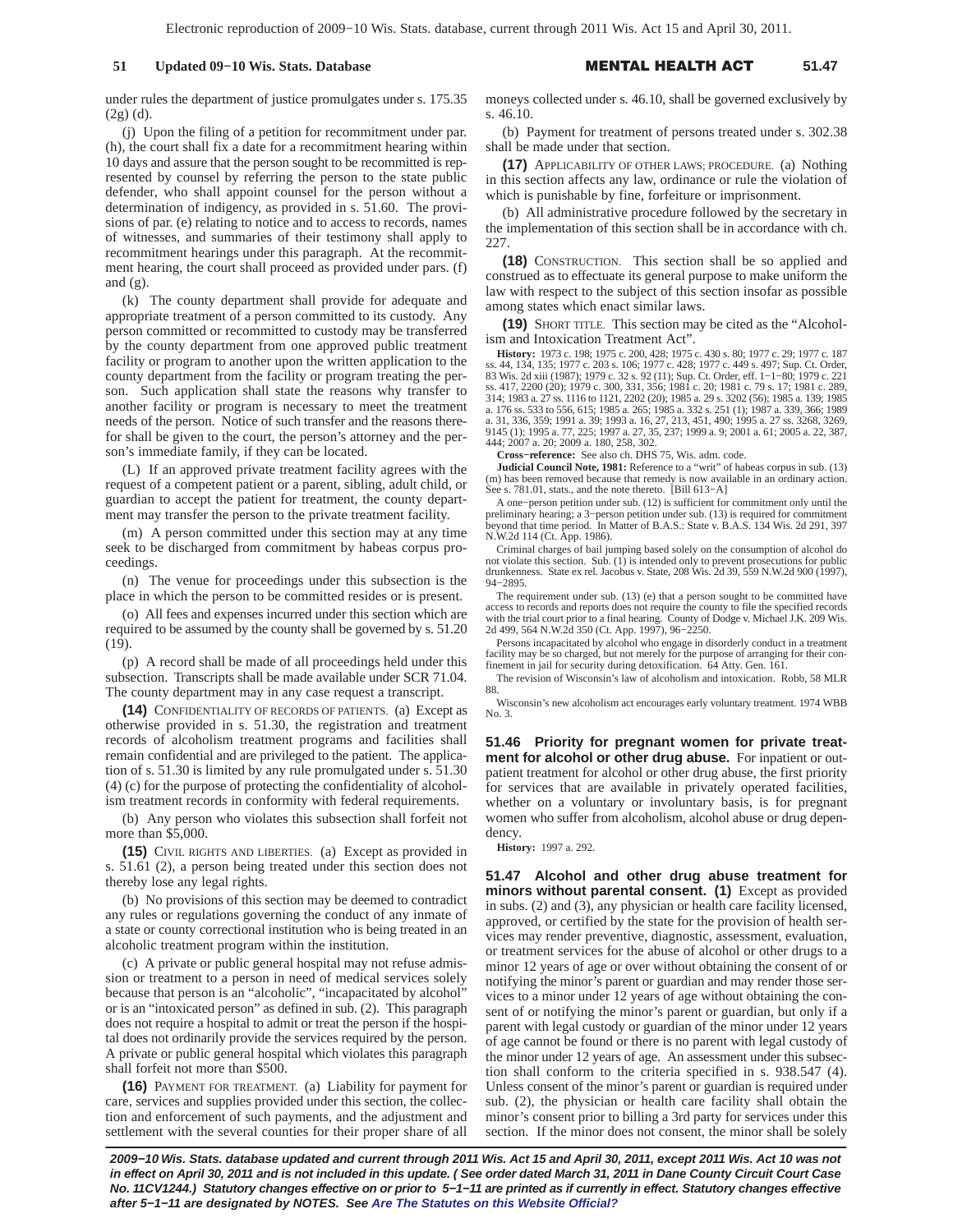## 51.47 **MENTAL HEALTH A**

responsible for paying for the services, which the department shall bill to the minor under s. 46.03 (18) (b).

**(2)** The physician or health care facility shall obtain the consent of the minor's parent or guardian:

(a) Before performing any surgical procedure on the minor, unless the procedure is essential to preserve the life or health of the minor and the consent of the minor's parent or guardian is not readily obtainable.

(b) Before administering any controlled substances to the minor, except to detoxify the minor under par. (c).

(c) Before admitting the minor to an inpatient treatment facility, unless the admission is to detoxify the minor for ingestion of alcohol or other drugs.

(d) If the period of detoxification of the minor under par. (c) extends beyond 72 hours after the minor's admission as a patient.

**(3)** The physician or health care facility shall notify the minor's parent or guardian of any services rendered under this section as soon as practicable.

**(4)** No physician or health care facility rendering services under sub. (1) is liable solely because of the lack of consent or notification of the minor's parent or guardian.

**History:** 1979 c. 331; 1985 a. 281; 2001 a. 16.

Except for those services for which parental consent is necessary under sub. (2), a physician or health care facility may release outpatient or detoxification services information only with the consent of a minor patient, provided the minor is twelve years of age or over. 77 Atty. Gen. 187.

**51.48 Alcohol and other drug testing, assessment, and treatment of minor without minor's consent.** A minor's parent or guardian may consent to have the minor tested for the presence of alcohol or other drugs in the minor's body or to have the minor assessed by an approved treatment facility for the minor's abuse of alcohol or other drugs according to the criteria specified in s. 938.547 (4). If, based on the assessment, the approved treatment facility determines that the minor is in need of treatment for the abuse of alcohol or other drugs, the approved treatment facility shall recommend a plan of treatment that is appropriate for the minor's needs and that provides for the least restrictive form of treatment consistent with the minor's needs. That treatment may consist of outpatient treatment, day treatment, or, if the minor is admitted in accordance with s. 51.13, inpatient treatment. The parent or guardian of the minor may consent to the treatment recommended under this section. Consent of the minor for testing, assessment, or treatment under this section is not required.

**History:** 1999 a. 9; 2001 a. 16.

**51.59 Incompetency not implied. (1)** No person is deemed incompetent to manage his or her affairs, to contract, to hold professional, occupational or motor vehicle operator's licenses, to marry or to obtain a divorce, to vote, to make a will or to exercise any other civil right solely by reason of his or her admission to a facility in accordance with this chapter or detention or commitment under this chapter.

**(2)** This section does not authorize an individual who has been involuntarily committed or detained under this chapter to refuse treatment during such commitment or detention, except as provided under s. 51.61 (1) (g) and (h).

**History:** 1977 c. 428; 1987 a. 366.

**51.60 Appointment of counsel. (1)** ADULTS. (a) In any situation under this chapter in which an adult individual has a right to be represented by counsel, the individual shall be referred as soon as practicable to the state public defender, who shall appoint counsel for the individual under s. 977.08 without a determination of indigency.

(b) Except as provided in s. 51.45 (13) (b) 2., par. (a) does not apply if the individual knowingly and voluntarily waives counsel.

**(2)** MINORS. In any situation under this chapter in which a minor has a right to be represented by counsel, counsel for the minor shall be appointed as provided in s. 48.23 (4).

 **Updated 09−10 Wis. Stats. Database 52**

**(3)** RETAINED COUNSEL. Notwithstanding subs. (1) and (2), an individual subject to proceedings under this chapter is entitled to retain counsel of his or her own choosing at his or her own expense.

**History:** 2007 a. 20.

**51.605 Reimbursement for counsel provided by the state.** (1) INQUIRY. At or after the conclusion of a proceeding under this chapter in which the state public defender has provided counsel for an adult individual, the court may inquire as to the individual's ability to reimburse the state for the costs of representation. If the court determines that the individual is able to make reimbursement for all or part of the costs of representation, the court may order the individual to reimburse the state an amount not to exceed the maximum amount established by the public defender board under s. 977.075 (4). Upon the court's request, the state public defender shall conduct a determination of indigency under s. 977.07 and report the results of the determination to the court.

**(2)** PAYMENT. Reimbursement ordered under this section shall be made to the clerk of courts of the county where the proceedings took place. The clerk of courts shall transmit payments under this section to the county treasurer, who shall deposit 25 percent of the payment amount in the county treasury and transmit the remainder to the secretary of administration. Payments transmitted to the secretary of administration shall be deposited in the general fund and credited to the appropriation account under s. 20.550 (1) (L).

**(3)** REPORT. By January 31st of each year, the clerk of courts for each county shall report to the state public defender the total amount of reimbursements ordered under sub. (1) in the previous calendar year and the total amount of reimbursements paid to the clerk under sub. (2) in the previous year.

**History:** 2007 a. 20.

**51.61 Patients rights. (1)** In this section, "patient" means any individual who is receiving services for mental illness, developmental disabilities, alcoholism or drug dependency, including any individual who is admitted to a treatment facility in accordance with this chapter or ch. 48 or 55 or who is detained, committed or placed under this chapter or ch. 48, 55, 971, 975 or 980, or who is transferred to a treatment facility under s. 51.35 (3) or 51.37 or who is receiving care or treatment for those conditions through the department or a county department under s. 51.42 or 51.437 or in a private treatment facility. "Patient" does not include persons committed under ch. 975 who are transferred to or residing in any state prison listed under s. 302.01. In private hospitals and in public general hospitals, "patient" includes any individual who is admitted for the primary purpose of treatment of mental illness, developmental disability, alcoholism or drug abuse but does not include an individual who receives treatment in a hospital emergency room nor an individual who receives treatment on an outpatient basis at those hospitals, unless the individual is otherwise covered under this subsection. Except as provided in sub. (2), each patient shall:

(a) Upon admission or commitment be informed orally and in writing of his or her rights under this section. Copies of this section shall be posted conspicuously in each patient area, and shall be available to the patient's guardian and immediate family.

(b) 1. Have the right to refuse to perform labor which is of financial benefit to the facility in which the patient is receiving treatment or service. Privileges or release from the facility may not be conditioned upon the performance of any labor which is regulated by this paragraph. Patients may voluntarily engage in therapeutic labor which is of financial benefit to the facility if such labor is compensated in accordance with a plan approved by the department and if:

a. The specific labor is an integrated part of the patient's treatment plan approved as a therapeutic activity by the professional staff member responsible for supervising the patient's treatment;

b. The labor is supervised by a staff member who is qualified to oversee the therapeutic aspects of the activity;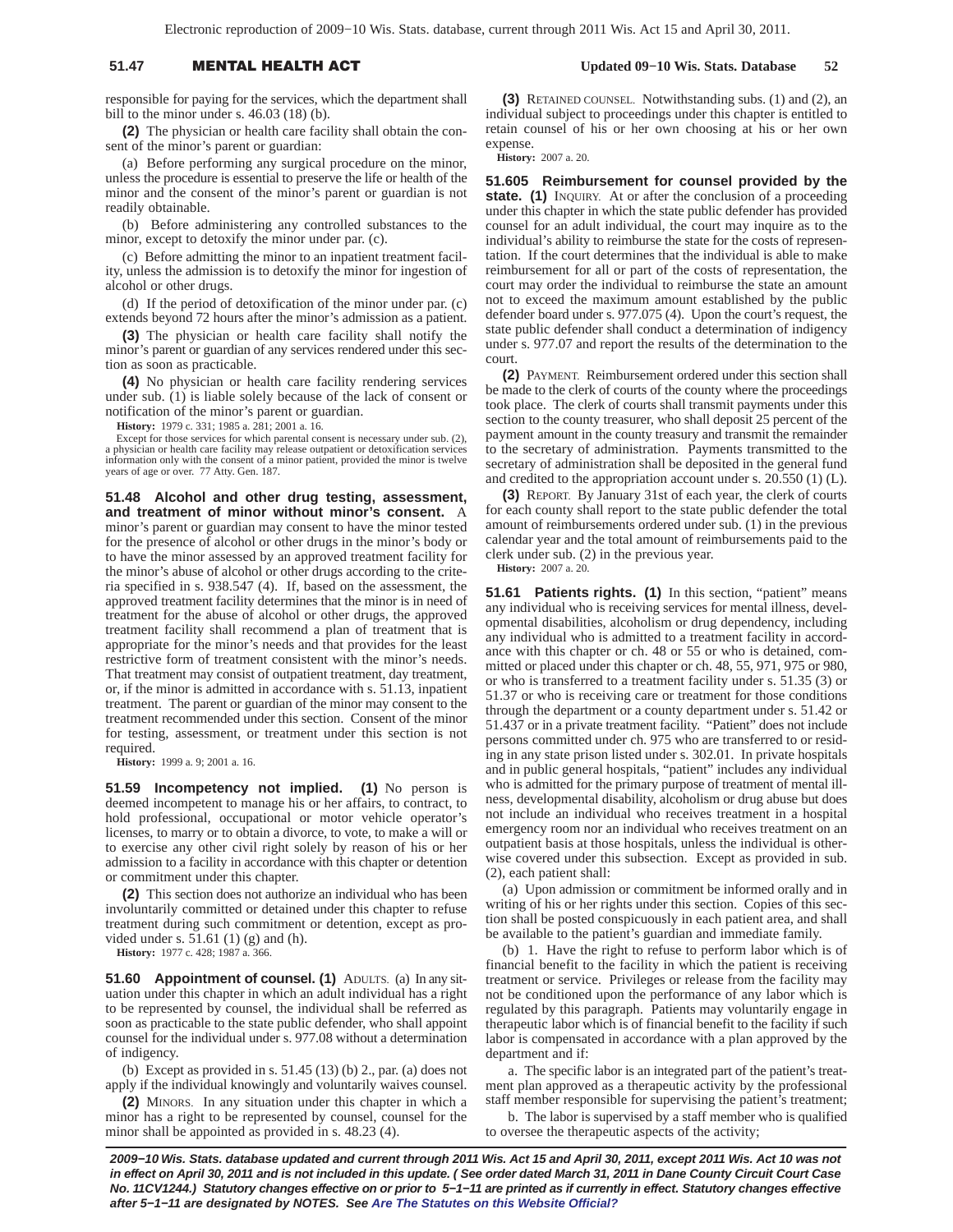## **53 Updated 09−10 Wis. Stats. Database** -

#### L HEALTH A **51.61**

c. The patient has given his or her written informed consent to engage in such labor and has been informed that such consent may be withdrawn at any time; and

d. The labor involved is evaluated for its appropriateness by the staff of the facility at least once every 120 days.

2. Patients may also voluntarily engage in noncompensated therapeutic labor which is of financial benefit to the facility, if the conditions for engaging in compensated labor under this paragraph are met and if:

a. The facility has attempted to provide compensated labor as a first alternative and all resources for providing compensated labor have been exhausted;

b. Uncompensated therapeutic labor does not cause layoffs of staff hired by the facility to otherwise perform such labor; and

c. The patient is not required in any way to perform such labor. Tasks of a personal housekeeping nature are not to be considered compensable labor.

3. Payment to a patient performing labor under this section shall not be applied to costs of treatment without the informed, written consent of such patient. This paragraph does not apply to individuals serving a criminal sentence who are transferred from a state correctional institution under s. 51.37 (5) to a treatment facility.

(cm) Have the rights specified under subd. 1. to send and receive sealed mail, subject to the limitations specified under subd. 2.

1. Patients have an unrestricted right to send sealed mail and receive sealed mail to or from legal counsel, the courts, government officials, private physicians, and licensed psychologists, and have reasonable access to letter writing materials including postage stamps. A patient shall also have a right to send sealed mail and receive sealed mail to or from other persons, subject to physical examination in the patient's presence if there is reason to believe that such communication contains contraband materials or objects that threaten the security of patients, prisoners, or staff. Such reasons shall be written in the individual's treatment record. The officers and staff of a facility may not read any mail covered by this subdivision.

2. The rights of a patient detained or committed under ch. 980 to send and receive sealed mail are subject to the following limitations:

a. An officer or staff member of the facility at which the patient is placed may delay delivery of the mail to the patient for a reasonable period of time to verify whether the person named as the sender actually sent the mail; may open the mail and inspect it for contraband; or may, if the officer or staff member cannot determine whether the mail contains contraband, return the mail to the sender along with notice of the facility mail policy.

b. The director of the facility or his or her designee may, in accordance with the standards and the procedure under sub. (2) for denying a right for cause, authorize a member of the facility treatment staff to read the mail, if the director or his or her designee has reason to believe that the mail could pose a threat to security at the facility or seriously interfere with the treatment, rights, or safety of others.

(d) Except in the case of a person who is committed for alcoholism, have the right to petition the court for review of the commitment order or for withdrawal of the order or release from commitment as provided in s. 51.20 (16).

(e) Except in the case of a patient who is admitted or transferred under s. 51.35 (3) or 51.37 or under ch. 971 or 975, have the right to the least restrictive conditions necessary to achieve the purposes of admission, commitment or protective placement, under programs, services and resources that the county board of supervisors is reasonably able to provide within the limits of available state and federal funds and of county funds required to be appropriated to match state funds.

(f) Have a right to receive prompt and adequate treatment, rehabilitation and educational services appropriate for his or her condition, under programs, services and resources that the county board of supervisors is reasonably able to provide within the limits of available state and federal funds and of county funds required to be appropriated to match state funds.

(fm) Have the right to be informed of his or her treatment and care and to participate in the planning of his or her treatment and care.

(g) Have the following rights, under the following procedures, to refuse medication and treatment:

1. Have the right to refuse all medication and treatment except as ordered by the court under subd. 2., or in a situation in which the medication or treatment is necessary to prevent serious physical harm to the patient or to others. Medication and treatment during this period may be refused on religious grounds only as provided in par. (h).

2. At or after the hearing to determine probable cause for commitment but prior to the final commitment order, other than for a subject individual who is alleged to meet the commitment standard under s. 51.20 (1) (a) 2. e., the court shall, upon the motion of any interested person, and may, upon its own motion, hold a hearing to determine whether there is probable cause to believe that the individual is not competent to refuse medication or treatment and whether the medication or treatment will have therapeutic value and will not unreasonably impair the ability of the individual to prepare for or participate in subsequent legal proceedings. If the court determines that there is probable cause to believe the allegations under this subdivision, the court shall issue an order permitting medication or treatment to be administered to the individual regardless of his or her consent. The order shall apply to the period between the date of the issuance of the order and the date of the final order under s. 51.20 (13), unless the court dismisses the petition for commitment or specifies a shorter period. The hearing under this subdivision shall meet the requirements of s. 51.20 (5), except for the right to a jury trial.

3. Following a final commitment order, other than for a subject individual who is determined to meet the commitment standard under s. 51.20 (1) (a) 2. e., have the right to exercise informed consent with regard to all medication and treatment unless the committing court or the court in the county in which the individual is located, within 10 days after the filing of the motion of any interested person and with notice of the motion to the individual's counsel, if any, the individual and the applicable counsel under s. 51.20 (4), makes a determination, following a hearing, that the individual is not competent to refuse medication or treatment or unless a situation exists in which the medication or treatment is necessary to prevent serious physical harm to the individual or others. A report, if any, on which the motion is based shall accompany the motion and notice of motion and shall include a statement signed by a licensed physician that asserts that the subject individual needs medication or treatment and that the individual is not competent to refuse medication or treatment, based on an examination of the individual by a licensed physician. The hearing under this subdivision shall meet the requirements of s. 51.20 (5), except for the right to a jury trial. At the request of the subject individual, the individual's counsel or applicable counsel under s. 51.20 (4), the hearing may be postponed, but in no case may the postponed hearing be held more than 20 days after a motion is filed.

3m. Following a final commitment order for a subject individual who is determined to meet the commitment standard under s. 51.20 (1) (a) 2. e., the court shall issue an order permitting medication or treatment to be administered to the individual regardless of his or her consent.

4. For purposes of a determination under subd. 2. or 3., an individual is not competent to refuse medication or treatment if, because of mental illness, developmental disability, alcoholism or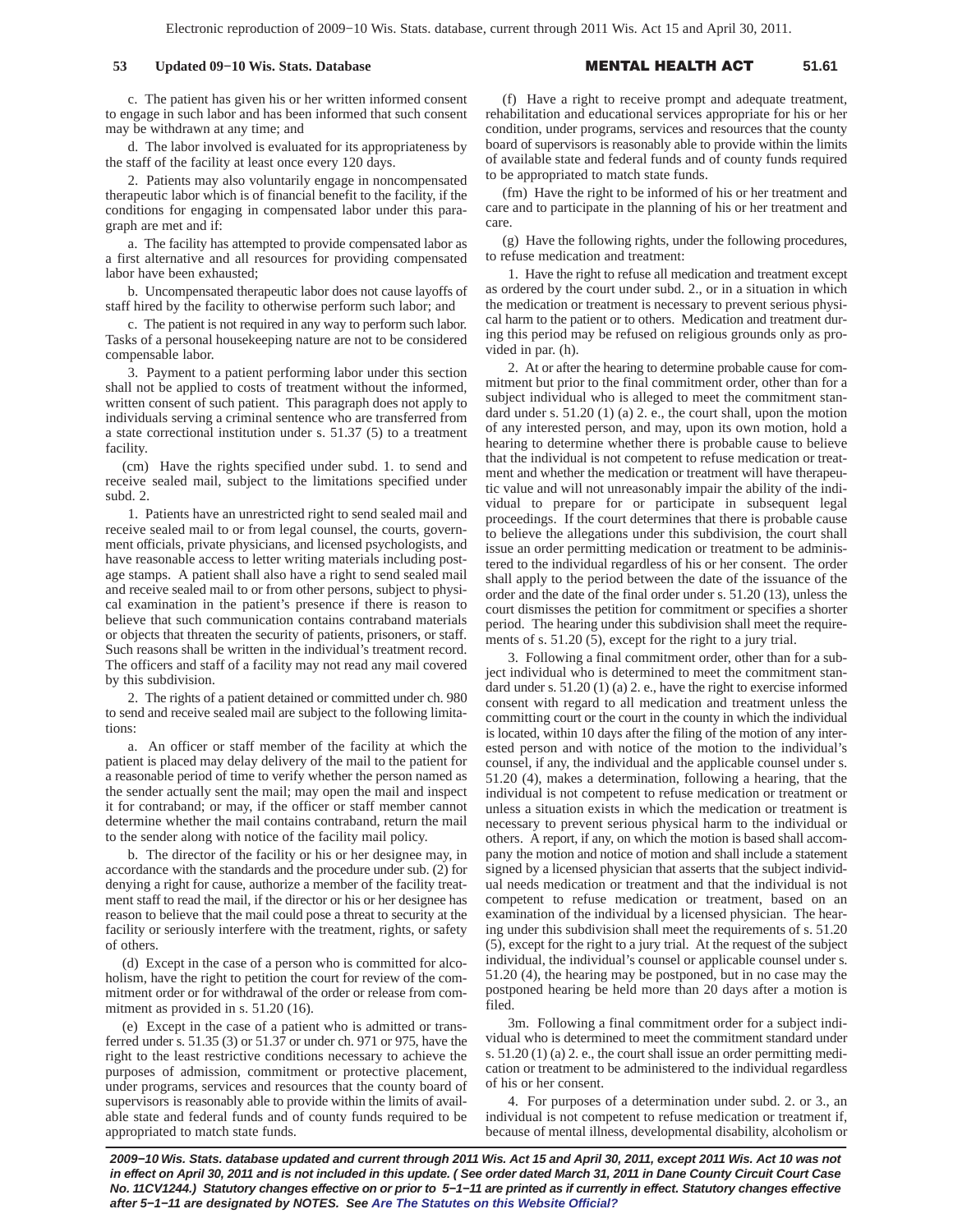# 51.61 **MENTAL HEALTH A**

drug dependence, and after the advantages and disadvantages of and alternatives to accepting the particular medication or treatment have been explained to the individual, one of the following is true:

a. The individual is incapable of expressing an understanding of the advantages and disadvantages of accepting medication or treatment and the alternatives.

b. The individual is substantially incapable of applying an understanding of the advantages, disadvantages and alternatives to his or her mental illness, developmental disability, alcoholism or drug dependence in order to make an informed choice as to whether to accept or refuse medication or treatment.

(h) Have a right to be free from unnecessary or excessive medication at any time. No medication may be administered to a patient except at the written order of a physician. The attending physician is responsible for all medication which is administered to a patient. A record of the medication which is administered to each patient shall be kept in his or her medical records. Medication may not be used as punishment, for the convenience of staff, as a substitute for a treatment program, or in quantities that interfere with a patient's treatment program. Except when medication or medical treatment has been ordered by the court under par. (g) or is necessary to prevent serious physical harm to others as evidenced by a recent overt act, attempt or threat to do such harm, a patient may refuse medications and medical treatment if the patient is a member of a recognized religious organization and the religious tenets of such organization prohibit such medications and treatment. The individual shall be informed of this right prior to administration of medications or treatment whenever the patient's condition so permits.

(i) 1. Except as provided in subd. 2., have a right to be free from physical restraint and isolation except for emergency situations or when isolation or restraint is a part of a treatment program. Isolation or restraint may be used only when less restrictive measures are ineffective or not feasible and shall be used for the shortest time possible. When a patient is placed in isolation or restraint, his or her status shall be reviewed once every 30 minutes. Each facility shall have a written policy covering the use of restraint or isolation that ensures that the dignity of the individual is protected, that the safety of the individual is ensured, and that there is regular, frequent monitoring by trained staff to care for bodily needs as may be required. Isolation or restraint may be used for emergency situations only when it is likely that the patient may physically harm himself or herself or others. The treatment director shall specifically designate physicians who are authorized to order isolation or restraint, and shall specifically designate licensed psychologists who are authorized to order isolation. If the treatment director is not a physician, the medical director shall make the designation. In the case of a center for the developmentally disabled, use shall be authorized by the director of the center. The authorization for emergency use of isolation or restraint shall be in writing, except that isolation or restraint may be authorized in emergencies for not more than one hour, after which time an appropriate order in writing shall be obtained from the physician or licensed psychologist designated by the director, in the case of isolation, or the physician so designated in the case of restraint. Emergency isolation or restraint may not be continued for more than 24 hours without a new written order. Isolation may be used as part of a treatment program if it is part of a written treatment plan, and the rights specified in this subsection are provided to the patient. The use of isolation as a part of a treatment plan shall be explained to the patient and to his or her guardian, if any, by the person who provides the treatment. A treatment plan that incorporates isolation shall be evaluated at least once every 2 weeks. Patients who have a recent history of physical aggression may be restrained during transport to or from the facility. Persons who are committed or transferred under s. 51.35 (3) or 51.37 or under ch. 971 or 975, or who are detained or committed under ch. 980, and who, while under this status, are transferred to a hospital, as defined in s. 50.33 (2), for medical care may be isolated for security reasons within locked facilities in the hospital. Patients who are committed or transferred under s. 51.35 (3) or 51.37 or under ch. 971 or 975, or who are detained or committed under ch. 980, may be restrained for security reasons during transport to or from the facility.

2. Patients in the maximum security facility at the Mendota Mental Health Institute may be locked in their rooms during the night shift and for a period of no longer than one hour and 30 minutes during each change of shift by staff to permit staff review of patient needs. Patients detained or committed under ch. 980 and placed in a facility specified under s. 980.065 may be locked in their rooms during the night shift, if they reside in a maximum or medium security unit in which each room is equipped with a toilet and sink, or if they reside in a unit in which each room is not equipped with a toilet and sink and the number of patients outside their rooms equals or exceeds the number of toilets in the unit, except that patients who do not have toilets in their rooms must be given an opportunity to use a toilet at least once every hour, or more frequently if medically indicated. Patients in the maximum security facility at the Mendota Mental Health Institute, or patients detained or committed under ch. 980 and placed in a facility specified under s. 980.065, may also be locked in their rooms on a unit−wide or facility−wide basis as an emergency measure as needed for security purposes to deal with an escape or attempted escape, the discovery of a dangerous weapon in the unit or facility or the receipt of reliable information that a dangerous weapon is in the unit or facility, or to prevent or control a riot or the taking of a hostage. A unit−wide or facility−wide emergency isolation order may only be authorized by the director of the unit or facility where the order is applicable or his or her designee. A unit−wide or facility−wide emergency isolation order affecting the Mendota Mental Health Institute must be approved within one hour after it is authorized by the director of the Mendota Mental Health Institute or the director's designee. An emergency order for unit−wide or facility−wide isolation may only be in effect for the period of time needed to preserve order while dealing with the situation and may not be used as a substitute for adequate staffing. During a period of unit−wide or facility−wide isolation, the status of each patient shall be reviewed every 30 minutes to ensure the safety and comfort of the patient, and each patient who is locked in a room without a toilet shall be given an opportunity to use a toilet at least once every hour, or more frequently if medically indicated. Each unit in the maximum security facility at the Mendota Mental Health Institute and each unit in a facility specified under s. 980.065 shall have a written policy covering the use of isolation that ensures that the dignity of the individual is protected, that the safety of the individual is secured, and that there is regular, frequent monitoring by trained staff to care for bodily needs as may be required. The isolation policies shall be reviewed and approved by the director of the Mendota Mental Health Institute or the director's designee, or by the director of the facility specified under s. 980.065 or his or her designee, whichever is applicable.

(j) Have a right not to be subjected to experimental research without the express and informed consent of the patient and of the patient's guardian after consultation with independent specialists and the patient's legal counsel. Such proposed research shall first be reviewed and approved by the institution's research and human rights committee created under sub. (4) and by the department before such consent may be sought. Prior to such approval, the committee and the department shall determine that research complies with the principles of the statement on the use of human subjects for research adopted by the American Association on Mental Deficiency, and with the regulations for research involving human subjects required by the U.S. department of health and human services for projects supported by that agency.

(k) Have a right not to be subjected to treatment procedures such as psychosurgery, or other drastic treatment procedures without the express and informed consent of the patient after consultation with his or her counsel and legal guardian, if any. Express and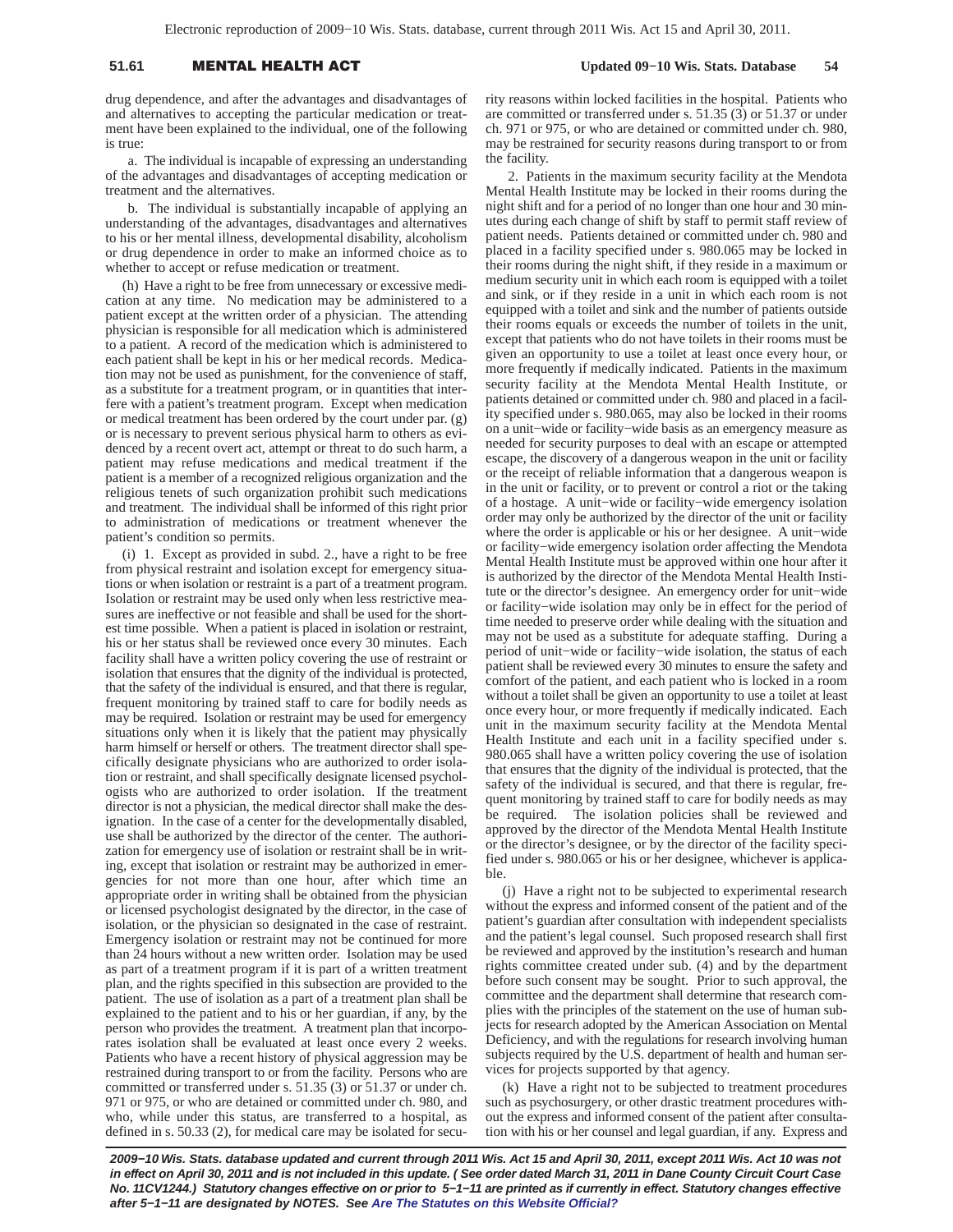informed consent of the patient after consultation with the patient's counsel and legal guardian, if any, is required for the use of electroconvulsive treatment.

(L) Have the right to religious worship within the facility if the patient desires such an opportunity and a member of the clergy of the patient's religious denomination or society is available to the facility. The provisions for such worship shall be available to all patients on a nondiscriminatory basis. No individual may be coerced into engaging in any religious activities.

(m) Have a right to a humane psychological and physical environment within the hospital facilities. These facilities shall be designed to afford patients with comfort and safety, to promote dignity and ensure privacy. Facilities shall also be designed to make a positive contribution to the effective attainment of the treatment goals of the hospital.

(n) Have the right to confidentiality of all treatment records, have the right to inspect and copy such records, and have the right to challenge the accuracy, completeness, timeliness or relevance of information relating to the individual in such records, as provided in s. 51.30.

(o) Except as otherwise provided, have a right not to be filmed or taped, unless the patient signs an informed and voluntary consent that specifically authorizes a named individual or group to film or tape the patient for a particular purpose or project during a specified time period. The patient may specify in the consent periods during which, or situations in which, the patient may not be filmed or taped. If a patient is adjudicated incompetent, the consent shall be granted on behalf of the patient by the patient's guardian. A patient in Goodland Hall at the Mendota Mental Health Institute, or a patient detained or committed under ch. 980 and placed in a facility specified under s. 980.065, may be filmed or taped for security purposes without the patient's consent, except that such a patient may not be filmed in patient bedrooms or bathrooms without the patient's consent unless the patient is engaged in dangerous or disruptive behavior. A treatment activity involving a patient committed or detained under ch. 980 may be filmed or taped if the purpose of the recording is to assess the quality of the treatment activity or to facilitate clinical supervision of the staff involved in the treatment activity.

(p) Have reasonable access to a telephone to make and receive telephone calls within reasonable limits.

(q) Be permitted to use and wear his or her own clothing and personal articles, or be furnished with an adequate allowance of clothes if none are available. Provision shall be made to launder the patient's clothing.

(r) Be provided access to a reasonable amount of individual secure storage space for his or her own private use.

(s) Have reasonable protection of privacy in such matters as toileting and bathing.

(t) Be permitted to see visitors each day.

(u) Have the right to present grievances under the procedures established under sub. (5) on his or her own behalf or that of others to the staff or administrator of the treatment facility or community mental health program without justifiable fear of reprisal and to communicate, subject to par. (p), with public officials or with any other person without justifiable fear of reprisal.

(v) Have the right to use his or her money as he or she chooses, except to the extent that authority over the money is held by another, including the parent of a minor, a court−appointed guardian of the patient's estate or a representative payee. If a treatment facility or community mental health program so approves, a patient or his or her guardian may authorize in writing the deposit of money in the patient's name with the facility or program. Any earnings attributable to the money accrue to the patient. The treatment facility or community mental health program shall maintain a separate accounting of the deposited money of each patient. The patient or his or her guardian shall receive, upon written request by the patient or guardian, a written monthly account of any financial transactions made by the treatment facility or community

mental health program with respect to the patient's money. If a patient is discharged from a treatment facility or community mental health program, all of the patient's money, including any attributable accrued earnings, shall be returned to the patient. No treatment facility or community mental health program or employee of such a facility or program may act as representative payee for a patient for social security, pension, annuity or trust fund payments or other direct payments or monetary assistance unless the patient or his or her guardian has given informed written consent to do so or unless a representative payee who is acceptable to the patient or his or her guardian and the payer cannot be identified. A community mental health program or treatment facility shall give money of the patient to him or her upon request, subject to any limitations imposed by guardianship or representative payeeship, except that an inpatient facility may, as a part of its security procedures, limit the amount of currency that is held by a patient and may establish reasonable policies governing patient account transactions.

(w) 1. Have the right to be informed in writing, before, upon or at a reasonable time after admission, of any liability that the patient or any of the patient's relatives may have for the cost of the patient's care and treatment and of the right to receive information about charges for care and treatment services.

2. If the patient is a minor, if the patient's parents may be liable for the cost of the patient's care and treatment and if the patient's parents can be located with reasonable effort, the treatment facility or community mental health program shall notify the patient's parents of any liability that the parents may have for the cost of the patient's care and treatment and of their right to receive information under subd. 3., except that a minor patient's parents may not be notified under this subdivision if the minor patient is receiving care under s. 51.47 without the consent of the minor patient's parent or guardian.

3. A patient, a patient's relative who may be liable for the cost of the patient's care and treatment, or a patient's guardian may request information about charges for care and treatment services at the treatment facility or community mental health program. If a treatment facility or community mental health program receives such a request, the treatment facility or community mental health program shall promptly provide to the individual making the request written information about the treatment facility's or community mental health program's charges for care and treatment services. Unless the request is made by the patient, the guardian of a patient adjudicated incompetent in this state, the parent or guardian of a minor who has access to the minor's treatment records under s. 51.30 (5) (b) 1., or a person designated by the patient's informed written consent under s. 51.30 (4) (a) as a person to whom information may be disclosed, information released under this subdivision is limited to general information about the treatment facility's or community mental health program's charges for care and treatment services and may not include information which may not be disclosed under s. 51.30.

(x) Have the right to be treated with respect and recognition of the patient's dignity and individuality by all employees of the treatment facility or community mental health program and by licensed, certified, registered or permitted providers of health care with whom the patient comes in contact.

(y) Have the right, if provided services by a licensed mental health professional who is not affiliated with a county department or treatment facility, to be notified by the professional in writing of the grievance resolution procedure option that the professional makes available to the patient, as required under s. 457.04 (8).

**(2)** A patient's rights guaranteed under sub. (1) (p) to (t) may be denied for cause after review by the director of the facility, and may be denied when medically or therapeutically contraindicated as documented by the patient's physician, licensed psychologist, or licensed mental health professional in the patient's treatment record. The individual shall be informed in writing of the grounds for withdrawal of the right and shall have the opportunity for a review of the withdrawal of the right in an informal hearing before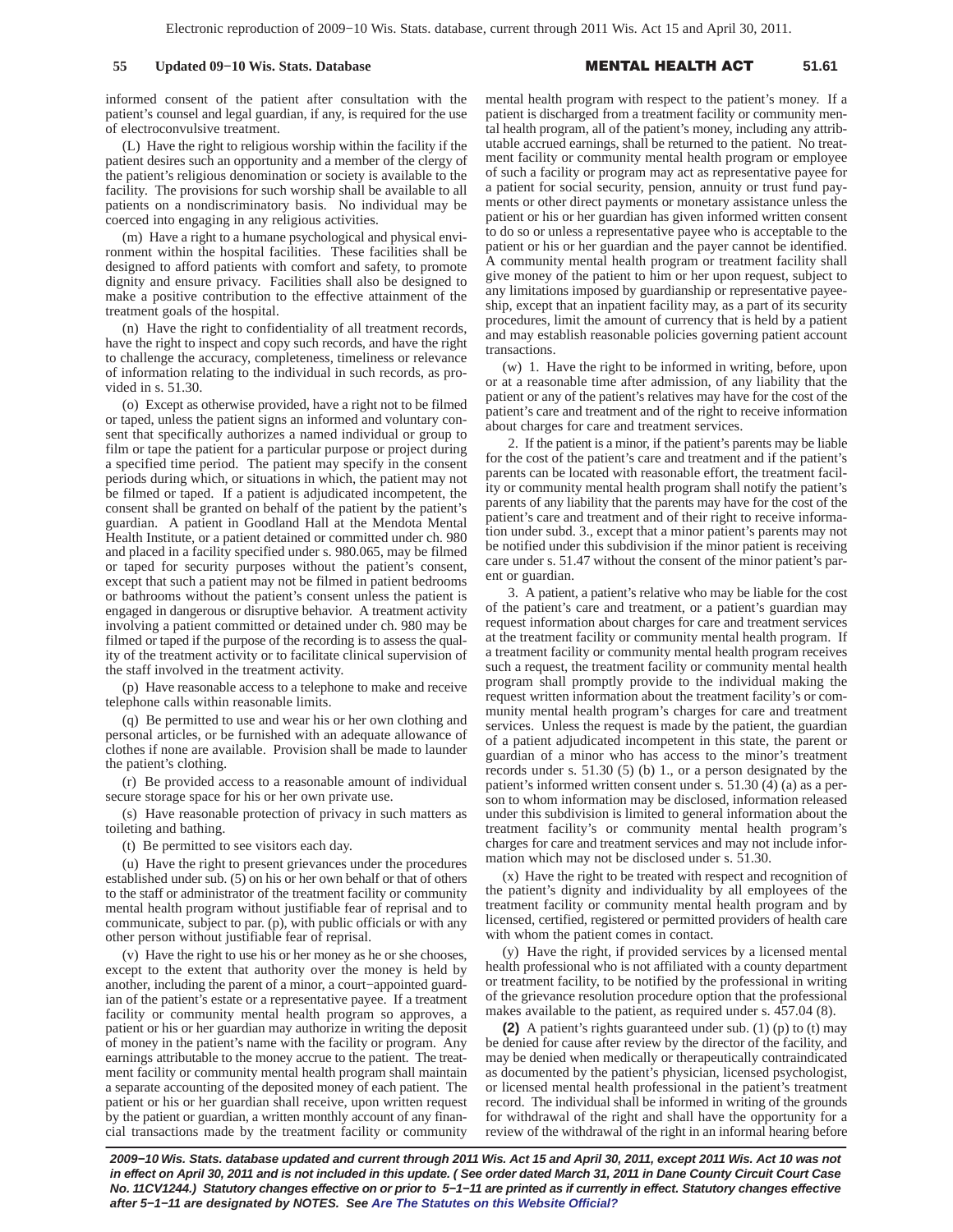# 51.61 **MENTAL HEALTH A**

the director of the facility or his or her designee. There shall be documentation of the grounds for withdrawal of rights in the patient's treatment record. After an informal hearing is held, a patient or his or her representative may petition for review of the denial of any right under this subsection through the use of the grievance procedure provided in sub. (5) or, for review of the denial of a right by a licensed mental health professional who is not affiliated with a county department or treatment facility, through the use of one of the grievance resolution procedure options required under s. 457.04 (8). Alternatively, or in addition to the use of the appropriate grievance procedure, a patient or his or her representative may bring an action under sub. (7).

**(3)** The rights accorded to patients under this section apply to patients receiving services in outpatient and day−service treatment facilities, as well as community mental health programs, insofar as applicable.

**(4)** (a) Each facility which conducts research upon human subjects shall establish a research and human rights committee consisting of not less than 5 persons with varying backgrounds to assure complete and adequate review of research activities commonly conducted by the facility. The committee shall be sufficiently qualified through the maturity, experience and expertise of its members and diversity of its membership to ensure respect for its advice and counsel for safeguarding the rights and welfare of human subjects. In addition to possessing the professional competence necessary to review specific activities, the committee shall be able to ascertain the acceptability of proposals in terms of commitments of the facility and federal regulations, applicable law, standards of professional conduct and practice, and community attitudes.

(b) No member of a committee may be directly involved in the research activity or involved in either the initial or continuing review of an activity in which he or she has a conflicting interest, except to provide information requested by the committee.

(c) No committee may consist entirely of persons who are officers, employees or agents of or are otherwise associated with the facility, apart from their membership on the committee.

(d) No committee may consist entirely of members of a single professional group.

(e) A majority of the membership of the committee constitutes a quorum to do business.

**(5)** (a) The department shall establish procedures to assure protection of patients' rights guaranteed under this chapter, and shall, except for the grievance procedures of the Mendota and Winnebago mental health institutes and the state centers for the developmentally disabled, implement a grievance procedure which complies with par. (b) to assure that rights of patients under this chapter are protected and enforced by the department, by service providers and by county departments under ss. 51.42 and 51.437. The procedures established by the department under this subsection apply to patients in private hospitals or public general hospitals.

(b) The department shall promulgate rules that establish standards for the grievance procedure used as specified in par. (a) by the department, county departments under ss. 51.42 and 51.437 and service providers. The standards shall include all of the following components:

1. Written policies and procedures regarding the uses and operation of the grievance system.

2. A requirement that a person, who is the contact for initiating and processing grievances, be identified within the department and in each county department under ss. 51.42 and 51.437 and be specified by each service provider.

3. An informal process for resolving grievances.

4. A formal process for resolving grievances, in cases where the informal process fails to resolve grievances to the patient's satisfaction.

5. A process for notification of all patients of the grievance process.

6. Time limits for responses to emergency and nonemergency grievances, as well as time limits for deciding appeals.

7. A process which patients may use to appeal unfavorable decisions within the department or county department under s. 51.42 or 51.437 or through the service provider.

8. A process which may be used to appeal final decisions under subd. 7. of the department, county department under s. 51.42 or 51.437 or service provider to the department of health services.

9. Protections against the application of sanctions against any complainant or any person, including an employee of the department, county department under s. 51.42 or 51.437 or service provider who assists a complainant in filing a grievance.

(c) Each county department of community programs shall attach a statement to an application for recertification of its community mental health programs or treatment facilities that are operated by or under contract with the county. The statement shall indicate if any complaints or allegations of violations of rights established under this section were made during the certification period immediately before the period of recertification that is requested and shall summarize any complaints or allegations made. The statement shall contain the date of the complaint or allegation, the disposition of the matter and the date of disposition. The department shall consider the statement in reviewing the application for recertification.

(d) No person may intentionally retaliate or discriminate against any patient or employee for contacting or providing information to any official or to an employee of any state protection and advocacy agency, or for initiating, participating in, or testifying in a grievance procedure or in an action for any remedy authorized under this section. Whoever violates this paragraph may be fined not more than \$1,000 or imprisoned for not more than 6 months or both.

(e) A licensed mental health professional who is not affiliated with a county department or treatment facility shall notify in writing each patient to whom the professional provides services of the procedure to follow to resolve a grievance. The notice shall provide an option that the professional makes available to the patient, as required under s. 457.04 (8). Paragraphs (a) and (b) do not apply to this paragraph.

**(6)** Subject to the rights of patients provided under this chapter, the department, county departments under s. 51.42 or 51.437, and any agency providing services under an agreement with the department or those county departments have the right to use customary and usual treatment techniques and procedures in a reasonable and appropriate manner in the treatment of patients who are receiving services under the mental health system, for the purpose of ameliorating the conditions for which the patients were admitted to the system. The written, informed consent of any patient shall first be obtained, unless the person has been found not competent to refuse medication and treatment under s. 51.61 (1) (g) or the person is a minor 14 years of age or older who is receiving services for alcoholism or drug abuse or a minor under 14 years of age who is receiving services for mental illness, developmental disability, alcoholism, or drug abuse. In the case of such a minor, the written, informed consent of the parent or guardian is required, except as provided under an order issued under s. 51.13 (1) (c) or 51.14 (3) (h) or (4) (g), or as provided in s. 51.47. If the minor is 14 years of age or older and is receiving services for mental illness or developmental disability, the written, informed consent of the minor and the minor's parent or guardian is required, except that a refusal of either such a minor 14 years of age or older or the minor's parent or guardian to provide written, informed consent for admission or transfer to an approved inpatient treatment facility is reviewable under s. 51.13 (1) (c) 1., (3), or (4), or 51.35 (3) (b), and a refusal of either a minor 14 years of age or older or the minor's parent or guardian to provide written, informed consent for outpatient mental health treatment is reviewable under s. 51.14.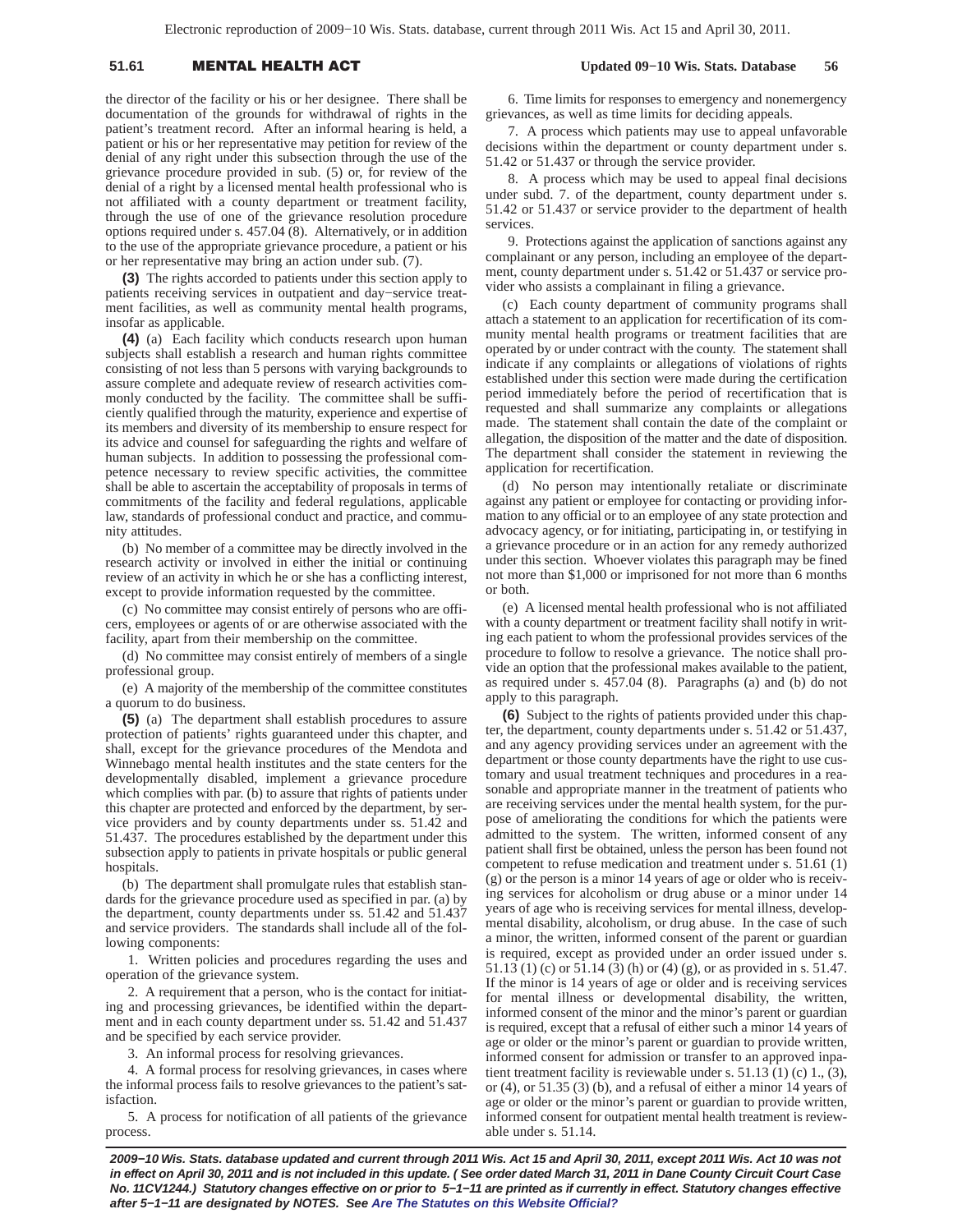## **57 Updated 09−10 Wis. Stats. Database** -

L HEALTH A **51.62**

**(7)** (a) Any patient whose rights are protected under this section who suffers damage as the result of the unlawful denial or violation of any of these rights may bring an action against the person, including the state or any political subdivision thereof, which unlawfully denies or violates the right in question. The individual may recover any damages as may be proved, together with exemplary damages of not less than \$100 for each violation and such costs and reasonable actual attorney fees as may be incurred.

(b) Any patient whose rights are protected under this section may bring an action against any person, including the state or any political subdivision thereof, which willfully, knowingly and unlawfully denies or violates any of his or her rights protected under this section. The patient may recover such damages as may be proved together with exemplary damages of not less than \$500 nor more than \$1,000 for each violation, together with costs and reasonable actual attorney fees. It is not a prerequisite to an action under this paragraph that the plaintiff suffer or be threatened with actual damages.

(c) Any patient whose rights are protected under this section may bring an action to enjoin the unlawful violation or denial of rights under this section and may in the same action seek damages as provided in this section. The individual may also recover costs and reasonable actual attorney fees if he or she prevails.

(d) Use of the grievance procedure established under sub. (5) is not a prerequisite to bringing an action under this subsection.

**(7m)** Whoever intentionally deprives a patient of the ability to seek redress for the alleged violation of his or her rights under this section by unreasonably precluding the patient from doing any of the following may be fined not more than \$1,000 or imprisoned for not more than 6 months or both:

(a) Using the grievance procedure specified in sub. (5).

(b) Communicating, subject to sub. (1) (p), with a court, government official or staff member of the protection and advocacy agency that is designated under s. 51.62 or with legal counsel.

**(8)** Any informed consent which is required under sub. (1) (a) to (i) may be exercised by the patient's legal guardian if the patient has been adjudicated incompetent and the guardian is so empowered, or by the parent of the patient if the patient is a minor.

**(9)** Except for grievance resolution procedure options specified under s. 457.04 (8) (a), (b), and (c), the department shall promulgate rules to implement this section.

**(10)** No person who, in good faith, files a report with the appropriate examining board concerning the violation of rights under this section by persons licensed, certified, registered or permitted under ch. 441, 446, 450, 455 or 456, or who participates in an investigation of an allegation by the appropriate examining board, is liable for civil damages for the filing or participation.

**History:** 1975 c. 430; 1977 c. 428 ss. 96 to 109, 115; 1981 c. 20; 1981 c. 314 s. 144; 1983 a. 189 s. 329 (5); 1983 a. 293, 357, 538; 1985 a. 176; 1987 a. 366, 367, 403; 1989 a. 31; 1993 a. 184, 445, 479; 1995 a. 27 s. 9126 (19); 1995 a. 92, 268, 292; 1997 a. 292; 2001 a. 16 ss. 1993j to 1993w, 4034zk, 4034zl; 2001 a. 104; 2005 a. 387, 434, 444; 2007 a. 20 s. 9121 (6) (a); 2007 a. 97; 2009 a. 28.

**Cross−reference:** See also ch. DHS 94, Wis. adm. code.

A patient in a state facility can recover fees under sub. (7) (c) from the county. Matter of Protective Placement of J. S. 144 Wis. 2d 670, 425 N.W.2d 15 (Ct. App. 1988).

The court may order an agency to do planning and the implementation work neces-sary to fulfill the obligation to order placement conforming to ss. 55.06 (9) (a) and 51.61 (1) (e). In Matter of J.G.S. 159 Wis. 2d 685, 465 N.W.2d 227 (Ct. App. 1990).

A nurse's decision to take a mental health patient on a recreational walk is not treatment under sub. (1) (f), and no cause of action was created under this section for injuries incurred when the patient fell. Erbstoeaer v. American Casualty Co. 169 Wis. 2d 637, 486 N.W.2d 549 (Ct. App. 1992).

Sub. (1) (g) 4. is not merely illustrative; it establishes the only standard by which a court may determine whether a patient is competent to refuse psychotropic medication. Factors to be considered in determining whether this competency standard is met are discussed. Mental Condition of Virgil D. 189 Wis. 2d 1, 524 N.W.2d 894 (1994).

Sub. (1) (k) is unconstitutionally overbroad because it prevents all patients unable to give "express and informed" consent from receiving electroconvulsive treatment under any circumstances, even when the treatment may be life saving. Professional Guardianships, Inc. v. Ruth E.J. 196 Wis. 2d 794, 540 N.W.2d 213 (Ct. App. 1995), 95−2010.

Court commissioners have the authority to conduct hearings under s. 51.61 (1) (g). Carol J. R. v. County of Milwaukee, 196 Wis. 2d 882, 540 N.W.2d 233 (Ct. App. 1995), 94−0688.

In an action for negligence and malpractice, when a provider's treatment techniques or deficiencies were part and parcel of the plaintiff's claim, it was appropriate to award costs and attorney fees under sub. (7) (a). Wright v. Mercy Hospital, 206 Wis. 2d 449, 557 N.W.2d 846 (Ct. App. 1996), 95-2289.

Sub. (7) contemplates two separate and distinct causes of action. Par. (a) applies when the denial of a patient's rights have caused actual damages. Par. (b) does not require damages, but allows recovery if the patient's rights were violated willfully, knowingly, and unlawfully. Schaidler v. Mercy Medical Center of Oshkosh, Inc. 209 Wis. 2d 457, 563 N.W.2d 554 (Ct. App. 1997), 96−0645.

This section and ch. 980 provide the statutory basis for a court to issue an involuntary medication order for individuals who suffer from a chronic mental illness and are committed under ch. 980. State v. Anthony D.B. 2000 WI 94, 237 Wis. 2d 1, 614 N.W.2d 435, 98−0576.

Involuntarily committed persons are entitled to more considerate treatment and conditions of confinement than criminals, but their rights are not absolute. A restriction of rights must be reasonably related to legitimate therapeutic and institutional interests. West v. Macht, 2000 WI App 134, 237 Wis. 2d 265, 614 N.W.2d 34, West v. Macht, 2000 WI App 134, 237 Wis. 2d 265, 614 N.W.2d 34, 99−1710.

Sub. (1) (i) grants broad discretionary power to DHFS sufficient to permit its treatment facilities to transport ch. 980 patients in restraints for security reasons. Nothing requires treatment facilities to exercise discretion for each individual patient rather than on the basis of its experience with ch. 980 patients as a group and the individualized prior finding of sexual dangerousness that each ch. 980 patient has had made. Thielman v. Leean, 2003 WI App 33, 260 Wis. 2d 253, 659 N.W.2d 73, 02−0888.

A "patient" under sub. (1) includes a person receiving services for developmental disabilities. Under s. 51.437 sheltered employment is one of those services. Sheltered employment did not constitute rehabilitation, and thus the patient's place of sheltered employment was not a treatment facility and the sheltered employee could not bring a sub.  $(1)$  (x) claim. That assaults occurred in a restroom did not mean his right to privacy in the restroom under sub. (1) (s) was violated. Sheltered employment may include educational programs, and the patient's complaint stated a claim that the assaults deprived him of his right to prompt and adequate educational services under sub. (1) (f). St. Paul Fire & Marine Insurance Co. v. Keltgen, 2003 WI App 53, 260 Wis. 2d 523, 659 N.W.2d 906, 02−1249.

The exclusive remedy provision of the worker's compensation act, s. 102.03, does not bar a claim under this section when the injuries result from the same set of facts. An entity that acted both as both sheltered employer and developmentally disabled service provider did not possess a dual persona, allowing both worker's compensation recovery and tort recovery for the same act. St. Paul Fire & Marine Insurance Co. v. Keltgen, 2003 WI App 53, 260 Wis. 2d 523, 659 N.W.2d 906, 02−1249.

The injured patients and families compensation fund under ch. 655 is not a person "who violates the right in question," as this section requires. The fund does not pro-vide any treatment and could never violate any of the rights proscribed in this section. As a result, there is no basis to conclude that it is subject to costs and reasonable actual attorney fees. Hess v. Fernandez, 2005 WI 19, 278 Wis. 2d 283, 692 N.W.2d 655, 03−0327.

Patients civilly committed under ch. 980 are not employees under federal or Wisconsin minimum wage law. Tran v. Speech, 2010 WI App 58, 324 Wis. 2d 567; 782 N.W.2d 107, 09−0884.

Nonconsensual drug therapy did not violate due process. Stensvad v. Reivitz, 601 F. Supp. 128 (1985).

Sub. (1) (e) and (i) do not restrict the discretion of institution administrators to restrain patients during transport. Thielman v. Leean, 140 F. Supp. 2d 982 (2001). Affirmed. 282 F.3d 478 (2002).

**51.62 Protection and advocacy system. (1)** DEFINI-TIONS. In this section:

(ag) "Abuse" has the meaning given in s.  $46.90$  (1) (a).

(am) "Developmental disability" means a severe, chronic disability of a person that is characterized by all of the following:

1. Is attributable to a mental or physical impairment or a combination of a mental and a physical impairment.

- 2. Is manifested before the person has attained the age of 22.
- 3. Is likely to continue indefinitely.

4. Results in substantial functional limitation in at least 3 of the following areas of major life activity:

- a. Self−care.
- b. Receptive and expressive language.
- c. Learning.
- d. Mobility.
- e. Self−direction.
- f. Capacity for independent living.
- g. Economic self−sufficiency.

5. Requires a combination and sequence of special interdisciplinary or generic care, treatment or other services that are of lifelong or extended duration and are individually planned and coordinated.

(ar) "Financial exploitation" has the meaning given in s. 46.90 (1) (ed).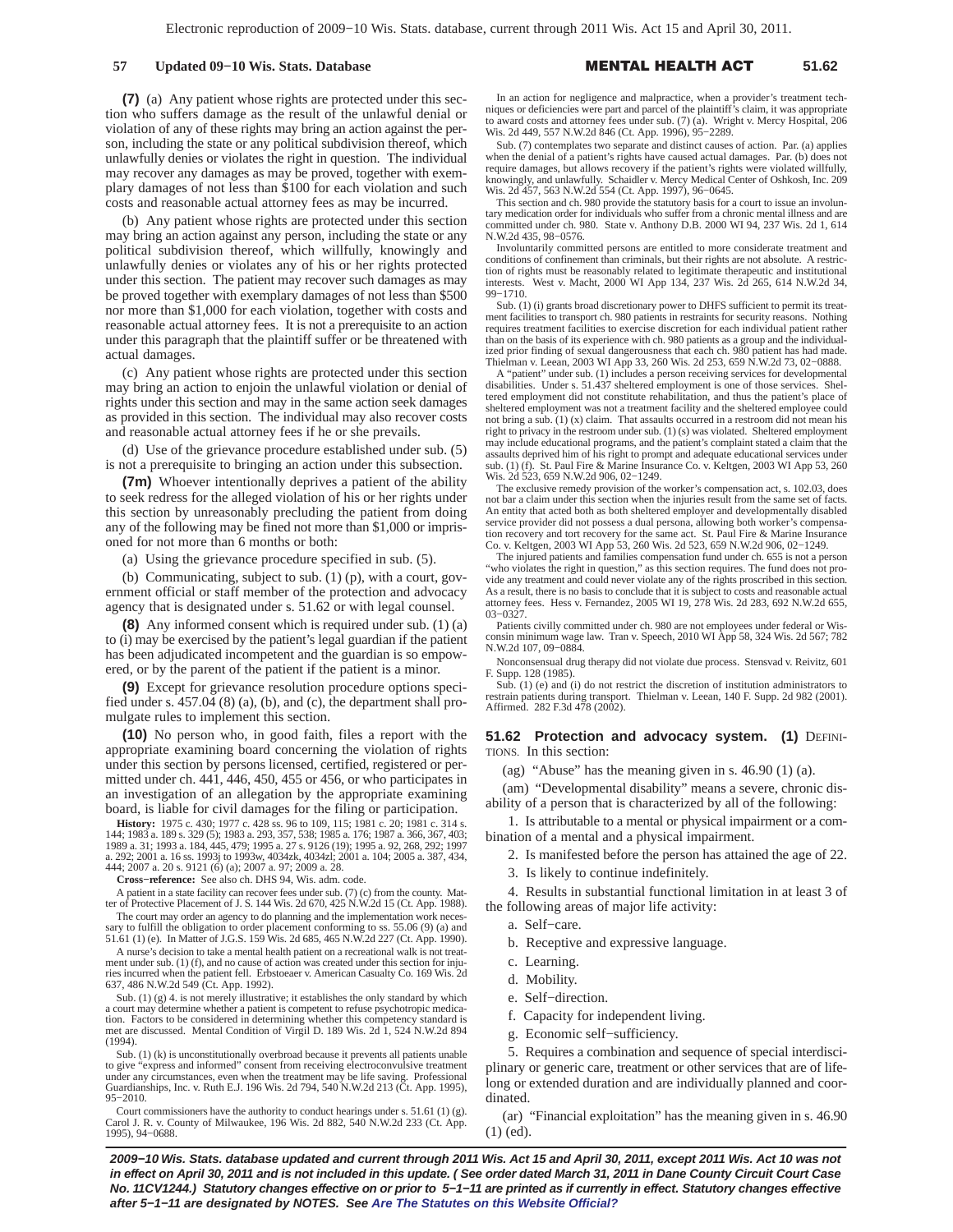## 51.62 **MENTAL HEALTH A**

(b) "Inpatient health care facility" has the meaning provided under s. 50.135 (1), except that it does include community−based residential facilities as defined under s. 50.01 (1g).

(bm) "Mental illness" means mental disease to such extent that a person so afflicted requires care and treatment for his or her welfare, or the welfare of others, or of the community and is an inpatient or resident in a facility rendering care or treatment or has been discharged from the facility for not more than 90 days.

(br) "Neglect" has the meaning given in s. 46.90 (1) (f).

(c) "Protection and advocacy agency" means an entity designated by the governor to implement a system to protect and advocate the rights of persons with developmental disabilities, as authorized under 42 USC 6012 or mental illness, as authorized under 42 USC 10801 to 10851.

**(2)** DESIGNATION. (a) The governor shall designate as the protection and advocacy agency a private, nonprofit corporation that is independent of all of the following:

1. A state agency.

2. The board for people with developmental disabilities and the council on mental health.

3. An agency that provides treatment, services or habilitation to persons with developmental disabilities or mental illness.

(b) After the governor has designated a protection and advocacy agency under par. (a), the protection and advocacy agency so designated shall continue in that capacity unless and until the governor redesignates the protection and advocacy agency to another private, nonprofit corporation that meets the requirements of par. (a). The governor may redesignate this private, nonprofit corporation the protection and advocacy agency only if all of the following conditions are met:

1. Good cause exists for the redesignation.

2. Prior notice and an opportunity to comment on a proposed redesignation has been given to all of the following:

a. The board for people with developmental disabilities and the council on mental health.

b. Major organizations, in the state, of persons with developmental disabilities or mental illness and families and representatives of these persons.

(c) If the governor has designated a protection and advocacy agency before July 20, 1985, that entity shall continue in that capacity unless and until the governor redesignates the protection and advocacy agency to another private, nonprofit corporation that meets the requirements of par. (a).

**(3)** AGENCY POWERS AND DUTIES. (a) The protection and advocacy agency may:

1. Pursue legal, administrative and other appropriate remedies to ensure the protection of the rights of persons with developmental disabilities or mental illness and to provide information on and referral to programs and services addressing the needs of persons with developmental disabilities or mental illness.

2. Have access to records as specified under ss. 51.30 (4) (b) 18. and 146.82 (2) (a) 9.

2m. Have immediate access to any individual with mental illness or developmental disability, regardless of age, who has requested services or on whose behalf services have been requested from the protection and advocacy agency or concerning whom the protection and advocacy agency has reasonable cause to believe that abuse, neglect, financial exploitation, or a violation of rights of the individual has occurred.

3. Contract with a private, nonprofit corporation to confer to that corporation the powers and duties specified for the protection and advocacy agency under this subsection, except that the corporation may have access to records as specified under ss. 51.30 (4) (b) 18. and 146.82 (2) (a) 9. only if all of the following conditions are met:

a. The contract of the corporation with the protection and advocacy agency so provides.

b. The department has approved the access.

(b) The protection and advocacy agency shall pay reasonable costs related to the reproducing or copying of patient health care or treatment records.

 **Updated 09−10 Wis. Stats. Database 58**

**(3m)** FUNDING. From the appropriation under s. 20.435 (7) (md), the department shall distribute \$75,000 in each fiscal year to the protection and advocacy agency for performance of community mental health protection and advocacy services.

**(4)** DEPARTMENTAL DUTIES. The department shall provide the protection and advocacy agency with copies of annual surveys and plans of correction for intermediate care facilities for persons with mental retardation on or before the first day of the 2nd month commencing after completion of the survey or plan.

**History:** 1985 a. 29; 1987 a. 161 s. 13m; 1987 a. 399; 1989 a. 31; 1993 a. 27; 1995 a. 27, 169; 1997 a. 27, 35; 2005 a. 388; 2007 a. 20, 153; 2009 a. 180.

The Wisconsin statutory scheme does not give an agency express authority to investigate incidents of abuse and neglect or to obtain patient records, but under fed-eral law any state system established to protect the rights of persons with developmental disabilities has that authority. Wisconsin Coalition for Advocacy v. Cza-plewski, 131 F. Supp. 2d 1039 (2001).

**51.63 Private pay for patients.** Any person may pay, in whole or in part, for the maintenance and clothing of any mentally ill, developmentally disabled, alcoholic or drug dependent person at any institution for the treatment of persons so afflicted, and his or her account shall be credited with the sums paid. The person may also be likewise provided with such special care in addition to those services usually provided by the institution as is agreed upon with the director, upon payment of the charges therefor.

**History:** 1975 c. 430.

**51.64 Reports of death required; penalty; assessment. (1)** In this section:

(a) "Physical restraint" includes all of the following:

1. A locked room.

2. A device or garment that interferes with an individual's freedom of movement and that the individual is unable to remove easily.

3. Restraint by a treatment facility staff member of a person admitted or committed to the treatment facility, by use of physical force.

(b) "Psychotropic medication" means an antipsychotic, antidepressant, lithium carbonate or a tranquilizer.

**(2)** (a) No later than 24 hours after the death of a person admitted or committed to a treatment facility, the treatment facility shall report the death to the department if one of the following applies:

1. There is reasonable cause to believe that the death was related to the use of physical restraint or a psychotropic medication.

3. There is reasonable cause to believe that the death was a suicide.

**History:** 1989 a. 336.

**51.65 Segregation of tuberculosis patients.** The department shall make provision for the segregation of tuberculosis patients in the state−operated and community−operated facilities, and for that purpose may set apart facilities and equip facilities for the care and treatment of such patients.

**History:** 1975 c. 430.

**51.67 Alternate procedure; protective services.** If, after a hearing under s. 51.13 (4) or 51.20, the court finds that commitment under this chapter is not warranted and that the subject individual is a fit subject for guardianship and protective placement or services, the court may, without further notice, appoint a temporary guardian for the subject individual and order temporary protective placement or services under ch. 55 for a period not to exceed 30 days. Temporary protective placement for an individual in a center for the developmentally disabled is subject to s. 51.06 (3). Any interested party may then file a petition for permanent guardianship or protective placement or services, including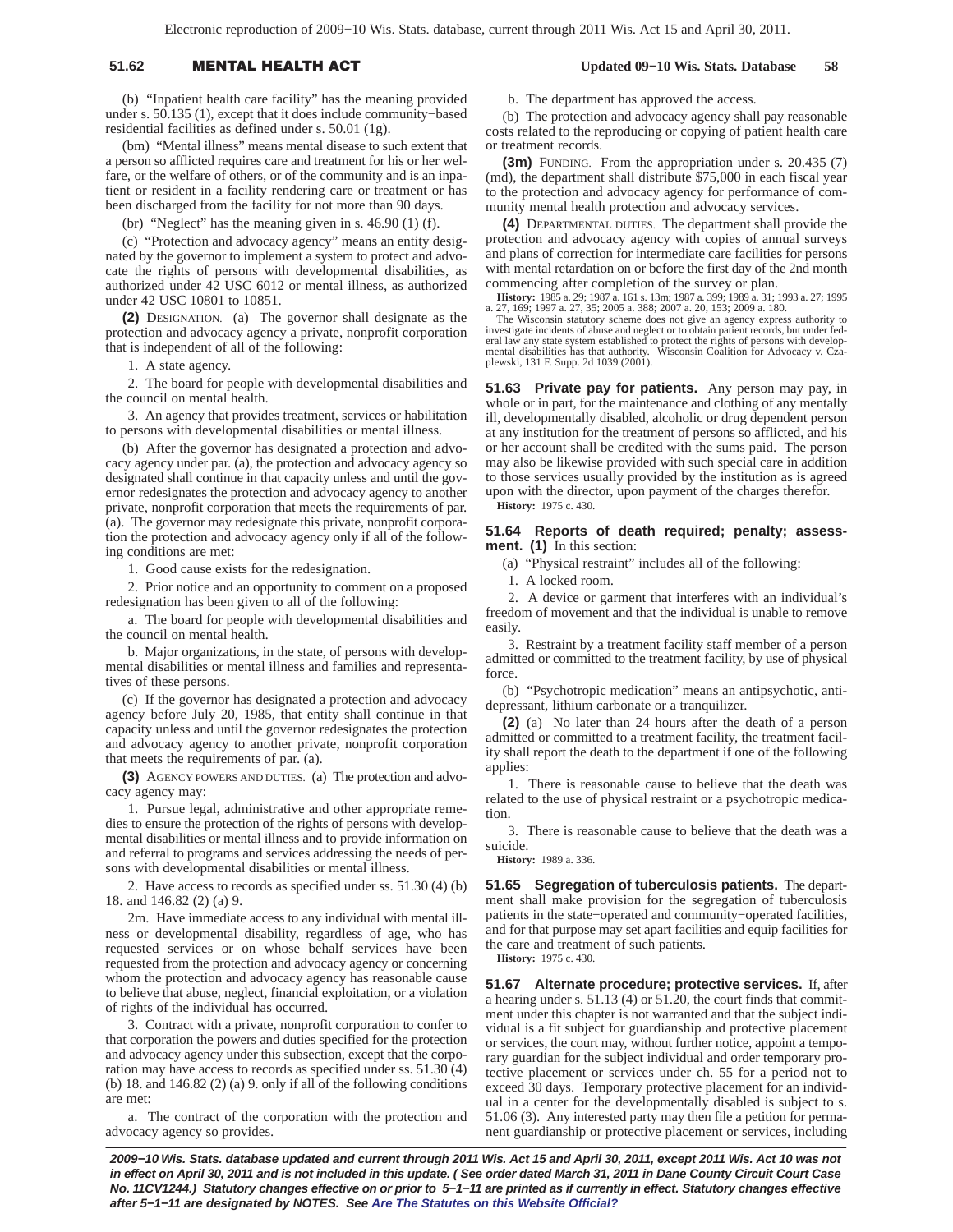medication, under ch. 55. If the individual is in a treatment facility, the individual may remain in the facility during the period of temporary protective placement if no other appropriate facility is available. The court may order psychotropic medication as a temporary protective service under this section if it finds that there is probable cause to believe the individual is not competent to refuse psychotropic medication and that the medication ordered will have therapeutic value and will not unreasonably impair the ability of the individual to prepare for and participate in subsequent legal proceedings. An individual is not competent to refuse psychotropic medication if, because of serious and persistent mental illness, and after the advantages and disadvantages of and alternatives to accepting the particular psychotropic medication have been explained to the individual, one of the following is true:

**(1)** The individual is incapable of expressing an understanding of the advantages and disadvantages of accepting treatment and the alternatives.

**(2)** The individual is substantially incapable of applying an understanding of the advantages, disadvantages and alternatives to his or her serious and persistent mental illness in order to make an informed choice as to whether to accept or refuse psychotropic medication.

**History:** 1975 c. 430; 1977 c. 187, 428; 1979 c. 89, 336; 1985 a. 29; 1987 a. 366; 1995 a. 268; 2003 a. 33; 2005 a. 264.

**51.75 Interstate compact on mental health.** The interstate compact on mental health is enacted into law and entered into by this state with all other states legally joining therein substantially in the following form:

## THE INTERSTATE COMPACT ON MENTAL HEALTH.

The contracting states solemnly agree that:

**(1)** ARTICLE I. The party states find that the proper and expeditious treatment of the mentally ill and mentally deficient can be facilitated by cooperative action, to the benefit of the patients, their families and society as a whole. Further, the party states find that the necessity of and desirability for furnishing such care and treatment bears no primary relation to the residence or citizenship of the patient but that, on the contrary, the controlling factors of community safety and humanitarianism require that facilities and services be made available for all who are in need of them. Consequently, it is the purpose of this compact and of the party states to provide the necessary legal basis for the institutionalization or other appropriate care and treatment of the mentally ill and mentally deficient under a system that recognizes the paramount importance of patient welfare and to establish the responsibilities of the party states in terms of such welfare.

**(2)** ARTICLE II. As used in this compact:

(a) "Aftercare" means care, treatment and services provided a patient, as defined herein, on convalescent status or conditional release.

(b) "Institution" means any hospital or other facility maintained by a party state or political subdivision thereof for the care and treatment of mental illness or mental deficiency.

(c) "Mental deficiency" means mental deficiency as defined by appropriate clinical authorities to such extent that a person so afflicted is incapable of managing himself or herself and his or her affairs, but shall not include mental illness as defined herein.

(d) "Mental illness" means mental disease to such extent that a person so afflicted requires care and treatment for the person's welfare, or the welfare of others, or of the community.

(e) "Patient" means any person subject to or eligible as determined by the laws of the sending state, for institutionalization or other care, treatment or supervision pursuant to the provisions of this compact.

(f) "Receiving state" means a party state to which a patient is transported pursuant to the provisions of the compact or to which it is contemplated that a patient may be so sent.

(g) "Sending state" means a party state from which a patient is transported pursuant to the provisions of the compact or from which it is contemplated that a patient may be so sent.

(h) "State" means any state, territory or possession of the United States, the District of Columbia, and the Commonwealth of Puerto Rico.

**(3)** ARTICLE III. (a) Whenever a person physically present in any party state is in need of institutionalization by reason of mental illness or mental deficiency, the person shall be eligible for care and treatment in an institution in that state irrespective of the person's residence, settlement or citizenship, qualifications.

(b) The provisions of par. (a) to the contrary notwithstanding any patient may be transferred to an institution in another state whenever there are factors based upon clinical determinations indicating that the care and treatment of said patient would be facilitated or improved thereby. Any such institutionalization may be for the entire period of care and treatment or for any portion thereof. The factors referred to in this paragraph include the patient's full record with due regard for the location of the patient's family, character of the illness and probable duration thereof, and such other factors as are considered appropriate.

(c) No state is obliged to receive any patient under par. (b) unless the sending state has given advance notice of its intention to send the patient, furnished all available medical and other pertinent records concerning the patient and given the qualified medical or other appropriate clinical authorities of the receiving state an opportunity to examine the patient if said authorities so wish, and unless the receiving state agrees to accept the patient.

(d) If the laws of the receiving state establish a system of priorities for the admission of patients, an interstate patient under this compact shall receive the same priority as a local patient and shall be taken in the same order and at the same time that the interstate patient would be taken if the interstate patient were a local patient.

(e) Pursuant to this compact, the determination as to the suitable place of institutionalization for a patient may be reviewed at any time and such further transfer of the patient may be made as seems likely to be in the best interest of the patient.

**(4)** ARTICLE IV. (a) Whenever, pursuant to the laws of the state in which a patient is physically present, it is determined that the patient should receive aftercare or supervision, such care or supervision may be provided in a receiving state. If the medical or other appropriate clinical authorities having responsibility for the care and treatment of the patient in the sending state have reason to believe that aftercare in another state would be in the best interest of the patient and would not jeopardize the public safety, they shall request the appropriate authorities in the receiving state to investigate the desirability of affording the patient such aftercare in said receiving state, and such investigation shall be made with all reasonable speed. The request for investigation shall be accompanied by complete information concerning the patient's intended place of residence and the identity of the person in whose charge it is proposed to place the patient, the complete medical history of the patient and such other documents as are pertinent.

(b) If the medical or other appropriate clinical authorities having responsibility for the care and treatment of the patient in the sending state and the appropriate authorities in the receiving state find that the best interest of the patient would be served thereby, and if the public safety would not be jeopardized thereby, the patient may receive aftercare or supervision in the receiving state.

(c) In supervising, treating or caring for a patient on aftercare pursuant to the terms of this subsection, a receiving state shall employ the same standards of visitation, examination, care and treatment that it employs for similar local patients.

**(5)** ARTICLE V. Whenever a dangerous or potentially dangerous patient escapes from an institution in any party state, that state shall promptly notify all appropriate authorities within and without the jurisdiction of the escape, in a manner reasonably calculated to facilitate the speedy apprehension of the escapee. Imme-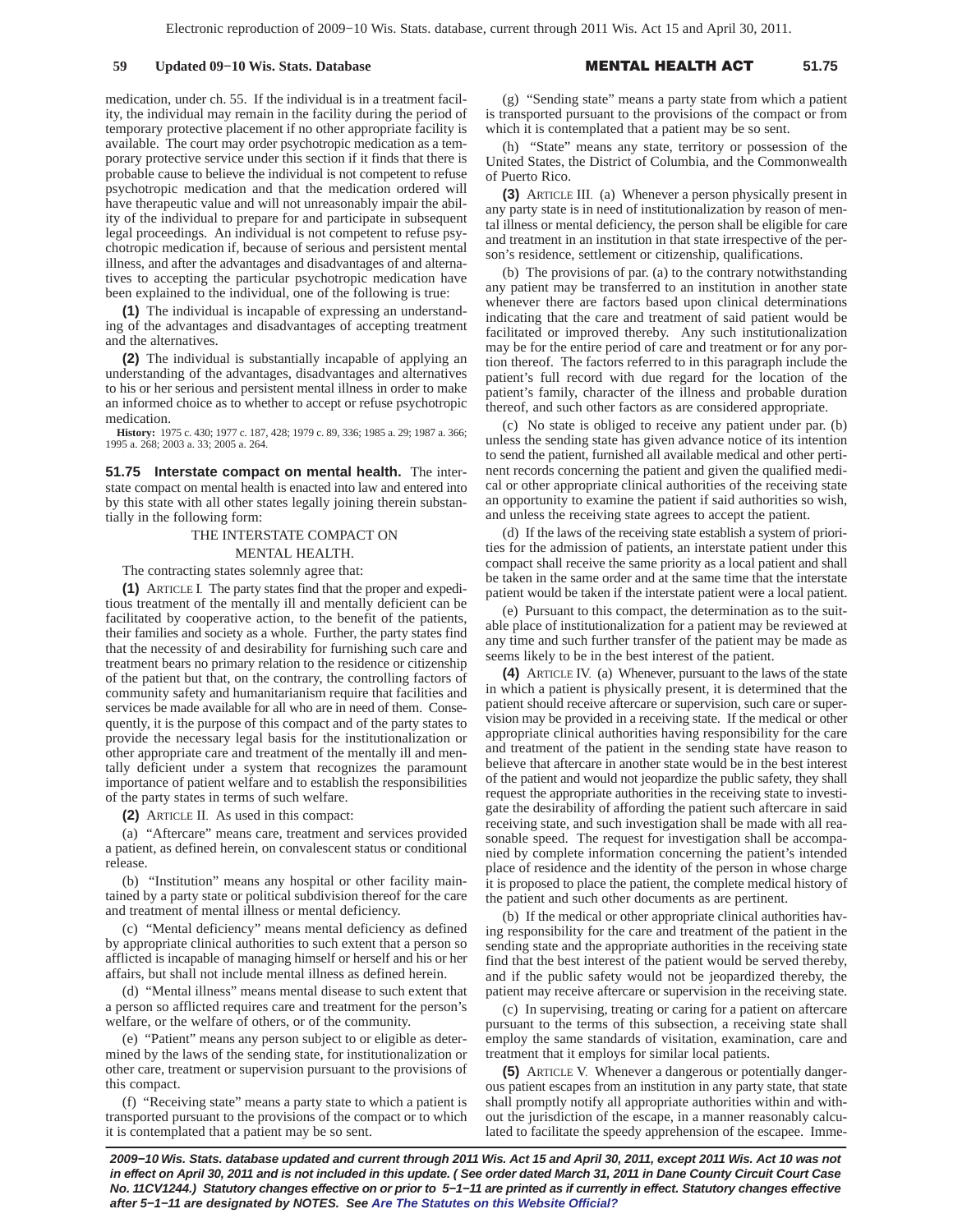# 51.75 **MENTAL HEALTH A**

 **Updated 09−10 Wis. Stats. Database 60**

diately upon the apprehension and identification of any such dangerous or potentially dangerous patient, the patient shall be detained in the state where found, pending disposition in accordance with law.

**(6)** ARTICLE VI. The duly accredited officers of any state party to this compact, upon the establishment of their authority and the identity of the patient, shall be permitted to transport any patient being moved pursuant to this compact through any state party to this compact, without interference.

**(7)** ARTICLE VII. (a) No person shall be deemed a patient of more than one institution at any given time. Completion of transfer of any patient to an institution in a receiving state shall have the effect of making the person a patient of the institution in the receiving state.

(b) The sending state shall pay all costs of and incidental to the transportation of any patient pursuant to this compact, but any 2 or more party states may, by making a specific agreement for that purpose, arrange for a different allocation of costs as among themselves.

(c) No provision of this compact shall be construed to alter or affect any internal relationships among the departments, agencies and officers of and in the government of a party state, or between a party state and its subdivisions, as to the payment of costs or responsibilities therefor.

(d) Nothing in this compact shall be construed to prevent any party state or subdivision thereof from asserting any right against any person in regard to costs for which such party state or subdivision thereof may be responsible pursuant to any provision of this compact.

(e) Nothing in this compact shall be construed to invalidate any reciprocal agreement between a party state and a nonparty state relating to institutionalization, care or treatment of the mentally ill or mentally deficient or any statutory authority pursuant to which such agreements may be made.

**(8)** ARTICLE VIII. (a) Nothing in this compact shall be construed to abridge, diminish or in any way impair the rights, duties and responsibilities of any patient's guardian on the guardian's own behalf or in respect of any patient for whom the guardian may serve, except that where the transfer of any patient to another jurisdiction makes advisable the appointment of a supplemental or substitute guardian, any court of competent jurisdiction in the receiving state may make such supplemental or substitute appointment and the court which appointed the previous guardian shall, upon being duly advised of the new appointment, and upon the satisfactory completion of such accounting and other acts as such court by law requires, relieve the previous guardian of power and responsibility to whatever extent is appropriate in the circumstances. In the case of any patient having settlement in the sending state, the court of competent jurisdiction in the sending state has the sole discretion to relieve a guardian appointed by it or continue the guardian's power and responsibility, whichever it deems advisable. The court in the receiving state may, in its discretion, confirm or reappoint the person previously serving as guardian in the sending state in lieu of making a supplemental or substitute appointment.

(b) The term "guardian" as used in par. (a) includes any guardian, trustee, legal committee, conservator or other person or agency however denominated who is charged by law with power to act for or responsibility for the person or property of a patient.

**(9)** ARTICLE IX. (a) No provision of this compact except sub. (5) applies to any person institutionalized while under sentence in a penal or correctional institution or while subject to trial on a criminal charge, or whose institutionalization is due to the commission of an offense for which, in the absence of mental illness or mental deficiency, said person would be subject to incarceration in a penal or correctional institution.

(b) To every extent possible, it is the policy of states party to this compact that no patient shall be placed or detained in any

prison, jail or lockup, but such patient shall, with all expedition, be taken to a suitable institutional facility for mental illness or mental deficiency.

**(10)** ARTICLE X. (a) Each party state shall appoint a "compact administrator" who, on behalf of that state, shall act as general coordinator of activities under the compact in that state and who shall receive copies of all reports, correspondence and other documents relating to any patient processed under the compact by that state either in the capacity of sending or receiving state. The compact administrator or the duly designated representative of the compact administrator shall be the official with whom other party states shall deal in any matter relating to the compact or any patient processed thereunder.

(b) The compact administrators of the respective party states shall have power to promulgate reasonable rules and regulations to carry out more effectively the terms and provisions of this compact.

**(11)** ARTICLE XI. The duly constituted administrative authorities of any 2 or more party states may enter into supplementary agreements for the provision of any service or facility or for the maintenance of any institution on a joint or cooperative basis whenever the states concerned find that such agreements will improve services, facilities or institutional care and treatment in the fields of mental illness or mental deficiency. No such supplementary agreement shall be construed so as to relieve any party state of any obligation which it otherwise would have under other provisions of this compact.

**(12)** ARTICLE XII. This compact enters into full force and effect as to any state when enacted by it into law and such state shall thereafter be a party thereto with all states legally joining therein.

**(13)** ARTICLE XIII. (a) A state party to this compact may withdraw therefrom by enacting a statute repealing the same. Such withdrawal takes effect one year after notice thereof has been communicated officially and in writing to the governors and compact administrators of all other party states. However, the withdrawal of any state shall not change the status of any patient who has been sent to said state or sent out of said state pursuant to the provisions of the compact.

(b) Withdrawal from any agreement permitted by sub. (7) (b) as to costs or from any supplementary agreement made pursuant to sub. (11) shall be in accordance with the terms of such agreement

**(14)** ARTICLE XIV. This compact shall be liberally construed so as to effectuate the purpose thereof. The provisions of this compact are severable and if any phrase, clause, sentence or provision of this compact is declared to be contrary to the constitution of any party state, or of the United States or the applicability thereof to any government, agency, person or circumstance is held invalid, the validity of the remainder of this compact and the applicability thereof to any government, agency, person or circumstance shall not be affected thereby. If this compact is held contrary to the constitution of any party state thereto, the compact shall remain in full force and effect as to the remaining states and in full force and effect as to the state affected as to all severable matters.

**History:** 1981 c. 390; 1983 a. 189; 1991 a. 316.

This section does not apply to individuals found not guilty of criminal charges by reason of mental disease or defect under s. 971.17. State v. Devore, 2004 WI App 86, 272 Wis. 2d 383, 679 N.W.2d 885, 03−2323.

While s. 51.15 (7) does not authorize contractual agreements with counties outside of Wisconsin, ss. 51.75 (11), 51.87 (3), and 66.30 (5) [now 66.0303] each contain legal mechanisms through which financial or other responsibility for care and treatment of individuals from such counties may be shared under certain specified circumstances. 78 Atty. Gen. 59.

**51.76 Compact administrator.** Pursuant to the interstate compact on mental health, the secretary shall be the compact administrator and, acting jointly with like officers of other party states, may promulgate rules to carry out more effectively the terms of the compact. The compact administrator shall cooperate with all departments, agencies and officers of and in the govern-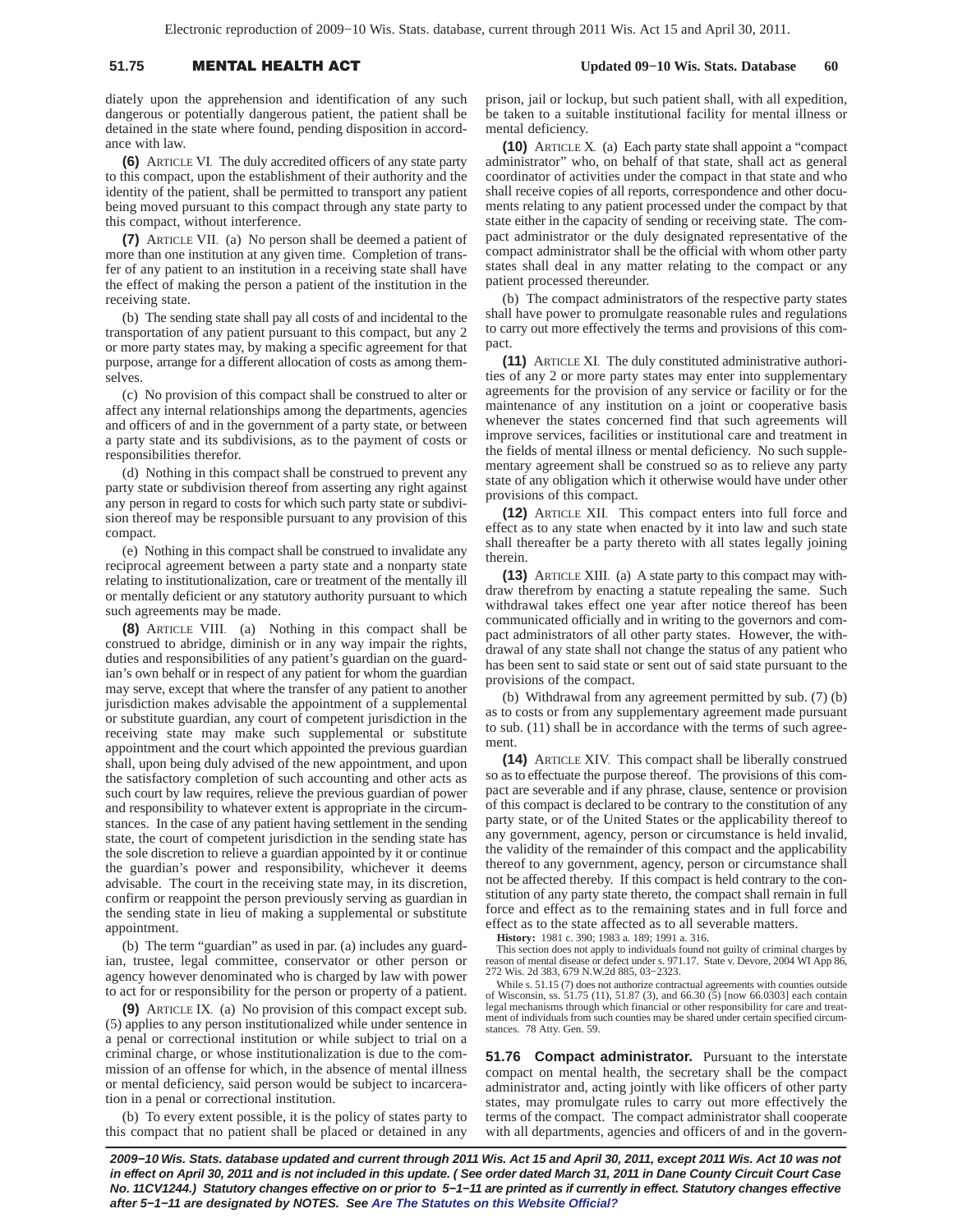ment of this state and its subdivisions in facilitating the proper administration of the compact or any supplementary agreement entered into by this state thereunder.

**51.77 Transfer of patients. (1)** In this section "relatives" means the patient's spouse, parents, grandparents, adult children, adult siblings, adult aunts, adult uncles and adult cousins, and any other relative with whom the patient has resided in the previous 10 years.

**(2)** Transfer of patients out of Wisconsin to another state under the interstate compact on mental health shall be upon recommendation of no less than 3 physicians licensed under ch. 448 appointed by the court of competent jurisdiction and shall be only in accord with the following requirements:

(a) That the transfer be requested by the patient's relatives or guardian or a person with whom the patient has resided for a substantial period on other than a commercial basis. This requirement does not preclude the compact administrator or the institution in which the patient is in residence from suggesting that relatives or the guardian request such transfer.

(b) That the compact administrator determine that the transfer of the patient is in the patient's best interest.

(c) That the patient have either interested relatives in the receiving state or a determinable interest in the receiving state.

(d) That the patient, guardian and relatives, as determined by the patient's records, whose addresses are known or can with reasonable diligence be ascertained, be notified.

(e) That none of the persons given notice under par. (d) object to the transfer of said patient within 30 days of receipt of such notice.

(f) That records of the intended transfer, including proof of service of notice under par. (d) be reviewed by the court assigned to exercise probate jurisdiction for the county in which the patient is confined or by any other court which a relative or guardian requests to do so.

**(3)** If the request for transfer of a patient is rejected for any of the reasons enumerated under sub. (2), the compact administrator shall notify all persons making the request as to why the request was rejected and of the patient's right to appeal the decision to a competent court.

**(4)** If the patient, guardian or any relative feels that the objections of other relatives or of the compact administrator raised under sub. (2) are not well−founded in preventing transfer, such person may appeal the decision not to transfer to a competent court having jurisdiction which shall determine, on the basis of evidence by the interested parties and psychiatrists, psychologists and social workers who are acquainted with the case, whether transfer is in the best interests of the patient. The requirements of sub. (2) (c) shall apply to this subsection.

**(5)** The determination of mental illness or developmental disability in proceedings in this state requires a finding of a court in accordance with the procedure contained in s. 51.20.

**History:** 1975 c. 430; 1977 c. 449; 1991 a. 316.

**51.78 Supplementary agreements.** The compact administrator may enter into supplementary agreements with appropriate officials of other states under s. 51.75 (7) and (11). If such supplementary agreements require or contemplate the use of any institution or facility of this state or county or require or contemplate the provision of any service by this state or county, no such agreement shall take effect until approved by the head of the department or agency under whose jurisdiction said institution or facility is operated or whose department or agency will be charged with the rendering of such service.

**History:** 1981 c. 390.

**51.79 Transmittal of copies.** Duly authorized copies of ss. 51.75 to 51.80 shall, upon its approval, be transmitted by the secretary of state to the governor of each state, the attorney general and the administrator of general services of the United States and the council of state governments. **History:** 1979 c. 89.

**51.80 Patients' rights.** Nothing in the interstate compact on mental health shall be construed to abridge, diminish or in any way impair the rights or liberties of any patient affected by the compact.

**51.81 Uniform extradition of persons of unsound mind act; definitions.** The terms "flight" and "fled" as used in ss. 51.81 to 51.85 shall be construed to mean any voluntary or involuntary departure from the jurisdiction of the court where the proceedings hereinafter mentioned may have been instituted and are still pending with the effect of avoiding, impeding or delaying the action of the court in which such proceedings may have been instituted or be pending, or any such departure from the state where the person demanded then was, if the person then was under detention by law as a person of unsound mind and subject to detention. The word "state" wherever used in ss. 51.81 to 51.85 shall include states, territories, districts and insular and other possessions of the United States. As applied to a request to return any person within the purview of ss. 51.81 to 51.85 to or from the District of Columbia, the words, "executive authority," "governor" and "chief magistrate," respectively, shall include a justice of the supreme court of the District of Columbia and other authority.

**History:** 1971 c. 40 s. 93; 1991 a. 316.

**51.82 Delivery of certain nonresidents.** A person alleged to be of unsound mind found in this state, who has fled from another state, in which at the time of the flight: (a) The person was under detention by law in a hospital, asylum or other institution for the insane as a person of unsound mind; or (b) the person had been theretofore determined by legal proceedings to be of unsound mind, the finding being unreversed and in full force and effect, and the control of his or her person having been acquired by a court of competent jurisdiction of the state from which the person fled; or (c) the person was subject to detention in that state, being then the person's legal domicile (personal service of process having been made) based on legal proceedings pending there to have the person declared of unsound mind, shall on demand of the executive authority of the state from which the person fled, be delivered for removal thereto.

**History:** 1975 c. 430; 1991 a. 316.

**51.83 Authentication of demand; discharge; costs. (1)** Whenever the executive authority of any state demands of the executive authority of this state, any fugitive within the purview of s. 51.82 and produces a copy of the commitment, decree or other judicial process and proceedings, certified as authentic by the governor or chief magistrate of the state whence the person so charged has fled with an affidavit made before a proper officer showing the person to be such a fugitive, it is the duty of the executive authority of this state to cause the fugitive to be apprehended and secured, if found in this state, and to cause immediate notice of the apprehension to be given to the executive authority making such demand, or to the agent of such authority appointed to receive the fugitive, and to cause the fugitive to be delivered to the agent when the agent appears.

**(2)** If no such agent appears within 30 days from the time of the apprehension, the fugitive may be discharged. All costs and expenses incurred in the apprehending, securing, maintaining and transmitting such fugitive to the state making such demand, shall be paid by such state. Any agent so appointed who receives custody of the fugitive shall be empowered to transmit the fugitive to the state from which the fugitive has fled. The executive authority of this state is hereby vested with the power, on the application of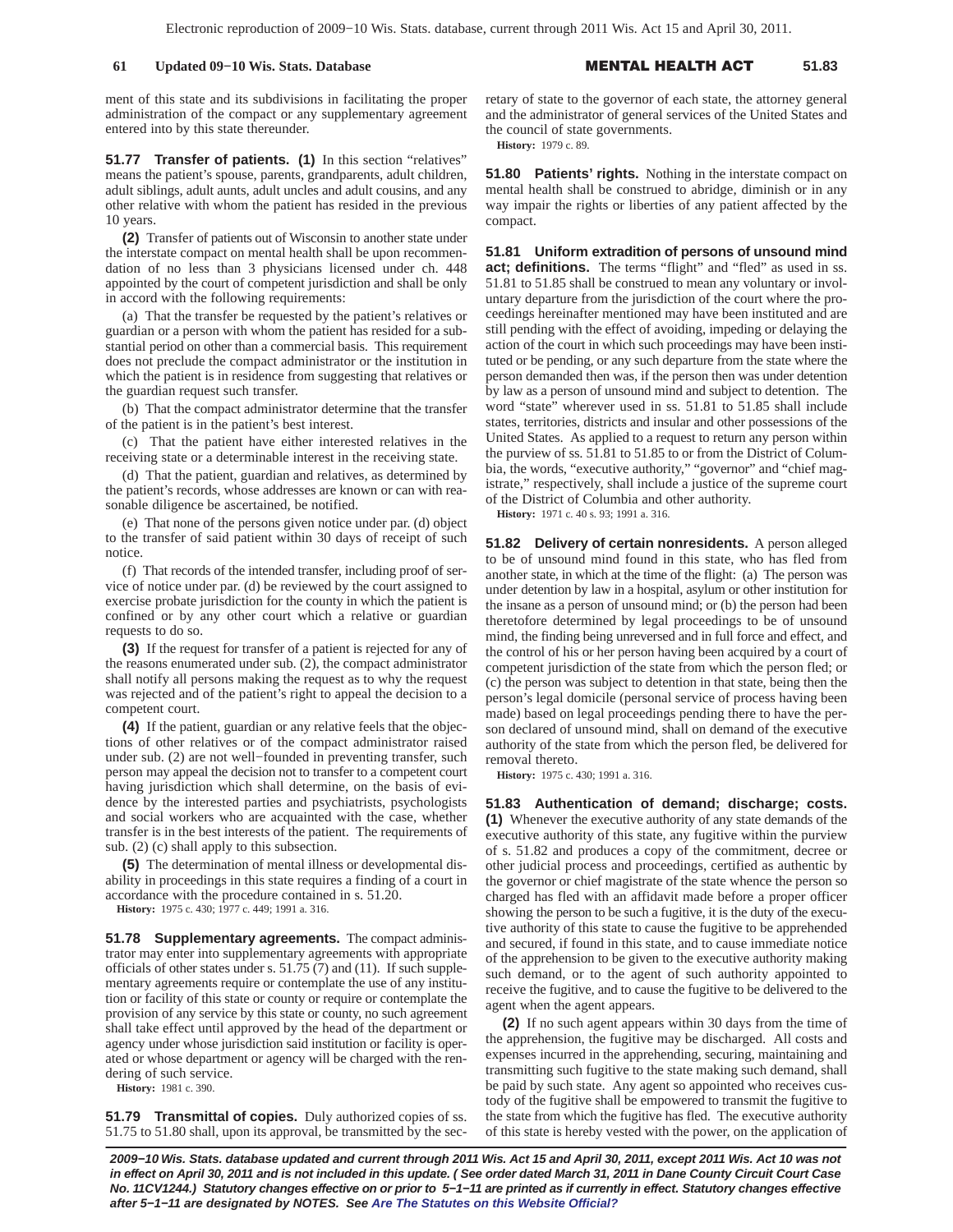# 51.83 **MENTAL HEALTH A**

any person interested, to demand the return to this state of any fugitive within the purview of ss. 51.81 to 51.85.

**History:** 1971 c. 40 s. 93; 1991 a. 316.

**51.84 Limitation of time to commence proceeding.** Any proceedings under ss. 51.81 to 51.85 shall be begun within one year after the flight referred to in ss. 51.81 to 51.85.

**History:** 1971 c. 40 s. 93; 1981 c. 314 s. 146.

The limitation period commences on the date the committing state discovers the patient in the asylum state. State ex rel. Melentowich v. Klink, 108 Wis. 2d 374, 321 N.W.2d 272 (1982).

**51.85 Interpretation.** Sections 51.81 to 51.85 shall be so interpreted and construed as to effectuate its general purpose to make uniform the law of those states which enact it.

**History:** 1971 c. 40 s. 93.

**51.87 Interstate contracts for services under this chapter. (1)** PURPOSE AND POLICY. The purpose of this section is to enable appropriate treatment to be provided to individuals, across state lines from the individuals' state of residence, in qualified facilities that are closer to the homes of the individuals than are facilities available in their home states.

**(2)** DEFINITIONS. In this section:

(a) "Receiving agency" means a public or private agency or county department which, under this section, provides treatment to individuals from a state other than the state in which the agency or county department is located.

(b) "Receiving state" means the state in which a receiving agency is located.

(c) "Sending agency" means a public or private agency located in a state which sends an individual to another state for treatment under this section.

(d) "Sending state" means the state in which a sending agency is located.

**(3)** PURCHASE OF SERVICES. A county department under s. 46.23, 51.42 or 51.437 may contract as provided under this section with public or private agencies in states bordering on Wisconsin to secure services under this chapter for persons who receive services through the county department, except that services may not be secured for persons committed under s. 971.14 or 971.17. Section 46.036 (1) to (6) applies to contracts entered into under this section by county departments under s. 46.23, 51.42 or 51.437.

**(4)** PROVISION OF SERVICES. A county department under s. 46.23, 51.42 or 51.437 may contract as provided under this section with public or private agencies in a state bordering on Wisconsin to provide services under this chapter for residents of the bordering state in approved treatment facilities in this state, except that services may not be provided for residents of the bordering state who are involved in criminal proceedings.

**(5)** CONTRACT APPROVAL. A contract under this section may not be validly executed until the department has reviewed and approved the provisions of the contract, determined that the receiving agency provides services in accordance with the standards of this state and the secretary has certified that the receiving state's laws governing patient rights are substantially similar to those of this state.

**(6)** RESIDENCE NOT ESTABLISHED. No person establishes legal residence in the state where the receiving agency is located while the person is receiving services pursuant to a contract under this section.

**(7)** TREATMENT RECORDS. Section 51.30 applies to treatment records of an individual receiving services pursuant to a contract under this section through a receiving agency in this state, except that the sending agency has the same right of access to the treatment records of the individual as provided under s. 51.30 for a county department under s. 51.42 or 51.437.

**(8)** INVOLUNTARY COMMITMENTS. An individual who is detained, committed or placed on an involuntary basis under s. 51.15, 51.20 or 51.45 or ch. 55 may be confined and treated in another state pursuant to a contract under this section. An individual who is detained, committed or placed under the civil law of a state bordering on Wisconsin may be confined and treated in this state pursuant to a contract under this section. Court orders valid under the law of the sending state are granted recognition and reciprocity in the receiving state for individuals covered by a contract under this section to the extent that the court orders relate to confinement for treatment or care of a mental disability. Such court orders are not subject to legal challenge in the courts of the receiving state. Persons who are detained, committed or placed under the law of a sending state and who are transferred to a receiving state under this section continue to be in the legal custody of the authority responsible for them under the law of the sending state. Except in emergencies, those persons may not be transferred, removed or furloughed from a facility of the receiving agency without the specific approval of the authority responsible for them under the law of the sending state.

**(9)** APPLICABLE LAWS. While in the receiving state pursuant to a contract under this section, an individual shall be subject to all of the provisions of law and regulations applicable to persons detained, committed or placed pursuant to the corresponding laws of the receiving state, except those laws and regulations of the receiving state relating to length of confinement, reexaminations and extensions of confinement and except as otherwise provided by this section. The laws and regulations of the sending state relating to length of confinement, reexaminations and extensions of confinement shall apply. No person may be sent to another state pursuant to a contract under this section until the receiving state has enacted a law recognizing the validity and applicability of this state's laws as provided in this section.

**(10)** VOLUNTARY PLACEMENTS. If an individual receiving treatment on a voluntary basis pursuant to a contract under this section requests discharge, the receiving agency shall immediately notify the sending agency and shall return the individual to the sending state as directed by the sending agency within 48 hours after the request, excluding Saturdays, Sundays and legal holidays. The sending agency shall immediately upon return of the individual either arrange for the discharge of the individual or detain the individual pursuant to the emergency detention laws of the sending state.

**(11)** ESCAPED INDIVIDUALS. If an individual receiving services pursuant to a contract under this section escapes from the receiving agency and the individual at the time of the escape is subject to involuntary confinement under the law of the sending state, the receiving agency shall use all reasonable means to recapture the escapee. The receiving agency shall immediately report the escape to the sending agency. The receiving state has the primary responsibility for, and the authority to direct, the pursuit, retaking and prosecution of escaped persons within its borders and is liable for the cost of such action to the extent that it would be liable for costs if its own resident escaped.

**(12)** TRANSFERS BETWEEN FACILITIES. An individual may be transferred between facilities of the receiving state if transfers are permitted by the contract under this section providing for the individual's care.

**(13)** REQUIRED CONTRACT PROVISIONS. All contracts under this section shall do all of the following:

(a) Establish the responsibility for the costs of all services to be provided under the contract.

(b) Establish the responsibility for the transportation of clients to and from receiving facilities.

(c) Provide for reports by the receiving agency to the sending agency on the condition of each client covered by the contract.

(d) Provide for arbitration of disputes arising out of the provisions of the contract which cannot be settled through discussion between the contracting parties and specify how arbitrators will be chosen.